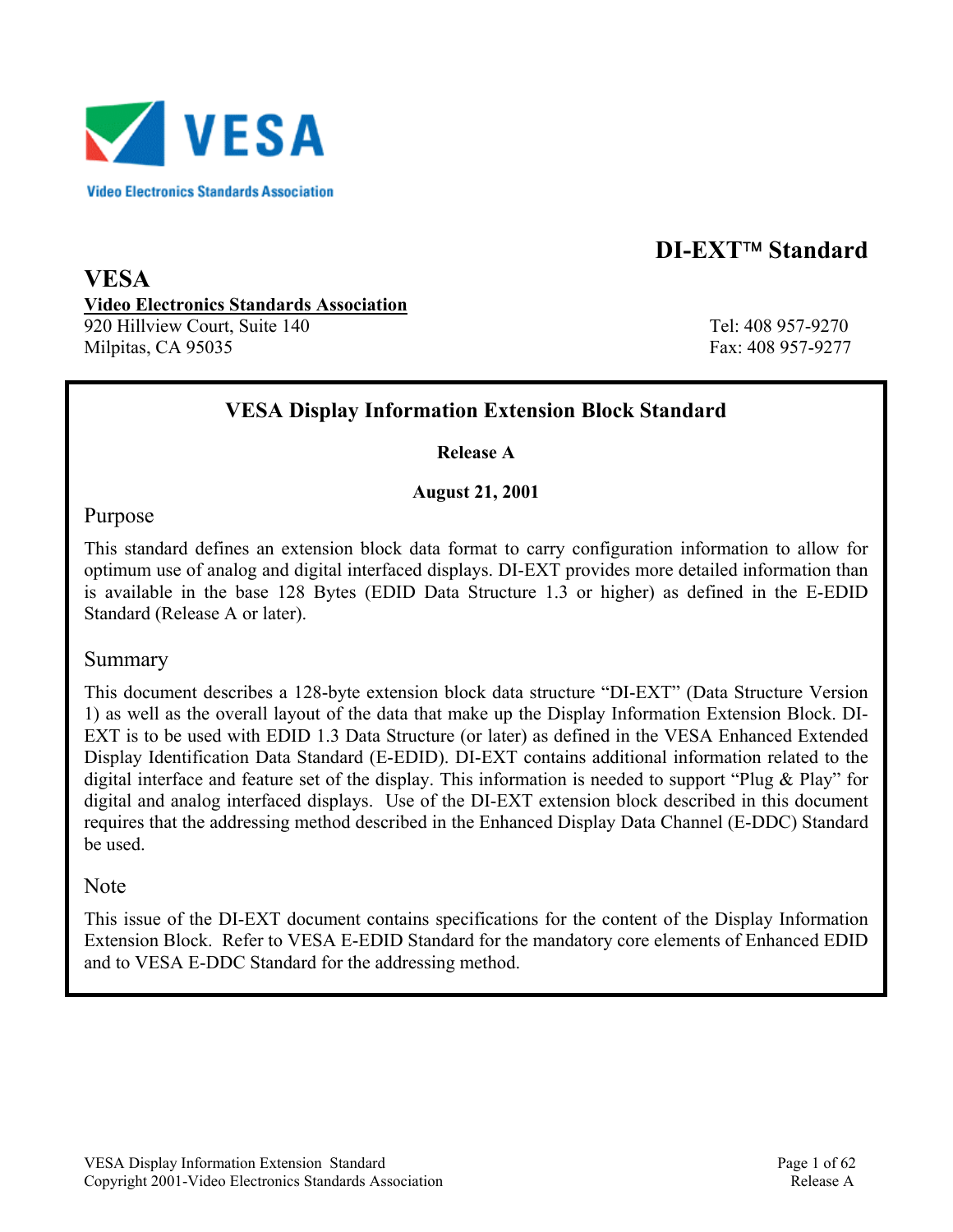## **Preface**

## **Scope**

This document defines the initial version (Data Structure Version 1) of the DI-EXT standard. It contains information related to the digital interface, the display device, capabilities and feature support contained in the display and display transfer characteristics.

## **Intellectual Property**

Copyright © 2001 Video Electronics Standards Association. All rights reserved.

While every precaution has been taken in the preparation of this standard, the Video Electronics Standards Association and its contributors assume no responsibility for errors or omissions, and make no warranties, expressed or implied, of functionality or suitability for any purpose.

## **Trademarks**

All trademarks used within this document are the property of their respective owners. VESA, DI-EXT, EDID, E-EDID and E-DDC are trademarks of the Video Electronics Standard Association. DVI is a trademark of the Digital Display Working Group (DDWG). TMDS is a trademark of Silicon Image Inc. HDCP is a trademark of Digital Content Protection, LLC. LDI is a trademark of National Semiconductor.

## **Patents**

The user's attention is called to the possibility that compliance with this VESA Standard may require the use of an invention or other items covered by a patent or other intellectual property rights. In publishing this standard, no position is taken by VESA with respect to the validity of this claim or of any intellectual property rights in connection therewith. The holder of the intellectual property in question has, however, filed with VESA a statement of willingness to grant a license under these rights on reasonable and nondiscriminatory terms and conditions to applicants desiring to obtain such a license. Details may be obtained from VESA.

## **Support for this Standard**

Clarifications and application notes to support this standard may be written. To obtain the latest standard and any support documentation, contact VESA.

If you have a product that incorporates DI-EXT, you should ask the company that manufactured your product for assistance. If you are a manufacturer, VESA can assist you with any clarification you may require. All comments or reported errors should be submitted in writing to VESA using one of the following methods.

- Fax 408-957-9277, *direct this note to Technical Support at VESA*
- E-mail support@vesa.org
- Mail to Technical Support VESA 920 Hillview Court, Suite 140 Milpitas, CA 95035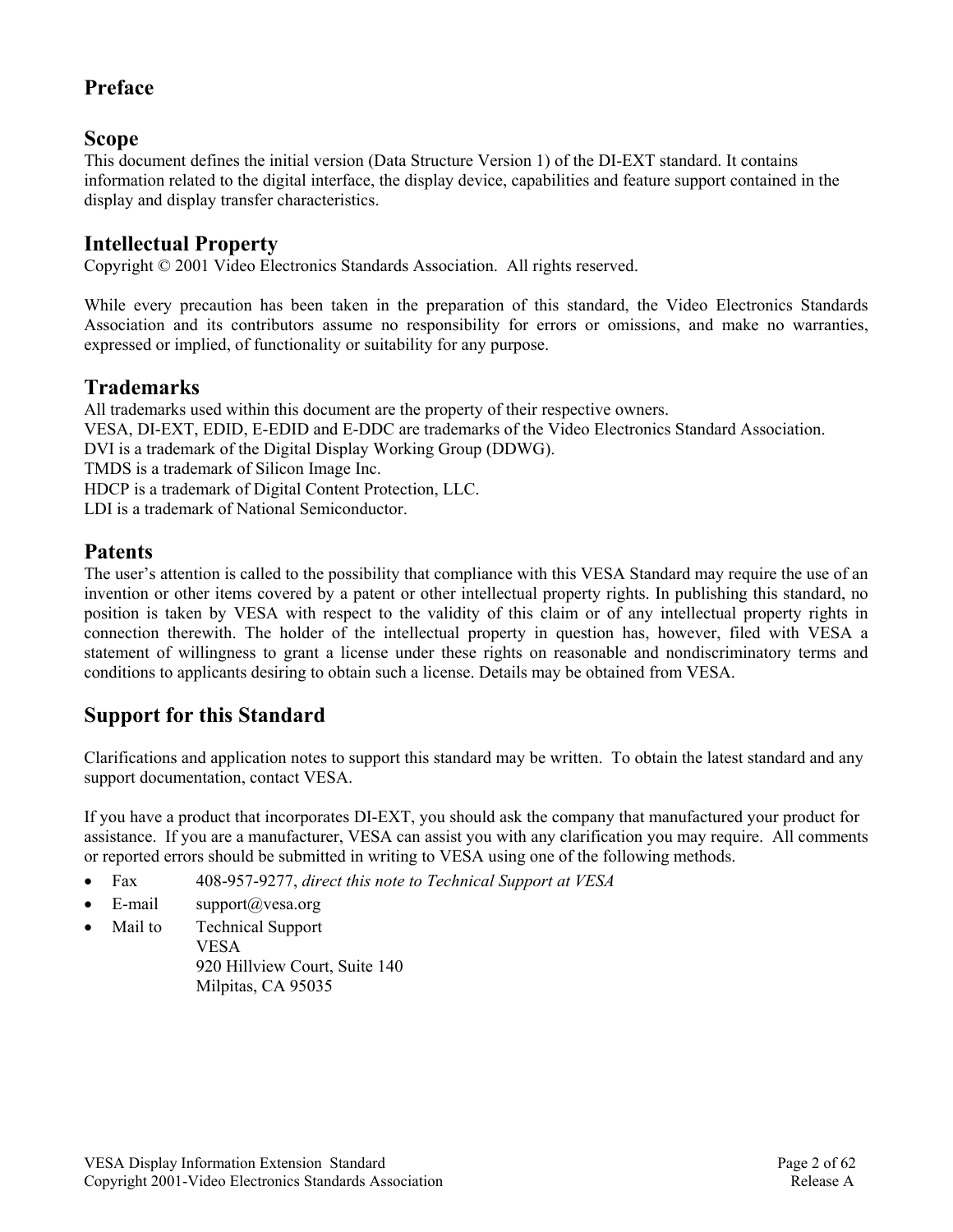# **Revision History**

Initial release of standard, August 21, 2001

## **Acknowledgments**

This document would not have been possible without the efforts of the VESA Display Committee. In particular, the following individuals and their companies contributed significant time and knowledge to this edition and or previous editions of the EDID document.

> Alain d'Hautecourt (Workgroup Leader)

ViewSonic

| <b>Name</b>         | Company                   | <b>Name</b>      | Company             |
|---------------------|---------------------------|------------------|---------------------|
| <b>Bill Milford</b> |                           | Jack Hosek       | NEC-Mitsubishi      |
| Chris Pasqualino    | <b>Broadcom</b>           | Mark Krueger     | NVidia              |
| Joe Goodart         | Dell                      | Quang Nguyen     | NVidia              |
| James Webb          | Display Labs              | Glenn Adler      | Philips             |
| Don Chambers        | <b>Total Technologies</b> | Shaun Kerrigan   | PixelFusion         |
| Andre Bouwer        | Genesis Microchip         | Mark Stockfisch  | <b>Ouantum Data</b> |
| <b>Anders Frisk</b> | Genesis Microchip         | Madan Venugopal  | S3                  |
| Graham Loveridge    | Genesis Microchip         | Ian Miller       | Samsung             |
| Nik Vidovich        | Hitachi                   | Mark Hartney     | Silicon Image       |
| <b>Bob Myers</b>    | Hewlett-Packard           | Hugo Steemers    | Silicon Image       |
| Mike Choi           | Intel, DPG                | Robert Blanchard | Sony                |
| Geoff Gould         | Intel                     | Mark Eyer        | Sony                |
| Mike McTague        | Intel, DAL                | Steve Hasegawa   | Sony                |
| <b>Steve Smedes</b> | Intel                     | Peter Shintani   | Sony                |
| David Chen          | Molex                     | Michael Stelts   | Thomson Multimedia  |
|                     |                           | John Matsumoto   |                     |

The VESA Display Committee acknowledges the contributions of the VESA Japan Committee.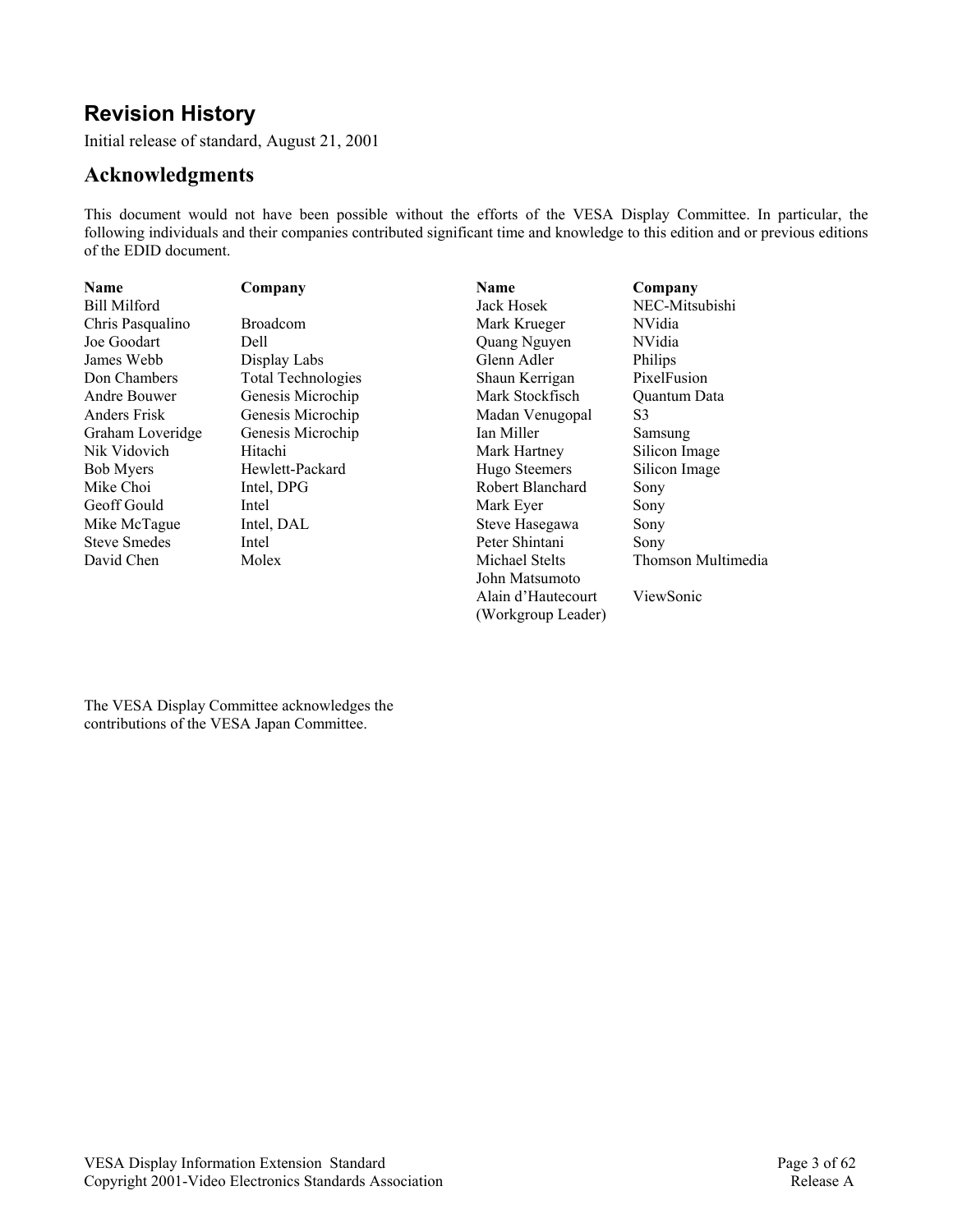# **Table of Contents**

| 1.             |                                                                                                      |  |
|----------------|------------------------------------------------------------------------------------------------------|--|
| 1.1            |                                                                                                      |  |
| 1.2            |                                                                                                      |  |
| 1.3            |                                                                                                      |  |
| 1.4            |                                                                                                      |  |
| 2.             |                                                                                                      |  |
| 2.1            |                                                                                                      |  |
| 2.2            |                                                                                                      |  |
| 3.             |                                                                                                      |  |
| 3.1            |                                                                                                      |  |
| 3.1.1          |                                                                                                      |  |
| 3.1.2          |                                                                                                      |  |
| 3.2            | DIGITAL INTERFACE - 12 BYTES - BYTES #02H TO #0DH - (MONITORS WITH A DIGITAL VIDEO INTERFACE)13      |  |
| 3.2.1          |                                                                                                      |  |
| 3.2.2          | Digital Interface Standard/Specification Version/Revision Number $-4$ Bytes $-$ Byte #03h to #06h 14 |  |
| 3.2.3          |                                                                                                      |  |
| 3.2.4          | Min., Max. & Crossover Pixel Clock Frequency Per Link - 5 Bytes - Bytes #09h to #0Dh17               |  |
| 3.3            | DISPLAY DEVICE - 6 BYTES - BYTES # 0EH TO # 13H - (MONITORS WITH ANALOG AND/OR DIGITAL VIDEO         |  |
|                |                                                                                                      |  |
| 3.3.1<br>3.3.2 |                                                                                                      |  |
| 3.3.3          |                                                                                                      |  |
| 3.4            | DISPLAY CAPABILITIES & FEATURE SUPPORT SET - 35 BYTES - BYTES # 14H TO #36H - (MONITORS WITH ANALOG  |  |
|                |                                                                                                      |  |
| 3.4.1          |                                                                                                      |  |
| 3.4.2          |                                                                                                      |  |
| 3.4.3          |                                                                                                      |  |
| 3.4.4          |                                                                                                      |  |
| 3.4.5          |                                                                                                      |  |
| 3.4.6          |                                                                                                      |  |
| 3.4.6.1        |                                                                                                      |  |
| 3.4.6.2        |                                                                                                      |  |
| 3.4.7          | Packetized Digital Video Support Information - 16 Bytes - Bytes #27h to #36h31                       |  |
| 3.5<br>3.6     |                                                                                                      |  |
| 3.7            | DISPLAY TRANSFER CHARACTERISTIC - GAMMA DEFINITION - 46 BYTES - #51H TO #7EH - (MONITORS WITH        |  |
|                |                                                                                                      |  |
| 3.8            |                                                                                                      |  |
| 3.8.1          |                                                                                                      |  |
| 4.             |                                                                                                      |  |
| 4.1            |                                                                                                      |  |
| 4.2            |                                                                                                      |  |
| 4.3            |                                                                                                      |  |
| 4.3.1          |                                                                                                      |  |
| 4.3.2          |                                                                                                      |  |
| 4.3.3          |                                                                                                      |  |
| 4.3.4          | 48-Bit MSB Aligned BGR TFT {for Dual Link DVI - High Resolution}- Code 48h  40                       |  |
| 4.3.5          |                                                                                                      |  |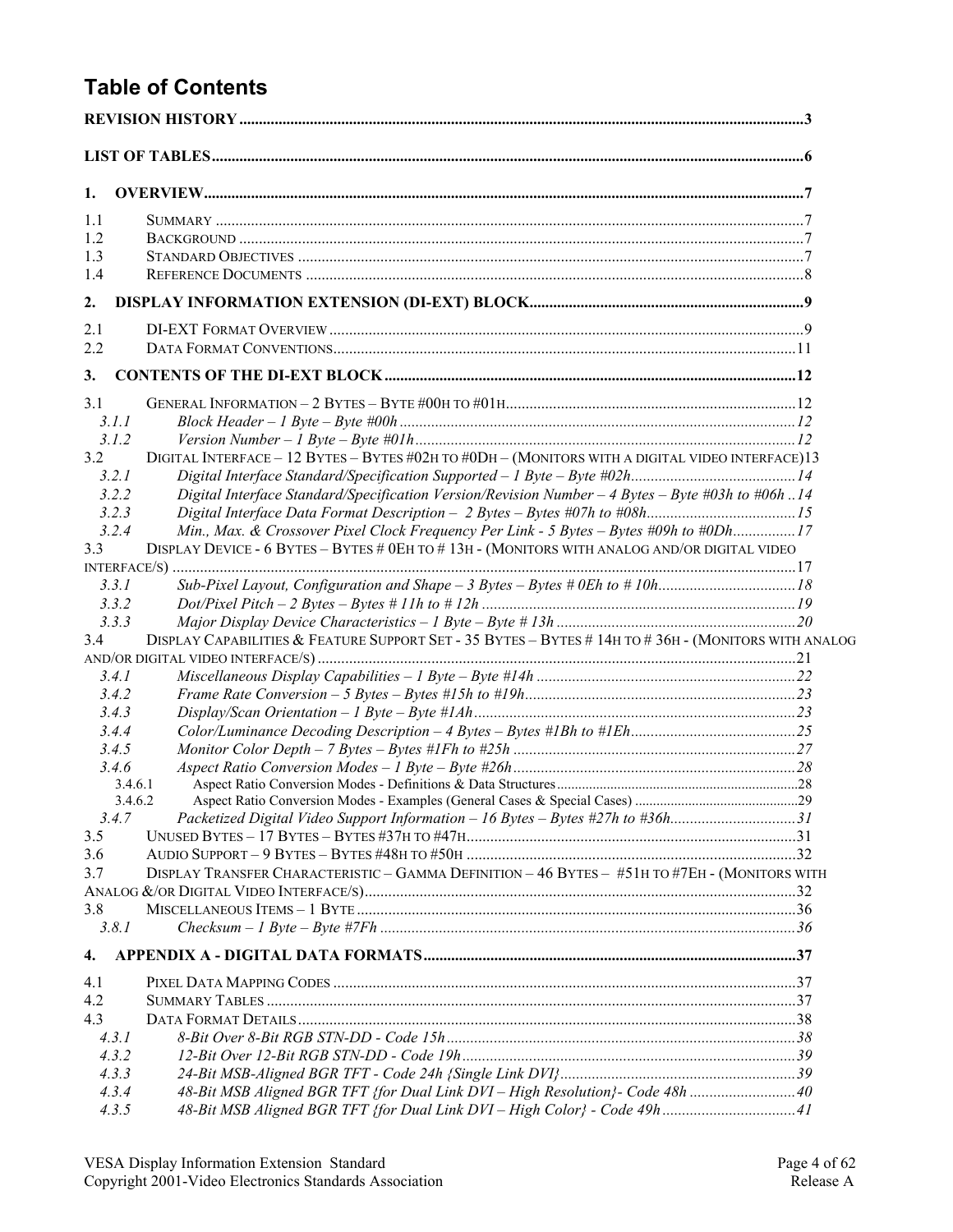| 6.1<br>6.2 |  |
|------------|--|
|            |  |
| 7.1        |  |
| 7.2        |  |
| 7.3        |  |
| 74         |  |
|            |  |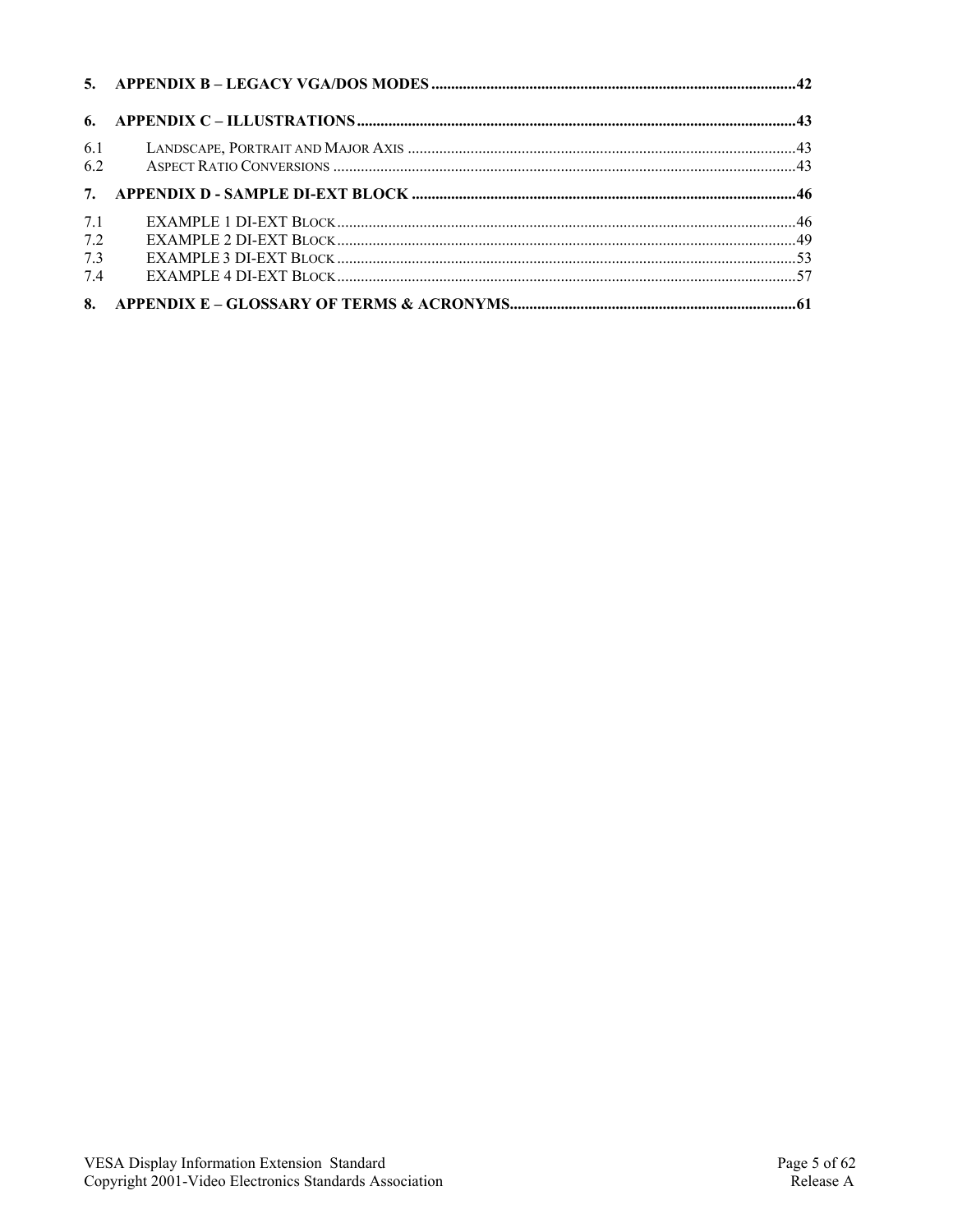# **List of Tables**

| Table 2-1 --- DI-EXT Version 1 Overview                                        | $\boldsymbol{9}$ |
|--------------------------------------------------------------------------------|------------------|
| <b>Table 2-2 --- Data Format Conventions</b>                                   | 11               |
| Table 3-1 --- Sub-Sections of "Contents of the DI-EXT Block"                   | 12               |
| Table 3-2 --- Contents of the "General Information" Section                    | 12               |
| Table 3-3 --- Block Header                                                     | 12               |
| <b>Table 3-4 --- DI-EXT Version Number</b>                                     | 12               |
| Table 3-5 --- Contents of the "Digital Interface" Section                      | 13               |
| Table 3-6 --- Digital Interface Standard/Specification Supported               | 14               |
| Table 3-7 --- Digital Interface Standard/Specification Version/Revision Number | 15               |
| Table 3-8 --- Digital Interface Data Format Description                        | 16               |
| Table 3-9 --- Minimum PCF Per Link, Maximum PCF Per Link & Crossover PCF       | 17               |
| Table 3-10 --- Display Device                                                  | 17               |
| Table 3-11 --- Sub-Pixel Layout, Configuration & Shape                         | 18               |
| Table 3-12 --- Dot/Pixel Pitch                                                 | 19               |
| Table 3-13 --- Major Display Device Characteristics                            | 20               |
| Table 3-14 --- Display Capabilities & Feature Support Set                      | 21               |
| Table 3-15 --- Miscellaneous Display Capabilities                              | 22               |
| <b>Table 3-16 --- Frame Rate Conversion</b>                                    | 23               |
| Table 3-17 --- Display/Scan Orientation                                        | 24               |
| Table 3-18 --- Default Color/Luminance Decoding Description                    | 25               |
| Table 3-19 --- Preferred Color/Luminance Decoding Description                  | 25               |
| Table 3-20 --- Color/Luminance Decoding Capabilities Description               | 26               |
| Table 3-21 --- Monitor Color Depth                                             | 27               |
| <b>Table 3-22 --- Aspect Ratio Conversion Modes</b>                            | 28               |
| <b>Table 3-23 --- Aspect Ratio Conversion Modes Definitions</b>                | 29               |
| Table 3-24 --- Packetized Digital Video Support Information                    | 31               |
| Table 3-25 --- Unused Bytes (Reserved)                                         | 31               |
| Table 3-26 --- Audio Support                                                   | 32               |
| Table 3-27 --- Gamma Definition                                                | 33               |
| Table 3-28 --- 4 Possible Scenarios for Gamma Data Structures                  | 35               |
| Table 3-29 --- Checksum                                                        | 36               |
| Table 4-1 --- Summary of STN Data Formats                                      | 37               |
| Table 4-2 --- Summary of TFT Data Formats                                      | 38               |
| Table 4-3 --- Digital Format 15h                                               | 38               |
| Table 4-4 --- Digital Format 19h                                               | 39               |
| Table 4-5 --- Digital Format 24h                                               | 39               |
| Table 4-6 --- Digital Format 48h (DVI --- High Resolution)                     | 40               |
| Table 4-7 --- Digital Format 49h (DVI --- High Color)                          | 41               |
| Table 5-1 --- VGA/DOS Legacy Modes                                             | 42               |
| Table 7-1 --- DI-EXT – Example #1                                              | 46               |
| Table 7-2 --- DI-EXT – Example #2                                              | 49               |
| Table 7-3 --- DI-EXT - Example #3                                              | 53               |
| Table 7-4 --- Supported Video Formats for Example #4                           | 57               |
| Table 7-5 --- DI-EXT – Example #4                                              | 58               |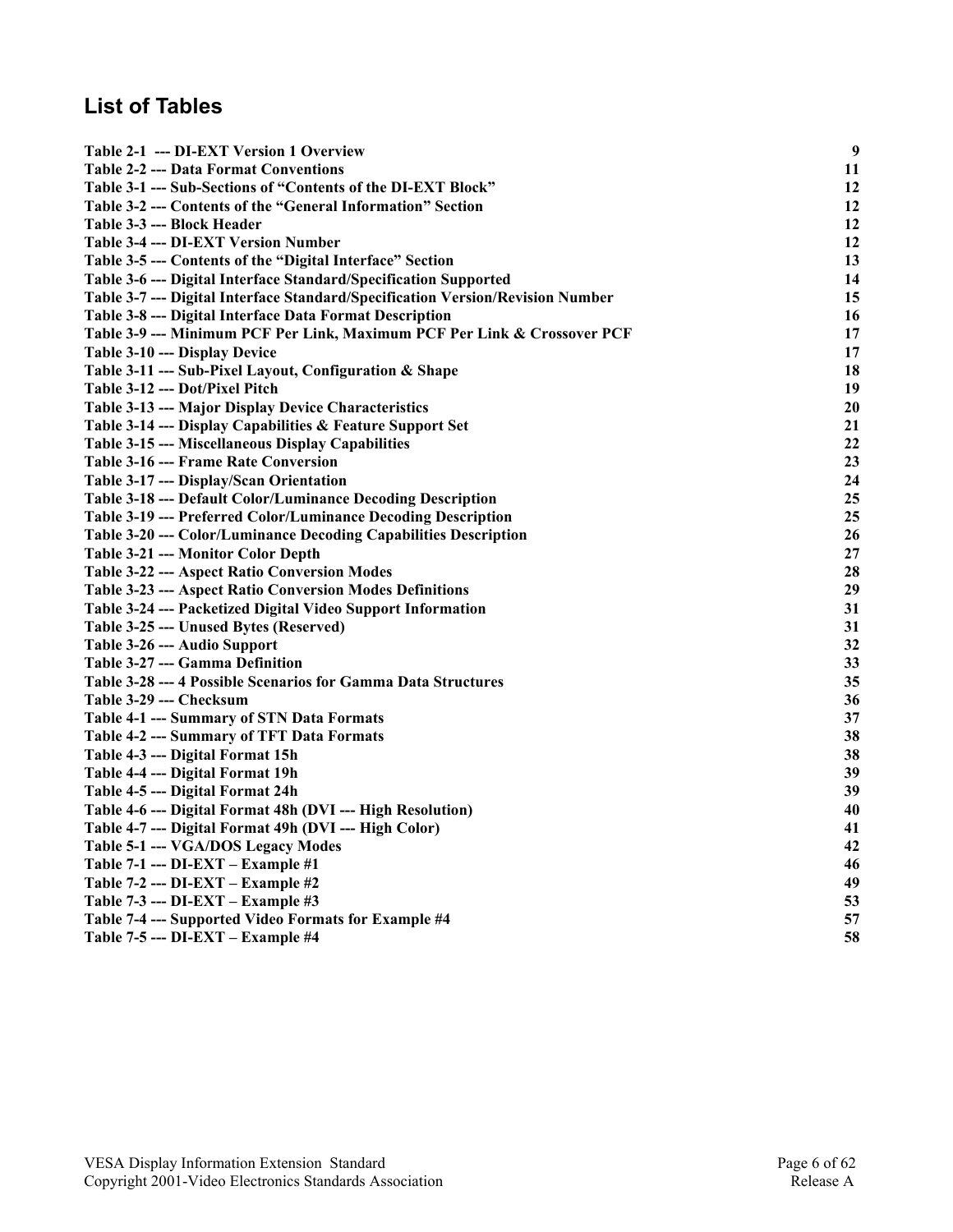## **1. OVERVIEW**

### *1.1 Summary*

The Display Information Extension (DI-EXT) Block, described in this document, is a data structure, with optional variants, that allow the display to inform the host about its capabilities and features. The DI-EXT Block, defined in this document is an E-EDID Release A-compliant extension block. It allows a display device to signal features and capabilities that are not handled in the base 128-byte EDID data structure. The DI-EXT data structure is independent of the video interface communications protocol (analog or digital) used between the monitor and the host.

The DI-EXT Block requires the use of EDID 1.3 data structure (or later) as defined in the VESA Enhanced Extended Display Identification Data (E-EDID) Standard. In addition, the use of the DI-EXT block described in this document requires the use of the addressing method described in the Enhanced Display Data Channel (E-DDC) Standard.

DI-EXT contains the following:

- 1. Information related to the digital video interface (if present);
- 2. Information related to the display device;
- 3. Display Capabilities & Feature Support Set;
- 4. Display Transfer Characteristics.

DI-EXT can be used in an analog or digital video interfaced system. In an analog video interfaced system, the digital content of DI-EXT must be ignored by the host system. In the event that there is a conflict between DI-EXT content and content in the lower 128 bytes (EDID data structure 1.3 or later), then the DI-EXT content has priority.

The "Primary Video Interface Connector" as used in this document is the connector, which is currently connected (active) to the host, and the connector that contains the Display Data Channel (DDC), which transmits the EDID and DI-EXT data structures from the monitor/display to the host.

### *1.2 Background*

The E-EDID Standard was created to clarify how EDID extension blocks shall be used in order to handle identification of future monitor capabilities, while maintaining a basic level of compatibility that can be used to uniquely identify the monitor. DI-EXT is one of these extension blocks.

## *1.3 Standard Objectives*

DI-EXT was developed by VESA to meet, exceed and/or complement certain criteria. These criteria are set forth as standard objectives as follows:

- Support Microsoft<sup>®</sup> Plug and Play definition for displays.
- Support the Digital Visual Interface Specification (Version 1.0) and other recognized digital interface standards.
- Provide information in a compact format to allow the graphic subsystem to be configured based on the capabilities of the attached display.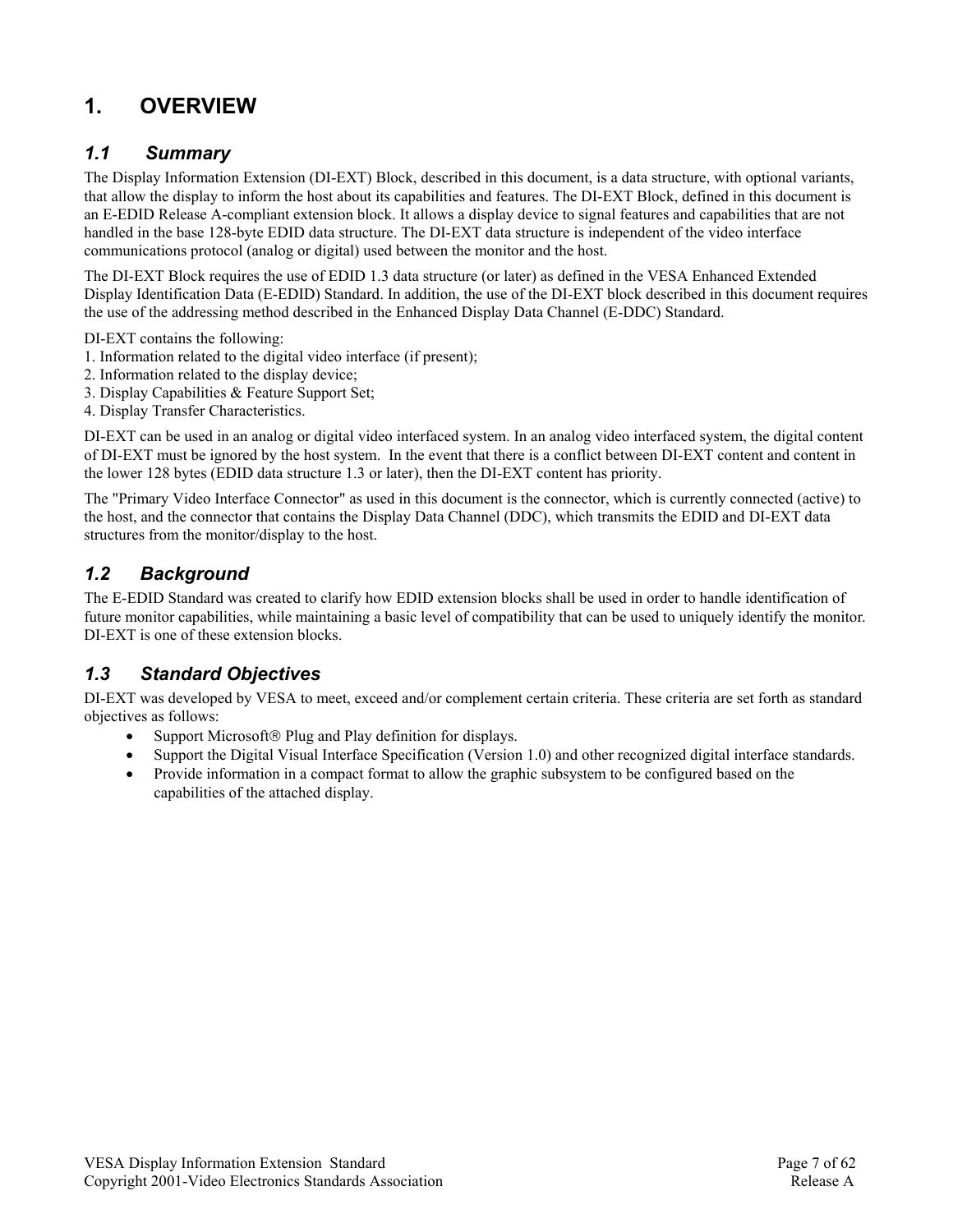## *1.4 Reference Documents*

Note: Versions identified here are current (at the release of this standard), but users of this standard are advised to ensure they have the latest versions of referenced standards and documents.

- Digital Display Working Group (DDWG) Digital Visual Interface (DVI) Specifications, Version 1.0, April 2, 1999
- Digital Content Protection, LLC High-bandwidth Digital Content Protection (HDCP) System, Revision 1.0, February 17, 2000
- EIA/CEA-861, "A DTV Profile for Uncompressed High Speed Digital Interfaces", December 1, 2000
- EIA/CEA-861-A, "A DTV Profile for Uncompressed High Speed Digital Interfaces", April 25, 2001 (Draft) or later
- IBM Personal System/2 Hardware Interface Technical Reference- Common Interfaces Video Subsystem
- ISO 8859 Document (ASCII Definitions) "Information Processing 8 Bit Single-Byte Coded Graphic Character Sets"
- ITU-R BT .470, Rev 6, Dated 1998, Conventional Television Systems
- Microsoft / Intel Plug and Play ISA Specification, Version 1.0, May 28, 1993
- Microsoft / Intel Plug and Play Errata and Clarification Document, December 10, 1993
- National Semiconductor Open LVDS Display Interface (OpenLDI) Specification, Version 0.95, May 13, 1999
- SMPTE-170M, Rev 99M, Dated April 21, 1999, Television Composite Analog Video Signal NTSC For Studio Applications
- SMPTE-240M, Rev 99M, Dated 1999, Television 1125-Line High Definition Production System Signal Parameters
- SMPTE-260M, Rev 99M, Dated 1999, Television 1125-Line High Definition Production System Digital Representation and Bit-Parallel Interface
- SMPTE-274M, Rev 98M, Dated Oct. 1, 1998, Television 1920 X 1080 Scanning And Analog And Digital Interfaces For Multiple Picture Rates
- SMPTE-293M, Rev 99M, Dated April 21, 1999, Television 720 X 483 Active Line At 59.94-Hz Progressive Scan Production – Digital Representation
- SMPTE-294M, Rev 97M, Dated Jan. 24, 1997, Television 720 X 483 Active Line At 59.94-Hz Progressive Scan Production Bit-Serial Interfaces
- TIA/EIA-644, "ELECTRICAL CHARACTERISTICS OF LOW VOLTAGE DIFFERENTIAL SIGNALING (LVDS) INTERFACE CIRCUITS"
- VESA Digital Flat Panel (DFP) Standard, Version 1, February 14, 1999
- VESA Display Data Channel, Command Interface (DDC/CI) Standard, Version 1, August 14, 1998
- VESA Enhanced Display Data Channel (E-DDC) Standard, Version 1, September 2, 1999
- VESA Enhanced Extended Display Identification Data (E-EDID) Standard, Release A, Rev. 1, February 9, 2000
- VESA Flat Panel Display Measurements (FPDM2) Standard, Version 2.0, June 1, 2001
- VESA Monitor Control Command Set (MCCS) Standard, Version 1.0, September 11, 1998
- VESA Plug and Display (P&D) Standard, Version 1, June 11, 1997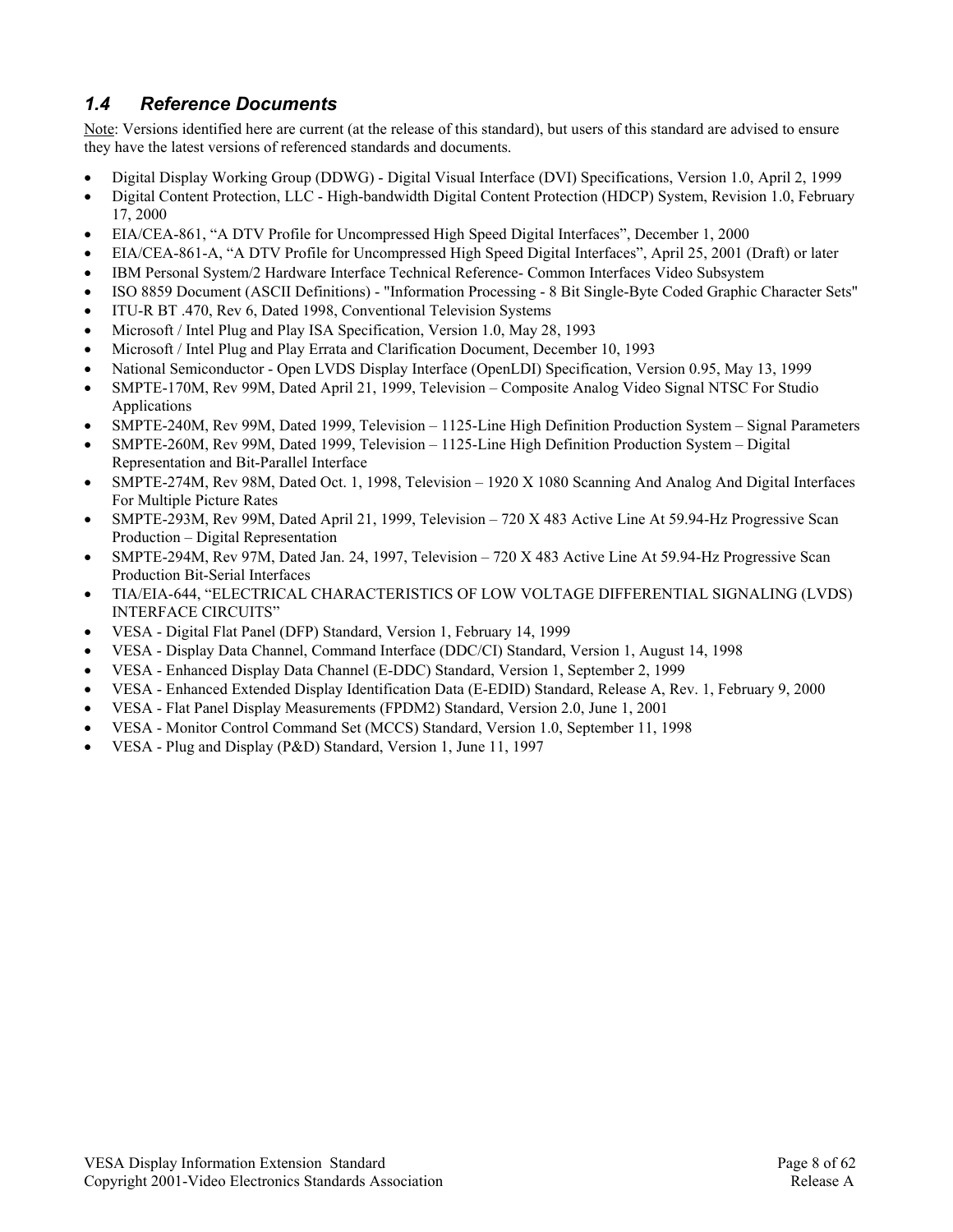# **2. Display Information Extension (DI-EXT) Block**

## *2.1 DI-EXT Format Overview*

Table 2-1 gives an overview of the DI-EXT block contents.

| <b>Address</b>  | No.          | <b>Byte</b>     |                                                               |                   |
|-----------------|--------------|-----------------|---------------------------------------------------------------|-------------------|
| /Offset         | <b>Bytes</b> | #               | <b>Description</b>                                            | Format / Location |
| 00 <sub>h</sub> | $\mathbf{1}$ |                 | <b>Block Header</b>                                           | See Section 3.1.1 |
| 00h             |              | 1               | 40h                                                           | Hexadecimal       |
| 01h             | $\mathbf{1}$ |                 | <b>Version Number</b>                                         | See Section 3.1.2 |
| 01h             |              | $\overline{2}$  | 1 to 255                                                      | Hexadecimal       |
| 02h             | 12           |                 | Digital Interface (Monitors with a digital video interface)   | See Section 3.2   |
| 02h             |              | 3               | Digital Interface Standard/Specification Supported            | See Section 3.2.1 |
| 03h             |              | 4               | Digital Interface Standard/Specification Version Number       | See Section 3.2.2 |
| 04h             |              | 5               | and Revision Number                                           |                   |
| 05h             |              | 6               |                                                               |                   |
| 06h             |              | 7               |                                                               |                   |
| 07h             |              | 8               | Digital Interface Data Format Description: Data Enable, Shift | See Section 3.2.3 |
|                 |              |                 | Clock Edge, HDCP, Double Clocking of Input Data &             |                   |
|                 |              |                 | Packetized Digital Video Support                              |                   |
| 08h             |              | 9               | Digital Interface --- Standard Data Formats                   |                   |
| 09h             |              | 10              | Minimum Pixel Clock Frequency Per Link                        | See Section 3.2.4 |
| 0Ah             |              | 11              | Maximum Pixel Clock Frequency per Link                        |                   |
| 0Bh             |              | $\overline{12}$ |                                                               |                   |
| 0Ch             |              | 13              | <b>Crossover Frequency</b>                                    |                   |
| 0Dh             |              | 14              |                                                               |                   |
| 0E <sub>h</sub> | 6            |                 | <b>Display Device</b>                                         | See Section 3.3   |
|                 |              |                 | (Monitors with analog &/or a digital video interface/s)       |                   |
| 0Eh             |              | 15              | Sub-Pixel Layout                                              | See Section 3.3.1 |
| 0Fh             |              | 16              | Sub-Pixel Configuration                                       |                   |
| 10 <sub>h</sub> |              | 17              | Sub-Pixel Shape                                               |                   |
| 11h             |              | 18              | Horizontal Dot/Pixel Pitch                                    | See Section 3.3.2 |
| 12h             |              | 19              | Vertical Dot/Pixel Pitch                                      |                   |
| 13h             |              | 20              | Major Display Device Characteristics: Fixed Pixel Format,     | See Section 3.3.3 |
|                 |              |                 | View Direction, Display Background, Physical Implementation   |                   |
|                 |              |                 | & DDC/CI                                                      |                   |
| 14 <sub>h</sub> | 35           |                 | <b>Display Capabilities &amp; Feature Support Set</b>         | See Section 3.4   |
|                 |              |                 | (Monitors with analog $\&$ /or a digital video interface/s)   |                   |
| 14h             |              | 21              | Miscellaneous Display Capabilities: Legacy Modes, Stereo      | See Section 3.4.1 |
|                 |              |                 | Video, Scaler On Board, Image Centering, Conditional Update   |                   |
|                 |              |                 | & Interlaced Video                                            |                   |
| 15h             |              | 22              | Frame Rate Conversion: Frame Lock, Frame Rate Conversion      | See Section 3.4.2 |
| 16h             |              | 23              | Vertical Frequency                                            |                   |
| 17h             |              | 24              |                                                               |                   |
| 18h             |              | 25              | Horizontal Frequency                                          |                   |
| 19h             |              | 26              |                                                               |                   |

**Table 2-1 --- DI-EXT Version 1 Overview**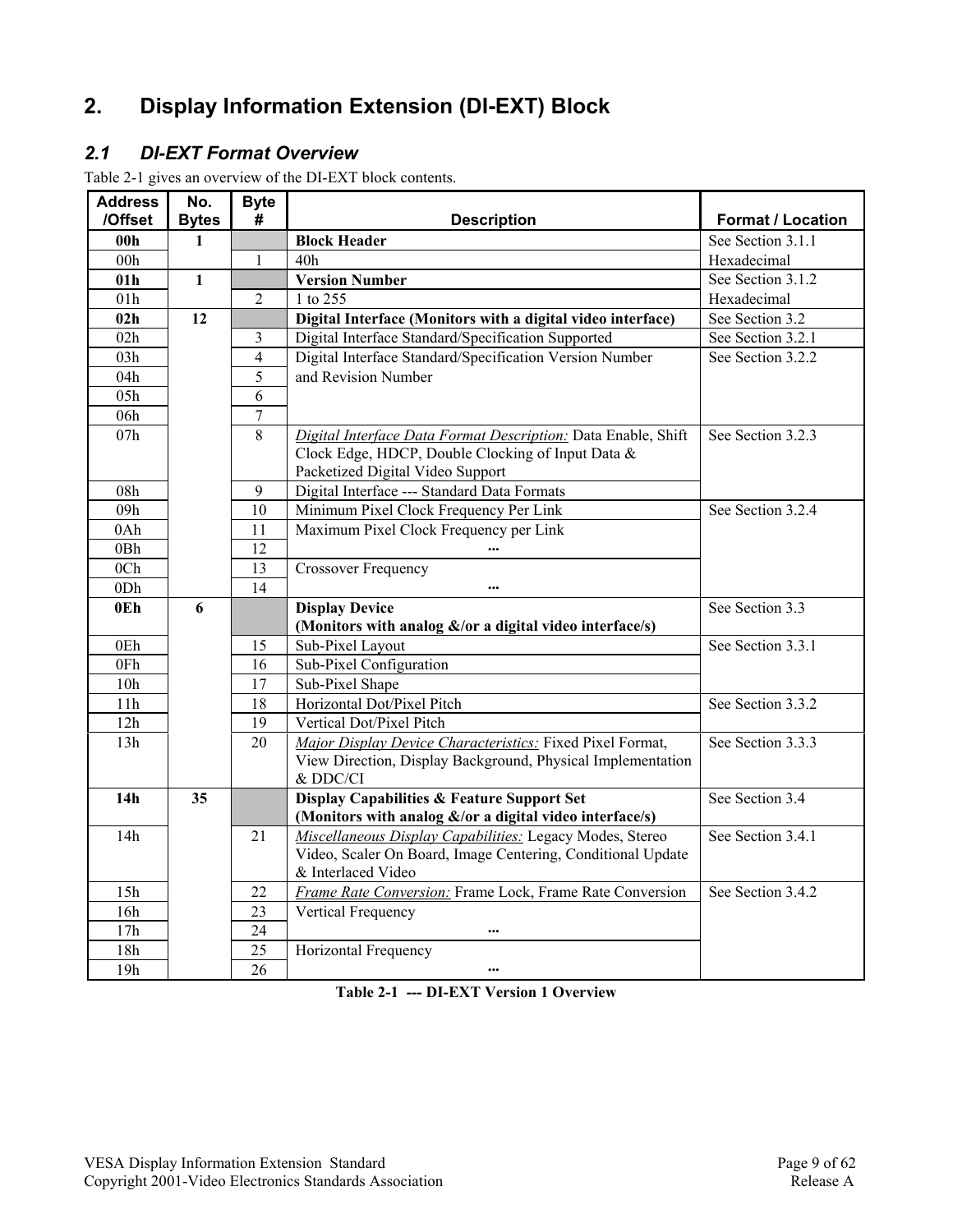| <b>Address</b>  | No.          | <b>Byte</b>     |                                                                               |                          |
|-----------------|--------------|-----------------|-------------------------------------------------------------------------------|--------------------------|
| /Offset         | <b>Bytes</b> | #               | <b>Description</b>                                                            | <b>Format / Location</b> |
| 1Ah             |              | 27              | Display/Scan Orientation: Definition Type, Screen                             | See Section 3.4.3        |
|                 |              |                 | Orientation, Zero Pixel Location, Scan Direction &                            |                          |
|                 |              |                 | Standalone Projector                                                          |                          |
| 1Bh             |              | 28              | Default Color/Luminance Decoding Description                                  | See Section 3.4.4        |
| 1Ch             |              | 29              | Preferred Color/Luminance Decoding Description                                |                          |
| 1Dh             |              | 30              | Color/Luminance Decoding Capabilities Description                             |                          |
| 1Eh             |              | 31              |                                                                               |                          |
| $1\mathrm{Fh}$  |              | 32              | Dithering,                                                                    | See Section 3.4.5        |
| 20h             |              | 33              | Monitor Color Depth for BGR Input                                             |                          |
| 21h             |              | 34              |                                                                               |                          |
| 22h             |              | $\overline{35}$ |                                                                               |                          |
| 23h             |              | 36              | Monitor Color Depth for YCrCb or YPbPr Input                                  |                          |
| 24h             |              | 37              |                                                                               |                          |
| 25h             |              | 38              |                                                                               |                          |
| 26h             |              | 39              | <b>Aspect Ratio Conversion Modes</b>                                          | See Section 3.4.6        |
| 27h             |              | 40              | Packetized Digital Video Support Information                                  | See Section 3.4.7        |
| $\cdots$        |              | $\cdots$        | (16 Bytes Reserved) - will be defined in a future revision to                 |                          |
| 36h             |              | 55              | the DI-EXT Standard.                                                          |                          |
| 37h             | 17           |                 | <b>Unused Bytes (Reserved)</b>                                                | See Section 3.5          |
| 37h             |              | 56              | Reserved for additional information in future revisions                       |                          |
|                 |              | $\cdots$        |                                                                               |                          |
| 47h             |              | 72              |                                                                               | See Section 3.6          |
| 48h             | 9            |                 | <b>Audio Support Bytes (Reserved)</b>                                         |                          |
| 48h<br>$\cdots$ |              | 73<br>$\cdots$  | Audio Support will be defined in a future revision to the<br>DI-EXT Standard. |                          |
| 50h             |              | 81              |                                                                               |                          |
| 51h             | 46           |                 | Display Transfer Characteristic - Gamma                                       | See Section 3.7          |
|                 |              |                 | (Monitors with analog &/or a digital video interface/s)                       |                          |
| 51h             |              | 82              | Gamma Control                                                                 |                          |
| 52h             |              | 83              | White or Blue Color Sub-Channel 0, (15 Data Points)                           |                          |
|                 |              | $\cdots$        |                                                                               |                          |
| 60h             |              | 97              |                                                                               |                          |
| 61h             |              | 98              | White or Green Color Sub-Channel 1, (15 Data Points)                          |                          |
|                 |              | $\cdots$        | $\ddotsc$                                                                     |                          |
| 6Fh             |              | 112             |                                                                               |                          |
| 70h             |              | 113             | White or Red Color Sub-Channel 2, (15 Data Points)                            |                          |
| $\cdots$        |              | $\cdots$        |                                                                               |                          |
| 7Eh             |              | 127             | $\ddotsc$                                                                     |                          |
| 7Fh             | 1            |                 | Miscellaneous Items (Both Analog & Digital Input Monitors)                    | See Section 3.8          |
| 7Fh             |              | 128             | Checksum                                                                      | Hexadecimal              |

**Table 2-1 --- DI-EXT Version 1 Overview (Continued)** 

Section 3 provides details on each byte of the DI-EXT Version 1 Data Structure.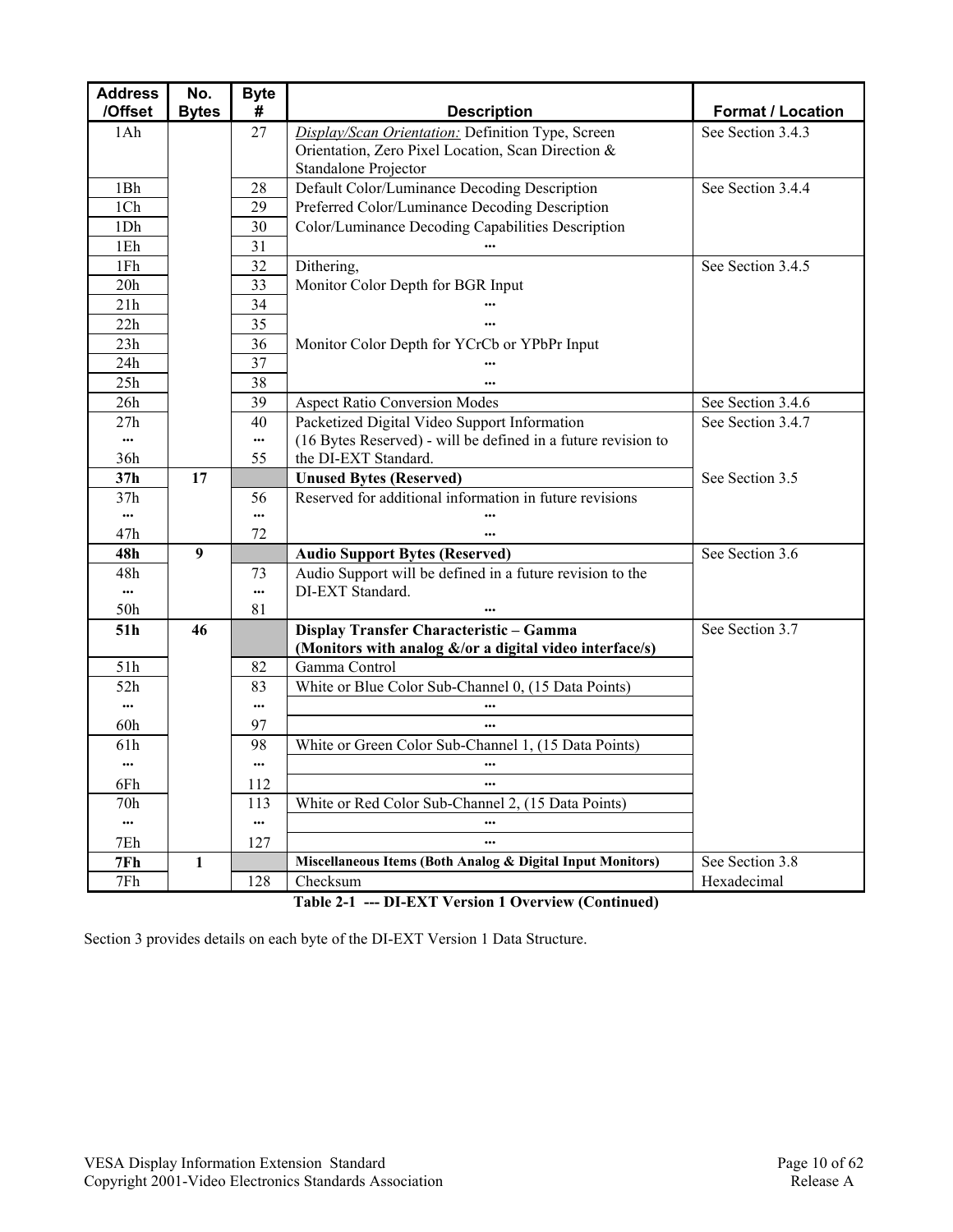## *2.2 Data Format Conventions*

The DI-EXT data structures are designed to be compact in their representation of data in order to fit the most information into a limited space. To accommodate this, many data lengths have been used according to the needs of the particular data. These include fields from single bit up to two bytes in length. In all cases, except where explicitly stated, the following conventions are used:

| Data length     | Convention used                                 | Example                                                 |
|-----------------|-------------------------------------------------|---------------------------------------------------------|
| 1 to 7 bits     | Stored in order stated                          |                                                         |
| 8 bits (1 byte) | Stored in order stated                          |                                                         |
| 9 to 15 bits    | Stored in order stated                          |                                                         |
| 16 bits $(2)$   | Bytes are a binary format (not BCD) stored in   | 1280 decimal = $0500h$                                  |
| bytes)          | locations specified with least significant byte | Stored 05 at first location                             |
|                 | (LSB) stored in first location                  | 00 next location                                        |
| Character       | Bytes are ASCII stored in order they are        | "ACED"                                                  |
| string (More    | appearing in the string                         | Stored 41h at first location,                           |
| than 2 bytes)   | See NOTE 5:                                     | 43h at the next location, 45h at the next location, and |
|                 |                                                 | 44h at the next location                                |

#### **Table 2-2 --- Data Format Conventions**

NOTES:

All unused bytes in the DI-EXT Data Table must be set to "00h".

- 2. "xxxxh", "xxh" or "xh" (where "x" is a value between "0" and "F") indicates a hexadecimal data number.
- 3. 'y' to 'yyyyyyyy' (where 'y' is '0' or '1') is a binary data number.
- 4. **xxh** (bold) indicates a hexadecimal address (or offset) in the DI-EXT Data Table.
- 5. Refer to ISO 8859 Document (ASCII Definitions) Page 437- "Information Processing 8 Bit Single-Byte Coded Graphic Character Sets"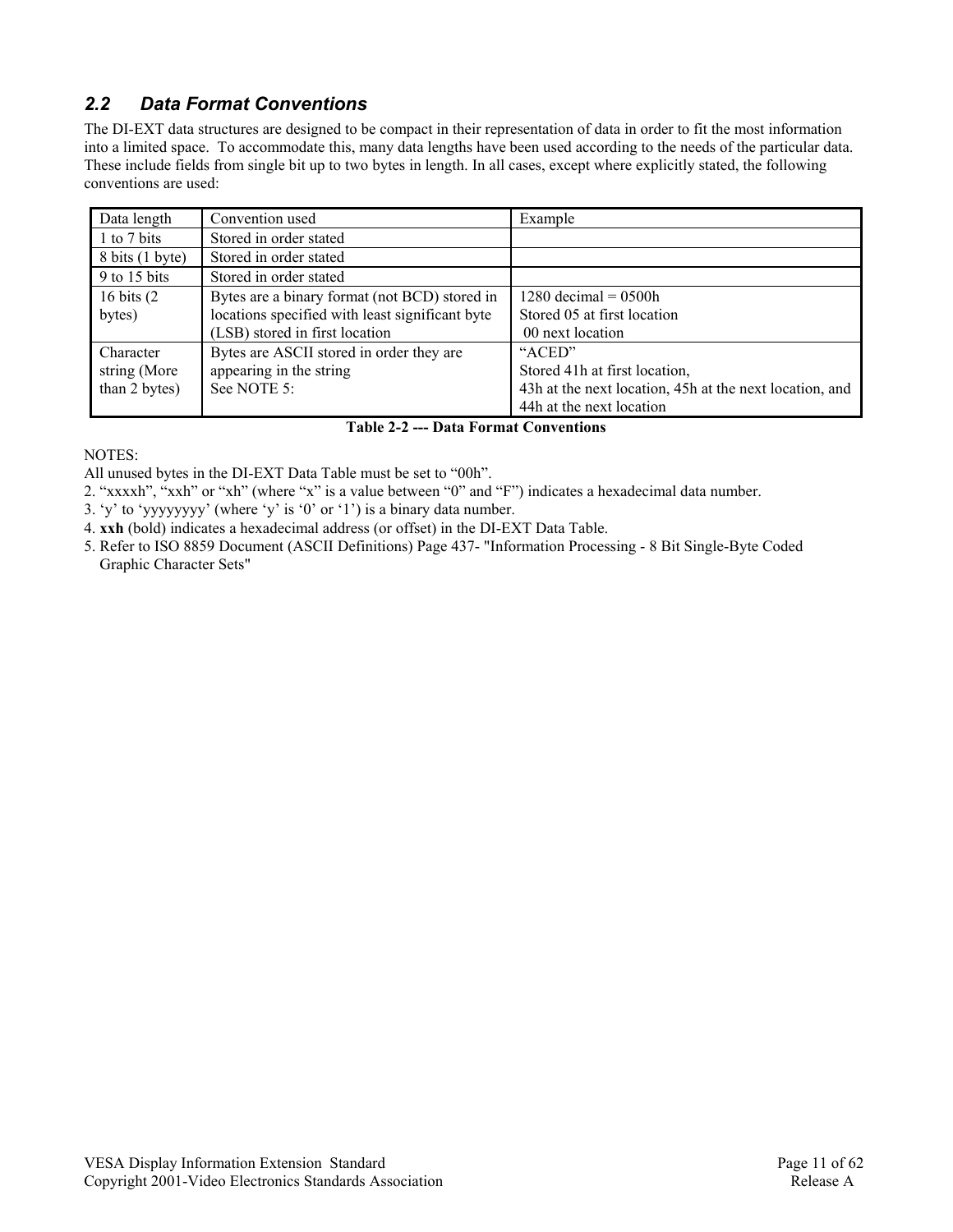## **3. CONTENTS OF THE DI-EXT BLOCK**

This section defines the parameters that are contained in the DI-EXT Block. The "CONTENTS OF THE DI-EXT BLOCK" (Section 3) has been partitioned into sub-sections (categories). The order, titles, sizes and locations of these sub-sections are shown below in Table 3-1.

| 128                           | <b>Bytes</b>                                     | <b>Sub-Section (Category)</b>          | Location        |
|-------------------------------|--------------------------------------------------|----------------------------------------|-----------------|
|                               | 2                                                | General Information                    | See Section 3.1 |
|                               | 12                                               | Digital Interface                      | See Section 3.2 |
| Display Device<br>6           |                                                  | See Section 3.3                        |                 |
|                               | 35<br>Display Capabilities & Feature Support Set |                                        | See Section 3.4 |
|                               | 17<br>Unused Bytes (Reserved)                    |                                        | See Section 3.5 |
| 9<br>Audio Support (Reserved) |                                                  | See Section 3.6                        |                 |
| 46                            |                                                  | Display Transfer Characteristic -Gamma | See Section 3.7 |
|                               |                                                  | Miscellaneous Items                    | See Section 3.8 |

**Table 3-1 --- Sub-Sections of "Contents of the DI-EXT Block"** 

## *3.1 General Information – 2 Bytes – Byte #00h to #01h*

The "General Information" section defines the parameters related to Block Header, Version Number. Section 3.1 has been partitioned into sub-sections. The order, titles, sizes and locations of these sub-sections are shown below in Table 3-2.

| <b>Bytes</b> | <b>Sub-Section</b>  | Location          |
|--------------|---------------------|-------------------|
|              | <b>Block Header</b> | See Section 3.1.1 |
|              | Version Number      | See Section 3.1.2 |
|              | ------              |                   |

**Table 3-2 --- Contents of the "General Information" Section** 

#### **3.1.1 Block Header – 1 Byte – Byte #00h**

The Block Header is an extension tag for the block. The Block Header for the DI-EXT Block has been assigned the number "40h". See Table 3-3.

| <b>Address/Offset</b><br>Within the<br>extension block | $\bf{N0.}$<br><sub>of</sub><br><b>Bytes</b> | <b>Byte</b><br>No. | <b>Description</b>           | Format    |
|--------------------------------------------------------|---------------------------------------------|--------------------|------------------------------|-----------|
| 00h                                                    |                                             |                    | <b>DI-EXT Block Header</b>   |           |
|                                                        |                                             |                    | Tag identifying DI-EXT Block | " $40h$ " |

**Table 3-3 --- Block Header** 

#### **3.1.2 Version Number – 1 Byte – Byte #01h**

The Version Number for the DI-EXT Block Data Structure is shown in Table 3-4.

| <b>Address/Offset</b><br>Within the<br>extension block | No.<br><sub>of</sub><br><b>Bytes</b> | <b>Byte</b><br>No. | <b>Description</b>           | Format                                                                                        |
|--------------------------------------------------------|--------------------------------------|--------------------|------------------------------|-----------------------------------------------------------------------------------------------|
| 01 <sub>h</sub>                                        |                                      |                    | <b>DI-EXT Version Number</b> |                                                                                               |
|                                                        |                                      |                    | <b>Version Number</b>        | "00h" --- is an invalid number.<br>"01h" $\Rightarrow$ "FFh" --- Hexadecimal (Range 1 to 255) |

**Table 3-4 --- DI-EXT Version Number**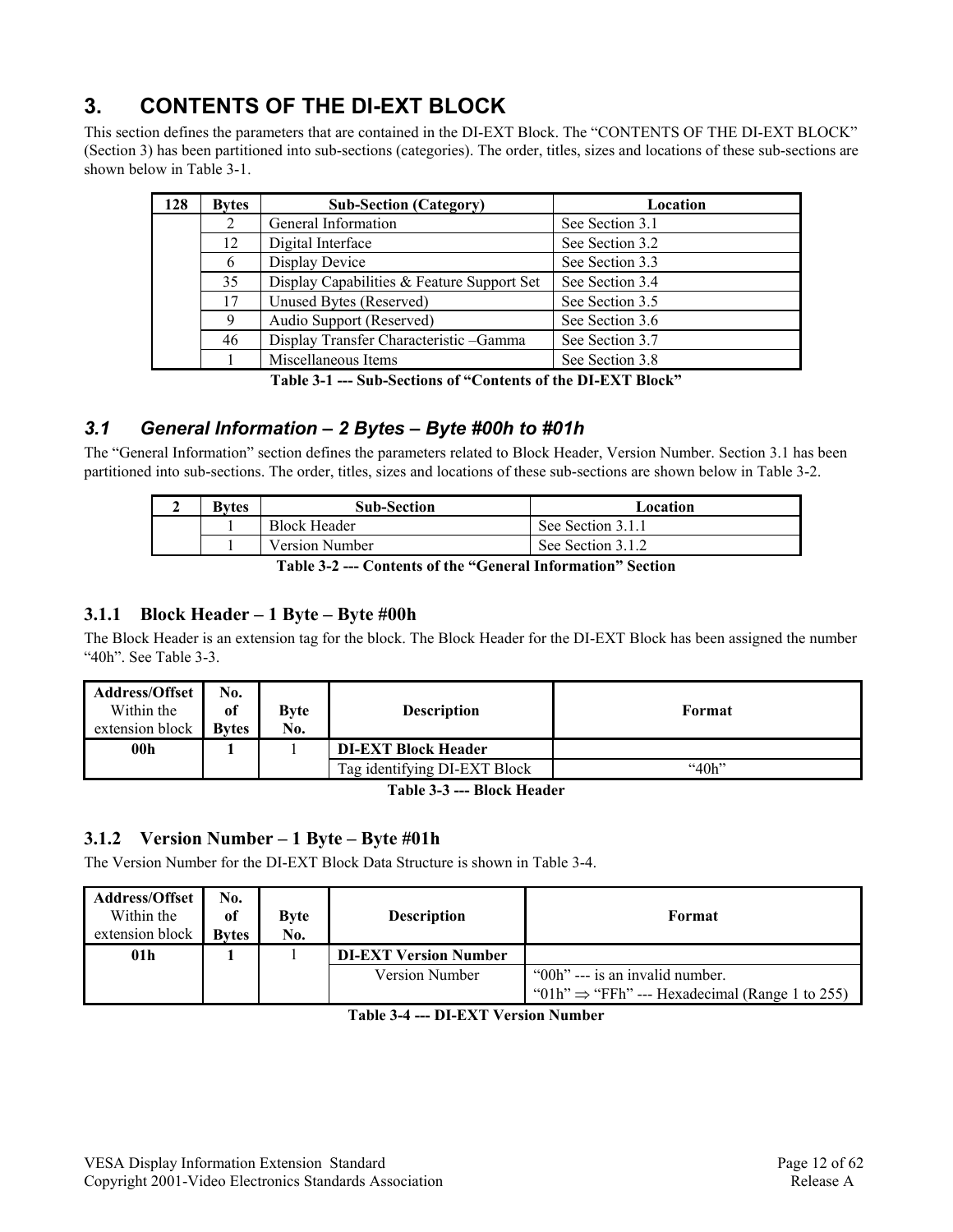## *3.2 Digital Interface – 12 Bytes – Bytes #02h to #0Dh –* **(Monitors with a digital video interface)**

The "Digital Interface" section defines the parameters related to the digital video interface hardware and software that are contained in the display. **Section 3.2 is for Digitally Interfaced Displays Only.** For monitors with analog inputs, all data in this section should be set to "00h". The "Digital Interface" (section 3.2) section has been partitioned into sub-sections. The order, titles, sizes and locations of these sub-sections are shown below in Table 3-5.

| <b>Bytes</b>                                       | <b>Sub-Section</b>                          | Location          |
|----------------------------------------------------|---------------------------------------------|-------------------|
| Digital Interface Standard/Specification Supported |                                             | See Section 3.2.1 |
| Digital Interface Version/Revision Number<br>4     |                                             | See Section 3.2.2 |
| Digital Interface Data Format Description          |                                             | See Section 3.2.3 |
|                                                    | Min, Max & Cross-Over Pixel Clock Frequency | See Section 3.2.4 |

**Table 3-5 --- Contents of the "Digital Interface" Section**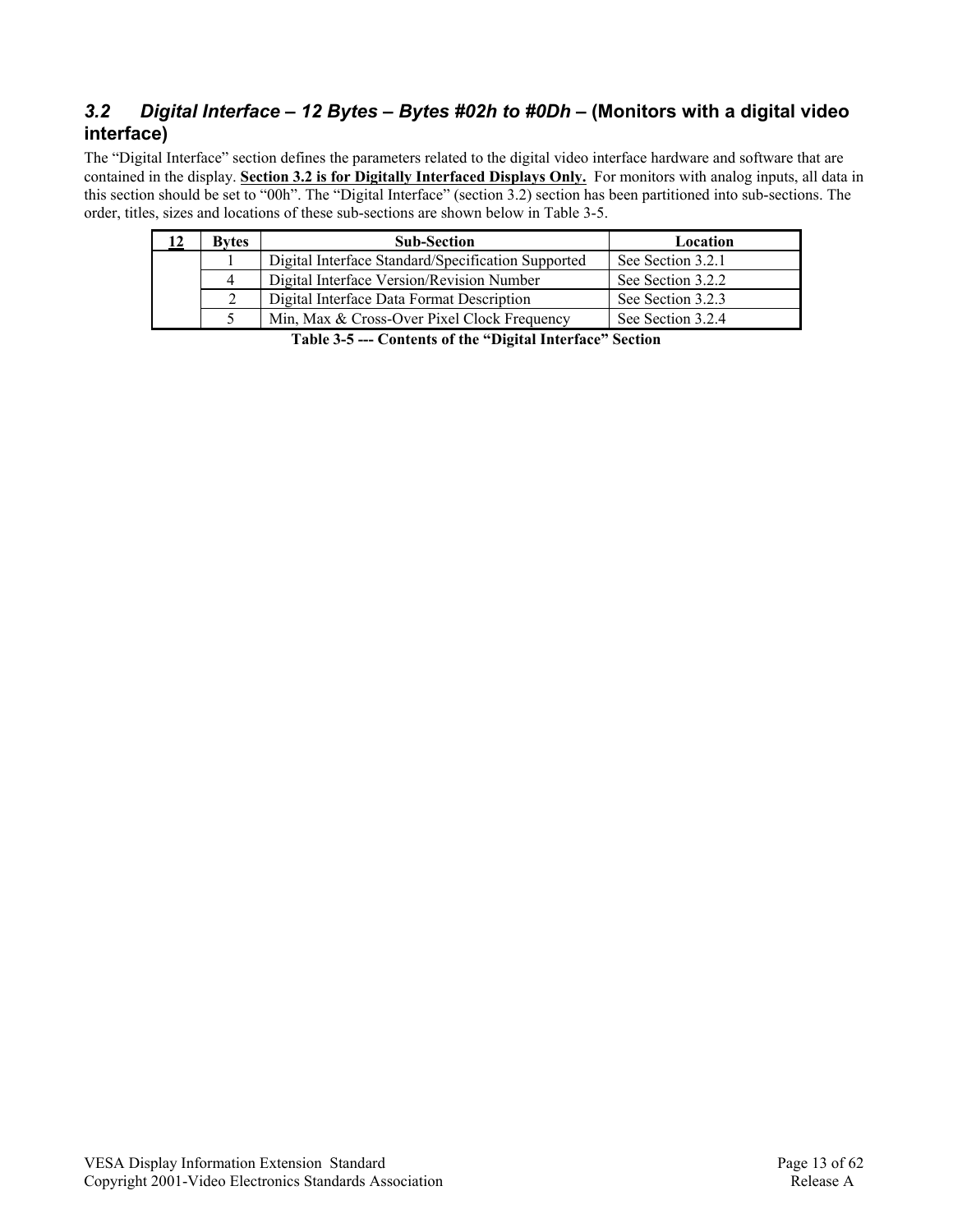### **3.2.1 Digital Interface Standard/Specification Supported – 1 Byte – Byte #02h**

This section indicates if the display is compatible with a Digital Interface Standard/Specification. For each Digital Video Interface Standard/Specification listed in Table 3-6, the display/monitor must be compliant to the standard/specification. However, the display/monitor may or may not be mechanically (video connector) compliant to the standard/specification, depending upon the individual standard/specification requirements. Available selections are listed below in Table 3-6.

| Address/Offset  | No.          |             |                               |                                                         |
|-----------------|--------------|-------------|-------------------------------|---------------------------------------------------------|
| Within the      | of           | <b>Byte</b> | <b>Description</b>            | Format                                                  |
| extension block | <b>Bytes</b> | No.         |                               |                                                         |
| 02 <sub>h</sub> |              |             | <b>Digital Interface</b>      |                                                         |
|                 |              |             | <b>Standard/Specification</b> |                                                         |
|                 |              |             | {Bits $7 \Rightarrow 0$ }     | "00h" --- Display has an Analog Video Input (See        |
|                 |              |             |                               | NOTE 1)                                                 |
|                 |              |             |                               | "01h" --- Display has a Digital Video Input but the     |
|                 |              |             |                               | Standard/Specification cannot be defined                |
|                 |              |             |                               | "02h" --- Digital Visual Interface (DVI) -- Single Link |
|                 |              |             |                               | "03h" --- Digital Visual Interface (DVI) -- Dual Link - |
|                 |              |             |                               | High Resolution (See NOTE 2)                            |
|                 |              |             |                               | "04h" --- Digital Visual Interface (DVI) -- Dual Link - |
|                 |              |             |                               | High Color (See NOTE 3)                                 |
|                 |              |             |                               | "05h" --- Digital Visual Interface (DVI) -- For         |
|                 |              |             |                               | Consumer Electronics (See NOTE 5)                       |
|                 |              |             |                               | "06h" --- Plug & Display (P&D)                          |
|                 |              |             |                               | "07h" --- Digital Flat Panel (DFP)                      |
|                 |              |             |                               | "08h" --- Open LDI (National Semiconductor) -- Single   |
|                 |              |             |                               | Link (See NOTE 4)                                       |
|                 |              |             |                               | "09h" --- Open LDI (National Semiconductor) -- Dual     |
|                 |              |             |                               | Link (See NOTE 4)                                       |
|                 |              |             |                               | "0Ah" --- Open LDI (National Semiconductor) -- For      |
|                 |              |             |                               | Consumer Electronics (See NOTES $4 \& 5$ )              |
|                 |              |             |                               | "0Bh" $\Rightarrow$ "FFh" --- Reserved (Do Not Use)     |

**Table 3-6 --- Digital Interface Standard/Specification Supported** 

NOTES:

 1. For monitors/displays with Analog Video Inputs, all Bytes at addresses/offsets **"02h"** through **"0Bh"** shall be set to **"**00h**"**.

2. In Table 3-6, if you select "03h", then the second link is being used for higher resolutions and you are limited to 24-bit color depth. Therefore, in Table 3-8, you must select "48h" ("Digital Interface Data Format") for 24-bit color.

3. In Table 3-6, if you select "04h", then the second link is being used for higher color depth and your monitor can display up to 48-bit color depth. Therefore, in Table 3-8, you must select "49h" ("Digital Interface Data Format") for 48-bit color depth. For more information on DVI<sup>™</sup>, please refer to the Digital Visual Interface Specification that is available on the Digital Display Working Group website at www.ddwg.org.

4. Refer to Open LDI Specification and to LVDS Standard TIA/EIA 644 for Data Format Mapping Information.

5. Refer to EIA/CIA-861/A for more information about DVI and Open LDI in Consumer Electronics.

#### **3.2.2 Digital Interface Standard/Specification Version/Revision Number – 4 Bytes – Byte #03h to #06h**

Address/Offset **03h** to **06h** can be used to define a Version/Release Number (integer and decimal portion) and a Revision Number (integer and decimal portion) or a Letter Designation or a Year Code (yy/mm/dd) for the Digital Interface Standard/ Specification listed in table 3-6. **03h** lists the Type Definition and can be used to indicate the Version/Release Number (integer portion). **04h** can be used to indicate the Version/Release Number (decimal portion), the Letter Designation (using ASCII codes) or the Year. **05h** can be used to indicate the Revision Number (integer portion) or the Month. **06h** can be used to indicate the Revision Number (decimal portion) or the Day. Available selections are listed below in Table 3-7.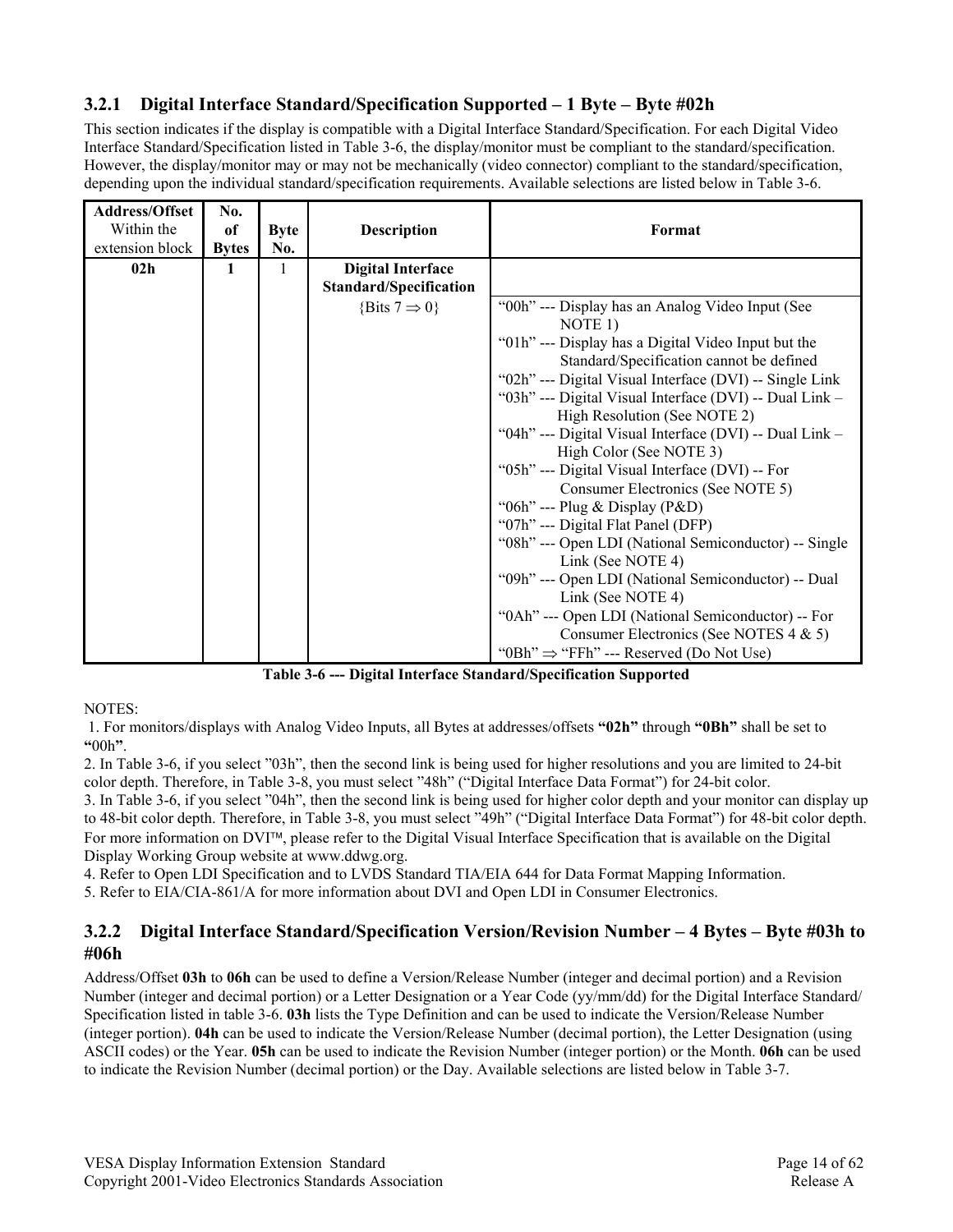| Address/Offset  | No.                     |                |                               |                                                                                                         |
|-----------------|-------------------------|----------------|-------------------------------|---------------------------------------------------------------------------------------------------------|
| Within the      | of                      | <b>Byte</b>    | <b>Description</b>            | Format                                                                                                  |
| extension block | <b>Bytes</b>            | No.            |                               |                                                                                                         |
| 03h             | $\overline{\mathbf{4}}$ | $\mathbf{1}$   | <b>Type Definition</b>        | '00' --- Version/Release Number, Letter                                                                 |
|                 |                         |                | {Bits $7 & 6$ }               | Designation or Date Code is not specified or                                                            |
|                 |                         |                |                               | Display has an Analog Video Input. 03h, 04h,                                                            |
|                 |                         |                |                               | 05h and 06h are set to "00h".                                                                           |
|                 |                         |                |                               | '01' --- Address/Offset Bytes 03h, 04h, 05h and 06h                                                     |
|                 |                         |                |                               | represent a Version/Release Number (integer                                                             |
|                 |                         |                |                               | ${03h}$ and decimal ${04h}$ portion) and a                                                              |
|                 |                         |                |                               | Revision Number (integer {05h} and decimal                                                              |
|                 |                         |                |                               | {06h} portion), if appropriate.                                                                         |
|                 |                         |                |                               | '10' --- Address/Offset Bytes 04h represents a Letter                                                   |
|                 |                         |                |                               | Designation using ASCII codes. 05h and 06h                                                              |
|                 |                         |                |                               | are set to "00h".                                                                                       |
|                 |                         |                |                               | '11'--- Address/Offset Bytes 04h, 05h and 06h                                                           |
|                 |                         |                |                               | represents a Date Code (year, month and day)                                                            |
|                 |                         |                | <b>Version/Release Number</b> | If bits 7 & 6 (of 03h) = '00', '10' or '11' then bits $5 \implies 0$                                    |
|                 |                         |                | (Integer Portion)             | are set to '000000'.                                                                                    |
|                 |                         |                | {Bits $5 \Rightarrow 0$ }     | If bits 7 & 6 (of <b>03h</b> ) = '01' then bits $5 \implies 0$ represent                                |
|                 |                         |                |                               | the Version/Release Number (integer portion).                                                           |
|                 |                         |                |                               | Range is 0 to 63 ("00h" to "3Fh").                                                                      |
| 04h             |                         | $\overline{2}$ | <b>Version/Release Number</b> | If bits $7 & 6$ (of $03h$ ) = '00' then $04h$ is set to "00h".                                          |
|                 |                         |                | (Decimal Portion),            | If bits 7 & 6 (of $03h$ ) = '01' then 04h represents the                                                |
|                 |                         |                | <b>Letter Designation</b>     | Version/Release Number (decimal portion).                                                               |
|                 |                         |                | or Year Code                  | Range is .0 to .99 ("00h" to "63h").                                                                    |
|                 |                         |                |                               | If bits 7 & 6 (of $03h$ ) = '10' then 04h represents the<br>Letter Designation using ASCII codes. (e.g. |
|                 |                         |                |                               | "41h" is 'A', "42h" is 'B',  etc.)                                                                      |
|                 |                         |                |                               | If bits 7 & 6 (of $03h$ ) = '11' then 04h represents the                                                |
|                 |                         |                |                               | Year Code. Year is determined by adding the                                                             |
|                 |                         |                |                               | data at 04h to the year 1990. Range is 1990 to                                                          |
|                 |                         |                |                               | 2245. (e.g. the year 2001 is "0Bh")                                                                     |
| 05h             |                         | $\overline{3}$ | <b>Revision Number</b>        | If bits 7 & 6 (of $03h$ ) = '00' or '10' then 05h is set to                                             |
|                 |                         |                | (Integer Portion),            | "00h".                                                                                                  |
|                 |                         |                | or Month Code                 | If bits 7 & 6 (of $03h$ ) = '01' then 05h represents the                                                |
|                 |                         |                |                               | Revision Number (integer portion). Range is 0                                                           |
|                 |                         |                |                               | to 255 ("00h" to "FFh").                                                                                |
|                 |                         |                |                               | If bits 7 & 6 (of $03h$ ) = '11' then 05h represents the                                                |
|                 |                         |                |                               | Month Code. Range is 1 to 12 ("01h" to "0Ch")                                                           |
| 06h             |                         | $\overline{4}$ | <b>Revision Number</b>        | If bits 7 & 6 (of $03h$ ) = '00' or '10' then 06h is set to                                             |
|                 |                         |                | (Decimal Portion),            | "00h".                                                                                                  |
|                 |                         |                | or Day Code                   | If bits 7 & 6 (of $03h$ ) = '01' then 06h represents the                                                |
|                 |                         |                |                               | Revision Number (decimal portion). Range is                                                             |
|                 |                         |                |                               | .0 to .99 ("00h" to "63h").                                                                             |
|                 |                         |                |                               | If bits 7 & 6 (of $03h$ ) = '11' then 06h represents the                                                |
|                 |                         |                |                               | Day Code. Range is 1 to 31 ("01h" to "1Fh")                                                             |

**Table 3-7 --- Digital Interface Standard/Specification Version/Revision Number**

## **3.2.3 Digital Interface Data Format Description – 2 Bytes – Bytes #07h to #08h**

The "Digital Interface Data Format Description" parameters describe details of the digital video interface standard/specification selected in Table 3-6. Digital interfaces are described using the 2-byte definition shown in Table 3-8.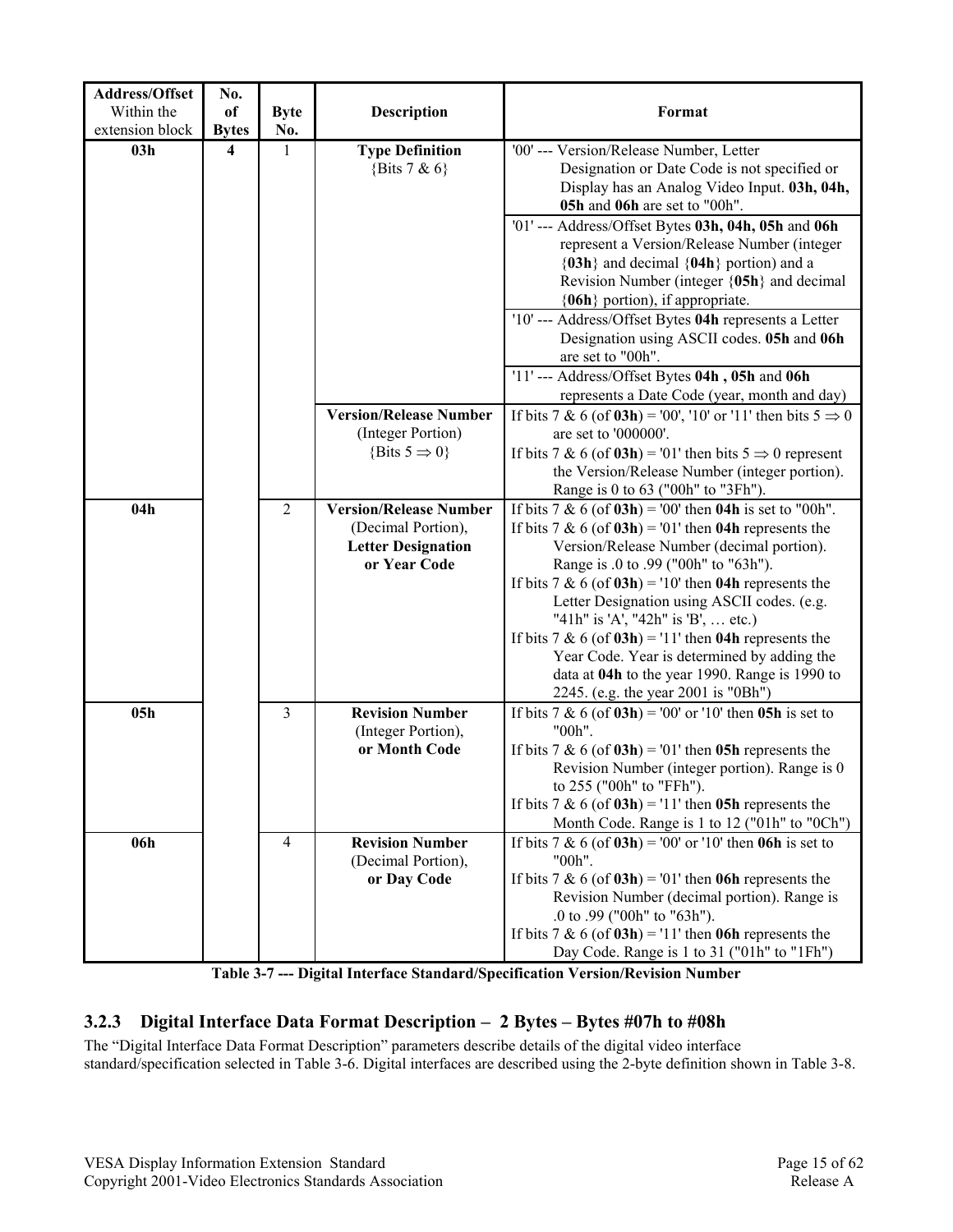| Address/Offset  | No.            |             |                            |                                                                                                   |
|-----------------|----------------|-------------|----------------------------|---------------------------------------------------------------------------------------------------|
| Within the      | of             | <b>Byte</b> | <b>Description</b>         | Format                                                                                            |
| extension block | <b>Bytes</b>   | No.         |                            |                                                                                                   |
| 07h             | $\overline{2}$ | 1           | Digital Interface Data     |                                                                                                   |
|                 |                |             | <b>Format Description</b>  |                                                                                                   |
|                 |                |             | Data Enable                | Bit 7: Data Enable Signal Usage Available                                                         |
|                 |                |             | {Bits $7 & 6$ }            | '0' --- The display is not capable of using the Data Enable                                       |
|                 |                |             |                            | Signal                                                                                            |
|                 |                |             |                            | '1' --- The display will use the Data Enable Signal, if                                           |
|                 |                |             |                            | present                                                                                           |
|                 |                |             |                            | Bit 6: Data Enable Signal High or Low                                                             |
|                 |                |             |                            | '0' --- Data enabled when the DE signal is low                                                    |
|                 |                |             |                            | '1' --- Data enabled when the DE signal is high                                                   |
|                 |                |             |                            | See NOTE 1:                                                                                       |
|                 |                |             | <b>Edge of Shift Clock</b> | Bits 5 & 4: Edge of Shift Clock Usage                                                             |
|                 |                |             | {Bits 5 & 4}               | '00' --- Edge of Shift Clock is not specified<br>'01' --- Display uses rising edge of shift clock |
|                 |                |             |                            | '10' --- Display uses falling edge of shift clock                                                 |
|                 |                |             |                            | '11' --- Display uses both rising and falling edges of the                                        |
|                 |                |             |                            | shift clock                                                                                       |
|                 |                |             | High-bandwidth             | Bit 3: HDCP Support                                                                               |
|                 |                |             | <b>Digital Content</b>     | '0' --- HDCP is not supported                                                                     |
|                 |                |             | Protection (HDCP™)         | '1'--- HDCP is supported                                                                          |
|                 |                |             | $\{Bit\ 3\}$               | See NOTE 2:                                                                                       |
|                 |                |             | <b>Double Clocking</b>     | Bit 2: Double Clocking of Input Data                                                              |
|                 |                |             | of Input Data              | '0' --- Digital Receivers do not support Double Clocking                                          |
|                 |                |             | $\{Bit\ 2\}$               | of Input Data                                                                                     |
|                 |                |             | Note: See Appendix E       | '1' --- Digital Receivers support Double Clocking of                                              |
|                 |                |             | for definition             | <b>Input Data</b>                                                                                 |
|                 |                |             | <b>Packetized Digital</b>  | Bit 1: Support for Packetized Digital Video Support                                               |
|                 |                |             | <b>Video Support</b>       | '0' --- Packetized Digital Video is not supported                                                 |
|                 |                |             | $\{Bit 1\}$                | '1' --- Packetized Digital Video is supported<br>See NOTE 3:                                      |
|                 |                |             | <b>Reserved Bit</b>        | Bit 0:                                                                                            |
|                 |                |             | $\{Bit\ 0\}$               | '0' --- Undefined (Reserved) Do Not Use                                                           |
| 08h             |                | 2           | <b>Digital Interface</b>   | "00h" --- Display has an Analog Video Input                                                       |
|                 |                |             | --- Standard               | "15h" --- 8-Bit Over 8-Bit RGB                                                                    |
|                 |                |             | Data Formats               | "19h" --- 12-Bit Over 12-Bit RGB                                                                  |
|                 |                |             | {Bits $7 \Rightarrow 0$ }  | "24h" --- 24-Bit MSB-Aligned RGB {Single Link}                                                    |
|                 |                |             |                            | "48h" --- 48-Bit MSB-Aligned RGB {Dual Link --- Hi-                                               |
|                 |                |             |                            | Resolution}                                                                                       |
|                 |                |             |                            | "49h" --- 48-Bit MSB-Aligned RGB {Dual Link ---                                                   |
|                 |                |             |                            | Hi-Color}                                                                                         |
|                 |                |             |                            | All other hex codes are Undefined (Reserved) Do Not Use                                           |
|                 |                |             |                            | See NOTE 4:                                                                                       |

**Table 3-8 --- Digital Interface Data Format Description** 

Notes:

1. If bit 7 is '0', then bit 6 shall be ignored (set to '0').

2. For more information on "High-bandwidth Digital Content Protection" (HDCP) go to www.digital-cp.com.

3. Refer to Section 3.4.7, Table 3-24 for more information on packetized digital video. Packetized digital video will be defined in a future specification/standard.

4. For Pixel Data Mapping Codes (Formats "15h", "19h", "24h", "48h" & "49h"), refer to Appendix A of this document.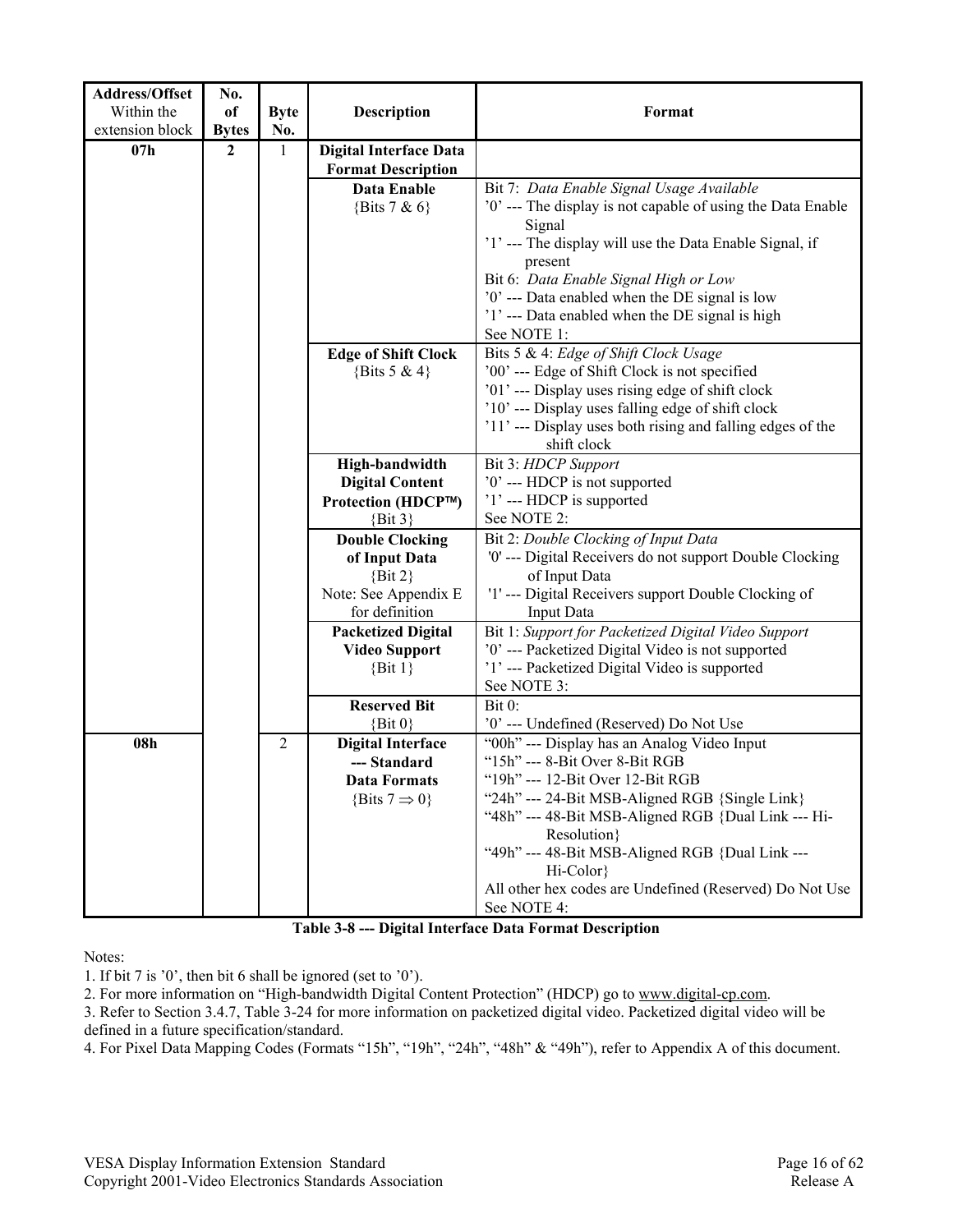#### **3.2.4 Min., Max. & Crossover Pixel Clock Frequency Per Link - 5 Bytes – Bytes #09h to #0Dh**

This section indicates the minimum pixel clock frequency (PCF) per link, the maximum PCF per link and the crossover PCF supported by the display's/monitor's digital video input circuitry. Available selections are listed in Table 3-9.

| <b>Address/Offset</b><br>Within the<br>extension block | No.<br>of<br><b>Bytes</b> | <b>Byte</b><br>No. | <b>Description</b>                                      | Format                                                      |
|--------------------------------------------------------|---------------------------|--------------------|---------------------------------------------------------|-------------------------------------------------------------|
| 09h                                                    | 5                         |                    | <b>Minimum Pixel Clock</b><br><b>Frequency Per Link</b> |                                                             |
|                                                        |                           |                    | " $01h$ " $\Rightarrow$ "FEh"                           | "00h" --- Display has an Analog Video Input                 |
|                                                        |                           |                    |                                                         | "aah" = Min-PCF (Range is 1 MHz to 254 MHz)                 |
|                                                        |                           |                    |                                                         | "FFh" --- Reserved (Do Not Use)                             |
| 0Ah & 0Bh                                              |                           | 2 & 3              | <b>Maximum Pixel Clock</b>                              | See NOTE 1:                                                 |
|                                                        |                           |                    | <b>Frequency Per Link</b>                               | See NOTE 3:                                                 |
|                                                        |                           |                    | "0001h" $\Rightarrow$ "FFFEh"                           | "0000h" --- Display has an Analog Video Input               |
|                                                        |                           |                    |                                                         | "bbbbh" = Max-PCF (Range is 1 MHz to $65,534$ MHz)          |
|                                                        |                           |                    |                                                         | "FFFFh" --- Reserved (Do Not Use)                           |
| $0$ Ch $\&$ 0Dh                                        |                           | 4 & 5              | <b>Crossover</b>                                        | See NOTE 2:                                                 |
|                                                        |                           |                    | Frequency                                               | See NOTE 3:                                                 |
|                                                        |                           |                    | "0001h" $\Rightarrow$ "FFFEh"                           | "0000h" --- Display has an Analog Video Input               |
|                                                        |                           |                    |                                                         | "cccch" = PCF $\omega$ Crossover (Range is 1 MHz to 65,534) |
|                                                        |                           |                    |                                                         | MHz)                                                        |
|                                                        |                           |                    |                                                         | "FFFFh" --- Single Link – No Crossover Frequency            |

**Table 3-9 --- Minimum PCF Per Link, Maximum PCF Per Link & Crossover PCF** 

NOTES:

1. The Maximum Pixel Clock Frequency (PCF) must never be less than the Minimum Pixel Clock Frequency.

2. The Crossover Frequency is the PCF where the Digital Interface switches from a Single Link to a Dual Link system. At the writing of this document, the Crossover Frequency is 165 MHz for DVI-Compatible Displays. This value is subject to change in the future. Refer to the latest version of the Digital Visual Interface (DVI) Specification for more information. 3. Addresses/Offsets **'0Ah'** & **'0Ch'** contain the Least Significant Byte (LSB) Data. Addresses/Offsets **'0Bh'** & **'0Dh'** contain the Most Significant Byte (MSB) Data.

## *3.3 Display Device - 6 Bytes – Bytes # 0Eh to # 13h -* **(Monitors with analog and/or digital video interface/s)**

The "Display Device" parameters provide information related to the technology of the physical display device (CRT, LCD, Plasma, etc.). The ordering and size of the parameters are shown in Table 3-10.

| Bvtes | <b>Sub-Section</b>            | Location          |
|-------|-------------------------------|-------------------|
|       | Sub-Pixel Layout & Shape      | See Section 3.3.1 |
|       | Dot/Pixel Pitch               | See Section 3.3.2 |
|       | Major display characteristics | See Section 3.3.3 |

**Table 3-10 --- Display Device**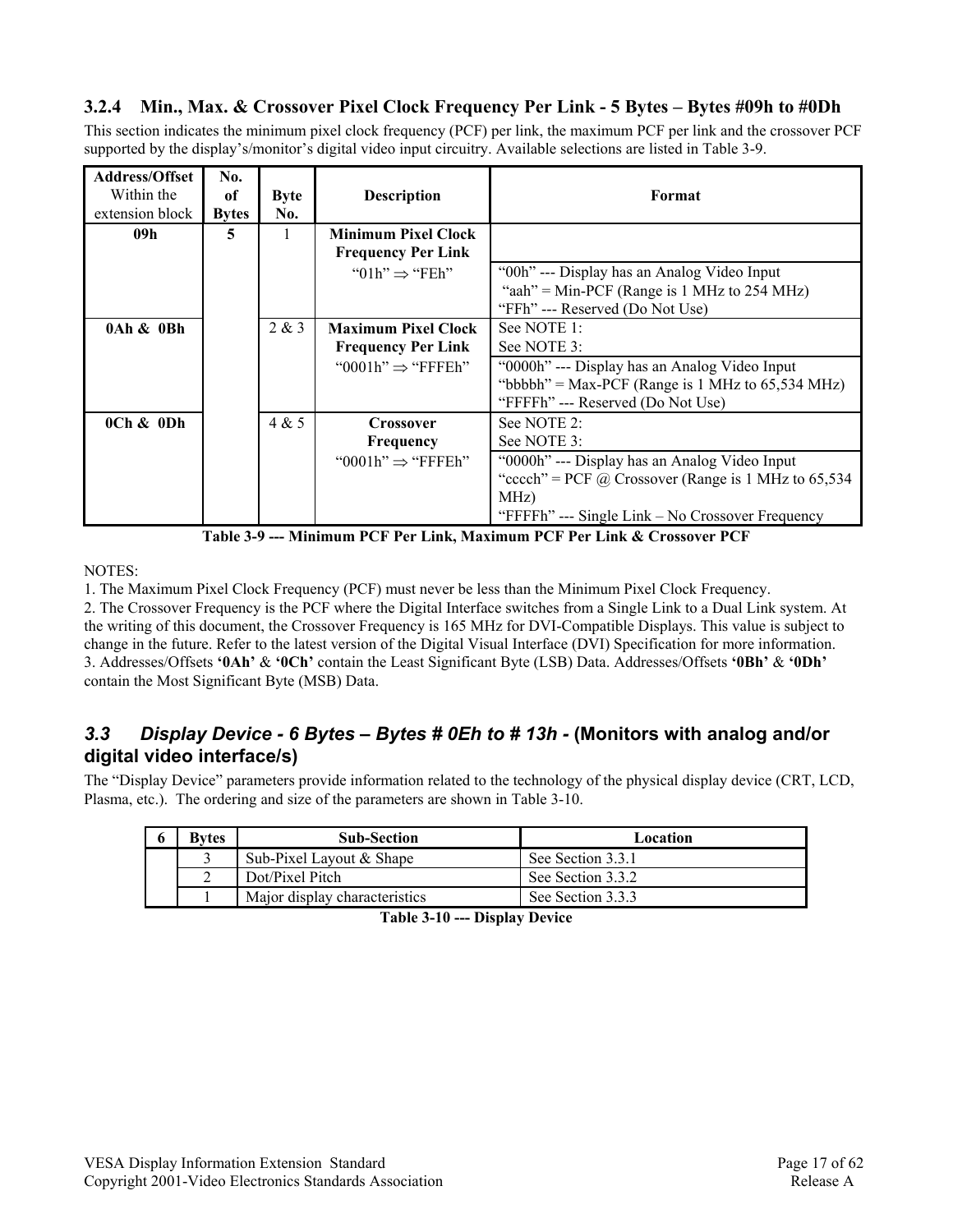#### **3.3.1 Sub-Pixel Layout, Configuration and Shape – 3 Bytes – Bytes # 0Eh to # 10h**

The "Sub-Pixel Layout, Configuration and Shape" field is used to indicate the physical layout, configuration and shape of the sub-pixels used in the display technology. The physical layout of the sub-pixel elements is defined along the major (long) axis of the screen from left to right starting at the zero, zero pixel location. Refer to Appendix C for illustrations. Available selections are listed below in Table 3-11.

| <b>Address/Offset</b> | No.          |             |                                |                                                       |
|-----------------------|--------------|-------------|--------------------------------|-------------------------------------------------------|
| Within the            | of           | <b>Byte</b> | <b>Description</b>             | Format                                                |
| extension block       | <b>Bytes</b> | No.         |                                |                                                       |
| 0E <sub>h</sub>       | 3            | 1           | <b>Sub-Pixel Layout</b>        |                                                       |
|                       |              |             |                                | "00h" = Sub-Pixel Layout is not defined               |
|                       |              |             |                                | " $01h$ " = RGB                                       |
|                       |              |             |                                | " $02h$ " = BGR                                       |
|                       |              |             |                                | "03h" = Quad Pixel (a 2x2 sub-pixel arrangement of    |
|                       |              |             |                                | R, B + 2G) --- G at bottom left & top right           |
|                       |              |             |                                | "04h" = Quad Pixel (a $2x2$ sub-pixel arrangement of  |
|                       |              |             |                                | R, $B + 2G$ ) --- G at bottom right & top left        |
|                       |              |             |                                | "05h" $\Rightarrow$ FFh = Reserved (Do Not Use)       |
| 0Fh                   |              | 2           | <b>Sub-Pixel Configuration</b> |                                                       |
|                       |              |             |                                | " $00h$ " = Sub-pixel Configuration is not defined    |
|                       |              |             |                                | " $01h$ " = Delta (Tri-ad)                            |
|                       |              |             |                                | " $02h$ " = Stripe                                    |
|                       |              |             |                                | " $03h$ " = Stripe Offset                             |
|                       |              |             |                                | " $04h$ " = Quad Pixel --- 4 sub-pixels per displayed |
|                       |              |             |                                | pixel                                                 |
|                       |              |             |                                | "05h" $\Rightarrow$ "FFh" = Reserved (Do Not Use)     |
| 10 <sub>h</sub>       |              | 3           | <b>Sub-Pixel Shape</b>         |                                                       |
|                       |              |             |                                | " $00h$ " = Sub-pixel Shape is not defined            |
|                       |              |             |                                | " $01h$ " = round                                     |
|                       |              |             |                                | " $02h$ " = square                                    |
|                       |              |             |                                | " $03h$ " = rectangular                               |
|                       |              |             |                                | " $04h$ " = oval                                      |
|                       |              |             |                                | " $05h$ " = elliptical                                |
|                       |              |             |                                | "06h" $\Rightarrow$ "FFh" = Reserved (Do Not Use)     |

**Table 3-11 --- Sub-Pixel Layout, Configuration & Shape** 

NOTE: For CRT (and some microdisplay devices) based displays, the term Sub-Pixel Layout has no meaning and must be set to '00h'. The monitor designer can still define Sub-Pixel Configuration and Shape for a CRT monitor/display.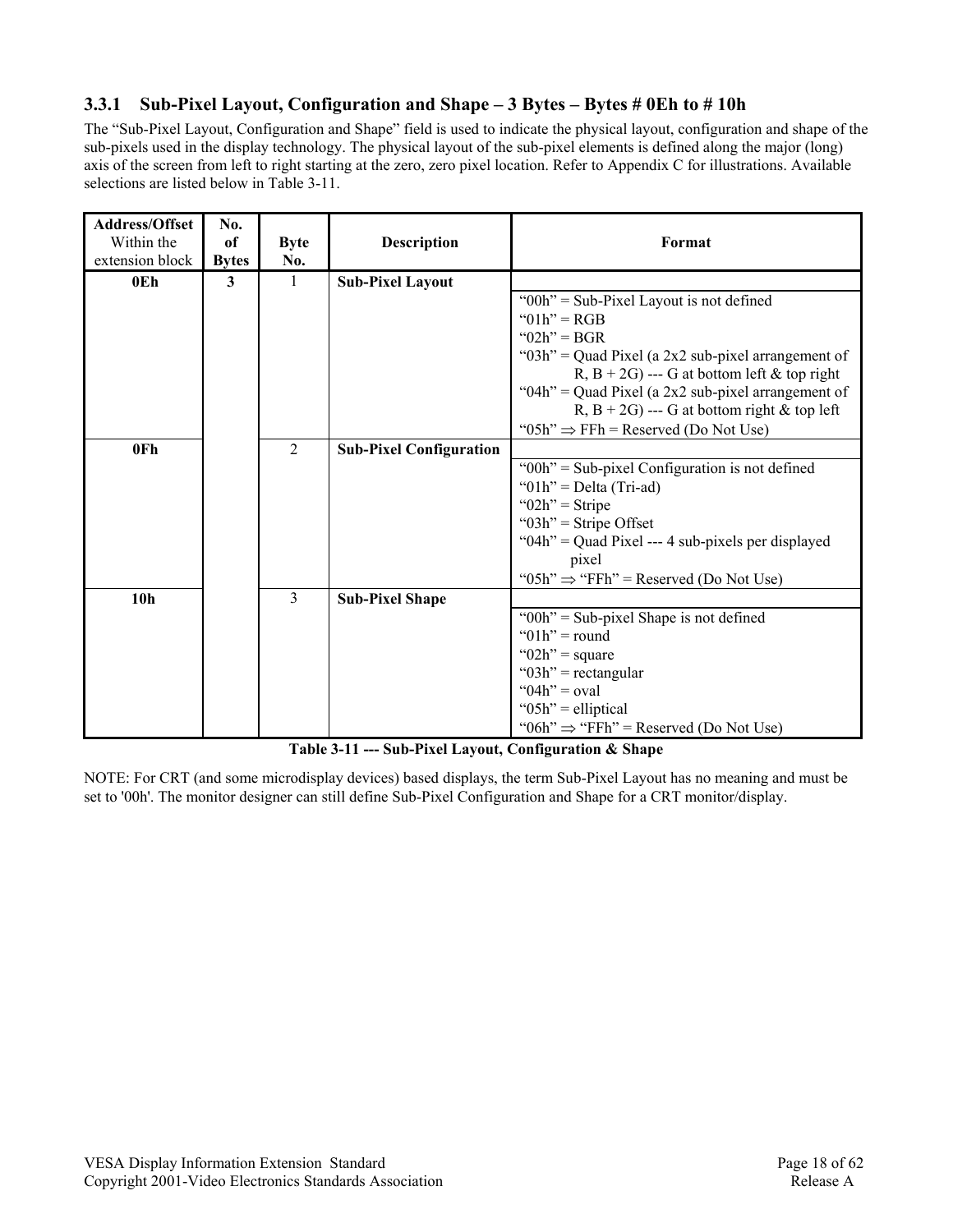#### **3.3.2 Dot/Pixel Pitch – 2 Bytes – Bytes # 11h to # 12h**

The dot/pixel pitch, shown in Table 3-12, is given in horizontal and vertical components. The value stored is equal to the actual pitch value in mm multiplied by one hundred. For example, the value 31 (decimal) or "1F" (hexadecimal) represents a dot pitch of 0.31mm. The Horizontal Dot/Pixel Pitch (HPP) is measured on the horizontal axis and the Vertical Dot/Pixel Pitch (VPP) is measured on the vertical axis in a fixed landscape display or a fixed portrait display. For displays that pivot, use the default screen orientation as defined by the manufacturer. The default screen orientation can be determined from the Horizontal & Vertical Image Size which is defined in the "Basic Display Properties and Features" (Section 3.6, Page 12) of the VESA E-EDID Standard, Release A, Rev. 1.

| <b>Address/Offset</b><br>Within the<br>extension block | No.<br><sub>of</sub><br><b>Bytes</b> | <b>Byte</b><br>No. | <b>Description</b> | Format                                                                                                                                                                      |
|--------------------------------------------------------|--------------------------------------|--------------------|--------------------|-----------------------------------------------------------------------------------------------------------------------------------------------------------------------------|
| 11 <sub>h</sub>                                        |                                      |                    | <b>HPP</b>         | " $00h$ " = Pitch is not defined (e.g. Projectors, etc.) or<br>HPP is zero (e.g. portrait aperture grill CRT)<br>"xxh" = HPP in mm * 100 (Range "01h" $\Rightarrow$ "FFh")  |
| 12 <sub>h</sub>                                        |                                      | C.                 | VPP                | " $00h$ " = Pitch is not defined (e.g. Projectors, etc.) or<br>VPP is zero (e.g. landscape aperture grill CRT)<br>"yyh" = VPP in mm * 100 (Range "01h" $\Rightarrow$ "FFh") |

**Table 3-12 --- Dot/Pixel Pitch** 

NOTES:

1. If H & V Dot/Pixel Pitches are not defined (for example, standalone projectors) then set "xxh" and "yyh" to "00h".

2. The pitch specified in these bytes is that of the visible screen structure, i.e. for CRTs, the phosphor or filter dot pitch, as opposed to the shadow mask pitch or other such measurement.

3. Display devices that use continuous 'stripes' or similar phosphor or filter patterns should indicate this by setting the appropriate byte to "00h". For example, the typical aperture-grille (landscape) tube would specify a vertical pitch of zero in this section and the typical aperture-grille (portrait) tube would specify a horizontal pitch of zero in this section.

4. Displays that do not use a discrete dot structure in their screens, such as a monochrome CRT, shall set both bytes to "00h".

5. For displays that have variable pitch screen structures, use an average value for HPP and VPP.

6. The Dot/Pixel Pitch shall be rounded to the nearest 0.01mm.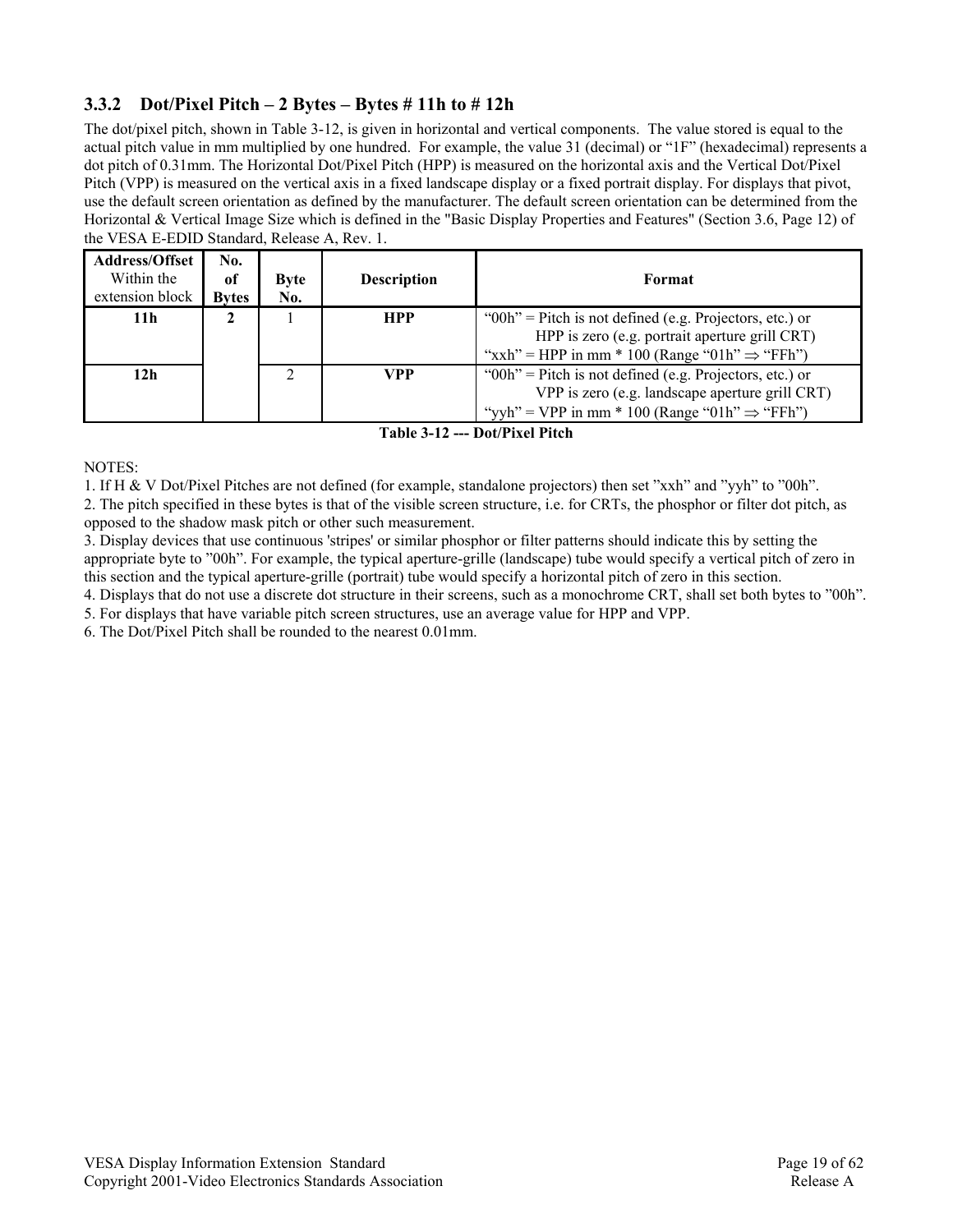#### **3.3.3 Major Display Device Characteristics – 1 Byte – Byte # 13h**

| <b>Address/Offset</b><br>Within the<br>extension block | No.<br>of<br><b>Bytes</b> | <b>Byte</b><br>No. | <b>Description</b>        | Format                                                        |
|--------------------------------------------------------|---------------------------|--------------------|---------------------------|---------------------------------------------------------------|
| 13 <sub>h</sub>                                        | 1                         |                    | <b>Fixed Pixel Format</b> | Bit 7: Fixed Pixel Format                                     |
|                                                        |                           |                    | $\{Bit\ 7\}$              | '0' --- Display Device does not have a Fixed Pixel Format     |
|                                                        |                           |                    |                           | (e.g. CRT, etc.)                                              |
|                                                        |                           |                    |                           | '1' --- Display Device has a Fixed Pixel Format (e.g. LCD,    |
|                                                        |                           |                    |                           | PDP, etc.)                                                    |
|                                                        |                           |                    | <b>View Direction</b>     | Bits 6 & 5: View Direction                                    |
|                                                        |                           |                    | {Bits $6 & 5$ }           | '00' --- View Direction is not specified                      |
|                                                        |                           |                    |                           | '01' --- Direct View (e.g. CRT, rear projection, etc.)        |
|                                                        |                           |                    |                           | '10' --- Reflected View (e.g. front projection, etc.)         |
|                                                        |                           |                    |                           | '11' --- Direct & Reflected View (e.g. some projectors, etc.) |
|                                                        |                           |                    | <b>Display</b>            | Bit 5: Display Background                                     |
|                                                        |                           |                    | <b>Background</b>         | '0' --- Display Device uses non-transparent background        |
|                                                        |                           |                    | $\{Bit\,4\}$              | '1' --- Display Device uses transparent background            |
|                                                        |                           |                    |                           | See NOTE 1:                                                   |
|                                                        |                           |                    | Physical                  | Bits 4 & 3: Physical Implementation                           |
|                                                        |                           |                    | Implementation            | '00' --- Physical Implementation is not specified             |
|                                                        |                           |                    | {Bits $3 & 2$ }           | '01' --- Large Image device for group viewing                 |
|                                                        |                           |                    |                           | '10' --- Desktop or personal display                          |
|                                                        |                           |                    |                           | '11' --- Eyepiece type personal display                       |
|                                                        |                           |                    | <b>DDC/CI</b>             | Bit 2: DDC/CI                                                 |
|                                                        |                           |                    | $\{Bit\ 1\}$              | '0' --- Monitor/display does not support DDC/CI               |
|                                                        |                           |                    |                           | '1'--- Monitor/display does support DDC/CI<br>See NOTE 2:     |
|                                                        |                           |                    |                           | Bits 0: Reserved Bit                                          |
|                                                        |                           |                    | <b>Reserved Bit</b>       |                                                               |
|                                                        |                           |                    | $\{Bit\ 0\}$              | '0' --- Reserved (Do Not Use) - Must be set to '0'            |

The major characteristics of the display device are described in a 1-byte field as defined in Table 3-13.

**Table 3-13 --- Major Display Device Characteristics** 

NOTES:

1. When Bit 4 (Byte **13h**) is set to '1', areas of the display that are not active allow the user to see through the display (e.g. some head-mounted displays).

2. If the monitor/display supports DDC/CI then VESA MCCS must be used for the command and control instructions.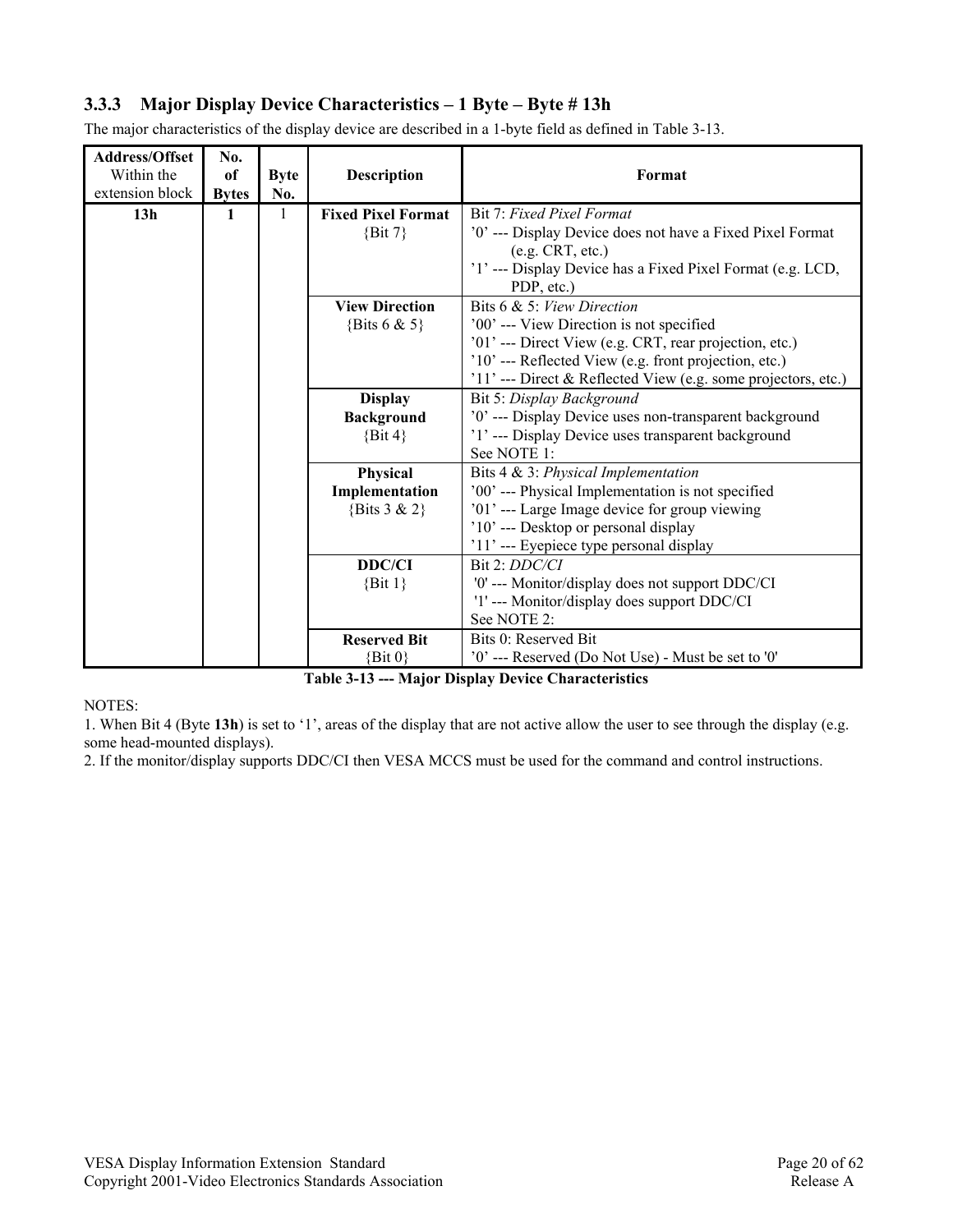## *3.4 Display Capabilities & Feature Support Set - 35 Bytes – Bytes # 14h to # 36h -*  **(Monitors with analog and/or digital video interface/s)**

The "Display Capabilities & Feature Support Set" parameters describe the additional features that the display supports or that are located within the display device. Forty-four bytes are used to describe the features of the display. The definitions of these bytes are shown below in Tables 3-15 through 3-24. Some of these features directly relate to the display of video. Others features may not be related to the display of video but instead are additional devices connected to or located in the same housing as the display device. The "Display Capabilities & Feature Support Set" (section 3.4) section has been partitioned into sub-sections. The order, titles, sizes and locations of these sub-sections are shown below in Table 3-14.

| 35 | <b>Bytes</b>   | <b>Sub-Section</b><br>Location               |                   |  |  |  |  |  |  |
|----|----------------|----------------------------------------------|-------------------|--|--|--|--|--|--|
|    |                | Miscellaneous Display Capabilities           | See Section 3.4.1 |  |  |  |  |  |  |
|    |                | See Section 3.4.2<br>Frame Rate Conversion   |                   |  |  |  |  |  |  |
|    |                | Display/Scan Orientation                     | See Section 3.4.3 |  |  |  |  |  |  |
|    | $\overline{4}$ | Color/Luminance Decoding Description         | See Section 3.4.4 |  |  |  |  |  |  |
|    |                | Monitor Color Depth                          | See Section 3.4.5 |  |  |  |  |  |  |
|    |                | <b>Aspect Ratio Conversion Modes</b>         | See Section 3.4.6 |  |  |  |  |  |  |
|    | 16             | Packetized Digital Video Support Information | See Section 3.4.7 |  |  |  |  |  |  |

**Table 3-14 --- Display Capabilities & Feature Support Set**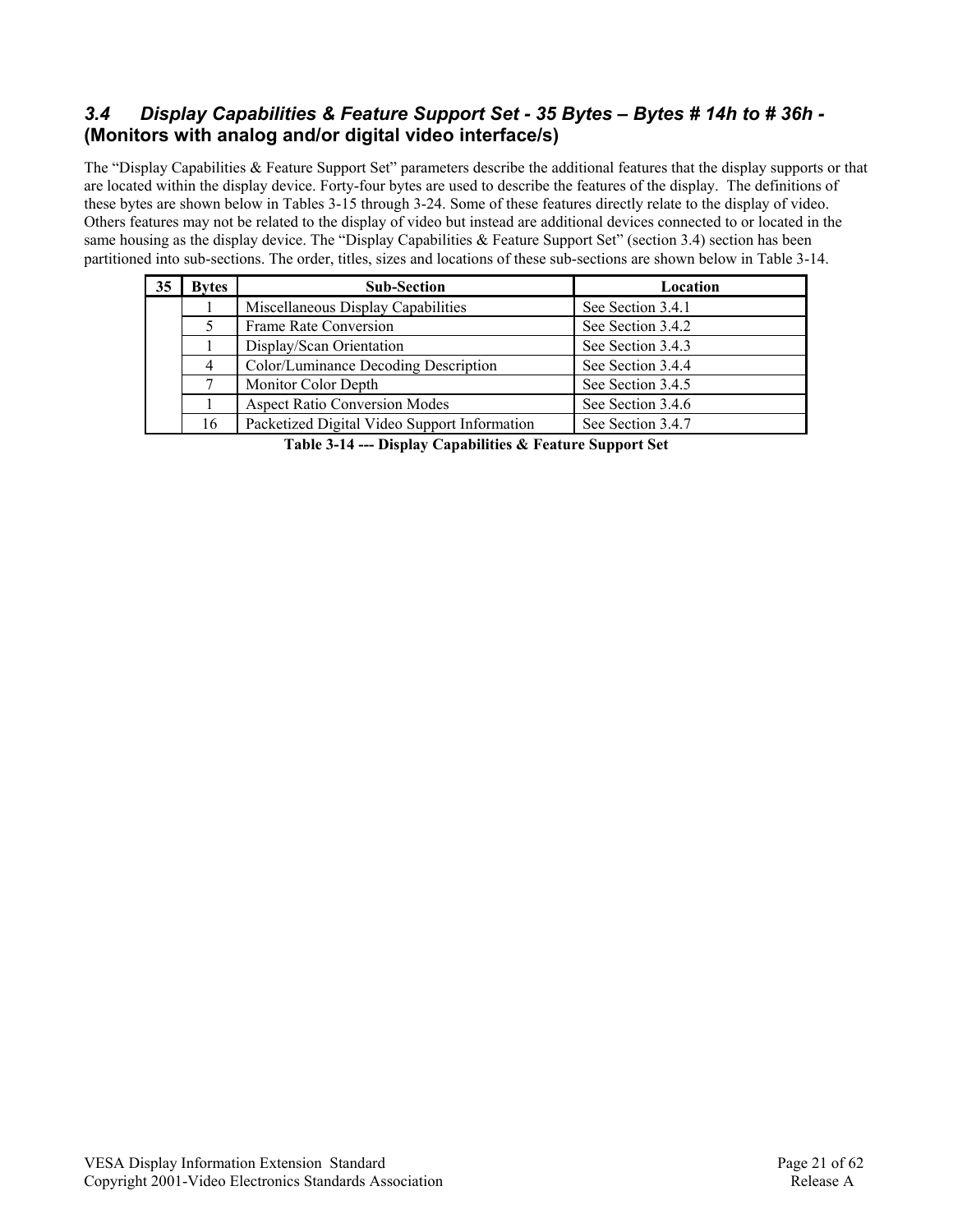## **3.4.1 Miscellaneous Display Capabilities – 1 Byte – Byte #14h**

Table 3-15 lists the definitions for the following Miscellaneous Display Capabilities: Legacy Modes, Stereo Video, Scaler on Board, Image Centering, Conditional Updates and Interlaced Video.

| <b>Address/Offset</b> | No.          |              |                           |                                                       |
|-----------------------|--------------|--------------|---------------------------|-------------------------------------------------------|
| Within the            | of           | <b>Byte</b>  | <b>Description</b>        | Format                                                |
| extension block       | <b>Bytes</b> | No.          |                           |                                                       |
| 14h                   | 1            | $\mathbf{1}$ | <b>Legacy Modes</b>       | Bit 7: Legacy Modes                                   |
|                       |              |              | $\{Bit\ 7\}$              | '0' --- All VGA/DOS Legacy Timing Modes are not       |
|                       |              |              |                           | supported                                             |
|                       |              |              |                           | '1' --- All VGA/DOS Legacy Timing Modes are           |
|                       |              |              |                           | supported                                             |
|                       |              |              |                           | See NOTE 1:                                           |
|                       |              |              | <b>Stereo Video</b>       | Bits $6 \Rightarrow 4$ : Stereo Video                 |
|                       |              |              | {Bits $6 \Rightarrow 4$ } | $'000'$ --- No direct stereo                          |
|                       |              |              |                           | '001' --- Field seq. stereo via stereo sync signal    |
|                       |              |              |                           | '010' --- auto-stereoscopic, column interleave        |
|                       |              |              |                           | '011' --- auto-stereoscopic, line interleave          |
|                       |              |              |                           | $'100' \Rightarrow '111' --$ Reserved (Do Not Use)    |
|                       |              |              | <b>Scaler On Board</b>    | Bit 3: Scaler On Board                                |
|                       |              |              | $\{Bit\ 3\}$              | '0' --- Scaler is not on board the display            |
|                       |              |              |                           | '1' --- Scaler is on board the display                |
|                       |              |              |                           | See NOTE 2:                                           |
|                       |              |              | <b>Image Centering</b>    | Bit 2: Image Centering                                |
|                       |              |              | $\{Bit\ 2\}$              | '0' --- Image Centering is not available              |
|                       |              |              |                           | '1' --- Image Centering is available                  |
|                       |              |              | <b>Conditional Update</b> | Bit 1: Conditional Update                             |
|                       |              |              | $\{Bit\ 1\}$              | '0' --- Display does not support Conditional Updates. |
|                       |              |              |                           | '1' --- Display need only be updated if the image     |
|                       |              |              |                           | changes.                                              |
|                       |              |              | <b>Interlaced Video</b>   | Bit 0: Interlaced Video                               |
|                       |              |              | $\{Bit\ 0\}$              | '0' --- Only non-interlaced video is supported        |
|                       |              |              |                           | '1' --- Both interlaced and non-interlaced video are  |
|                       |              |              |                           | supported                                             |

**Table 3-15 --- Miscellaneous Display Capabilities** 

#### **NOTES**

 1. Refer to Appendix B for a listing of the VGA/DOS Legacy Modes. Support for these modes means that a legible image is displayed on the screen. The image can be full screen (scaled), centered or cornered.

2. If Bit 3 (in Table 3-15) is '1', then any available Host Scaler shall be shut off, or the user shall be given the option to select between the Host Scaler and the Display Scaler.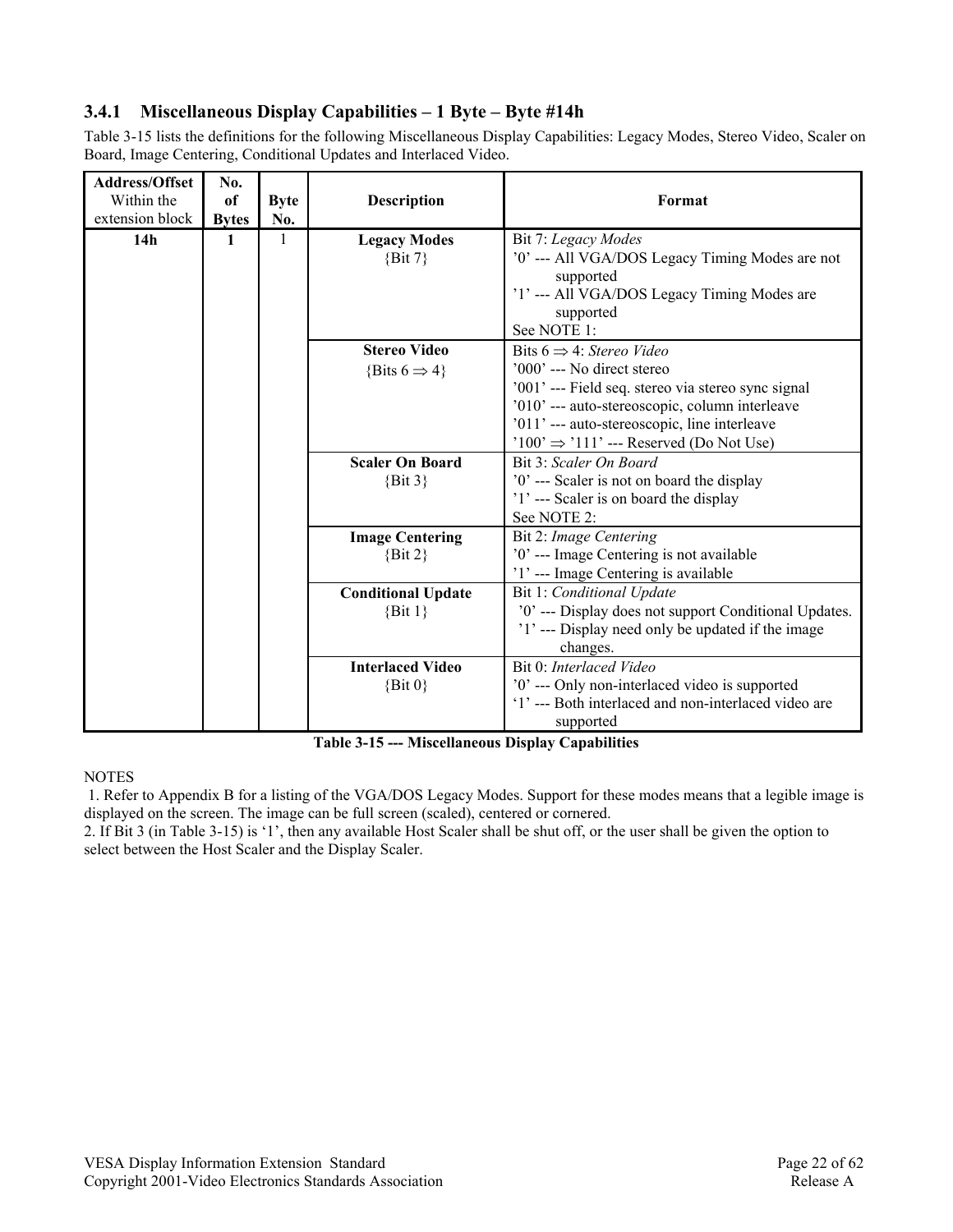### **3.4.2 Frame Rate Conversion – 5 Bytes – Bytes #15h to #19h**

| Address/Offset<br>Within the<br>extension block | No.<br><sub>of</sub><br><b>Bytes</b> | <b>Byte</b><br>No. | <b>Description</b>            | Format                                                                             |
|-------------------------------------------------|--------------------------------------|--------------------|-------------------------------|------------------------------------------------------------------------------------|
| 15 <sub>h</sub>                                 | 5                                    |                    | <b>Frame Lock</b>             | Bit 7: <i>Frame Lock</i> --- See NOTE 1:                                           |
|                                                 |                                      |                    | $\{Bit\ 7\}$                  | '0' --- Display does not support Frame Lock<br>'1' --- Display supports Frame Lock |
|                                                 |                                      |                    | <b>Frame Rate</b>             | Bits $6 & 5$ : Frame Rate Conversion                                               |
|                                                 |                                      |                    | Conversion                    | '00' --- Frame Rate Conversion is not supported.                                   |
|                                                 |                                      |                    | Capabilities                  | '01' --- Vertical is converted to a single frequency.                              |
|                                                 |                                      |                    | {Bits 6 & 5}                  | '10' --- Horizontal is converted to a single frequency.                            |
|                                                 |                                      |                    |                               | $'11'$ --- Both Vertical & Horizontal are converted to                             |
|                                                 |                                      |                    |                               | single frequencies.                                                                |
|                                                 |                                      |                    | <b>Reserved Bits</b>          | Bits $4 \Rightarrow 0$ : Reserved Bits                                             |
|                                                 |                                      |                    | {Bits $4 \Rightarrow 0$ }     | '00000' --- Undefined (Reserved) Must be set to '00000'                            |
| 16h & 17h                                       |                                      | 2, 3               | <b>Vertical Frequency</b>     | See NOTE 2: (Vertical is stored as "frequency x 100")                              |
|                                                 |                                      |                    | "0001h" $\Rightarrow$ "FFFEh" | "0000h" --- Vertical Conversion is not available                                   |
|                                                 |                                      |                    |                               | "xxxxh" --- Conversion to Vertical Frequency                                       |
|                                                 |                                      |                    |                               | (Range is $0.01$ Hz to $655.34$ Hz)                                                |
|                                                 |                                      |                    |                               | "FFFFh" --- Reserved (Do Not Use)                                                  |
| 18h & 19h                                       |                                      | 4, 5               | <b>Horizontal Frequency</b>   | See NOTE 2: (Horizontal is stored as "frequency x 100")                            |
|                                                 |                                      |                    | "0001h" $\Rightarrow$ "FFFEh" | "0000h" --- Horizontal Conversion is not available                                 |
|                                                 |                                      |                    |                               | "xxxxh" --- Conversion to Horizontal Frequency                                     |
|                                                 |                                      |                    |                               | (Range is 0.01 kHz to 655.34 kHz)                                                  |
|                                                 |                                      |                    |                               | "FFFFh" --- Reserved (Do Not Use)                                                  |

Table 3-16 list the definitions (Addresses **15h** => **19h**) for Frame Lock and Frame Rate Conversion.

**Table 3-16 --- Frame Rate Conversion** 

**NOTES** 

1. For a definition of 'Frame Lock', refer to Appendix E - Glossary.

2. Addresses/Offsets **'16h'** & **'18h'** contain the Least Significant Byte (LSB) data. Addresses/Offsets **'17h'** & **'19h'** contain the Most Significant Byte (MSB) data.

3. Certain types of displays (e.g. LCDs) have a native mode (or fixed format). For monitors that have a scaler on board, the monitor designer can use the "Frame Rate Conversion" information in Table 3-16 to define the output Horizontal and Vertical Frequencies from the scaler.

#### **3.4.3 Display/Scan Orientation – 1 Byte – Byte #1Ah**

Table 3-17 (Address Byte **1Ah**) defines a method of describing the orientation and scan direction of a display screen. The purpose of this section is to allow the host to automatically (or by manual selection) switch the order of the video output data such that the displayed image is always in the correct orientation. There are 16 possible combinations of display screen/scan orientations. The Screen Orientation, the Zero Pixel Location and the Scan Direction define these combinations. The Current (or Default) Screen Orientation may be defined for a Variable Screen Orientation (screen pivots or rotates) Display or for a Fixed Screen Orientation (screen does not rotate) Display.

For a Variable Screen Orientation (screen pivots or rotates) Display, only the Current (or Default) Screen Orientation can be defined. The Screen Orientation Capabilities cannot be listed. This type of definition assumes that the user will manually select the order of the video output data from the host. For a display that pivots, only the Default Mode can be defined in a single EDID/DI-EXT Table. The default screen orientation can be determined from the Horizontal  $\&$  Vertical Image Size which is defined in the "Basic Display Properties and Features" (Section 3.6) of the VESA E-EDID Standard., Release A, Revision 1.

For a Fixed Screen Orientation Display, these definitions apply to the Native Screen Orientation. They can be Landscape, (the minor {short screen} axis is on the vertical axis and the major {long screen} axis is on the horizontal axis), or Portrait (the minor {short screen} axis is on the horizontal axis and the major {long screen} axis is on the vertical axis).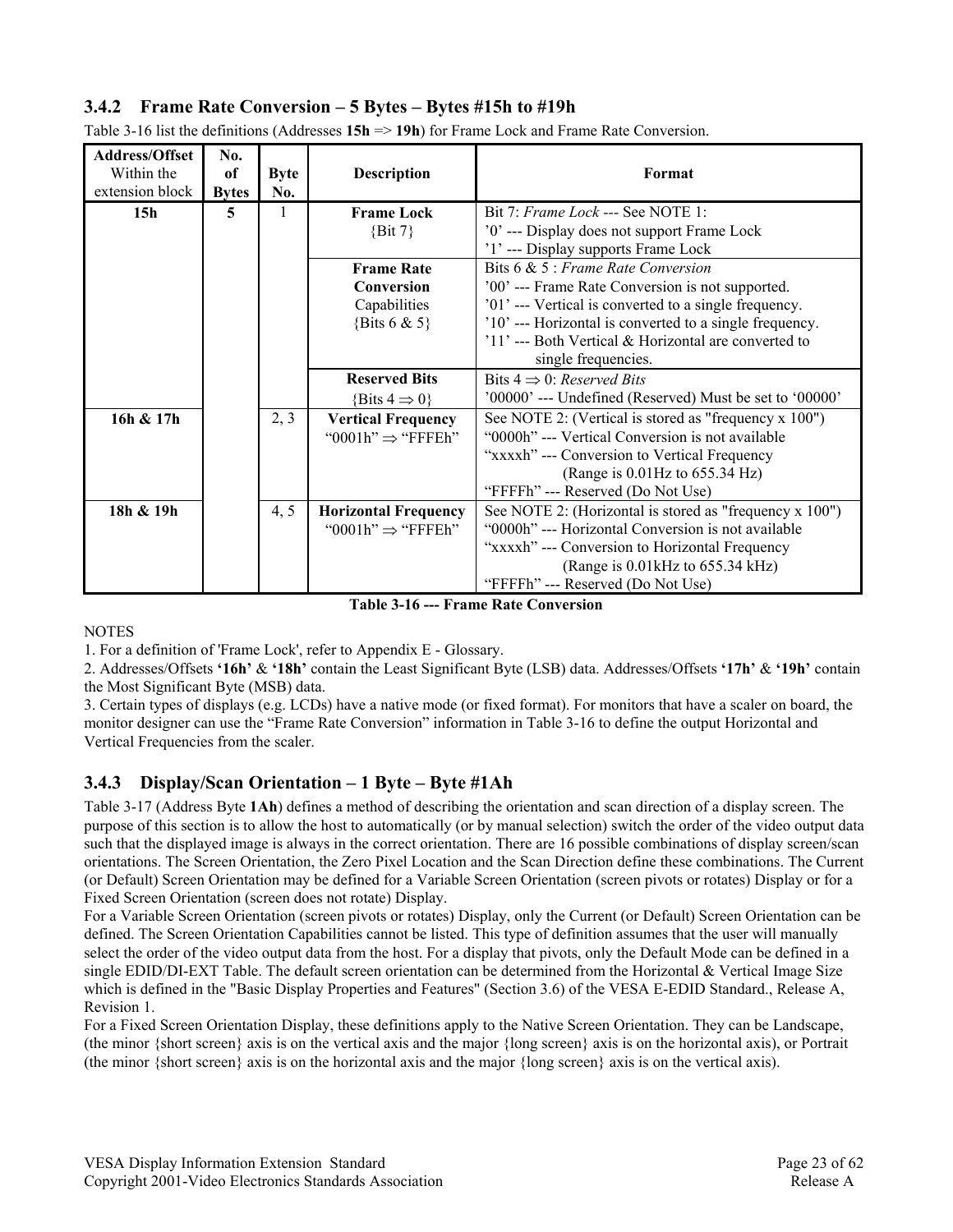| Address/Offset  | No.          |              |                                                                          |                                                                                                                                                                                                                                                                                                                                                                                                                                                                                                                                                                                                                                                              |
|-----------------|--------------|--------------|--------------------------------------------------------------------------|--------------------------------------------------------------------------------------------------------------------------------------------------------------------------------------------------------------------------------------------------------------------------------------------------------------------------------------------------------------------------------------------------------------------------------------------------------------------------------------------------------------------------------------------------------------------------------------------------------------------------------------------------------------|
| Within the      | of           | <b>Byte</b>  | <b>Description</b>                                                       | Format                                                                                                                                                                                                                                                                                                                                                                                                                                                                                                                                                                                                                                                       |
| extension block | <b>Bytes</b> | No.          |                                                                          |                                                                                                                                                                                                                                                                                                                                                                                                                                                                                                                                                                                                                                                              |
| 1Ah             | 1            | $\mathbf{1}$ | Display/Scan<br>Orientation<br><b>Definition Type</b><br>{Bits $7 & 6$ } | Bits 7 & 6: Display/Scan Orientation Definition Type<br>'00' --- Display/Scan Orientation is not defined (ignore<br>remaining bits in Byte 1Ah)<br>'01' --- Display has a Fixed Orientation (does not rotate).<br>'10' --- Display/Scan Orientation (Default Orientation) is<br>defined for a display that is capable of rotation<br>(pivots). The definition of all possible states is not<br>known. A Single EDID Extension Table can be<br>used<br>'11' --- Display/Scan Orientation (Current Orientation) is<br>defined for a display that rotates (pivots). Multiple<br>EDID Extension Tables are required (one for each<br>orientation)<br>See NOTE 1: |
|                 |              |              | <b>Screen Orientation</b><br>$\{Bit\ 5\}$                                | Bit 5: Screen Orientation (Default or Current Orientation)<br>'0' --- Screen Orientation is Landscape (Major {Long}<br>Axis is on the horizontal)<br>'1' --- Screen Orientation is Portrait (Major {Long} Axis<br>is on the vertical)                                                                                                                                                                                                                                                                                                                                                                                                                        |
|                 |              |              | <b>Zero Pixel Location</b><br>{Bits $4 & 3$ }                            | Bits 4 & 3: --- Zero Pixel Location<br>'00' --- Zero $(0,0)$ Pixel Location is the Upper Left Hand<br>Corner of the screen<br>'01' --- Zero (0,0) Pixel Location is the Upper Right Hand<br>Corner of the screen<br>$'10'$ --- Zero (0,0) Pixel Location is the Lower Left Hand<br>Corner of the screen<br>$'11'$ --- Zero $(0,0)$ Pixel Location is the Lower Right Hand<br>Corner of the screen                                                                                                                                                                                                                                                            |
|                 |              |              | <b>Scan Direction</b><br>{Bits $2 & 1$ }<br><b>Standalone</b>            | Bits 2 & 1: --- Scan Direction (Default or Current Mode)<br>'00' --- Scan Direction is not defined.<br>'01' --- Fast Scan is on the Major (Long) Axis and Slow<br>Scan is on the Minor (Short) Axis<br>'10' --- Fast Scan is on the Minor (Short) Axis and Slow<br>Scan is on the Major (Long) Axis<br>'11' --- Undefined (Reserved) See NOTES $2 & 3$ :<br>Bit 0: --- Standalone Projector                                                                                                                                                                                                                                                                  |
|                 |              |              | Projector                                                                | '0' --- Display is not a Standalone Projector                                                                                                                                                                                                                                                                                                                                                                                                                                                                                                                                                                                                                |
|                 |              |              | $\{Bit\ 0\}$                                                             | '1' --- Display is a Standalone Projector                                                                                                                                                                                                                                                                                                                                                                                                                                                                                                                                                                                                                    |

Refer to Appendix C for illustrations of Landscape and Portrait displays.

**Table 3-17 --- Display/Scan Orientation** 

NOTES:

1. In Table 3-17, you can define "current orientation" or "default orientation" for a display that pivots (screen rotates). If you define "current orientation", you will need to use 2 or more separate EDID/DI-EXT Tables. If you define "default orientation", you can use a single EDID/DI-EXT Tables. The "default orientation" definition means that the display is capable of rotating, however, you cannot define the Screen Orientation Capabilities.

2. For flat panel displays, "Scan Direction" should be interpreted to indicate the axis that will be updated the fastest, usually the axis where the data is written as an entire line.

3. For certain types of micro-display devices where the entire frame is updated at the same time, then "Scan Direction" has no meaning and bits 2 & 1 of Byte Address/Offset **1Ah** must be set to '00'.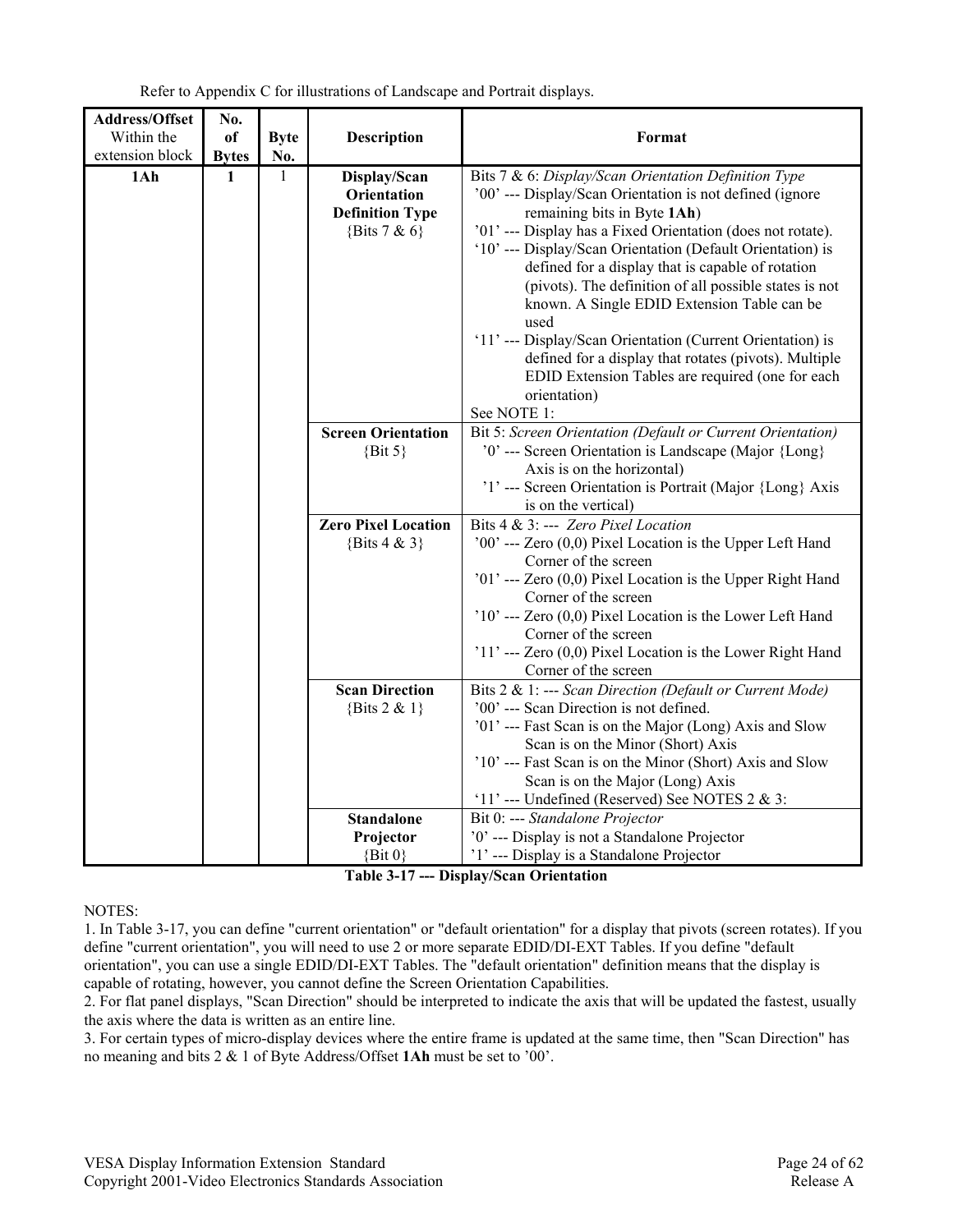### **3.4.4 Color/Luminance Decoding Description – 4 Bytes – Bytes #1Bh to #1Eh**

Section 3.4.4 defines the Default Color/Luminance Decoding, the Preferred Color/Luminance Decoding and the Color/Luminance Decoding Capabilities for the Primary Video Interface Connector (See Section 1.1) of the monitor/display. Color/Luminance Decoding is also known as "Color Space". The Default Color/Luminance Decoding occurs during startup of the system. The Default Color/Luminance Decoding for the video interface is described in the 1-byte field shown in Table 3-18. One decoding method must be defined.

| Address/Offset<br>Within the<br>extension block | No.<br>of<br><b>Bytes</b> | <b>Byte</b><br>No. | <b>Description</b> | Format                                                      |
|-------------------------------------------------|---------------------------|--------------------|--------------------|-------------------------------------------------------------|
| 1Bh                                             | 1                         | 1                  | <b>Default</b>     | "00h" = Default Color/Luminance Decoding is not defined.    |
|                                                 |                           |                    | Color/Luminance    | " $01h$ " = BGR (additive color)                            |
|                                                 |                           |                    | <b>Decoding</b>    | " $02h$ " = Y/C (S-Video) NTSC color (luminance/chrominance |
|                                                 |                           |                    |                    | on separate channels) per ITU-R BT.470-6 (SMPTE 170M)       |
|                                                 |                           |                    |                    | " $03h$ " = Y/C (S-Video) PAL color (luminance/chrominance  |
|                                                 |                           |                    |                    | on separate channels) per ITU-R BT.470-6                    |
|                                                 |                           |                    |                    | " $04h$ " = Y/C (S-Video) SECAM color (luminance/           |
|                                                 |                           |                    |                    | chrominance on separate channels) per ITU-R BT.470-6        |
|                                                 |                           |                    |                    | "05h" = YCrCb per SMPTE 293M, SMPTE 294M $(4:4:4)$          |
|                                                 |                           |                    |                    | "06h" = YCrCb per SMPTE 293M, SMPTE 294M $(4:2:2)$          |
|                                                 |                           |                    |                    | "07h" = YCrCb per SMPTE 293M, SMPTE 294M $(4:2:0)$          |
|                                                 |                           |                    |                    | " $08h$ " = YCrCb per SMPTE 260M (Legacy HDTV)              |
|                                                 |                           |                    |                    | " $09h$ " = YPbPr per SMPTE 240M (Legacy HDTV)              |
|                                                 |                           |                    |                    | " $0Ah$ " = YCrCb per SMPTE 274M (Modern HDTV)              |
|                                                 |                           |                    |                    | "0Bh" = YPbPr per SMPTE 274M (Modern HDTV)                  |
|                                                 |                           |                    |                    | " $OCh$ " = Y B-Y R-Y BetaCam (Sony)                        |
|                                                 |                           |                    |                    | "0Dh" = $Y B-Y R-Y M-2$ (Matsushita)                        |
|                                                 |                           |                    |                    | $"0Eh" = Monochrome$                                        |
|                                                 |                           |                    |                    | "0Fh" $\Rightarrow$ "FFh" are Reserved (Do Not Use)         |

**Table 3-18 --- Default Color/Luminance Decoding Description** 

In some systems, the host may switch from the Default Color/Luminance Encoding (at startup) to the Preferred Color/Luminance Encoding (during normal operation). The Preferred Color/Luminance Decoding for the Primary Video Interface Connector is described in the 1-byte field shown in Table 3-19. Only one preferred decoding method must be defined. In the case where the display does not support multiple color/luminance decoding, then the Preferred Color/Luminance Decoding must be set to "00h".

| <b>Address/Offset</b><br>Within the<br>extension block | No.<br>of<br><b>Bytes</b> | <b>Byte</b><br>No. | <b>Description</b> | Format                                                    |
|--------------------------------------------------------|---------------------------|--------------------|--------------------|-----------------------------------------------------------|
| 1 <sub>ch</sub>                                        |                           |                    | Preferred          | " $00h$ " = The display/monitor only supports the Default |
|                                                        |                           |                    | Color/Luminance    | Color/Luminance Decoding (see Table 3-18)                 |
|                                                        |                           |                    | <b>Decoding</b>    | " $01h$ " = BGR (additive color)                          |
|                                                        |                           |                    |                    | " $02h$ " = Y/C (S-Video) xxxxx color, See NOTE 1:        |
|                                                        |                           |                    |                    | " $03h$ " = Yxx (SMPTE 2xxM), Color Difference            |
|                                                        |                           |                    |                    | (Component Video) See NOTE 2:                             |
|                                                        |                           |                    |                    | " $04h$ " = Monochrome                                    |
|                                                        |                           |                    |                    | "05h" $\Rightarrow$ "FFh" are Reserved (Do Not Use)       |



NOTES:

1. "Y/C (S-Video) xxxxx color" is defined in Table 3-20 - Color/Luminance Decoding Capabilities Description.

2. "Yxx (SMPTE 2xxM)" is defined in Table 3-20 - Color/Luminance Decoding Capabilities Description.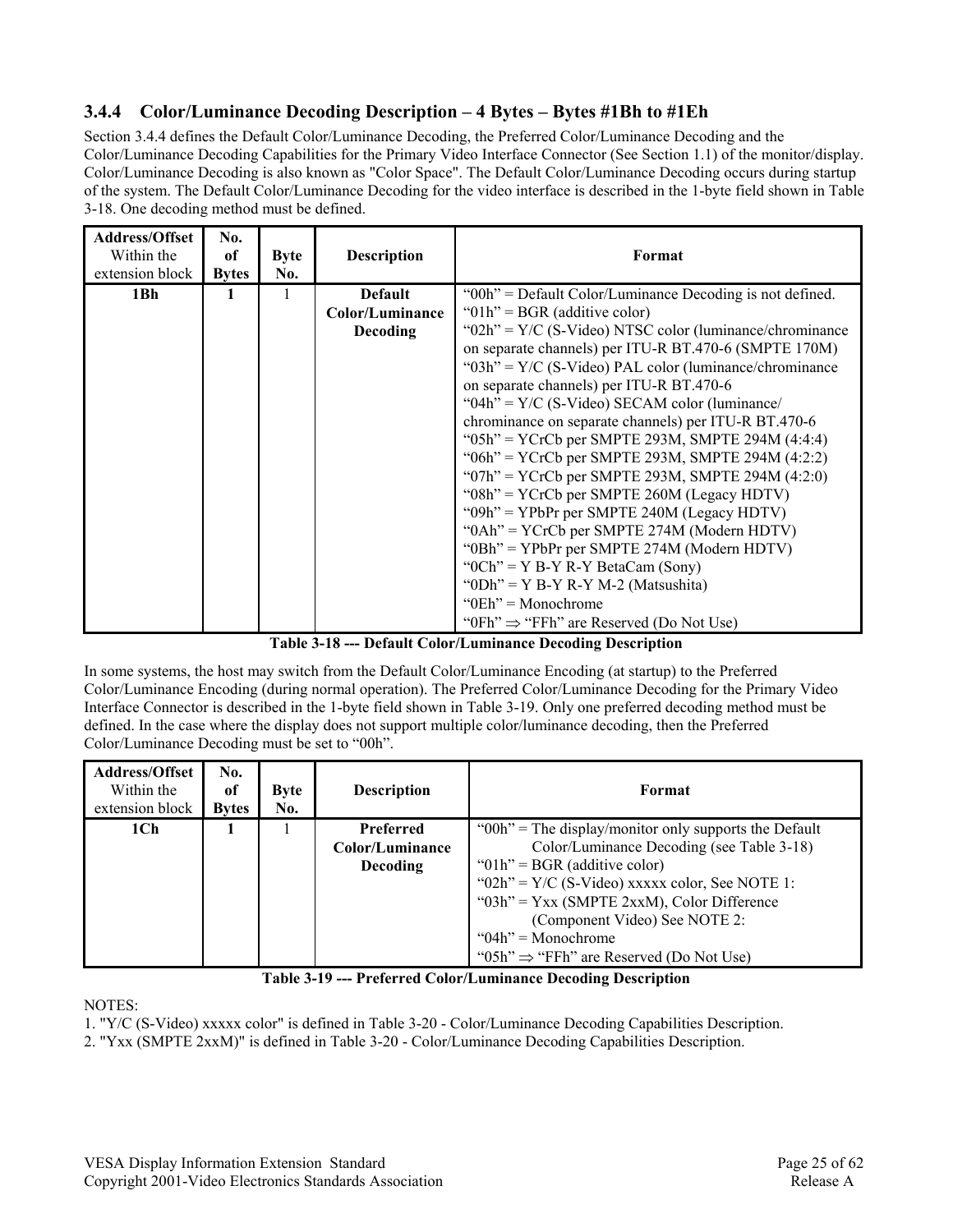| <b>Address/Offset</b><br>Within the<br>extension block | No.<br><sub>of</sub><br><b>Bytes</b> | <b>Byte</b><br>No. | <b>Description</b>                                                                                 | Format                                                                                                                                                                                                                                                                                                                                                                                                                                                                                                                                                                                                 |
|--------------------------------------------------------|--------------------------------------|--------------------|----------------------------------------------------------------------------------------------------|--------------------------------------------------------------------------------------------------------------------------------------------------------------------------------------------------------------------------------------------------------------------------------------------------------------------------------------------------------------------------------------------------------------------------------------------------------------------------------------------------------------------------------------------------------------------------------------------------------|
| 1Dh                                                    | 2                                    | 1                  | Color/Luminance<br>Decoding<br><b>Capabilities</b><br>(Part 1)<br>{Bits $7 \Rightarrow 0$ }        | Bit $7 = BGR$ (additive color)<br>Bit $6 = Y/C$ (S-Video) NTSC color (luminance/<br>chrominance on separate channels) per ITU-R BT.470-6<br>(SMPTE 170M)<br>Bit $5 = Y/C$ (S-Video) PAL color (luminance/chrominance<br>on separate channels) per ITU-R BT.470-6<br>Bit 4: = $Y/C$ (S-Video) SECAM color (luminance/<br>chrominance on separate channels) per ITU-R BT.470-6<br>Bit $3$ : = YCrCb per SMPTE 293M, SMPTE 294M $(4:4:4)$<br>Bit 2: = YCrCb per SMPTE 293M, SMPTE 294M $(4:2:2)$<br>Bit 1: = YCrCb per SMPTE 293M, SMPTE 294M $(4:2:0)$<br>Bit $0$ : = YCrCb per SMPTE 260M (Legacy HDTV) |
| 1Eh                                                    |                                      | $\overline{2}$     | Color/Luminance<br><b>Decoding</b><br><b>Capabilities</b><br>(Part 2)<br>{Bits $7 \Rightarrow 0$ } | Bit $7$ : = YPbPr per SMPTE 240M (Legacy HDTV)<br>Bit 6: = YCrCb per SMPTE 274M (Modern HDTV)<br>Bit $5$ : = YPbPr per SMPTE 274M (Modern HDTV)<br>Bit 4: = $Y B-Y R-Y BetaCam (Sony)$<br>Bit $3:$ = Y B-Y R-Y M-2 (Matsushita)<br>$Bit 2: = Monochrome$<br>Bits 1 & 0: = Undefined (Reserved) Must be set to '0'<br>See NOTES 1 and 2:                                                                                                                                                                                                                                                                |

**Table 3-20 --- Color/Luminance Decoding Capabilities Description** 

NOTES:

1. The Color/Luminance Decoding Capabilities for the monitor/display are defined by setting the appropriate bit/s (at Address/Offset Bytes **1Dh** and **1Eh**) to '1'.

2. In the case where the decoding capabilities are not defined, then the Color/Luminance Decoding Capabilities (at Address/Offset Bytes **1Dh** and **1Eh**) must be set to "00h".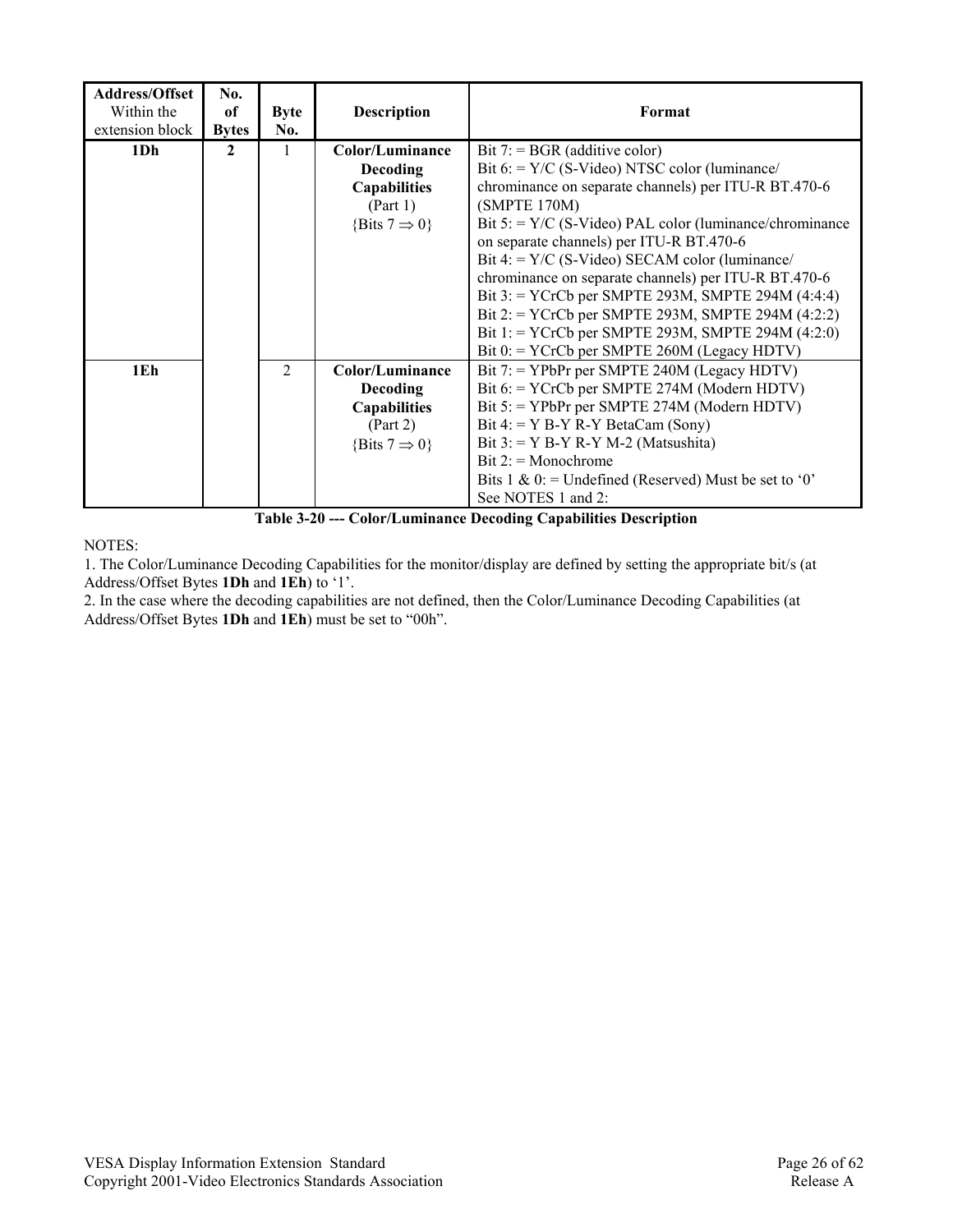## **3.4.5 Monitor Color Depth – 7 Bytes – Bytes #1Fh to #25h**

Table 3-21 lists the definitions for Dithering, Monitor Color Depth for a BGR Video Input and Monitor Color Depth for a YCrCb or YPbPr Video Input.

| Address/Offset  | No.          |                |                                                                                  |                                                                                                                                                                                        |
|-----------------|--------------|----------------|----------------------------------------------------------------------------------|----------------------------------------------------------------------------------------------------------------------------------------------------------------------------------------|
| Within the      | of           | <b>Byte</b>    | <b>Description</b>                                                               | Format                                                                                                                                                                                 |
| extension block | <b>Bytes</b> | No.            |                                                                                  |                                                                                                                                                                                        |
| 1Fh             | 7            | $\mathbf{1}$   | <b>Dithering</b><br>$\{Bit\ 7\}$                                                 | Bit 7: Dithering<br>'0' --- Display does not use Dithering<br>'1' --- Display uses Dithering<br>See NOTE 1.                                                                            |
|                 |              |                | <b>Reserved</b><br>{Bits $6 \Rightarrow 0$ }                                     | Bits $6 \Rightarrow 0$ : Reserved Bit<br>'0' --- Undefined (Reserved) Must be set to '0' - do not<br>use                                                                               |
|                 |              |                | <b>Monitor Color Depth</b><br>for BGR Input                                      |                                                                                                                                                                                        |
| 20 <sub>h</sub> |              | $\overline{2}$ | Supported Color<br>Bit-Depth<br>of Sub-Channel 0<br>("Blue"), {Bits 7-0}         | "00h" --- Indicates no Color Depth information for<br>sub-channel 0.<br>"01h" $\Rightarrow$ "10h" --- Bits per color (1-16)<br>" $11h$ " $\Rightarrow$ "FFh" --- Reserved (Do Not Use) |
| 21h             |              | $\overline{3}$ | <b>Supported Color</b><br>Bit-Depth<br>of Sub-Channel 1<br>("Green"), {Bits 7-0} | "00h" --- Indicates no Color Depth information for<br>sub-channel 1.<br>"01h" $\Rightarrow$ "10h" --- Bits per color (1-16)<br>" $11h$ " $\Rightarrow$ "FFh" --- Reserved (Do Not Use) |
| 22h             |              | $\overline{4}$ | <b>Supported Color</b><br>Bit-Depth<br>of Sub-Channel 2<br>("Red"), {Bits 7-0}   | "00h" --- Indicates no Color Depth information for<br>sub-channel 2.<br>"01h" $\Rightarrow$ "10h" --- Bits per color (1-16)<br>" $11h$ " $\Rightarrow$ "FFh" --- Reserved (Do Not Use) |
|                 |              |                | <b>Monitor Color Depth</b><br>For YCrCb or YPbPr                                 | See NOTE 2.                                                                                                                                                                            |
| 23h             |              | 5              | Supported Color<br>Bit-Depth<br>of Sub-Channel 0<br>("Cb/Pb"), {Bits 7-0}        | "00h" --- Indicates no Color Depth information for<br>sub-channel 0.<br>"01h" $\Rightarrow$ "10h" --- Bits per color (1-16)<br>" $11h$ " $\Rightarrow$ "FFh" --- Reserved (Do Not Use) |
| 24h             |              | 6              | <b>Supported Color</b><br>Bit-Depth<br>of Sub-Channel 1<br>("Y"), {Bits 7-0}     | "00h" --- Indicates no Color Depth information for<br>sub-channel 1.<br>"01h" $\Rightarrow$ "10h" --- Bits per color (1-16)<br>" $11h$ " $\Rightarrow$ "FFh" --- Reserved (Do Not Use) |
| 25h             |              | $\overline{7}$ | <b>Supported Color</b><br>Bit-Depth<br>of Sub-Channel 2<br>("Cr/Pr"), {Bits 7-0} | "00h" --- Indicates no Color Depth information for<br>sub-channel 2.<br>"01h" $\Rightarrow$ "10h" --- Bits per color (1-16)<br>" $11h$ " $\Rightarrow$ "FFh" --- Reserved (Do Not Use) |

**Table 3-21 --- Monitor Color Depth** 

#### NOTES:

1. The type of dithering is not defined.

2. Some displays/monitors may support both BGR and YCrCb (or YPbPr) Color Spaces but supporting different Color Depths*.*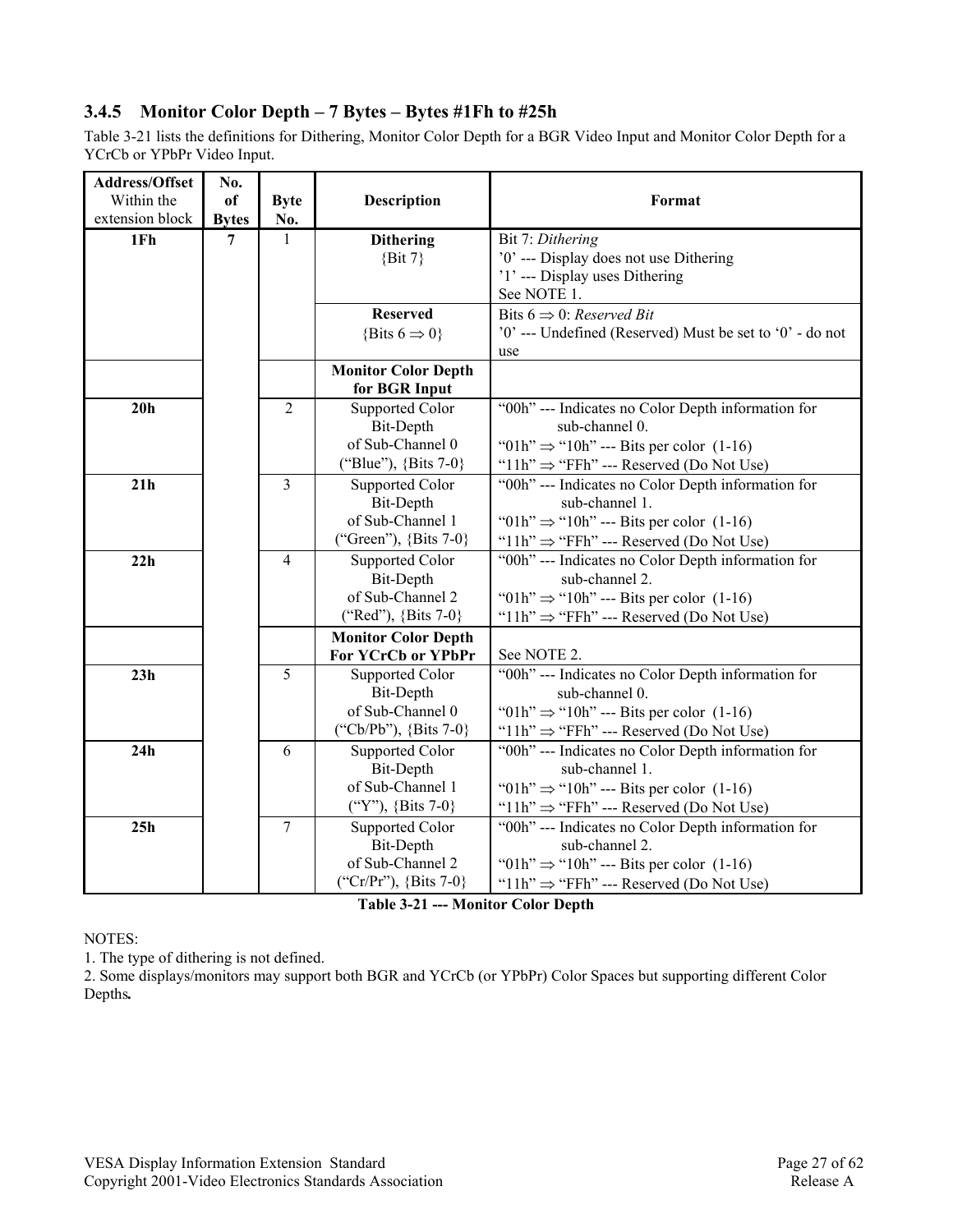## **3.4.6 Aspect Ratio Conversion Modes – 1 Byte – Byte #26h**

#### *3.4.6.1 Aspect Ratio Conversion Modes - Definitions & Data Structures*

Some types of monitors/displays are capable of Aspect Ratio Conversion. These monitors/displays convert the aspect ratio of the incoming video signal to the aspect ratio of the display device (CRT, LCD, Plasma, etc.). The conversion process may expand (stretch) or compress (shrink) the displayed horizontal video data and/or the displayed vertical video data. Most flat panel displays, most microdisplay-based projectors and some CRT-based projectors do the Aspect Ratio Conversion by using scaling and filtering techniques. Most CRT based monitors/displays do the Aspect Ratio Conversion by changing the horizontal and/or vertical size of the raster. **Full Mode, Zoom Mode, Squeeze** (Sidebars/Letterbox) **Mode** and **Variable**  (Expand/Shrink) **Mode** are the 4 Aspect Ratio Conversion Modes defined in this section.

The **Full Mode** does a linear expansion (stretch) or linear compression (shrink) of the displayed image on the horizontal axis. The vertical axis of the displayed image is unchanged.

The **Zoom Mode** does a linear expansion (stretch) or linear compression (shrink) of the displayed image on both the horizontal axis and the vertical axis.

The **Squeeze Mode** will display all of the active video contained in the Input Video Signal. The unused portions of the screen image are filled in with black (or gray) bars. In one case, the bars are called sidebars/pillars (vertical bars on the left and right side of the displayed image). In the other case, the bars are called letterbox (horizontal bars at the top and bottom of the displayed image). In some cases, the active video area may not be centered on the display screen.

The **Variable Mode** will display all of the active video contained in the Input Video Signal using non-linear expansion (stretching) or non-linear compression (shrinking) of the displayed image on the horizontal axis. The Aspect Ratio of the center of the displayed image's content is not distorted. However, the Aspect Ratio of the left side and right side portions of the displayed image content is distorted.

| <b>Address/Offset</b><br>Within the<br>extension block | No.<br>оf<br><b>Bytes</b> | <b>Byte</b><br>No. | <b>Description</b>                                | Format                                                                                                                                                                                                                                                                                                                                                                    |
|--------------------------------------------------------|---------------------------|--------------------|---------------------------------------------------|---------------------------------------------------------------------------------------------------------------------------------------------------------------------------------------------------------------------------------------------------------------------------------------------------------------------------------------------------------------------------|
| 26h                                                    |                           |                    | <b>Aspect Ratio</b><br>Conversion<br><b>Modes</b> | Bit $7$ : = "Full Mode" is supported in the display.<br>Bit $6$ : = "Zoom Mode" is supported in the display.<br>Bit $5$ : = "Squeeze (Side Bars/Letterbox) Mode" is<br>supported in the display.<br>Bit 4: $=$ "Variable (Expand/Shrink) Mode" is supported<br>in the display.<br>Bits $3 \implies 0$ = Reserved (Must be set to '0') - Do not use<br>See NOTE $1 \& 2$ : |

Table 3-22 lists the Aspect Ratio Conversion Modes that are supported by the monitor/display.

**Table 3-22 --- Aspect Ratio Conversion Modes** 

NOTES:

1. If the monitor/display does not support Aspect Ratio Conversion, then **Address/Offset Byte #26h** must be set to "00h".

2. The monitor/display supported Aspect Ratio Conversion Modes are defined by setting the appropriate bit/s (at Address/Offset Byte #**26h**) to '1'.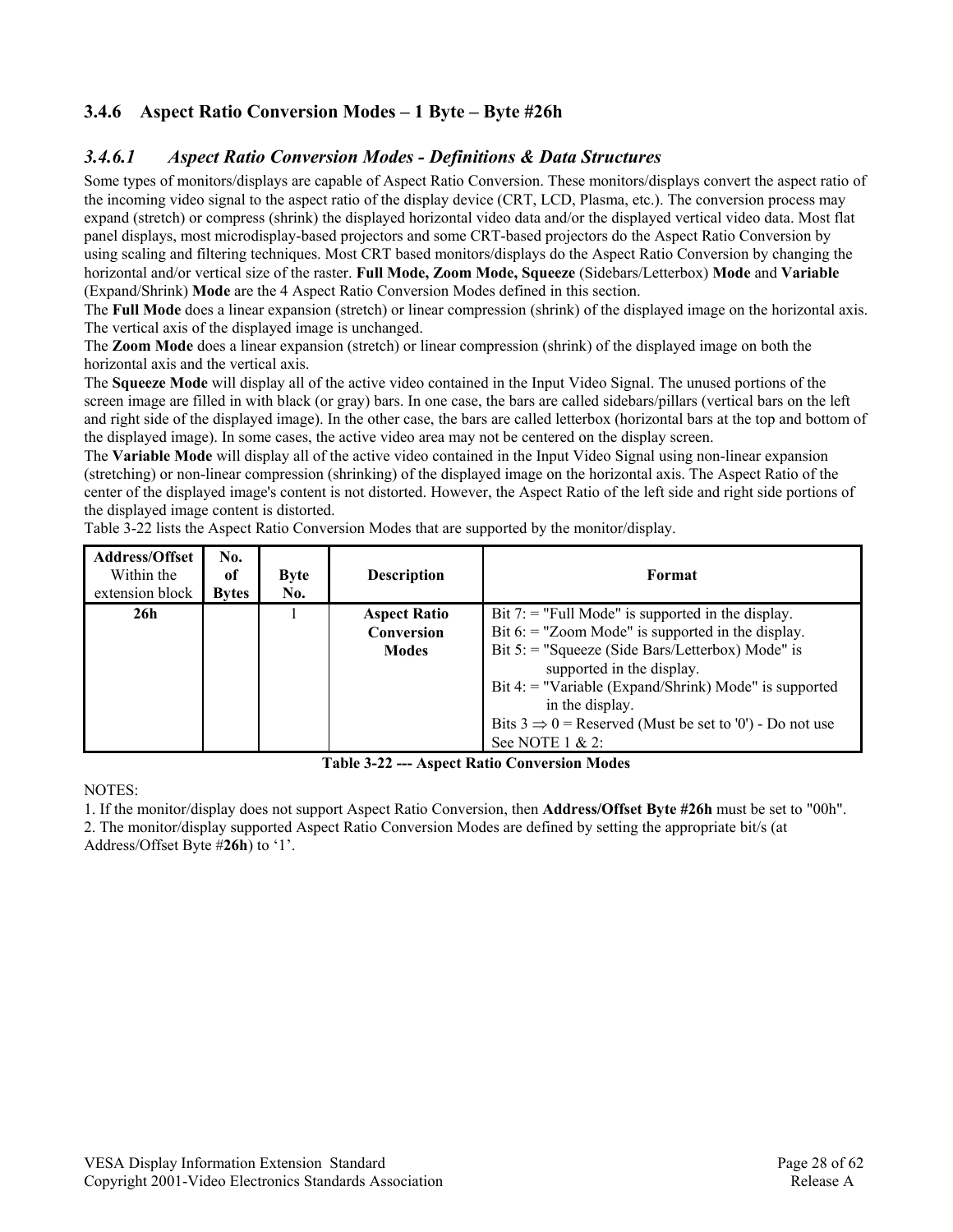#### *3.4.6.2 Aspect Ratio Conversion Modes - Examples (General Cases & Special Cases)*

This section contains Definitions and Examples (General Cases & Special Cases) of the Aspect Ratio Conversion Modes. These examples (cases) are for 4x3 and 16x9 input video signals and display devices.

Note that in the following examples, 4x3 aspect ratio is used to indicate "Standard Screen Modes", which includes 4x3 and 5x4. 16x9 aspect ratio is used to indicate "Wide Screen Modes", which includes 16x9, 14x9, 16x10 and 16x10.24. When dealing with screen aspect ratios other than 4x3 and 16x9, care must be taken to maintain the correct aspect ratio of the displayed image. Refer to Appendix C (Figure 6-2) for more information on Aspect Ratio Conversion.

In Table 3-23, the following are definitions for the three possible General Cases:

Case 1: = The Aspect Ratio of the input video signal  $(4x3 \text{ or } 16x9)$  is the same as the Aspect Ratio of the display device  $(4x3$ or 16x9).

Case 2: = The Aspect Ratio of the input video signal  $(4x3)$  is smaller than the aspect ratio of the display device (16x9). Case 3: = The Aspect Ratio of the input video signal  $(16x9)$  is larger than the aspect ratio of the display device  $(4x3)$ . Some Special Cases are also listed in Table 3-23.

| <b>Aspect Ratio</b><br>Conversion<br>Mode | <b>Definition</b>                                                                                                                                                                                                                                                                                                                                                                                                                                                                                              |
|-------------------------------------------|----------------------------------------------------------------------------------------------------------------------------------------------------------------------------------------------------------------------------------------------------------------------------------------------------------------------------------------------------------------------------------------------------------------------------------------------------------------------------------------------------------------|
| <b>Full Mode</b>                          | The Full Mode does a linear expansion (stretch) or linear compression (shrink) of the displayed<br>image on the horizontal axis. The vertical axis of the displayed image is unchanged. The Full<br>Mode can do 3 conversions.                                                                                                                                                                                                                                                                                 |
|                                           | Case 1: There is no Aspect Ratio Conversion in the monitor/display. The input video signal (all of<br>the active video) is displayed on the monitor's screen and there is no distortion of the<br>displayed image's aspect ratio. Use the Full Mode. See the Special Case listed below.                                                                                                                                                                                                                        |
|                                           | Case 2: The Full Mode will do a linear stretch (expand) of the input video signal $(4x3)$ on the<br>horizontal axis. The vertical axis of the displayed image (16x9) is unchanged. The Aspect<br>Ratio of the displayed image's content is distorted. The image content is displayed wide<br>and short. In Case 2, the use of Full Mode is not recommended.                                                                                                                                                    |
|                                           | Case 3: The Full Mode will do compression (shrink) of the input video signal $(16x9)$ on the<br>horizontal axis. The vertical axis of the displayed image (4x3) is unchanged. The Aspect<br>Ratio of the displayed image's content is distorted. The image content is displayed narrow<br>and tall. In Case 3, the use of Full Mode is not recommended.                                                                                                                                                        |
| <b>Zoom Mode</b>                          | The Zoom Mode does a linear expansion (stretch) or linear compression (shrink) of the displayed<br>image on both the horizontal axis and the vertical axis. There are 3 cases for the Zoom Mode.                                                                                                                                                                                                                                                                                                               |
|                                           | Case 1: For Case 1, the Zoom Mode is not recommended. There is no Aspect Ratio Conversion in<br>the monitor/display. Use the Full Mode. See the Special Case listed below.                                                                                                                                                                                                                                                                                                                                     |
|                                           | Case 2: The Zoom Mode will do a linear stretch (expand) of the input video signal (4x3) on both<br>the horizontal axis and the vertical axis. All of the horizontal video information is<br>displayed $(16x9)$ . Some of the vertical video information (near the top and bottom) is lost<br>(overscanned, cropped). The Aspect Ratio of the displayed image's content is not<br>distorted.                                                                                                                    |
|                                           | $\frac{\text{Case 3}}{\text{Case 3}}$ : The Zoom Mode will do a linear stretch (expand) of the input video signal on both the<br>horizontal axis and the vertical axis. The monitor/display will zoom in on the center of the<br>input video signal (16x9) and will display (4x3) all of the vertical video information.<br>Some of the horizontal video information (near the left and right edges) is lost<br>(overscanned, cropped). The Aspect Ratio of the displayed image's content is not<br>distorted. |
|                                           | NOTE: Some monitors/displays may support more than one Zoom Mode. The difference between<br>these multiple Zoom Modes is determined by the amount of stretching (expansion).<br>Takle 2.22 Agreed Date Convention Modes Definition                                                                                                                                                                                                                                                                             |

**Table 3-23 --- Aspect Ratio Conversion Modes Definitions**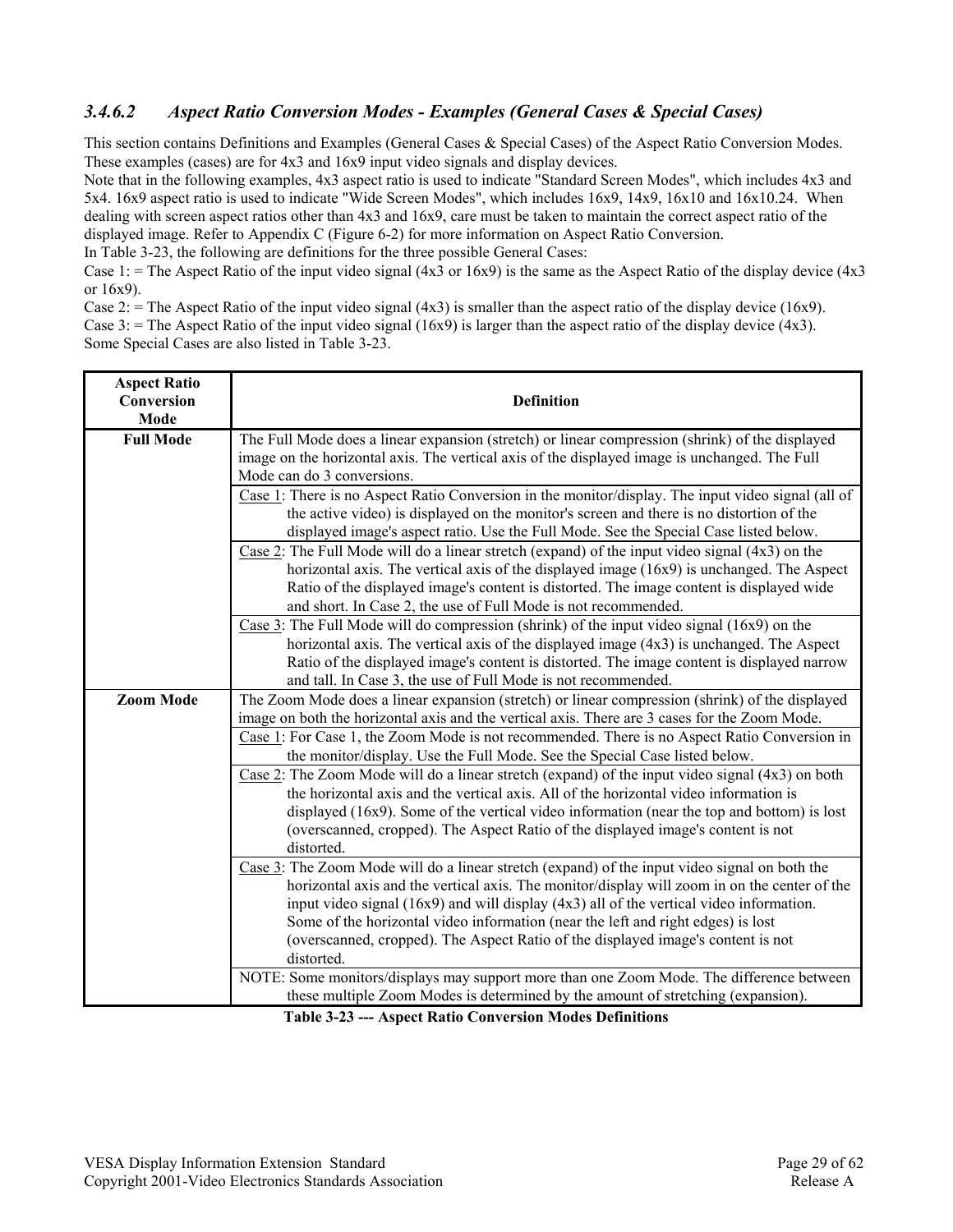| <b>Aspect Ratio</b><br>Conversion<br>Mode       | <b>Definition</b>                                                                                                                                                                                                                                                                                                                                                                                                                                                                                                                                                                                         |
|-------------------------------------------------|-----------------------------------------------------------------------------------------------------------------------------------------------------------------------------------------------------------------------------------------------------------------------------------------------------------------------------------------------------------------------------------------------------------------------------------------------------------------------------------------------------------------------------------------------------------------------------------------------------------|
| <b>Squeeze Mode</b><br>(Side Bars/Letterbox)    | The Squeeze Mode will display all of the active video contained in the input video signal. The<br>unused portions of the screen image are filled in with black (or gray) bars. In one case, the bars<br>are called sidebars (pillars). In another case, the bars are called letterbox (horizontal bars at the<br>top and bottom of the displayed image). In some cases, the active video area may not be centered<br>on the display screen. There are 3 cases for the Squeeze Mode.                                                                                                                       |
|                                                 | Case 1: For Case 1, the Squeeze Mode is not recommended. There is no Aspect Ratio<br>Conversion in the monitor/display. Use the Full Mode. See the Special Case listed<br>below.                                                                                                                                                                                                                                                                                                                                                                                                                          |
|                                                 | Case 2: The Squeeze Mode will place all of the input video image $(4x3)$ into the center of the<br>16x9 display device. Unused portions of the display screen (left & right side) will be<br>filled in with black (or gray) sidebars (pillars). The Aspect Ratio of the displayed image's<br>content is not distorted.                                                                                                                                                                                                                                                                                    |
|                                                 | Case 3: The Squeeze Mode will place all of the input video image $(16x9)$ into the center of the<br>$4x3$ display device. Unused portions of the display screen (top & bottom) will be filled in<br>with black (or gray). This is called "Letterbox". The Aspect Ratio of the displayed<br>image's content is not distorted.                                                                                                                                                                                                                                                                              |
| <b>Variable Mode</b><br>(Expand/Shrink)<br>Mode | The Variable Mode will display all of the active video contained in the input video signal using<br>non-linear expansion (stretching) or non-linear compression (shrinking) of the displayed image<br>on the horizontal axis. The Aspect Ratio of the center of the displayed image's content is not<br>distorted. However, the Aspect Ratio of the left side and right side portions of the displayed<br>image content is distorted. There are 3 cases for the Squeeze Mode.                                                                                                                             |
|                                                 | Case 1: For Case 1, the Variable Mode is not recommended. There is no Aspect Ratio<br>Conversion in the monitor/display. Use the Full Mode. See the Special Case listed<br>below.                                                                                                                                                                                                                                                                                                                                                                                                                         |
|                                                 | Case 2: The Variable Mode will do a non-linear stretch (expansion) of the displayed image<br>(displays a $4x3$ input onto a $16x9$ screen) on the horizontal axis. The vertical axis of the<br>displayed image is unchanged. The Aspect Ratio of the center of the displayed image's<br>content is not distorted. The Aspect Ratio of the left side and right side portions of the<br>displayed image content is distorted. These areas are stretched. The image content is<br>displayed wide and short on the left side and right side portions of the display screen.                                   |
|                                                 | $\frac{\text{Case 3}}{\text{Case 3}}$ : The Variable Mode will do a non-linear compression (shrinking) of the displayed image<br>(displays a $16x9$ input onto a $4x3$ screen) on the horizontal axis. The vertical axis of the<br>displayed image is unchanged. The Aspect Ratio of the center of the displayed image's<br>content is not distorted. The Aspect Ratio of the left side and right side portions of the<br>displayed image content is distorted. These areas are shrunk. The image content is<br>displayed narrow and tall on the left side and right side portions of the display screen. |
| <b>Special Cases</b>                            |                                                                                                                                                                                                                                                                                                                                                                                                                                                                                                                                                                                                           |
| Anamorphic Video<br>{Special Case 1}            | Anamorphic Video is a 16x9 video content compressed (horizontal) into a 4x3 video input<br>signal.<br>Use the Full Mode to expand (horizontal) the video input signal to fill a 16x9 display device.                                                                                                                                                                                                                                                                                                                                                                                                      |
|                                                 | The displayed image content will be full screen with the correct Aspect Ratio.<br>For a 4x3 display device, Anamorphic Video should be displayed using the Variable (Shrink)<br>Mode. The Aspect Ratio of the center of the displayed image's content is not distorted. The<br>Aspect Ratio of the left side and right side portions of the displayed image content is distorted.<br>These areas are shrunk. The image content is displayed narrow and tall on the left side and right<br>side portions of the display screen.                                                                            |

**Table 3-23 --- Aspect Ratio Conversion Modes Definitions** (Continued)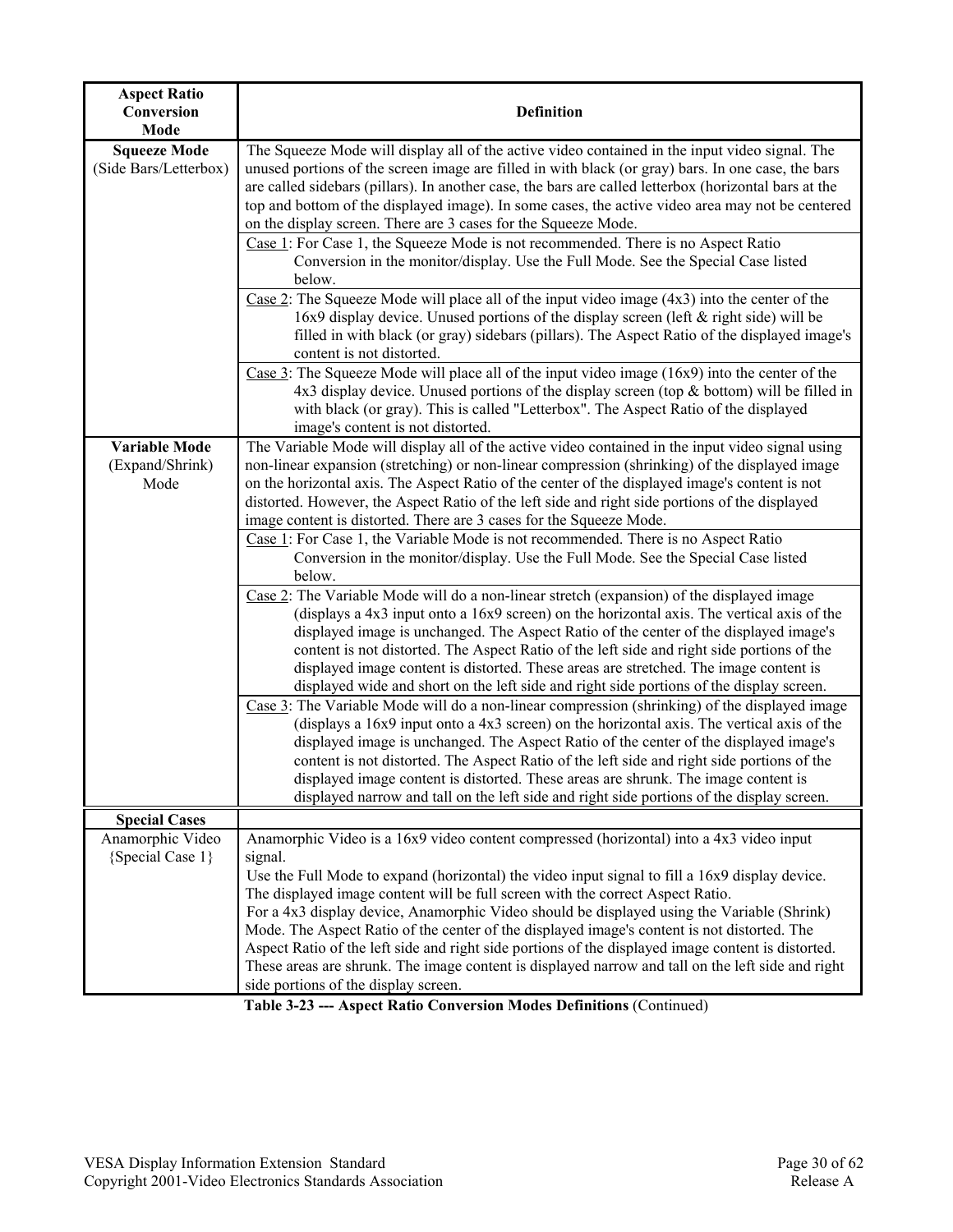| <b>Aspect Ratio</b><br>Conversion<br>Mode | <b>Definition</b>                                                                                                                                                                                                                                                                                                                                                                                     |
|-------------------------------------------|-------------------------------------------------------------------------------------------------------------------------------------------------------------------------------------------------------------------------------------------------------------------------------------------------------------------------------------------------------------------------------------------------------|
| <b>Special Cases</b><br>(Continued)       |                                                                                                                                                                                                                                                                                                                                                                                                       |
| Letterbox Video<br>$\{Special Case 2\}$   | Some 4x3 video input signals may contain 16x9 video content in a letterbox format (horizontal<br>black {or gray} bars at the top and bottom of the $4x3$ video input signal). In this case, use the<br>Zoom Mode to expand (both horizontal $&$ vertical) and display the 4x3 video input signal on a<br>16x9 display. The displayed image content will be full screen with the correct Aspect Ratio. |
| 4x3 Input Video                           | 4x3 Video can be displayed on a 5x4 monitor screen using two different methods.                                                                                                                                                                                                                                                                                                                       |
| On A 5x4 Display<br>$\{Special Case 3\}$  | Method 1: Use the Zoom Mode to fill a 5x4 monitor screen with a 4x3 Input Video. The<br>displayed image is stretched in the vertical direction and the aspect ratio of the displayed image<br>is distorted. The displayed image is tall and narrow.                                                                                                                                                   |
|                                           | Method 2: Use the Squeeze Mode to display a 4x3 input video on a 5x4 monitor screen. The<br>displayed image is placed at the top of the 5x4 monitor screen. Unused portions of the 5x4<br>monitor screen (near the bottom) are filled with horizontal black (or gray) bars. The aspect ratio<br>of the displayed image is not distorted.                                                              |

**Table 3-23 --- Aspect Ratio Conversion Modes Definitions** (Continued)

### **3.4.7 Packetized Digital Video Support Information – 16 Bytes – Bytes #27h to #36h**

Packetized digital video support information is defined in Table 3-24.

| <b>Address/Offset</b><br>Within the<br>extension block | No.<br>of<br><b>Bytes</b> | <b>Byte</b><br>No. | <b>Description</b>                                | Format                                                                                                              |
|--------------------------------------------------------|---------------------------|--------------------|---------------------------------------------------|---------------------------------------------------------------------------------------------------------------------|
| 27 <sub>h</sub><br>$\bullet\bullet\bullet$             | 16                        | $\Rightarrow$ 16   | <b>Packetized Digital</b><br><b>Video Support</b> | All 16 Bytes are reserved (must be set to "00h"). These<br>Bytes will be defined in a future revision to the DI-EXT |
| $\bullet\bullet\bullet$                                |                           |                    | <b>Information</b>                                | Standard.                                                                                                           |
| 36h                                                    |                           |                    |                                                   |                                                                                                                     |

**Table 3-24 --- Packetized Digital Video Support Information** 

Note 1: A packetized digital video interface standard/specification was in development during the first release (Release A) of the DI-EXT Standard. When a packetized digital video interface standard/specification is published, then a future release of DI-EXT will define the bytes in Table 3-24.

#### *3.5 Unused Bytes – 17 Bytes – Bytes #37h to #47h*

Table 3-25 defines the unused (17) bytes in the DI-EXT Block. They are reserved for new information that may be added in future releases of this document. They are not to be used for anything else. All bytes in this section must be set to "00h".

| <b>Address/Offset</b><br>Within the<br>extension block | No.<br>of<br><b>Bytes</b> | <b>Byte</b><br>No. | <b>Description</b> | Format                                                  |
|--------------------------------------------------------|---------------------------|--------------------|--------------------|---------------------------------------------------------|
| 37 <sub>h</sub>                                        | 17                        | $\Rightarrow$ 17   | <b>Reserved</b>    | All 17 Bytes are Reserved (Must be set to "00h"). These |
| $\bullet\bullet\bullet$                                |                           |                    | <b>Bytes</b>       | Bytes may be defined in a future revision to the DI-EXT |
| $\cdots$                                               |                           |                    |                    | Standard.                                               |
| 47h                                                    |                           |                    |                    |                                                         |

**Table 3-25 --- Unused Bytes (Reserved)**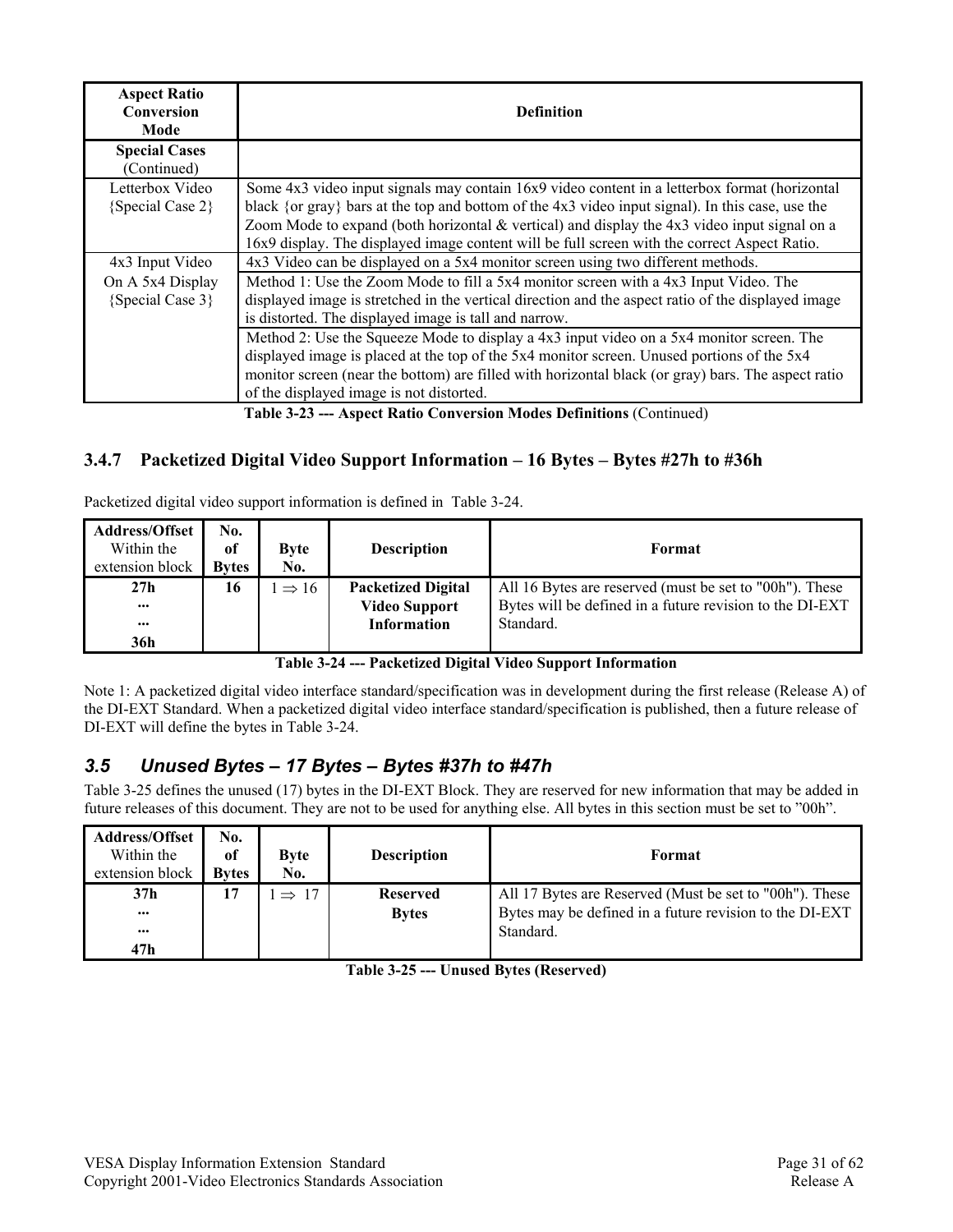### *3.6 Audio Support – 9 Bytes – Bytes #48h to #50h*

| <b>Address/Offset</b><br>Within the<br>extension block | No.<br><sub>of</sub><br><b>Bytes</b> | <b>Byte</b><br>No. | <b>Description</b>                                   | Format                                                                                                             |
|--------------------------------------------------------|--------------------------------------|--------------------|------------------------------------------------------|--------------------------------------------------------------------------------------------------------------------|
| 48h<br>$\cdots$                                        | 9                                    | $\Rightarrow$ 9    | <b>Types &amp; Definitions</b><br>of Audio Supported | All 9 Bytes are Reserved (Must be set to "00h"). These<br>Bytes will be defined in a future revision to the DI-EXT |
| <br>50h                                                |                                      |                    | by the<br><b>Monitor/Display</b>                     | Standard.                                                                                                          |

Audio Support is defined in Table 3-26.

**Table 3-26 --- Audio Support** 

### *3.7 Display Transfer Characteristic – Gamma Definition – 46 Bytes – #51h to #7Eh -*  **(Monitors with Analog &/or Digital Video Interface/s)**

Bytes **#51h** to **#7Eh** have been reserved for defining the Display Transfer Characteristic (Gamma Function). The placement of data in this section is optional. This section is used in the case where the display does not follow the Standard CIE (Commission Internationale de l'Éclairage - International Commission on Illumination) Gamma Model (refer to Section 3.6 of the VESA E-EDID Standard, Release A, Revision 1, February 9, 2000 for more information). This section can also be used to store measured gamma data.

Most CRT monitors and some LCD monitors have Display Transfer Characteristics that are close to the Standard CIE Gamma Model and can use the Gamma Definition in the lower 128 bytes of E-EDID (Data Structure 1.3 or later). In this case, no data is needed in this section of DI-EXT. Unused data bytes in this section must be filled with "00h".

The table contains values based on luminance measured at up to 16 equally spaced points (15 Data Points for each subchannel, BGR Curves) or up to 46 equally spaced points (45 Data Points using a combination of 3 sub-channels, White Curve) from minimum to maximum luminance of the display. There may be three sets of values (one for each color subchannel: sub-channel 0 (Blue); sub-channel 1 (Green) & sub-channel 2 (Red)) or a single set of values based on the combined color sub-channels (white). The data contained in the luminance table can be theoretical data (based on product design specifications), or the data can be measured (which is unique to that particular display) or the data can come from measured samples of the actual product (Product Type Data). Measured data can be used to define a precision color display. The data is normalized to one-byte values such that the value at maximum luminance is always "FFh". Since this maximum value is constant, it is not recorded in the table.

The size of the table is either up to 45 bytes (listed sequentially in sub-channel 0, 1  $\&$  2) if white values are specified or up to 15 bytes each sub-channel if separate colors (BGR) are specified. The  $46<sup>th</sup>$  Data Point or the three  $16<sup>th</sup>$  Data Points are not recorded. However, it is recommended that 45 bytes be used for White Curves or 15 Bytes be used for BGR Curves.

NOTE: 46 bytes have been reserved in the DI-EXT Block for the luminance table. If the luminance table contains less than 46 bytes, then unused bytes will be listed as "00h". See Table 3-27.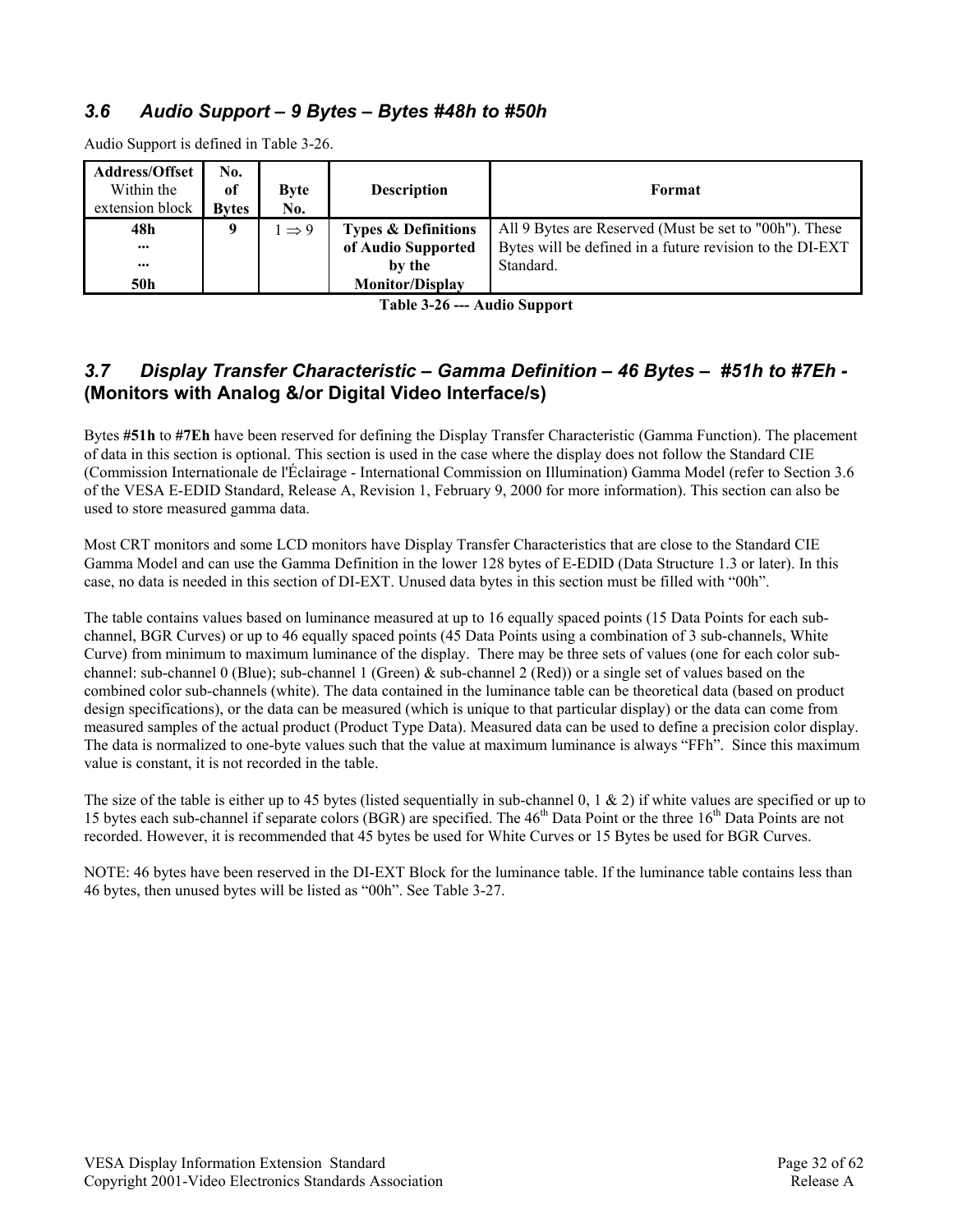| <b>Address</b> | No.          | <b>Byte</b> | <b>Bit Numbers</b>                                                                                                                                                                                                                                                                                                                                                                                                                                                                                                                                                                                                                                                                                                                                                                                                                                                                                                                                                                                                                                                                                                                                                                                                                                                                                                                                                                |                                                                                                                                                                                                                                                                                                                                                                                                                                                                                                                                                                                                                                                                                                                                                                                                                                                                                                                                                                                                                                                                                                                                                                                                                                                                                                            |
|----------------|--------------|-------------|-----------------------------------------------------------------------------------------------------------------------------------------------------------------------------------------------------------------------------------------------------------------------------------------------------------------------------------------------------------------------------------------------------------------------------------------------------------------------------------------------------------------------------------------------------------------------------------------------------------------------------------------------------------------------------------------------------------------------------------------------------------------------------------------------------------------------------------------------------------------------------------------------------------------------------------------------------------------------------------------------------------------------------------------------------------------------------------------------------------------------------------------------------------------------------------------------------------------------------------------------------------------------------------------------------------------------------------------------------------------------------------|------------------------------------------------------------------------------------------------------------------------------------------------------------------------------------------------------------------------------------------------------------------------------------------------------------------------------------------------------------------------------------------------------------------------------------------------------------------------------------------------------------------------------------------------------------------------------------------------------------------------------------------------------------------------------------------------------------------------------------------------------------------------------------------------------------------------------------------------------------------------------------------------------------------------------------------------------------------------------------------------------------------------------------------------------------------------------------------------------------------------------------------------------------------------------------------------------------------------------------------------------------------------------------------------------------|
| Within the     | of           | No.         | & Range of                                                                                                                                                                                                                                                                                                                                                                                                                                                                                                                                                                                                                                                                                                                                                                                                                                                                                                                                                                                                                                                                                                                                                                                                                                                                                                                                                                        | <b>Formats</b>                                                                                                                                                                                                                                                                                                                                                                                                                                                                                                                                                                                                                                                                                                                                                                                                                                                                                                                                                                                                                                                                                                                                                                                                                                                                                             |
| ext. block     | <b>Bytes</b> |             | <b>Values</b>                                                                                                                                                                                                                                                                                                                                                                                                                                                                                                                                                                                                                                                                                                                                                                                                                                                                                                                                                                                                                                                                                                                                                                                                                                                                                                                                                                     |                                                                                                                                                                                                                                                                                                                                                                                                                                                                                                                                                                                                                                                                                                                                                                                                                                                                                                                                                                                                                                                                                                                                                                                                                                                                                                            |
| 51h            | 46           | <b>Byte</b> |                                                                                                                                                                                                                                                                                                                                                                                                                                                                                                                                                                                                                                                                                                                                                                                                                                                                                                                                                                                                                                                                                                                                                                                                                                                                                                                                                                                   |                                                                                                                                                                                                                                                                                                                                                                                                                                                                                                                                                                                                                                                                                                                                                                                                                                                                                                                                                                                                                                                                                                                                                                                                                                                                                                            |
|                |              | 1           | {Bits $7 & 6$ }                                                                                                                                                                                                                                                                                                                                                                                                                                                                                                                                                                                                                                                                                                                                                                                                                                                                                                                                                                                                                                                                                                                                                                                                                                                                                                                                                                   | <b>Combined (White) or Separate (RGB) Sub-Channels</b>                                                                                                                                                                                                                                                                                                                                                                                                                                                                                                                                                                                                                                                                                                                                                                                                                                                                                                                                                                                                                                                                                                                                                                                                                                                     |
|                |              |             | '00' = Display Transfer Characteristic is not defined. NOTE: Bits $5 \Rightarrow 0$<br>are all set to '0'. All data stored in Bytes $52h \Rightarrow 7Eh$ must be set<br>to "00h" and Byte 51h must be set to "00h".<br>$01'$ = Table contains up to a maximum of 45 luminance values for white<br>(15 luminance values stored in each sub-channel 0, 1 $\&$ 2). This<br>defines a single White Curve. The last value is normalized to<br>"FFh" and is not contained in the table. The table is loaded with<br>one less than the number of Data Points available. For example,<br>if you have 32 Data Points, then load 31 of them into the table.<br>The $32nd$ Data Point is assumed to be "FFh" and is not put into<br>the table.<br>$10'$ = Table contains up to a maximum of 45 luminance values: 15<br>values for sub-channel 0, followed by 15 luminance values for<br>sub-channel 1, followed by 15 luminance values for sub-channel<br>2. This defines 3 separate Color Curves (eg. BGR). The last value<br>for each sub-channel is normalized to "FFh" and is not contained<br>in the table. The table is loaded with one less than the number of<br>Data Points available for each sub-channel. For example, if you<br>have 12 Data Points for each sub-channel, then load 11 of them<br>into the table. The 12 <sup>th</sup> Data Point is assumed to be "FFh" and is |                                                                                                                                                                                                                                                                                                                                                                                                                                                                                                                                                                                                                                                                                                                                                                                                                                                                                                                                                                                                                                                                                                                                                                                                                                                                                                            |
|                |              |             |                                                                                                                                                                                                                                                                                                                                                                                                                                                                                                                                                                                                                                                                                                                                                                                                                                                                                                                                                                                                                                                                                                                                                                                                                                                                                                                                                                                   | not put into the table.                                                                                                                                                                                                                                                                                                                                                                                                                                                                                                                                                                                                                                                                                                                                                                                                                                                                                                                                                                                                                                                                                                                                                                                                                                                                                    |
|                |              |             |                                                                                                                                                                                                                                                                                                                                                                                                                                                                                                                                                                                                                                                                                                                                                                                                                                                                                                                                                                                                                                                                                                                                                                                                                                                                                                                                                                                   | $11'$ = Reserved (Do Not Use)                                                                                                                                                                                                                                                                                                                                                                                                                                                                                                                                                                                                                                                                                                                                                                                                                                                                                                                                                                                                                                                                                                                                                                                                                                                                              |
|                |              |             | {Bits $5 \Rightarrow 0$ }                                                                                                                                                                                                                                                                                                                                                                                                                                                                                                                                                                                                                                                                                                                                                                                                                                                                                                                                                                                                                                                                                                                                                                                                                                                                                                                                                         | <b>Number of Luminance Entries</b>                                                                                                                                                                                                                                                                                                                                                                                                                                                                                                                                                                                                                                                                                                                                                                                                                                                                                                                                                                                                                                                                                                                                                                                                                                                                         |
|                |              |             |                                                                                                                                                                                                                                                                                                                                                                                                                                                                                                                                                                                                                                                                                                                                                                                                                                                                                                                                                                                                                                                                                                                                                                                                                                                                                                                                                                                   | If bits 7 & 6 (Byte 51h) is '00' then, bits $5 \Rightarrow 0$ are set to '000000'.<br>If bits 7 & 6 (Byte 51h) is '01' then, bits $5 \Rightarrow 0$ can have a value up to<br>'101101' (45 Decimal). This value is one less than the number of<br>measurements actually taken (maximum of 46) since the<br>maximum value is always normalized to "FFh" and is not<br>recorded in the table. The White Curve Data is combined in all 3<br>sub-channels $(0, 1 & 2)$ . Values in the Range '101110' (46)<br>Decimal) to '111111' (63 Dec) are invalid and shall not be used.<br>Data is normalized such that the last value is always "FFh" and is<br>not displayed in the table.<br>If bits 7 & 6 (Byte 51h) is '10' then, bits $5 \Rightarrow 0$ can have a value up to<br>'001111' (15 Decimal). This value is one less than the number of<br>measurements actually taken (maximum of 16) since the<br>maximum value is always normalized to "FFh" and is not<br>recorded in the table. The BGR Curve Data is stored in each sub-<br>channel $(0, 1 \& 2)$ , respectively. Values in the Range '010000'<br>(16 Decimal) to '111111' (63 Decimal) are invalid and shall not<br>be used. Data is normalized such that the last value in each sub-<br>channel is always "FFh" and is not shown in the table. |

**Table 3-27 --- Gamma Definition**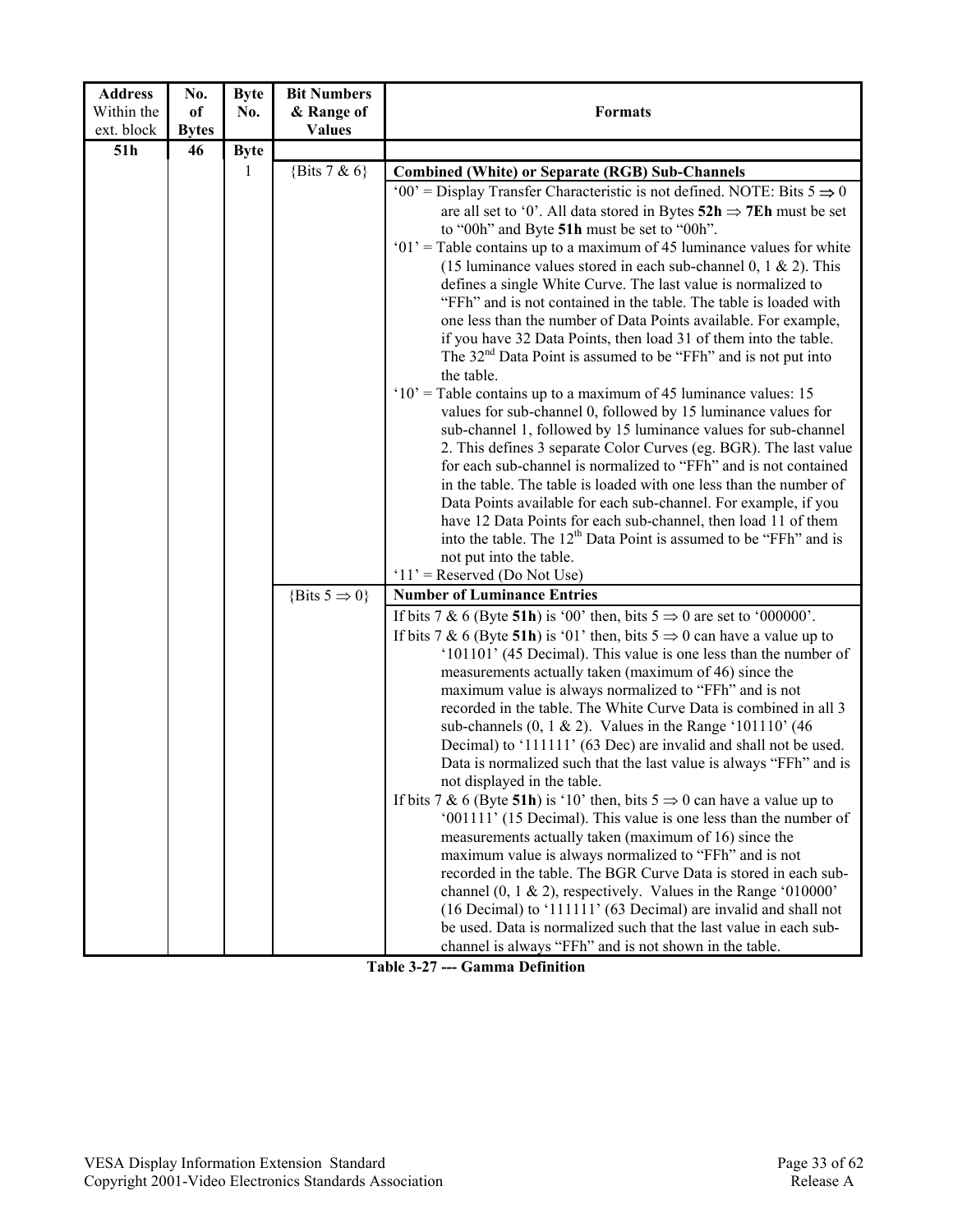| <b>Address</b> | No.          | <b>Byte</b>    | <b>Bit Numbers</b>        |                                                                                                 |
|----------------|--------------|----------------|---------------------------|-------------------------------------------------------------------------------------------------|
| Within the     | of           | No.            | & Range of                | <b>Formats</b>                                                                                  |
| ext. block     | <b>Bytes</b> |                | <b>Values</b>             |                                                                                                 |
| 52h            |              | $\overline{2}$ | {Bits $7 \Rightarrow 0$ } | <sup>1st</sup> Luminance Value for White or                                                     |
|                |              |                |                           | 1st Luminance Value for Blue in Sub-Channel 0                                                   |
|                |              |                | "00h" $\Rightarrow$ "FEh" | If bits $7 & 6$ (Byte 51h) is '01' then                                                         |
|                |              |                |                           | "yyh(1)" = Value of Point #1 --- White Curve Data                                               |
|                |              |                |                           | Or if bits $7 & 6$ (Byte 51h) is '10' then                                                      |
|                |              |                |                           | "yyh(1)" = Value of Point #1 --- Blue Curve Data                                                |
| 53h            |              | 3              | {Bits $7 \Rightarrow 0$ } | 2 <sup>nd</sup> Luminance Value for White or                                                    |
|                |              |                |                           | 2 <sup>nd</sup> Luminance Value for Blue in Sub-Channel 0                                       |
|                |              |                | "00h" $\Rightarrow$ "FEh" | If bits $7 & 6$ (Byte 51h) is '01' then                                                         |
|                |              |                |                           | "yyh $(2)$ " = Value of Point #2 --- White Curve Data                                           |
|                |              |                |                           | Or if bits $7 & 6$ (Byte 51h) is '10' then                                                      |
|                |              |                |                           | "yyh(2)" = Value of Point #2 --- Blue Curve Data                                                |
|                |              | $\cdots$       | $\cdots$                  |                                                                                                 |
|                |              |                | $\cdots$                  |                                                                                                 |
| 60h            |              | 16             | {Bits $7 \Rightarrow 0$ } | 15 <sup>th</sup> Luminance Value for White or                                                   |
|                |              |                |                           | 15 <sup>th</sup> Luminance Value for Blue in Sub-Channel 0                                      |
|                |              |                | "00h" $\Rightarrow$ "FEh" | If bits $7 & 6$ (Byte 51h) is '01' then                                                         |
|                |              |                |                           | "yyh $(15)$ " = Value of Point #15 --- White Curve Data {if used}                               |
|                |              |                |                           | Or if bits $7 & 6$ (Byte 51h) is '10' then                                                      |
|                |              |                |                           | "yyh $(15)$ " = Value of Point #15 --- Blue Curve Data {if used}                                |
| 61h            |              | 17             | {Bits $7 \Rightarrow 0$ } | 16 <sup>th</sup> Luminance Value for White or                                                   |
|                |              |                |                           | 1 <sup>st</sup> Luminance Value for Green in Sub-Channel 1                                      |
|                |              |                | "00h" $\Rightarrow$ "FEh" | If bits $7 & 6$ (Byte 51h) is '01' then                                                         |
|                |              |                |                           | "yyh $(16)$ " = Value of Point #16 --- White Curve Data {if used}                               |
|                |              |                |                           | Or if bits $7 & 6$ (Byte 51h) is '10' then                                                      |
|                |              |                |                           | "yyh(1)" = Value of Point #1 --- Green Curve Data                                               |
| 62h            |              | 18             | {Bits $7 \Rightarrow 0$ } | 17 <sup>th</sup> Luminance Value for White or                                                   |
|                |              |                |                           | 2 <sup>nd</sup> Luminance Value for Green in Sub-Channel 1                                      |
|                |              |                | "00h" $\Rightarrow$ "FEh" | If bits 7 & 6 (Byte 51h) is '01' then                                                           |
|                |              |                |                           | "vyh(17)" = Value of Point #17 --- White Curve Data {if used}                                   |
|                |              |                |                           | Or if bits $7 & 6$ (Byte 51h) is '10' then<br>"yyh(2)" = Value of Point #2 --- Green Curve Data |
|                |              |                |                           |                                                                                                 |
|                |              | $\cdots$       |                           |                                                                                                 |
|                |              | 31             |                           | 30 <sup>th</sup> Luminance Value for White or                                                   |
| 6Fh            |              |                | {Bits $7 \Rightarrow 0$ } | 15 <sup>th</sup> Luminance Value for Green in Sub-Channel 1                                     |
|                |              |                | "00h"⇒"FEh"               | If bits $7 & 6$ (Byte 51h) is '01' then                                                         |
|                |              |                |                           | "vyh $(30)$ " = Value of Point #30 --- White Curve Data {if used}                               |
|                |              |                |                           | Or if bits $7 & 6$ (Byte 51h) is '10' then                                                      |
|                |              |                |                           | "yyh $(15)$ " = Value of Point #15 --- Green Curve Data {if used}                               |
|                |              |                |                           |                                                                                                 |

**Table 3-27 --- Gamma Definition** (Continued)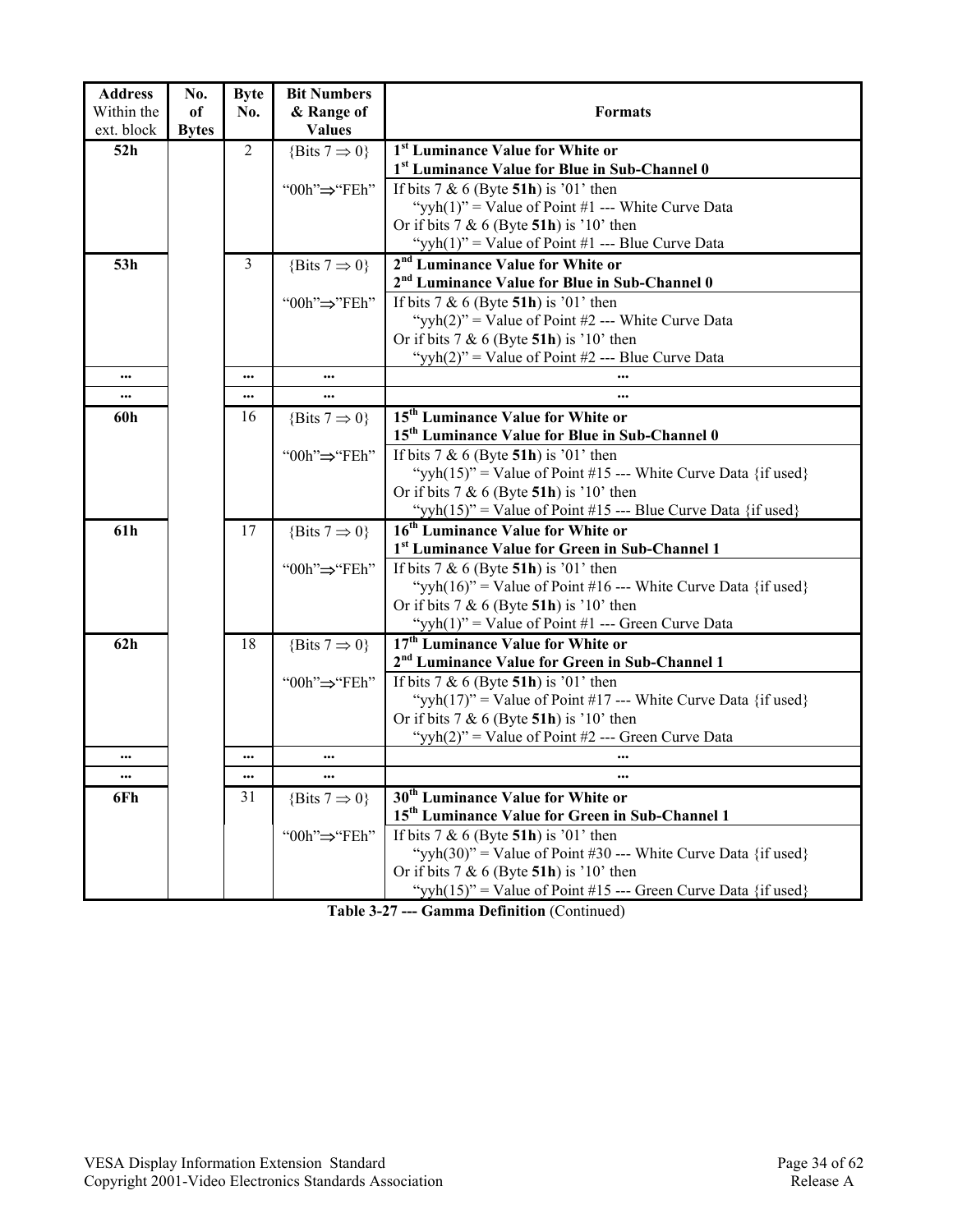| No. of       | <b>Byte</b> | <b>Bit Numbers</b>        |                                                                   |
|--------------|-------------|---------------------------|-------------------------------------------------------------------|
| <b>Bytes</b> | No.         | & Range of                | <b>Formats</b>                                                    |
|              |             | <b>Values</b>             |                                                                   |
|              | 32          | {Bits $7 \Rightarrow 0$ } | 31 <sup>st</sup> Luminance Value for White or                     |
|              |             |                           | 1 <sup>st</sup> Luminance Value for Red in Sub-Channel 1          |
|              |             | "00h" $\Rightarrow$ "FEh" | If bits $7 & 6$ (Byte 51h) is '01' then                           |
|              |             |                           | "yyh $(31)$ " = Value of Point #31 --- White Curve Data {if used} |
|              |             |                           | Or if bits $7 & 6$ (Byte 51h) is '10' then                        |
|              |             |                           | "yyh(1)" = Value of Point #1 --- Red Curve Data                   |
|              | 33          | {Bits $7 \Rightarrow 0$ } | 32 <sup>nd</sup> Luminance Value for White or                     |
|              |             |                           | 2 <sup>nd</sup> Luminance Value for Red in Sub-Channel 1          |
|              |             | "00h"⇒"FEh"               | If bits $7 & 6$ (Byte 51h) is '01' then                           |
|              |             |                           | "yyh $(32)$ " = Value of Point #32 --- White Curve Data {if used} |
|              |             |                           | Or if bits $7 & 6$ (Byte 51h) is '10' then                        |
|              |             |                           | "yyh $(2)$ " = Value of Point #2 --- Red Curve Data               |
|              | $\cdots$    | $\cdots$                  |                                                                   |
|              | $\cdots$    | $\cdots$                  |                                                                   |
|              | 46          | {Bits $7 \Rightarrow 0$ } | 45 <sup>th</sup> Luminance Value for White or                     |
|              |             |                           | 15 <sup>th</sup> Luminance Value for Red in Sub-Channel 1         |
|              |             | "00h" $\Rightarrow$ "FEh" | If bits $7 & 6$ (Byte 51h) is '01' then                           |
|              |             |                           | "yyh $(45)$ " = Value of Point #45 --- White Curve Data {if used} |
|              |             |                           | Or if bits $7 & 6$ (Byte 51h) is '10' then                        |
|              |             |                           | "yyh $(15)$ " = Value of Point #15 --- Red Curve Data {if used}   |
|              |             |                           |                                                                   |

**Table 3-27 --- Gamma Definition** (Continued)

**Examples of Gamma Definitions:** Table 3-28 illustrates 4 possible scenarios for Display Transfer Characteristics (Gamma Definition) Data Structures:

1. a 46 Data Point (D.P.) White Curve {table contains 45 White Curve Data Points};

2. a 32 Data Point White Curve {table contains 31 White Curve Data Points};

3. 3x16 Data Point BGR Color Curves {table contains 45 Data Points, 15 Data Points for each Color Curve};

4. 3x12 Data Point BGR Color Curves {table contains 33 Data Points, 11 Data Points for each Color Curve}.

| <b>Address</b><br>Within the<br>Extension<br><b>Block</b> | <b>Byte</b><br># | 46<br>Data Point<br><b>White Curve</b> | 32<br>Data Point<br><b>White Curve</b> | $3 \times 16$<br>Data Point<br><b>RGB</b><br><b>Color Curves</b> | $3 \times 12$<br>Data Point<br><b>RGB</b><br><b>Color Curves</b> | <b>Comments</b>                                                          |
|-----------------------------------------------------------|------------------|----------------------------------------|----------------------------------------|------------------------------------------------------------------|------------------------------------------------------------------|--------------------------------------------------------------------------|
| 51h                                                       |                  | " $6Dh$ "                              | " $5Fh$ "                              | "8Fh"                                                            | "8Bh"                                                            | Indicates Data Type & 1<br>less than the number of<br>Data Point Entries |
| 52h                                                       | $\mathfrak{D}$   | $1st$ White D.P.                       | 1 <sup>st</sup> White D.P.             | $1st$ Blue D.P.                                                  | $1st$ Blue D.P.                                                  |                                                                          |
| 53h                                                       | 3                | $2nd$ White D.P.                       | $2nd$ White D.P.                       | $2nd$ Blue D.P.                                                  | $2nd$ Blue D.P.                                                  |                                                                          |
|                                                           | $\cdots$         | $\cdots$                               | $\bullet\bullet\bullet$                | $\cdots$                                                         | $\cdots$                                                         |                                                                          |
|                                                           |                  | $\cdots$                               | $\cdots$                               | $\cdots$                                                         | $\cdots$                                                         |                                                                          |
| 5Bh                                                       | 11               | $10^{th}$ White D.P.                   | $10^{th}$ White D.P.                   | $10^{th}$ Blue D.P.                                              | $10^{th}$ Blue D.P.                                              |                                                                          |
| 5Ch                                                       | 12               | $11th$ White D.P.                      | $11th$ White D.P.                      | $11th$ Blue D.P.                                                 | $11th$ Blue D.P.                                                 |                                                                          |
| 5Dh                                                       | 13               | $12^{th}$ White D.P.                   | $12th$ White D.P.                      | $12^{th}$ Blue D.P.                                              | " $00h$ "                                                        |                                                                          |
| <b>5Eh</b>                                                | 14               | $13th$ White D.P.                      | $13th$ White D.P.                      | $\overline{13^{th}$ Blue D.P.                                    | " $00h$ "                                                        |                                                                          |
| 5Fh                                                       | 15               | 14 <sup>th</sup> White D.P.            | $14th$ White D.P.                      | $14th$ Blue D.P.                                                 | "00h"                                                            |                                                                          |

**Table 3-28 --- 4 Possible Scenarios for Gamma Data Structures**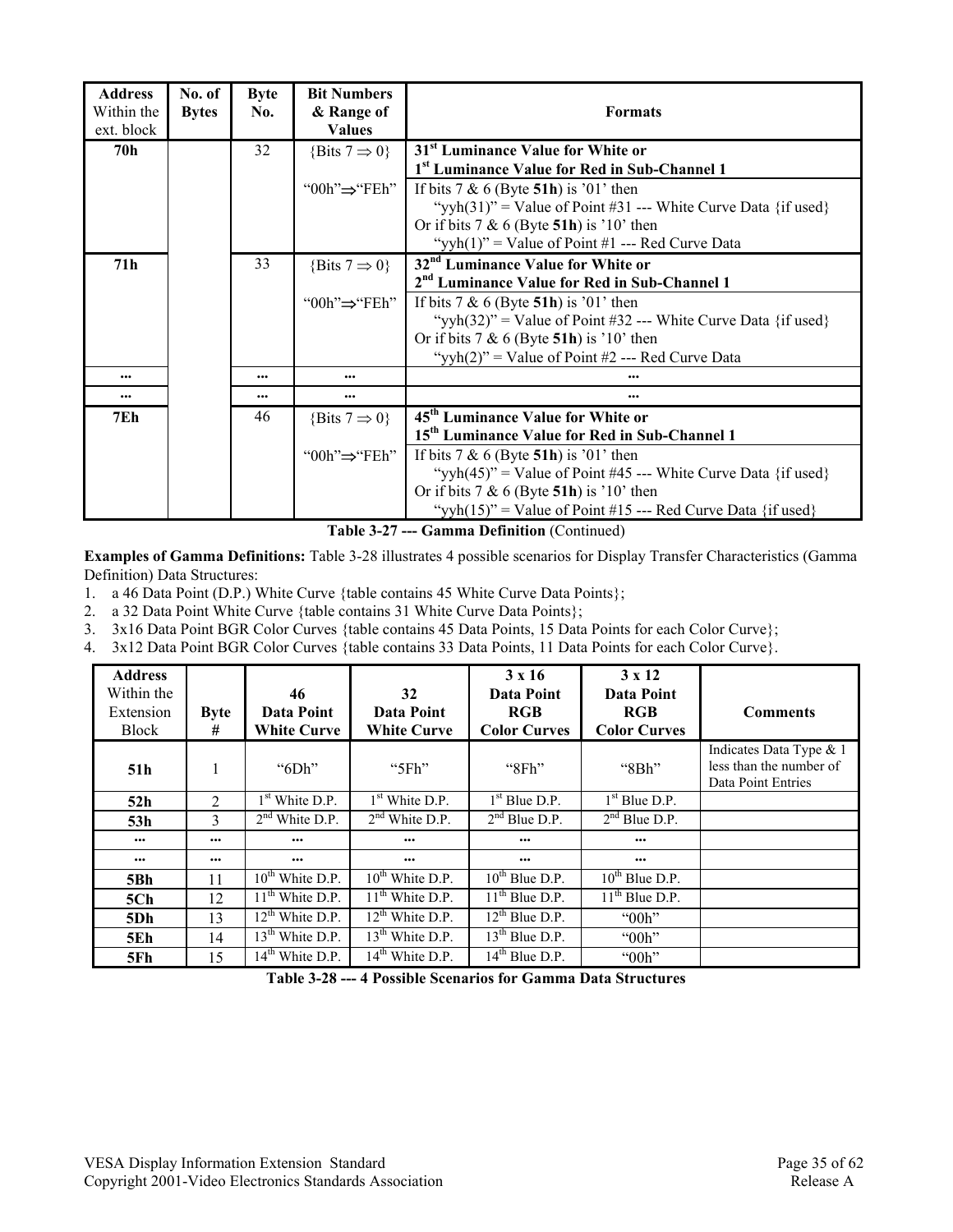| <b>Address</b><br>Within the |             | 46                              | 32                                     | $3 \times 16$<br>Data Point            | 3 x 12<br>Data Point |                 |
|------------------------------|-------------|---------------------------------|----------------------------------------|----------------------------------------|----------------------|-----------------|
| Extension                    | <b>Byte</b> | Data Point                      | Data Point                             | <b>RGB</b>                             | <b>RGB</b>           | <b>Comments</b> |
| <b>Block</b>                 | #           | <b>White Curve</b>              | <b>White Curve</b>                     | <b>Color Curves</b>                    | <b>Color Curves</b>  |                 |
| 60h                          | 16          | 15 <sup>th</sup> White D.P.     | $15th$ White D.P.                      | 15 <sup>th</sup> BlueD.P.              | "00h"                |                 |
| 61h                          | 17          | $16th$ White D.P.               | $\overline{16}^{\text{th}}$ White D.P. | $1st$ Green D.P.                       | $1st$ Green D.P.     |                 |
| 62h                          | 18          | 17 <sup>th</sup> White D.P.     | 17 <sup>th</sup> White D.P.            | $2nd$ Green D.P.                       | $2nd$ Green D.P.     |                 |
| $\cdots$                     | $\cdots$    | $\cdots$                        | $\cdots$                               |                                        |                      |                 |
|                              | $\cdots$    | $\cdots$                        | $\cdots$                               | $\cdots$                               | $\cdots$             |                 |
| 6Ah                          | 26          | $25th$ White D.P.               | $25th$ White D.P.                      | $10th$ Green D.P.                      | $10^{th}$ Green D.P. |                 |
| 6Bh                          | 27          | $26th$ White D.P.               | $26th$ White D.P.                      | $\overline{11^{th}}$ Green D.P.        | $11th$ Green D.P.    |                 |
| 6Ch                          | 28          | $27th$ White D.P.               | $27th$ White D.P.                      | $12th$ Green D.P.                      | "00h"                |                 |
| 6Dh                          | 29          | $28th$ White D.P.               | $28th$ White D.P.                      | $13th$ Green D.P.                      | " $00h$ "            |                 |
| 6Eh                          | 30          | $29th$ White D.P.               | $29th$ White D.P.                      | $\overline{14}^{\text{th}}$ Green D.P. | "00h"                |                 |
| 6Fh                          | 31          | $30th$ White D.P.               | 30 <sup>th</sup> White D.P.            | $15th$ Green D.P.                      | "00h"                |                 |
| 70h                          | 32          | 31 <sup>st</sup> White D.P.     | $31st$ White D.P.                      | $1st$ Red D.P.                         | $1st$ Red D.P.       |                 |
| 71h                          | 33          | $32nd$ White D.P.               | "00h"                                  | $2nd$ Red D.P.                         | $2nd$ Red D.P.       |                 |
| $\cdots$                     | $\cdots$    | $\cdots$                        | $\cdots$                               |                                        |                      |                 |
| $\cdots$                     | $\cdots$    | $\cdots$                        | $\cdots$                               | $\cdots$                               | $\cdots$             |                 |
| 79h                          | 41          | 40 <sup>th</sup> White D.P.     | " $00h$ "                              | $10^{th}$ Red D.P.                     | $10^{th}$ Red D.P.   |                 |
| 7Ah                          | 42          | $41st$ White D.P.               | "00h"                                  | $11th$ Red D.P.                        | $11th$ Red D.P.      |                 |
| 7Bh                          | 43          | $42nd$ White D.P.               | " $00h$ "                              | $12^{th}$ Red D.P.                     | "00h"                |                 |
| 7Ch                          | 44          | 43 <sup>rd</sup> White D.P.     | "00h"                                  | $13th$ Red D.P.                        | "00h"                |                 |
| 7Dh                          | 45          | $\overline{44^{th}}$ White D.P. | "00h"                                  | $14th$ Red D.P.                        | "00h"                |                 |
| 7Eh                          | 46          | 45 <sup>th</sup> White D.P.     | "00h"                                  | $15th$ Red D.P.                        | "00h"                |                 |

**Table 3-28 --- 4 Possible Scenarios for Gamma Data Structures** (Continued)

## *3.8 Miscellaneous Items – 1 Byte*

#### **3.8.1 Checksum – 1 Byte – Byte #7Fh**

This section indicates the checksum for the DI-EXT Block. Add all 128 bytes (in the DI-EXT Block) together and the total is equal to "00h".

| <b>Address</b><br>Within the<br>extension block | No.<br><sub>of</sub><br><b>Bytes</b> | <b>Byte</b><br>No. | <b>Description</b> | Format                                                                                                                                                  |
|-------------------------------------------------|--------------------------------------|--------------------|--------------------|---------------------------------------------------------------------------------------------------------------------------------------------------------|
| 7Fh                                             |                                      | <b>Byte</b>        | Checksum           |                                                                                                                                                         |
|                                                 |                                      |                    |                    | $x x h =$ This byte should be programmed such that a<br>one byte checksum (add all bytes together) of the<br>entire 128-byte DI-EXT Block equals "00h". |

**Table 3-29 --- Checksum**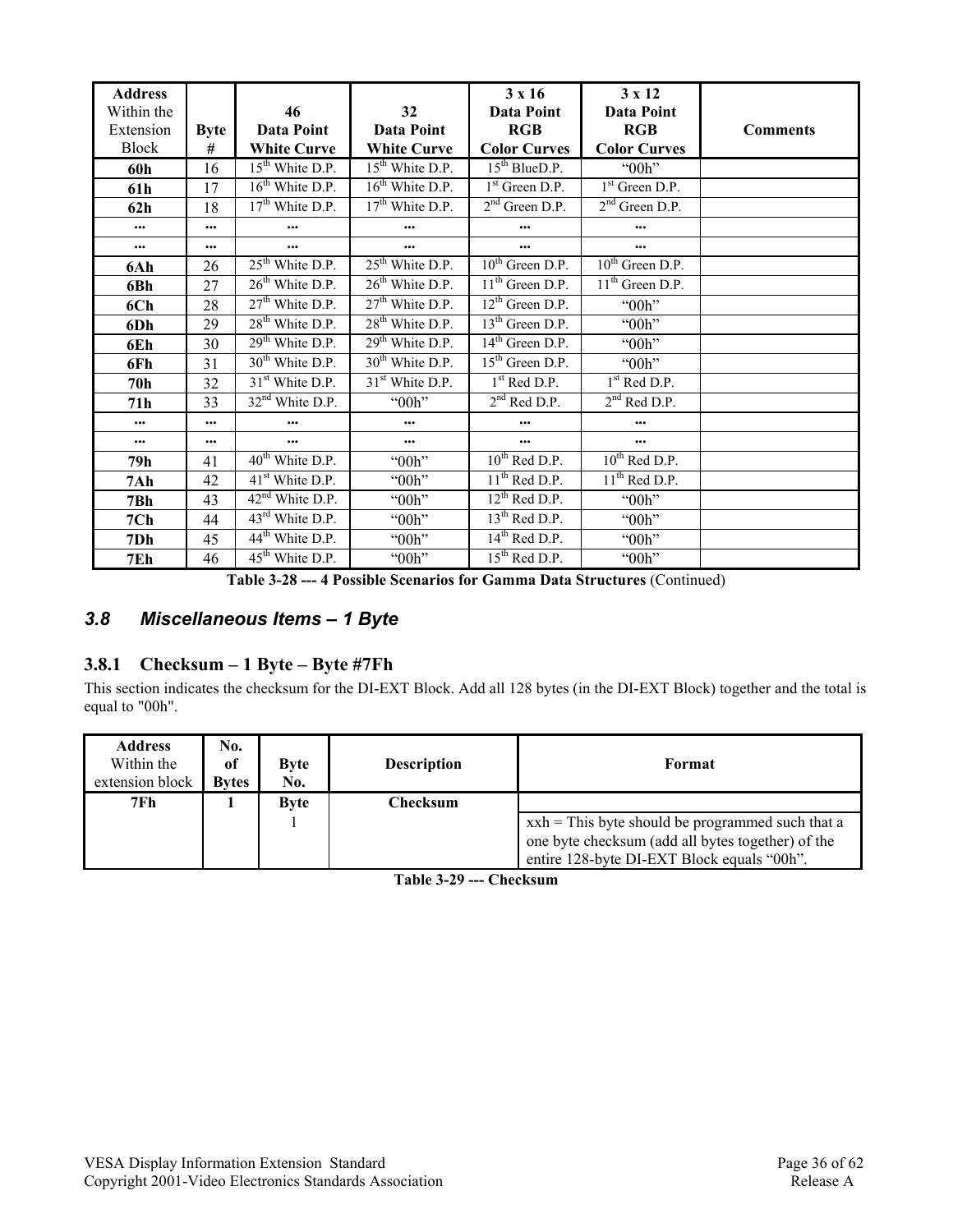## **4. APPENDIX A - Digital Data Formats**

This appendix documents the details of the digital data formats referenced in Table 3-8.

## *4.1 Pixel Data Mapping Codes*

Dual scan STN use codes 15h & 19h. TFT modes have codes in the range 24h & 48h.

#### *4.2 Summary Tables*

Tables 4-1 and 4-2 summarize the pixel mappings for codes digital interface codes 15h, 19h, 24h & 48h.

| Digital Interface Code #   | 15h               | 19 <sub>h</sub>    |
|----------------------------|-------------------|--------------------|
| <b>Bit Number</b>          | 8-Bit Over 8-Bit  | 12-Bit Over 12-Bit |
|                            | <b>RGB STN-DD</b> | <b>RGB STN-DD</b>  |
| 0                          | UR <sub>0</sub>   | UR <sub>0</sub>    |
| 1                          | UG <sub>0</sub>   | UG <sub>0</sub>    |
| $\overline{2}$             | UB <sub>0</sub>   | UB <sub>0</sub>    |
| $\overline{3}$             | UR1               | LR <sub>0</sub>    |
| $\overline{4}$             | LR <sub>0</sub>   | LG0                |
| 5                          | LG0               | LB <sub>0</sub>    |
| $\overline{6}$             | LB0               | UR1                |
| 7                          | LR1               | UG1                |
| 8                          | UG1               | UB1                |
| 9                          | UB1               | LR1                |
| 10                         | UR <sub>2</sub>   | LG1                |
| 11                         | UG <sub>2</sub>   | LB1                |
| 12                         | LG1               | UR <sub>2</sub>    |
| 13                         | LB1               | UG <sub>2</sub>    |
| 14                         | LR <sub>2</sub>   | UB <sub>2</sub>    |
| 15                         | LG <sub>2</sub>   | LR <sub>2</sub>    |
| 16                         | SHFCLK*           | LG <sub>2</sub>    |
| 17                         |                   | LB <sub>2</sub>    |
| 18                         |                   | UR3                |
| 19                         |                   | UG3                |
| 20                         |                   | UB <sub>3</sub>    |
| 21                         |                   | LR3                |
| 22                         |                   | LG3                |
| 23                         |                   | LB <sub>3</sub>    |
| Pixels per SHFCLK          | 16/3              | 8                  |
| Min Req'd for P&D & FPDI-2 | Yes               | Yes                |

**Table 4-1 --- Summary of STN Data Formats** 

\*Needed only if TMDS interface is being used.

NOTE: EDID specifies horizontal timing parameters in units of pixels. The relationship between pixels and SHFCLK is determined by the data format as shown here.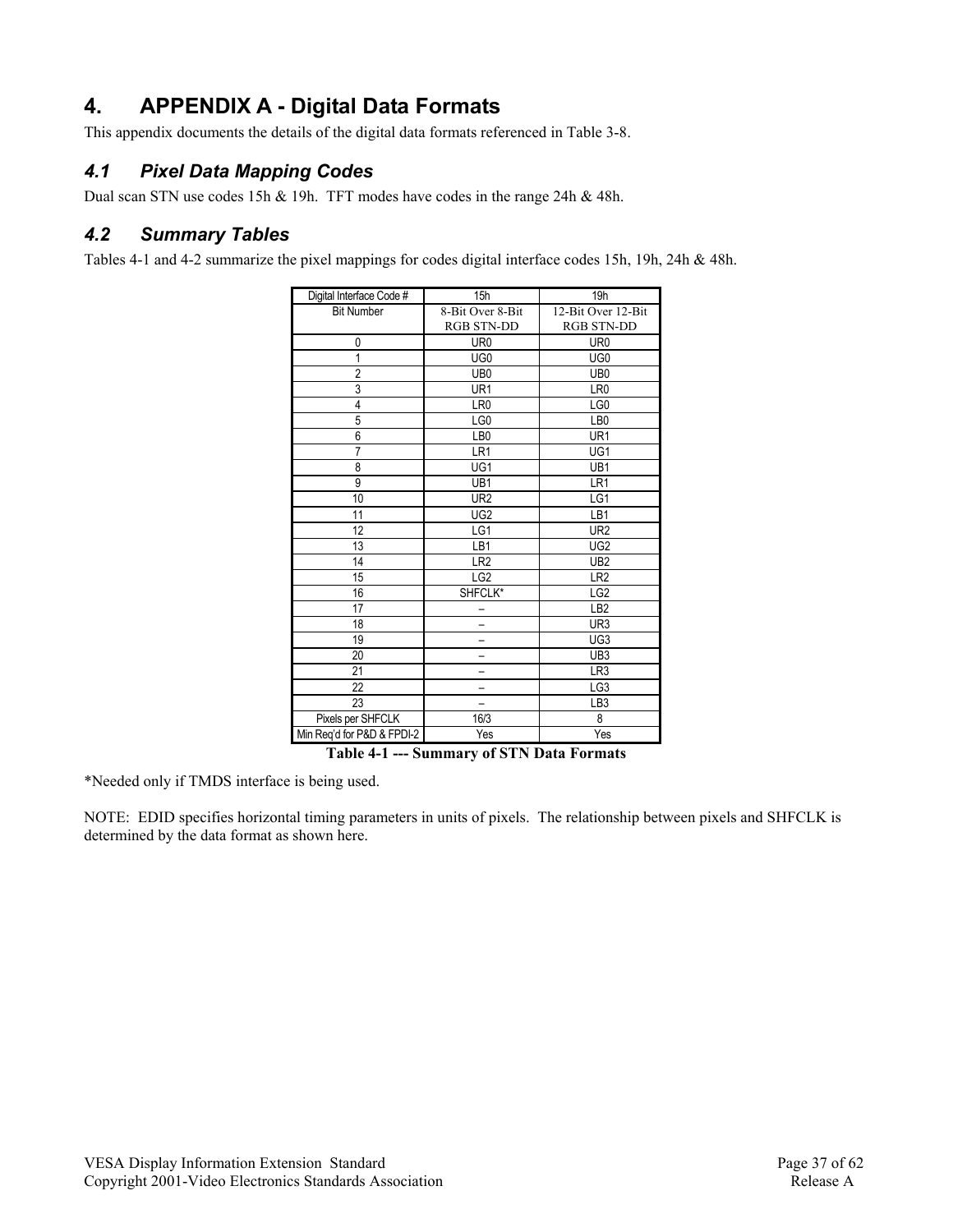| Digital Interface Code # |                          | 24h                      |                          |                    | 48h                      |                          | Digital Interface Code #   |                          | 24h                      |                          |                    | 48h                      |                          |
|--------------------------|--------------------------|--------------------------|--------------------------|--------------------|--------------------------|--------------------------|----------------------------|--------------------------|--------------------------|--------------------------|--------------------|--------------------------|--------------------------|
| <b>Bit Number</b>        |                          | 24-Bit MSB-Aligned       |                          | 48-Bit MSB-Aligned |                          |                          | <b>Bit Number</b>          |                          | 24-Bit MSB-Aligned       |                          | 48-Bit MSB-Aligned |                          |                          |
|                          |                          | <b>RGB TFT</b>           |                          |                    | <b>RGB TFT</b>           |                          |                            |                          | <b>RGB TFT</b>           |                          |                    | <b>RGB TFT</b>           |                          |
| $\Omega$                 | B <sub>0</sub>           | -                        | $\overline{\phantom{0}}$ | B <sub>0</sub>     | $\overline{\phantom{0}}$ | $\overline{\phantom{m}}$ | 25                         | $\overline{\phantom{m}}$ |                          | $\overline{\phantom{a}}$ | <b>B9</b>          |                          | $\overline{\phantom{0}}$ |
|                          | B1                       | -                        | $\overline{\phantom{0}}$ | B1                 | $\overline{\phantom{0}}$ | $\overline{\phantom{m}}$ | 26                         | $\overline{\phantom{0}}$ | $\overline{\phantom{0}}$ | $\overline{\phantom{0}}$ | <b>B10</b>         | <b>B8</b>                | $\overline{\phantom{0}}$ |
| $\mathcal{D}$            | B <sub>2</sub>           | B <sub>0</sub>           | $\overline{\phantom{0}}$ | B <sub>2</sub>     | B <sub>0</sub>           | $\overline{\phantom{0}}$ | 27                         | $\qquad \qquad -$        | -                        | -                        | B11                | <b>B9</b>                | $\overline{\phantom{0}}$ |
| $\mathbf{a}$             | B <sub>3</sub>           | B1                       | $\overline{\phantom{0}}$ | B <sub>3</sub>     | B1                       | $\overline{\phantom{a}}$ | 28                         | $\qquad \qquad -$        | -                        | $\overline{\phantom{0}}$ | <b>B12</b>         | <b>B10</b>               | <b>B8</b>                |
| 4                        | <b>B4</b>                | B <sub>2</sub>           | B <sub>0</sub>           | <b>B4</b>          | B <sub>2</sub>           | B <sub>0</sub>           | 29                         | $\qquad \qquad -$        | $\overline{\phantom{0}}$ | $\overline{\phantom{0}}$ | <b>B13</b>         | B11                      | <b>B9</b>                |
| $\varsigma$              | B <sub>5</sub>           | B <sub>3</sub>           | B1                       | B <sub>5</sub>     | B <sub>3</sub>           | B1                       | 30                         | $\overline{\phantom{0}}$ | -                        | $\overline{\phantom{0}}$ | <b>B14</b>         | <b>B12</b>               | <b>B10</b>               |
| 6                        | <b>B6</b>                | B4                       | B2                       | <b>B6</b>          | B <sub>4</sub>           | B2                       | 31                         | $\overline{\phantom{0}}$ | $\overline{\phantom{0}}$ | $\overline{\phantom{0}}$ | <b>B15</b>         | <b>B13</b>               | <b>B11</b>               |
| $\overline{ }$           | B7                       | B <sub>5</sub>           | B <sub>3</sub>           | B7                 | B <sub>5</sub>           | B <sub>3</sub>           | 32                         | $\qquad \qquad -$        | -                        | $\overline{\phantom{m}}$ | G8                 | -                        | $\overline{\phantom{0}}$ |
| 8                        | G <sub>0</sub>           | $\overline{\phantom{0}}$ | $\overline{\phantom{0}}$ | G <sub>0</sub>     | $\overline{a}$           |                          | 33                         | $\qquad \qquad -$        | $\overline{\phantom{0}}$ | $\overline{\phantom{0}}$ | G <sub>9</sub>     |                          | $\overline{\phantom{0}}$ |
| $\mathbf Q$              | G1                       | $\overline{\phantom{0}}$ | $\overline{\phantom{0}}$ | G1                 | $\overline{\phantom{0}}$ | $\overline{\phantom{0}}$ | 34                         | $\overline{\phantom{0}}$ | $\overline{\phantom{0}}$ | $\overline{\phantom{0}}$ | G10                | G8                       | $\overline{\phantom{0}}$ |
| 10                       | G <sub>2</sub>           | G <sub>0</sub>           | -                        | G <sub>2</sub>     | G <sub>0</sub>           | $\overline{\phantom{m}}$ | 35                         | $\qquad \qquad -$        | -                        | $\overline{\phantom{m}}$ | G11                | G <sub>9</sub>           | $\overline{\phantom{0}}$ |
| 11                       | G <sub>3</sub>           | G1                       | $\overline{\phantom{0}}$ | G <sub>3</sub>     | G1                       | $\overline{\phantom{a}}$ | 36                         | $\overline{\phantom{0}}$ | -                        | -                        | G12                | G10                      | G8                       |
| 12                       | G <sub>4</sub>           | G <sub>2</sub>           | ${\rm G0}$               | G <sub>4</sub>     | G <sub>2</sub>           | G <sub>0</sub>           | 37                         | $\overline{\phantom{0}}$ | $\overline{\phantom{0}}$ | $\overline{\phantom{0}}$ | G13                | G11                      | G <sub>9</sub>           |
| 13                       | G <sub>5</sub>           | G <sub>3</sub>           | G1                       | G <sub>5</sub>     | G <sub>3</sub>           | G1                       | 38                         | $\overline{\phantom{0}}$ | -                        | -                        | G14                | G12                      | G10                      |
| 14                       | G <sub>6</sub>           | G <sub>4</sub>           | G <sub>2</sub>           | G <sub>6</sub>     | G <sub>4</sub>           | G <sub>2</sub>           | 39                         | $\qquad \qquad -$        | -                        | -                        | G15                | G13                      | G11                      |
| 15                       | G7                       | G <sub>5</sub>           | G <sub>3</sub>           | G7                 | G <sub>5</sub>           | G <sub>3</sub>           | 40                         | $\qquad \qquad -$        | -                        | $\overline{\phantom{0}}$ | R8                 | -                        | $\overline{\phantom{0}}$ |
| 16                       | R <sub>0</sub>           | $\overline{\phantom{0}}$ | $\overline{\phantom{0}}$ | R <sub>0</sub>     | -                        |                          | 41                         | $\qquad \qquad -$        | -                        | $\overline{\phantom{0}}$ | R <sub>9</sub>     | $\overline{\phantom{0}}$ | $\overline{\phantom{m}}$ |
| 17                       | R1                       | $\overline{\phantom{0}}$ | $\overline{\phantom{0}}$ | R1                 | $\overline{\phantom{0}}$ | $\overline{\phantom{a}}$ | 42                         | $\qquad \qquad -$        | $\overline{\phantom{0}}$ | $\overline{\phantom{0}}$ | R10                | R <sub>8</sub>           | $\overline{\phantom{0}}$ |
| 18                       | R <sub>2</sub>           | R <sub>0</sub>           | $\overline{\phantom{0}}$ | R <sub>2</sub>     | R <sub>0</sub>           | $\qquad \qquad -$        | 43                         | $\qquad \qquad -$        | -                        | $\overline{\phantom{m}}$ | R11                | R <sub>9</sub>           | $-$                      |
| 19                       | R <sub>3</sub>           | R <sub>1</sub>           | $\overline{\phantom{0}}$ | R <sub>3</sub>     | R1                       |                          | 44                         | $\overline{\phantom{0}}$ | -                        | $\overline{\phantom{0}}$ | R <sub>12</sub>    | R10                      | R8                       |
| 20                       | R <sub>4</sub>           | R <sub>2</sub>           | R <sub>0</sub>           | R4                 | R <sub>2</sub>           | R <sub>0</sub>           | 45                         | $\overline{\phantom{0}}$ | -                        | $\overline{\phantom{0}}$ | R13                | R11                      | R9                       |
| 21                       | R <sub>5</sub>           | R <sub>3</sub>           | R1                       | R <sub>5</sub>     | R <sub>3</sub>           | R1                       | 46                         | $\overline{\phantom{m}}$ | $\overline{\phantom{0}}$ | $\overline{\phantom{m}}$ | R14                | R12                      | R10                      |
| 22                       | R <sub>6</sub>           | R <sub>4</sub>           | R <sub>2</sub>           | R <sub>6</sub>     | R <sub>4</sub>           | R <sub>2</sub>           | 47                         | $\overline{\phantom{a}}$ | $\overline{\phantom{0}}$ | $\overline{\phantom{0}}$ | R15                | R13                      | R11                      |
| 23                       | R7                       | R <sub>5</sub>           | R <sub>3</sub>           | R7                 | R <sub>5</sub>           | R <sub>3</sub>           | Pixels per SHFCLK          |                          |                          |                          |                    |                          |                          |
| 24                       | $\overline{\phantom{0}}$ |                          | $\overline{\phantom{0}}$ | <b>B8</b>          | -                        | $\overline{\phantom{0}}$ | Min Req'd for P&D & FPDI-2 | Yes                      |                          |                          |                    |                          |                          |

**Table 4-2 --- Summary of TFT Data Formats** 

### *4.3 Data Format Details*

Digital data formats allow a pixel or group of pixels to be addressed at each transfer. Due to differing color depths and other factors, bit assignments may differ from transfer to transfer in a periodic fashion. The tables in this section show several transfers for each encoding to show the pattern of bit assignments.

**4.3.1 8-Bit Over 8-Bit RGB STN-DD - Code 15h** 

| <b>Bus Signal</b> | <b>1st Transfer</b> | 2nd Transfer        | 3rd Transfer        | $\cdots$  |
|-------------------|---------------------|---------------------|---------------------|-----------|
| Bit 0             | upper pixel 0 red   | upper pixel 2 blue  | upper pixel 5 green |           |
| Bit 1             | upper pixel 0 green | upper pixel 3 red   | upper pixel 5 blue  |           |
| Bit 2             | upper pixel 0 blue  | upper pixel 3 green | upper pixel 6 red   |           |
| Bit 3             | upper pixel 1 red   | upper pixel 3 blue  | upper pixel 6 green | $\cdots$  |
| Bit 4             | lower pixel 0 red   | lower pixel 2 blue  | lower pixel 5 green | $\ddotsc$ |
| Bit 5             | lower pixel 0 green | lower pixel 3 red   | lower pixel 5 blue  |           |
| Bit 6             | lower pixel 0 blue  | lower pixel 3 green | lower pixel 6 red   | $\cdots$  |
| Bit 7             | lower pixel 1 red   | lower pixel 3 blue  | lower pixel 6 green | $\cdots$  |
| Bit 8             | upper pixel 1 green | upper pixel 4 red   | upper pixel 6 blue  | $\cdots$  |
| Bit 9             | upper pixel 1 blue  | upper pixel 4 green | upper pixel 7 red   | $\cdots$  |
| Bit 10            | upper pixel 2 red   | upper pixel 4 blue  | upper pixel 7 green | $\ddotsc$ |
| Bit 11            | upper pixel 2 green | upper pixel 5 red   | upper pixel 7 blue  |           |
| Bit 12            | lower pixel 1 green | lower pixel 4 red   | lower pixel 6 blue  |           |
| Bit 13            | lower pixel 1 blue  | lower pixel 4 green | lower pixel 7 red   |           |
| <b>Bit 14</b>     | lower pixel 2 red   | lower pixel 4 blue  | lower pixel 7 green |           |
| Bit 15            | lower pixel 2 green | lower pixel 5 red   | lower pixel 7 blue  |           |
| <b>Bit 16</b>     | <b>SHFCLK</b>       | <b>SHFCLK</b>       | <b>SHFCLK</b>       | $\cdots$  |
| Bit 17            |                     |                     |                     |           |
| Bit 18            |                     |                     |                     |           |
| Bit 19            |                     |                     |                     |           |
| Bit 20            |                     |                     |                     |           |
| Bit 21            |                     |                     |                     |           |
| Bit 22            |                     |                     |                     |           |
| Bit 23            |                     |                     |                     |           |

**Table 4-3 --- Digital Format 15h**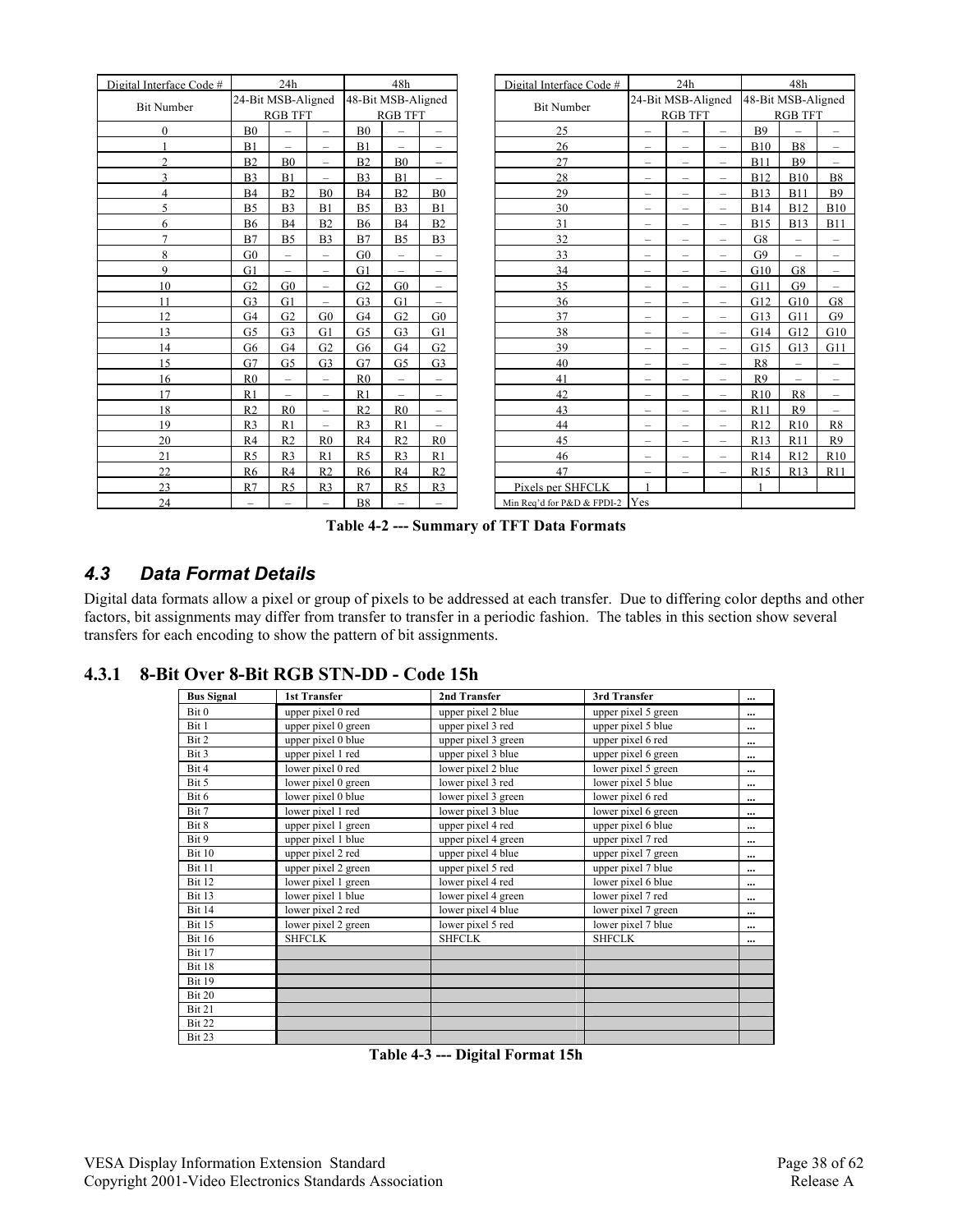| <b>Bus Signal</b> | <b>1st Transfer</b> | 2nd Transfer        | $\ddotsc$ |
|-------------------|---------------------|---------------------|-----------|
| Bit 0             | upper pixel 0 red   | upper pixel 4 red   |           |
| Bit 1             | upper pixel 0 green | upper pixel 4 green |           |
| Bit 2             | upper pixel 0 blue  | upper pixel 4 blue  |           |
| Bit 3             | lower pixel 0 red   | lower pixel 4 red   |           |
| Bit 4             | lower pixel 0 green | lower pixel 4 green |           |
| Bit 5             | lower pixel 0 blue  | lower pixel 4 blue  |           |
| Bit 6             | upper pixel 1 red   | upper pixel 5 red   |           |
| Bit 7             | upper pixel 1 green | upper pixel 5 green | $\cdots$  |
| Bit 8             | upper pixel 1 blue  | upper pixel 5 blue  |           |
| Bit 9             | lower pixel 1 red   | lower pixel 5 red   |           |
| Bit 10            | lower pixel 1 green | lower pixel 5 green |           |
| Bit 11            | lower pixel 1 blue  | lower pixel 5 blue  |           |
| Bit 12            | upper pixel 2 red   | upper pixel 6 red   |           |
| Bit 13            | upper pixel 2 green | upper pixel 6 green |           |
| Bit 14            | upper pixel 2 blue  | upper pixel 6 blue  |           |
| Bit 15            | lower pixel 2 red   | lower pixel 6 red   |           |
| <b>Bit 16</b>     | lower pixel 2 green | lower pixel 6 green | $\cdots$  |
| Bit 17            | lower pixel 2 blue  | lower pixel 6 blue  |           |
| Bit 18            | upper pixel 3 red   | upper pixel 7 red   |           |
| Bit 19            | upper pixel 3 green | upper pixel 7 green |           |
| Bit 20            | upper pixel 3 blue  | upper pixel 7 blue  |           |
| Bit 21            | lower pixel 3 red   | lower pixel 7 red   |           |
| Bit 22            | lower pixel 3 green | lower pixel 7 green |           |
| Bit 23            | lower pixel 3 blue  | lower pixel 7 blue  |           |

#### **4.3.2 12-Bit Over 12-Bit RGB STN-DD - Code 19h**

**Table 4-4 --- Digital Format 19h** 

**4.3.3 24-Bit MSB-Aligned BGR TFT - Code 24h {Single Link DVI}** 

| <b>Bus Signal</b> | <b>1st Transfer</b> | 8 to 1 bpp            | 2nd Transfer  | 8 to 1 bpp            | 3rd Transfer  | $\cdots$  |
|-------------------|---------------------|-----------------------|---------------|-----------------------|---------------|-----------|
| Bit 0             |                     | bit 0                 |               | bit 0                 |               | $\cdots$  |
| Bit 1             |                     | bit $1/0$             |               | bit $1/0$             |               | $\cdots$  |
| Bit 2             |                     | bit $2/1/0$           |               | bit $2/1/0$           |               | $\cdots$  |
| Bit 3             | pixel 0 blue        | bit $3/2/1/0$         | pixel 1 blue  | bit $3/2/1/0$         | pixel 2 blue  | $\cdots$  |
| Bit 4             |                     | bit $4/3/2/1/0$       |               | bit $4/3/2/1/0$       |               | $\cdots$  |
| Bit 5             |                     | bit $5/4/3/2/1/0$     |               | bit $5/4/3/2/1/0$     |               | $\cdots$  |
| Bit 6             |                     | bit $6/5/4/3/2/1/0$   |               | bit $6/5/4/3/2/1/0$   |               | $\cdots$  |
| Bit 7             |                     | bit $7/6/5/4/3/2/1/0$ |               | bit $7/6/5/4/3/2/1/0$ |               | $\cdots$  |
| Bit 8             |                     | bit <sub>0</sub>      |               | bit <sub>0</sub>      |               | $\cdots$  |
| Bit 9             |                     | bit $1/0$             |               | bit $1/0$             |               | $\cdots$  |
| Bit 10            |                     | bit $2/1/0$           |               | bit $2/1/0$           |               | $\cdots$  |
| <b>Bit 11</b>     | pixel 0 green       | bit $3/2/1/0$         | pixel 1 green | bit $3/2/1/0$         | pixel 2 green | $\cdots$  |
| Bit 12            |                     | bit $4/3/2/1/0$       |               | bit $4/3/2/1/0$       |               | $\cdots$  |
| Bit 13            |                     | bit $5/4/3/2/1/0$     |               | bit $5/4/3/2/1/0$     |               | $\cdots$  |
| <b>Bit 14</b>     |                     | bit $6/5/4/3/2/1/0$   |               | bit $6/5/4/3/2/1/0$   |               | $\ddotsc$ |
| Bit 15            |                     | bit $7/6/5/4/3/2/1/0$ |               | bit $7/6/5/4/3/2/1/0$ |               | $\cdots$  |
| <b>Bit 16</b>     |                     | bit <sub>0</sub>      |               | bit <sub>0</sub>      |               | $\cdots$  |
| <b>Bit 17</b>     |                     | bit $1/0$             |               | bit $1/0$             |               | $\cdots$  |
| Bit 18            |                     | bit $2/1/0$           |               | bit $2/1/0$           |               | $\cdots$  |
| Bit 19            | pixel 0 red         | bit $3/2/1/0$         | pixel 1 red   | bit $3/2/1/0$         | pixel 2 red   | $\cdots$  |
| Bit 20            |                     | bit $4/3/2/1/0$       |               | bit $4/3/2/1/0$       |               | $\cdots$  |
| Bit 21            |                     | bit $5/4/3/2/1/0$     |               | bit $5/4/3/2/1/0$     |               | $\cdots$  |
| Bit 22            |                     | bit $6/5/4/3/2/1/0$   |               | bit $6/5/4/3/2/1/0$   |               | $\cdots$  |
| Bit 23            |                     | bit $7/6/5/4/3/2/1/0$ |               | bit $7/6/5/4/3/2/1/0$ |               | $\cdots$  |

**Table 4-5 --- Digital Format 24h**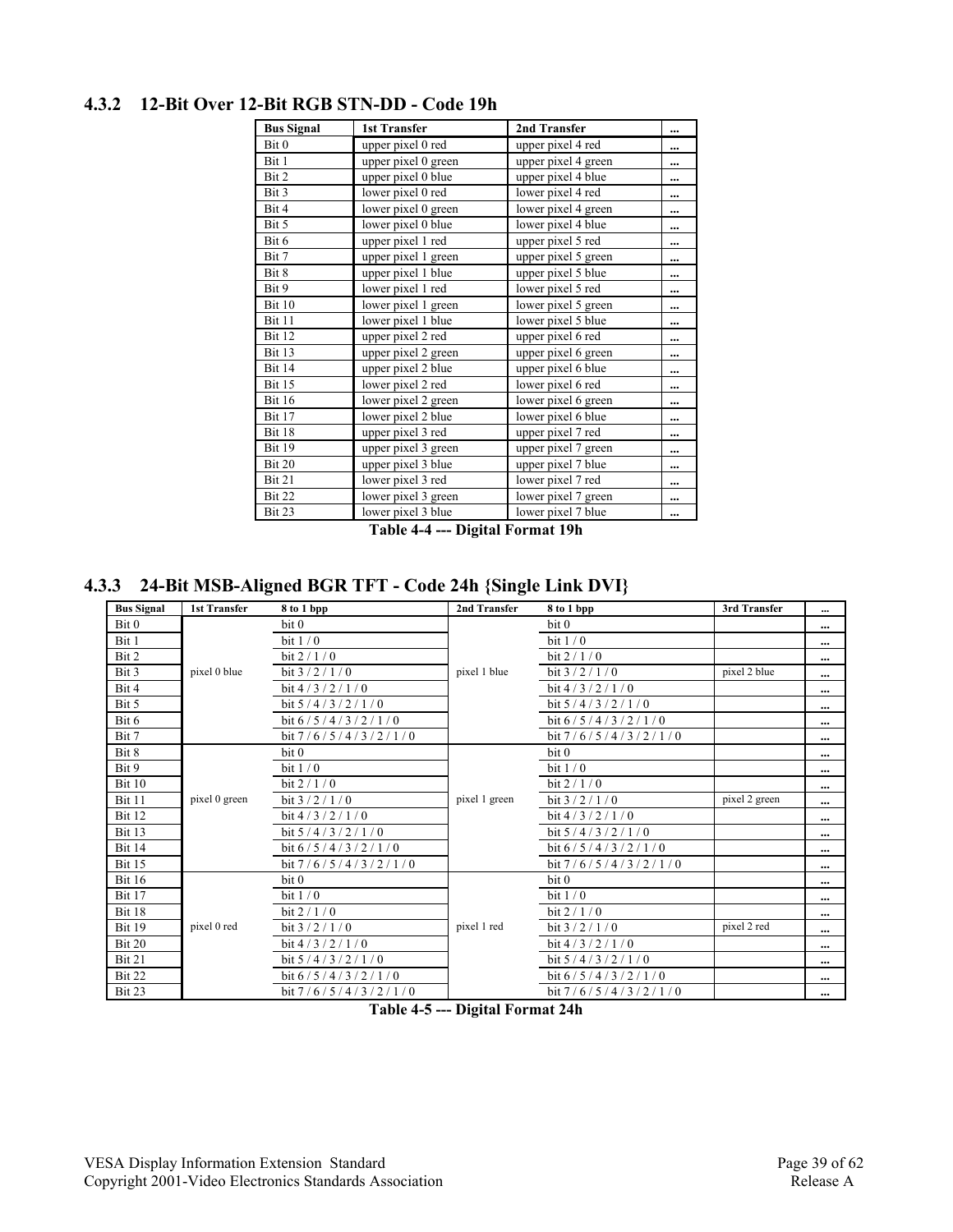| <b>Bus Signal</b> | 1st Transfer        | 8 to 1 bpp on Link 0  | 2nd Transfer  | 8 to 1 bpp on Link 0  | 3rd Transfer  |          |
|-------------------|---------------------|-----------------------|---------------|-----------------------|---------------|----------|
| Bit 0             |                     | bit 0                 |               | bit 0                 |               | $\cdots$ |
| Bit 1             |                     | bit $1/0$             |               | bit $1/0$             |               | $\cdots$ |
| Bit 2             |                     | bit $2/1/0$           |               | bit 2 / 1 / 0         |               | $\cdots$ |
| Bit 3             | pixel 0 blue        | bit $3/2/1/0$         | pixel 2 blue  | bit $3/2/1/0$         | pixel 4 blue  | $\cdots$ |
| Bit 4             |                     | bit $4/3/2/1/0$       |               | bit $4/3/2/1/0$       |               | $\cdots$ |
| Bit 5             |                     | bit $5/4/3/2/1/0$     |               | bit $5/4/3/2/1/0$     |               | $\cdots$ |
| Bit 6             |                     | bit 6/5/4/3/2/1/0     |               | bit $6/5/4/3/2/1/0$   |               | $\cdots$ |
| Bit 7             |                     | bit $7/6/5/4/3/2/1/0$ |               | bit $7/6/5/4/3/2/1/0$ |               | $\cdots$ |
| Bit 8             |                     | bit 0                 |               | bit 0                 |               | $\cdots$ |
| Bit 9             |                     | bit $1/0$             |               | bit $1/0$             |               | $\cdots$ |
| Bit 10            |                     | bit $2/1/0$           |               | bit $2/1/0$           |               | $\cdots$ |
| Bit 11            | pixel 0 green       | bit $3/2/1/0$         | pixel 2 green | bit $3/2/1/0$         | pixel 4 green | $\cdots$ |
| Bit 12            |                     | bit $4/3/2/1/0$       |               | bit 4/3/2/1/0         |               | $\cdots$ |
| Bit 13            |                     | bit $5/4/3/2/1/0$     |               | bit $5/4/3/2/1/0$     |               | $\cdots$ |
| Bit 14            |                     | bit $6/5/4/3/2/1/0$   |               | bit $6/5/4/3/2/1/0$   |               | $\cdots$ |
| Bit 15            |                     | bit $7/6/5/4/3/2/1/0$ |               | bit $7/6/5/4/3/2/1/0$ |               | $\cdots$ |
| <b>Bit 16</b>     |                     | bit 0                 |               | bit 0                 |               | $\cdots$ |
| <b>Bit 17</b>     |                     | bit $1/0$             |               | bit $1/0$             |               | $\cdots$ |
| Bit 18            |                     | bit $2/1/0$           |               | bit $2/1/0$           |               | $\cdots$ |
| <b>Bit 19</b>     | pixel 0 red         | bit $3/2/1/0$         | pixel 2 red   | bit $3/2/1/0$         | pixel 4 red   | $\cdots$ |
| Bit 20            |                     | bit $4/3/2/1/0$       |               | bit $4/3/2/1/0$       |               | $\cdots$ |
| Bit 21            |                     | bit $5/4/3/2/1/0$     |               | bit $5/4/3/2/1/0$     |               | $\cdots$ |
| Bit 22            |                     | bit $6/5/4/3/2/1/0$   |               | bit $6/5/4/3/2/1/0$   |               | $\cdots$ |
| Bit 23            |                     | bit $7/6/5/4/3/2/1/0$ |               | bit $7/6/5/4/3/2/1/0$ |               |          |
|                   |                     |                       |               |                       |               |          |
| <b>Bus Signal</b> | <b>1st Transfer</b> | 8 to 1 bpp on Link 1  | 2nd Transfer  | 8 to 1 bpp on Link 1  | 3rd Transfer  | $\cdots$ |
| Bit 24            |                     | bit 0                 |               | bit 0                 |               | $\cdots$ |
| Bit 25            |                     | bit $1/0$             |               | bit $1/0$             |               | $\cdots$ |
| Bit 26            |                     | bit $2/1/0$           |               | bit $2/1/0$           |               | $\cdots$ |
| Bit 27            | pixel 1 blue        | bit $3/2/1/0$         | pixel 3 blue  | bit $3/2/1/0$         | pixel 5 blue  | $\cdots$ |
| Bit 28            |                     | bit $4/3/2/1/0$       |               | bit $4/3/2/1/0$       |               | $\cdots$ |
| Bit 29            |                     | bit $5/4/3/2/1/0$     |               | bit $5/4/3/2/1/0$     |               | $\cdots$ |
| Bit 30            |                     | bit 6/5/4/3/2/1/0     |               | bit $6/5/4/3/2/1/0$   |               |          |
| Bit 31            |                     | bit $7/6/5/4/3/2/1/0$ |               | bit 7/6/5/4/3/2/1/0   |               |          |
| Bit 32            |                     | bit 0                 |               | bit 0                 |               | $\cdots$ |
| Bit 33            |                     | bit $1/0$             |               | bit $1/0$             |               | $\cdots$ |
| Bit 34            |                     | bit $2/1/0$           |               | bit $2/1/0$           |               | $\cdots$ |
| Bit 35            | pixel 1 green       | bit $3/2/1/0$         | pixel 3 green | bit $3/2/1/0$         | pixel 5 green | $\cdots$ |
| Bit 36            |                     | bit $4/3/2/1/0$       |               | bit $4/3/2/1/0$       |               | $\cdots$ |
| Bit 37            |                     | bit $5/4/3/2/1/0$     |               | bit $5/4/3/2/1/0$     |               | $\cdots$ |
| Bit 38            |                     | bit $6/5/4/3/2/1/0$   |               | bit $6/5/4/3/2/1/0$   |               | $\cdots$ |
| <b>Bit 39</b>     |                     | bit $7/6/5/4/3/2/1/0$ |               | bit $7/6/5/4/3/2/1/0$ |               | $\cdots$ |
| Bit 40            |                     | bit 0                 |               | bit 0                 |               | $\cdots$ |
| Bit 41            |                     | bit $1/0$             |               | bit $1/0$             |               | $\cdots$ |
| Bit 42            |                     | bit $2/1/0$           |               | bit $2/1/0$           |               | $\cdots$ |
| Bit 43            | pixel 1 red         | bit $3/2/1/0$         | pixel 3 red   | bit $3/2/1/0$         | pixel 5 red   | $\cdots$ |
| Bit 44            |                     | bit $4/3/2/1/0$       |               | bit $4/3/2/1/0$       |               | $\cdots$ |
| Bit 45            |                     | bit $5/4/3/2/1/0$     |               | bit $5/4/3/2/1/0$     |               | $\cdots$ |
| <b>Bit 46</b>     |                     | bit $6/5/4/3/2/1/0$   |               | bit $6/5/4/3/2/1/0$   |               | $\cdots$ |

### **4.3.4 48-Bit MSB Aligned BGR TFT {for Dual Link DVI – High Resolution}- Code 48h**

**Table 4-6 --- Digital Format 48h (DVI --- High Resolution)** 

NOTE: Per the DVI Specification for Dual Link TMDS (in High Resolution Mode), odd pixels {0, 2, 4, …} are transmitted on Link 0 (the first link) and even pixels {1,3,5, …} are transmitted on Link 1 (the second link).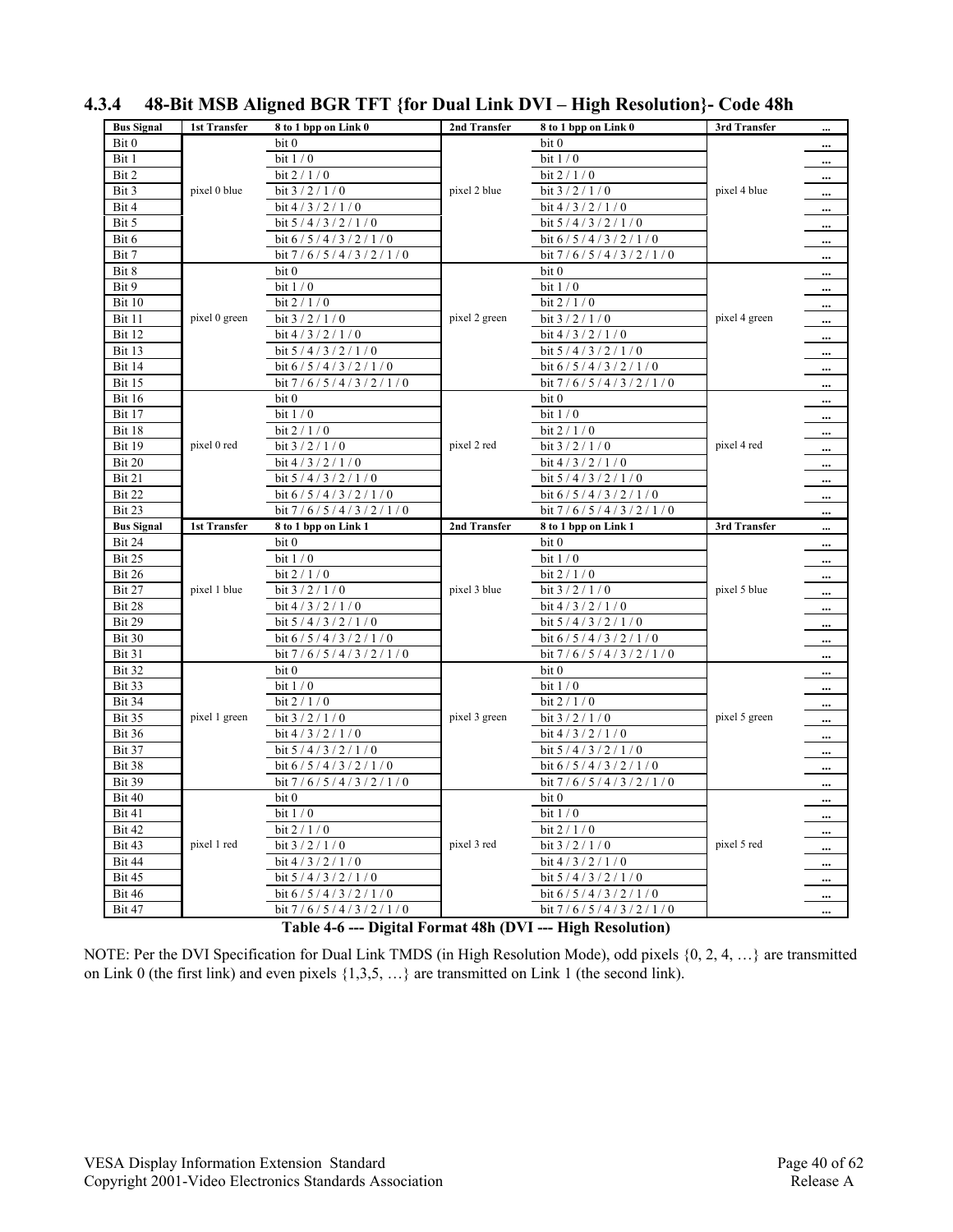| <b>Bus Signal</b>       | <b>1st Transfer</b> | 16 to 9 bpp on Link 0                   | 2nd Transfer  | 16 to 9 bpp on Link 0                            | 3rd Transfer  |                      |
|-------------------------|---------------------|-----------------------------------------|---------------|--------------------------------------------------|---------------|----------------------|
| Bit 0                   |                     | bit 8                                   |               | bit 8                                            |               | $\cdots$             |
| Bit 1                   |                     | bit 9 / 8                               |               | bit $9/8$                                        |               | $\cdots$             |
| Bit 2                   |                     | bit 10 / 9 / 8                          |               | bit 10 / 9 / 8                                   |               | $\cdots$             |
| Bit 3                   | pixel 0 blue        | bit 11 / 10 / 9 / 8                     | pixel 1 blue  | bit 11 / 10 / 9 / 8                              | pixel 2 blue  | $\cdots$             |
| Bit 4                   |                     | bit 12 / 11 / 10 / 9 / 8                |               | bit 12 / 11 / 10 / 9 / 8                         |               | $\cdots$             |
| Bit 5                   |                     | bit 13 / 12 / 11 / 10 / 9 / 8           |               | bit 13 / 12 / 11 / 10 / 9 / 8                    |               | $\cdots$             |
| Bit 6                   |                     | bit 14 / 13 / 12 / 11 / 10 / 9 / 8      |               | bit 14 / 13 / 12 / 11 / 10 / 9 / 8               |               | $\cdots$             |
| Bit 7                   |                     | bit 15 / 14 / 13 / 12 / 11 / 10 / 9 / 8 |               | bit 15 / 14 / 13 / 12 / 11 / 10 / 9 / 8          |               | $\cdots$             |
| Bit 8                   |                     | bit 8                                   |               | bit 8                                            |               | $\cdots$             |
| Bit 9                   |                     | bit 9 / 8                               |               | bit $9/8$                                        |               | $\cdots$             |
| Bit 10                  |                     | bit 10 / 9 / 8                          |               | bit 10 / 9 / 8                                   |               | $\cdots$             |
| Bit 11                  | pixel 0 green       | bit 11 / 10 / 9 / 8                     | pixel 1 green | bit 11 / 10 / 9 / 8                              | pixel 2 green | $\cdots$             |
| Bit 12                  |                     | bit 12 / 11 / 10 / 9 / 8                |               | bit 12 / 11 / 10 / 9 / 8                         |               | $\cdots$             |
| <b>Bit 13</b>           |                     | bit 13 / 12 / 11 / 10 / 9 / 8           |               | bit 13 / 12 / 11 / 10 / 9 / 8                    |               | $\cdots$             |
| <b>Bit 14</b>           |                     | bit 14 / 13 / 12 / 11 / 10 / 9 / 8      |               | bit 14 / 13 / 12 / 11 / 10 / 9 / 8               |               | $\cdots$             |
| <b>Bit 15</b>           |                     | bit 15 / 14 / 13 / 12 / 11 / 10 / 9 / 8 |               | bit 15 / 14 / 13 / 12 / 11 / 10 / 9 / 8          |               | $\cdots$             |
| <b>Bit 16</b>           |                     | bit 8                                   |               | bit 8                                            |               | $\cdots$             |
| <b>Bit 17</b>           |                     | bit 9 / 8                               |               | bit 9 / 8                                        |               | $\cdots$             |
| Bit 18                  |                     | bit 10 / 9 / 8                          |               | bit 10 / 9 / 8                                   |               | $\cdots$             |
| Bit 19                  | pixel 0 red         | bit 11 / 10 / 9 / 8                     | pixel 1 red   | bit 11 / 10 / 9 / 8                              | pixel 2 red   | $\cdots$             |
| Bit 20                  |                     | bit 12 / 11 / 10 / 9 / 8                |               | bit 12 / 11 / 10 / 9 / 8                         |               | $\cdots$             |
| Bit 21                  |                     | bit 13 / 12 / 11 / 10 / 9 / 8           |               | bit 13 / 12 / 11 / 10 / 9 / 8                    |               | $\cdots$             |
| Bit 22                  |                     | bit 14 / 13 / 12 / 11 / 10 / 9 / 8      |               | bit 14 / 13 / 12 / 11 / 10 / 9 / 8               |               | $\cdots$             |
| Bit 23                  |                     | bit 15 / 14 / 13 / 12 / 11 / 10 / 9 / 8 |               | bit 15 / 14 / 13 / 12 / 11 / 10 / 9 / 8          |               | $\cdots$             |
|                         |                     |                                         |               |                                                  |               |                      |
| <b>Bus Signal</b>       | 1st Transfer        | 8 to 1 bpp on Link 1                    | 2nd Transfer  | 8 to 1 bpp on Link 1                             | 3rd Transfer  |                      |
| Bit 24                  |                     | bit 0                                   |               | bit 0                                            |               |                      |
| Bit 25                  |                     | bit $1/0$                               |               | bit $1/0$                                        |               | $\cdots$             |
| Bit 26                  |                     | bit 2 / 1 / 0                           |               | bit $2/1/0$                                      |               | $\cdots$<br>$\cdots$ |
| Bit 27                  | pixel 0 blue        | bit $3/2/1/0$                           | pixel 1 blue  | bit 3 / 2 / 1 / 0                                | pixel 2 blue  |                      |
| Bit 28                  |                     | bit $4/3/2/1/0$                         |               | bit 4/3/2/1/0                                    |               | $\cdots$<br>$\cdots$ |
| Bit 29                  |                     | bit 5/4/3/2/1/0                         |               | bit 5/4/3/2/1/0                                  |               |                      |
| Bit 30                  |                     | bit $6/5/4/3/2/1/0$                     |               | bit $6/5/4/3/2/1/0$                              |               | $\cdots$             |
| Bit 31                  |                     | bit $7/6/5/4/3/2/1/0$                   |               | bit $7/6/5/4/3/2/1/0$                            |               | $\cdots$<br>$\cdots$ |
| Bit 32                  |                     | bit 0                                   |               | bit 0                                            |               |                      |
| Bit 33                  |                     | bit $1/0$                               |               | bit $1/0$                                        |               | $\cdots$             |
| Bit 34                  |                     | bit 2 / 1 / 0                           |               | bit 2 / 1 / 0                                    |               | $\cdot$<br>$\cdots$  |
| Bit 35                  | pixel 0 green       | bit $3/2/1/0$                           | pixel 1 green | bit $3/2/1/0$                                    | pixel 2 green | $\cdots$             |
| <b>Bit 36</b>           |                     | bit $4/3/2/1/0$                         |               | bit $4/3/2/1/0$                                  |               |                      |
|                         |                     | bit 5/4/3/2/1/0                         |               | bit 5/4/3/2/1/0                                  |               | $\cdots$             |
| Bit 37<br>Bit 38        |                     | bit $6/5/4/3/2/1/0$                     |               | bit $6/5/4/3/2/1/0$                              |               | $\cdots$             |
| Bit 39                  |                     | bit 7/6/5/4/3/2/1/0                     |               | bit $7/6/5/4/3/2/1/0$                            |               | $\cdots$             |
| Bit 40                  |                     | bit 0                                   |               | bit 0                                            |               | $\cdots$             |
| Bit 41                  |                     | bit $1/0$                               |               | bit $1/0$                                        |               | $\cdots$             |
|                         |                     |                                         |               |                                                  |               | $\cdots$             |
| Bit 42<br>Bit 43        | pixel 0 red         | bit 2 / 1 / 0<br>bit $3/2/1/0$          | pixel 1 red   | bit 2 / 1 / 0<br>bit $3/2/1/0$                   | pixel 2 red   | $\cdots$             |
|                         |                     | bit 4/3/2/1/0                           |               | bit 4/3/2/1/0                                    |               | $\cdots$             |
| Bit 44                  |                     | bit $5/4/3/2/1/0$                       |               |                                                  |               | $\cdots$             |
| Bit 45<br><b>Bit 46</b> |                     | bit $6/5/4/3/2/1/0$                     |               | bit 5 / 4 / 3 / 2 / 1 / 0<br>bit $6/5/4/3/2/1/0$ |               | $\cdots$             |
| Bit 47                  |                     | bit $7/6/5/4/3/2/1/0$                   |               | bit $7/6/5/4/3/2/1/0$                            |               | $\cdots$<br>$\cdots$ |

### **4.3.5 48-Bit MSB Aligned BGR TFT {for Dual Link DVI – High Color} - Code 49h**

**Table 4-7 --- Digital Format 49h (DVI --- High Color)** 

NOTE: Per the DVI Specification for Dual Link TMDS (in High Color Mode), the higher order bits, above 24 bpp {8bpp ⇒ 15bpp per link} of color information, are transmitted on Link 0 (the first link) and the lower order bits of color information  ${0bpp \Rightarrow 7bpp}$  are transmitted on Link 1 (the second link).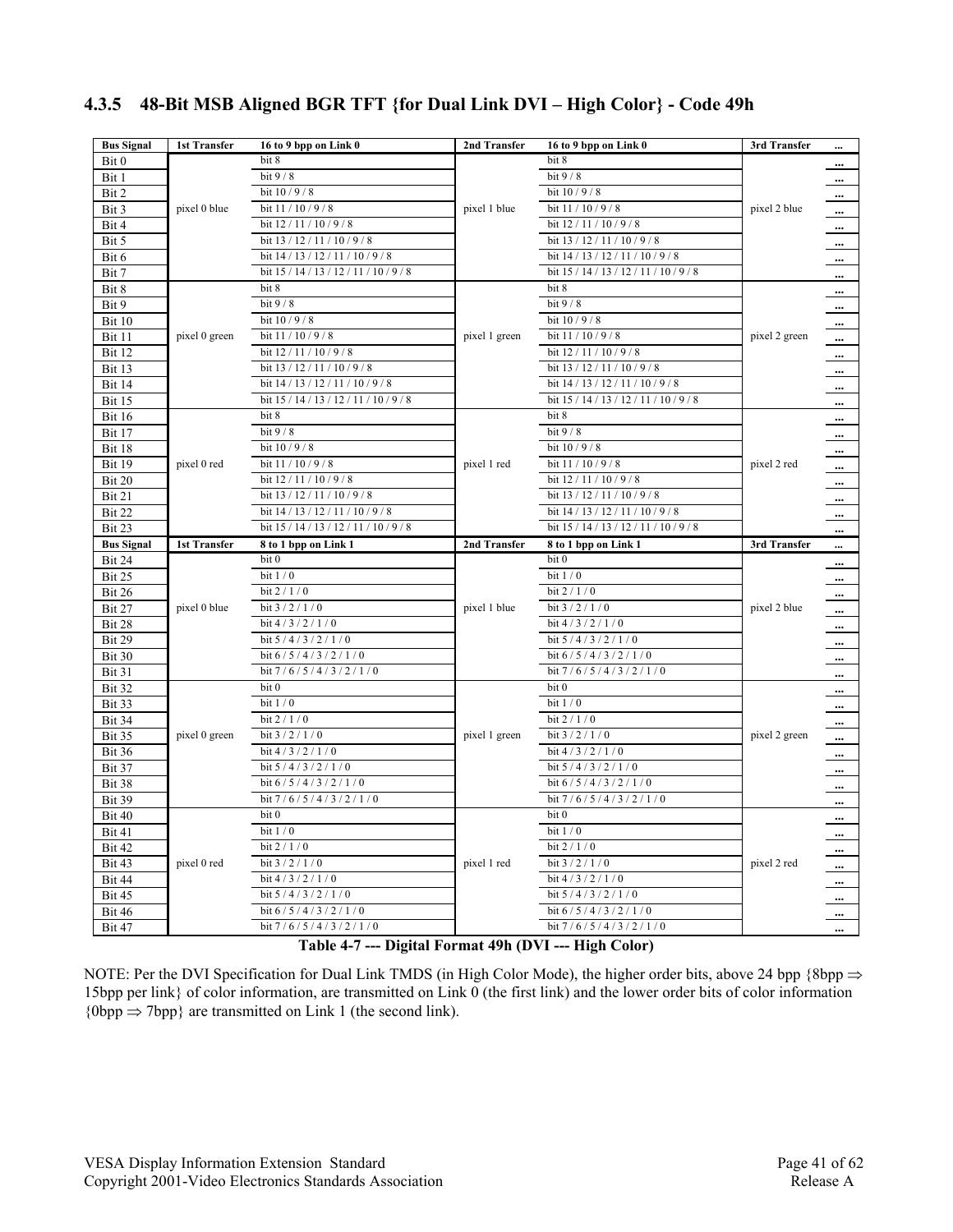# **5. APPENDIX B – Legacy VGA/DOS Modes**

Table 5-1 contains a listing of the "Legacy VGA/DOS Modes". If the display supports all modes in Table 5-1, then Bit 7 of Byte **15h** must be set to '1' (see Table 3-15).

| Mode                      | Mode        | <b>Resolution in Pixels</b> | <b>Vertical</b>     |
|---------------------------|-------------|-----------------------------|---------------------|
| #                         | <b>Type</b> | H X V                       | <b>Refresh Rate</b> |
| $\overline{0}$            | Text        | 320 x 200                   | 70 Hz               |
| $0*$                      | Text        | 320 x 350                   | 70 Hz               |
| $0+$                      | Text        | 360 x 400                   | $70\ \mathrm{Hz}$   |
| $\mathbf{1}$              | Text        | 320 x 200                   | 70 Hz               |
| $1*$                      | Text        | 320 x 350                   | 70 Hz               |
| $1+$                      | Text        | 360 x 400                   | 70 Hz               |
| $\overline{2}$            | Text        | 640 x 200                   | 70 Hz               |
| $2^*$                     | Text        | 640 x 350                   | 70 Hz               |
| $2+$                      | Text        | 720 x 400                   | 70 Hz               |
| $\overline{3}$            | Text        | 720 x 200                   | 70 Hz               |
| $3*$                      | Text        | 640 x 350                   | 70 Hz               |
| $3+$                      | Text        | 720 x 400                   | 70 Hz               |
| $\overline{4}$            | Graphics    | 320 x 200                   | 70 Hz               |
| 5                         | Graphics    | 320 x 200                   | 70 Hz               |
| 6                         | Graphics    | 640 x 200                   | 70 Hz               |
| $\overline{7}$            | Text        | 720 x 350                   | 70 Hz               |
| $7+$                      | Text        | 720 x 400                   | 70 Hz               |
| D                         | Graphics    | 320 x 200                   | 70 Hz               |
| ${\bf E}$                 | Graphics    | 640 x 200                   | 70 Hz               |
| $\boldsymbol{\mathrm{F}}$ | Graphics    | 640 x 350                   | 70 Hz               |
| 10                        | Graphics    | 640 x 350                   | 70 Hz               |
| 11                        | Graphics    | 640 x 480                   | 60 Hz               |
| 12                        | Graphics    | 640 x 480                   | $60$ Hz             |
| 13                        | Graphics    | $320 \times 200$            | 60 Hz               |

**Table 5-1 --- VGA/DOS Legacy Modes**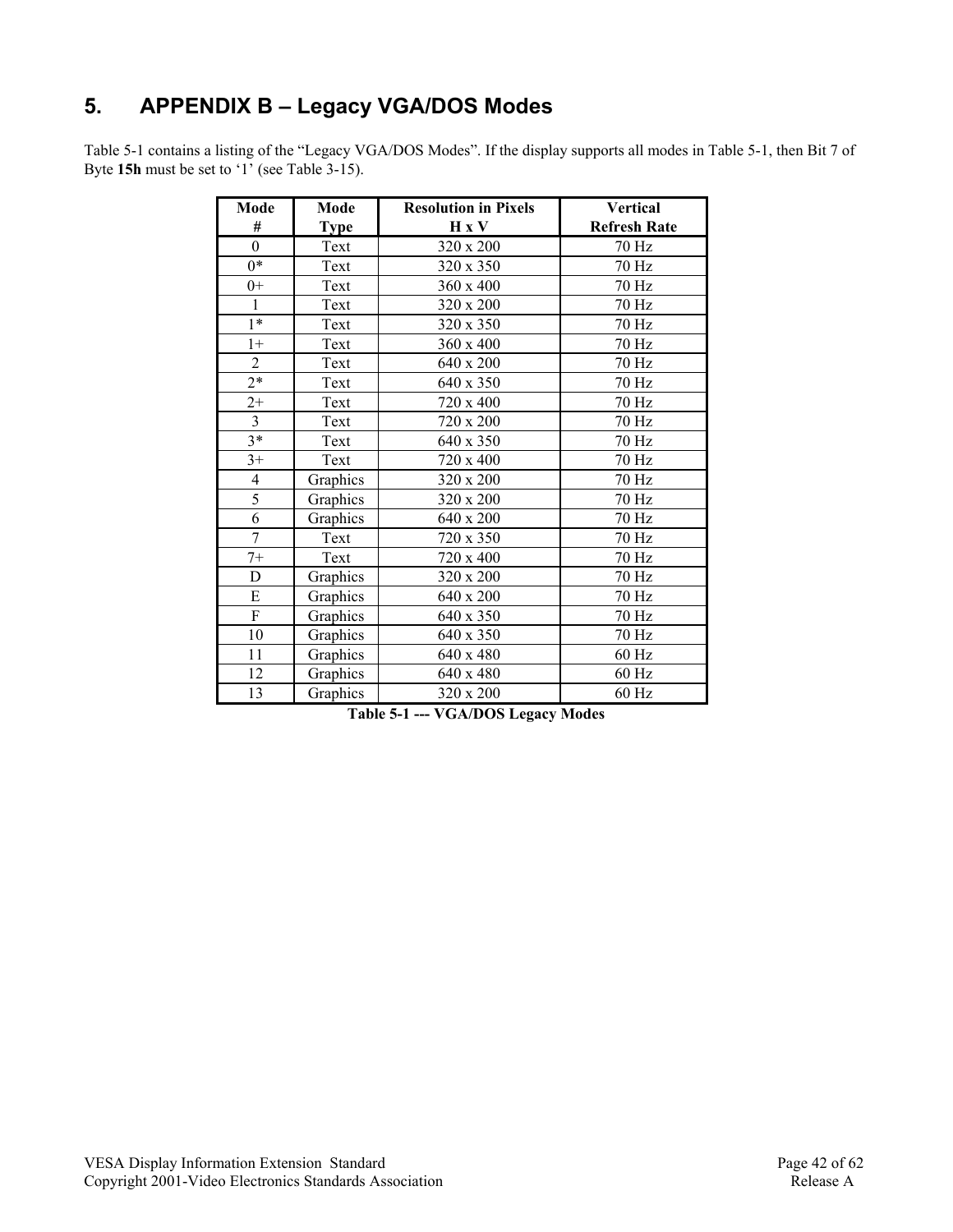## **6. APPENDIX C – Illustrations**

This section contains drawings that illustrate definitions contained in Sections 3.3.1, 3.3.2, 3.4.3 and 3.4.6.

### *6.1 Landscape, Portrait and Major Axis*

Figure 6-1 describes a Landscape Display, a Portrait Display and the Major Axis.



## *6.2 Aspect Ratio Conversions*

Figure 6-2 (on the next 2 pages) describes the Aspect Ratio Conversions discussed in Section 3.4.6.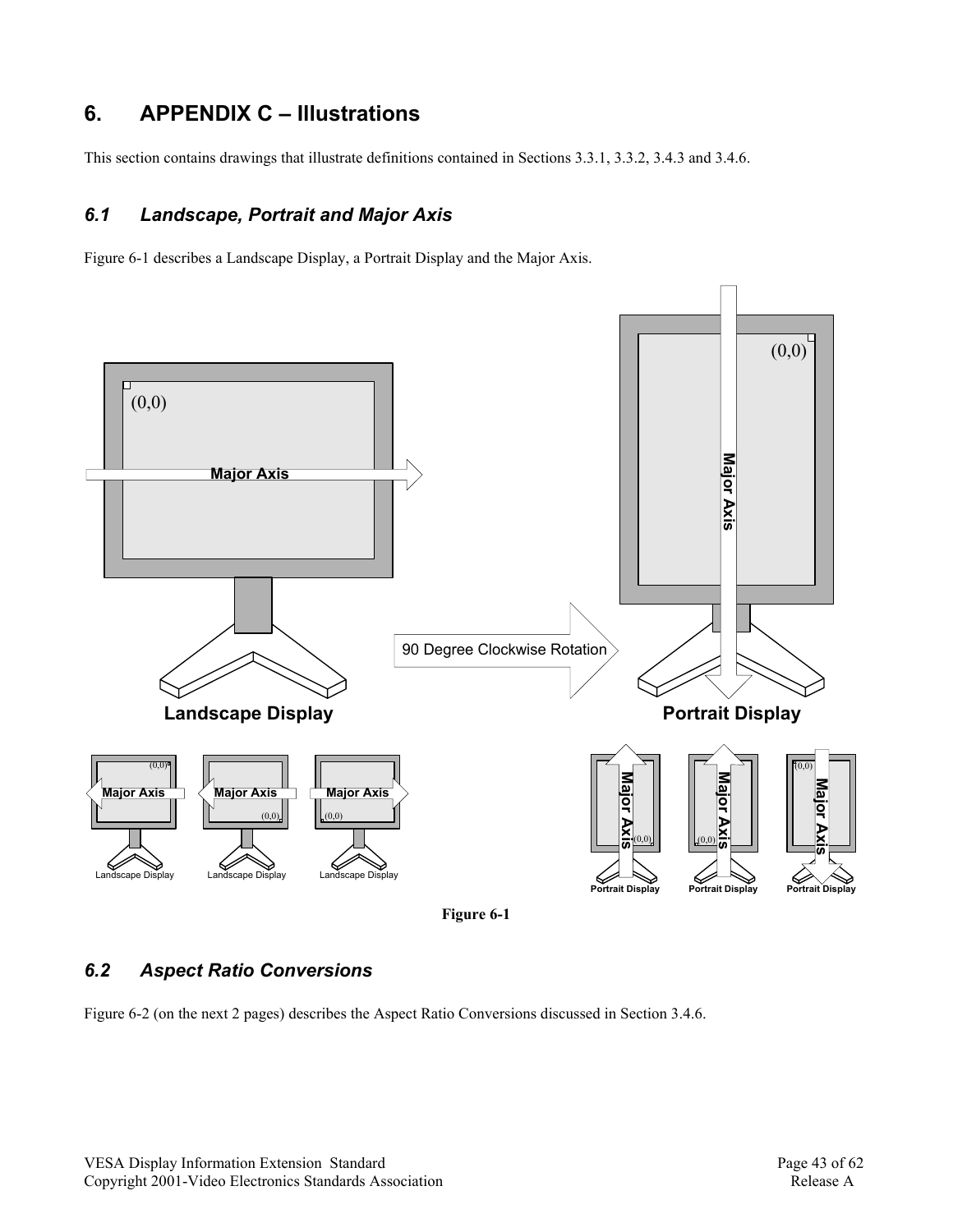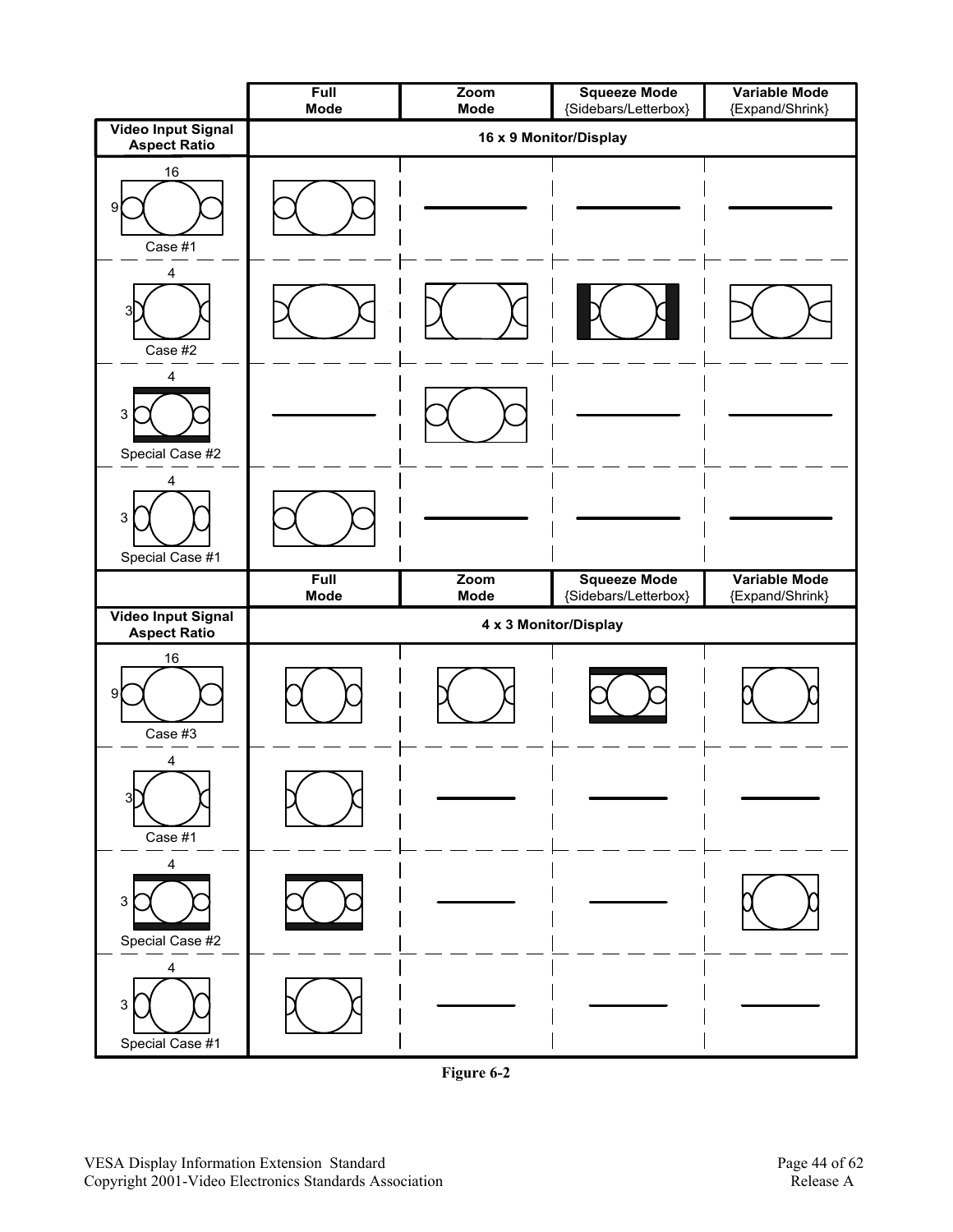

**Figure 6-2** (Continued)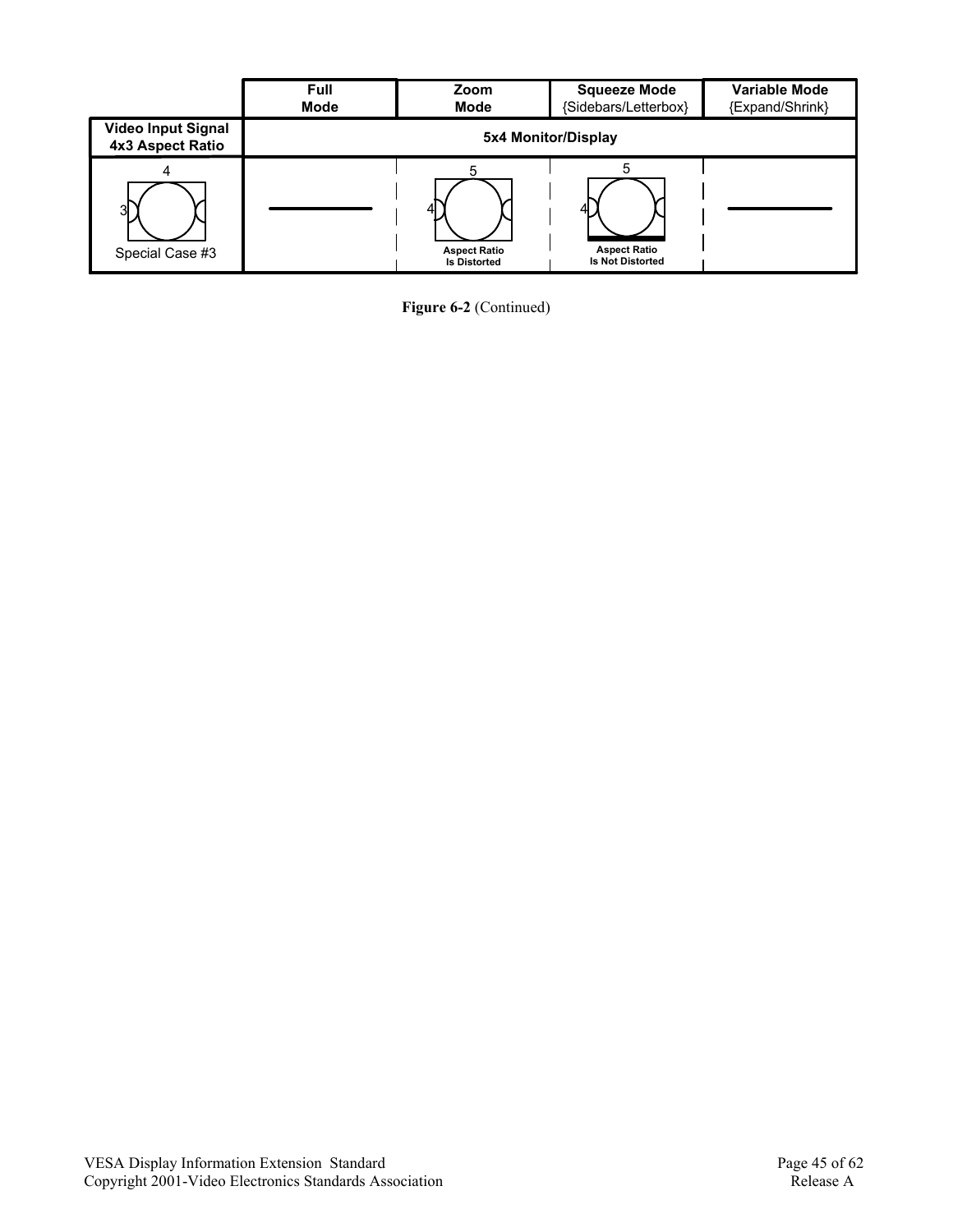# **7. APPENDIX D - Sample DI-EXT Block**

## *7.1 EXAMPLE 1 DI-EXT Block*

DI-EXT Version 1 Data Structure Format -- Example1 -- CRT Desktop Monitor

This sample DI-EXT is included for *illustration only*. It should not be considered as representative of any particular monitor.

#### **DESCRIPTION OF DISPLAY:**

19" (18"Viewable) Flat Face CRT Monitor with:

- Aperture Grill CRT w/0.26mm average pitch
- Dual Link Digital Input (for High Resolution) compliant with DVI (Version 1.0)
- Continuous Frequency Chassis ===  $F(h)$ : 30 110 kHz,  $F(v)$ : 50 180 Hz
- Capable of displaying all video modes up to 1600 x 1200 @ 85 Hz
- No scaler or centering
- Double Clocking of Input Data is not supported
- Packetized digital video is not supported
- High-bandwidth Digital Content Protection (HDCP) is supported
- Display is fixed orientation (does not rotate)

| Byte #         | Byte #         | Value          | Value      | <b>Field Name and Comments</b>                                         |
|----------------|----------------|----------------|------------|------------------------------------------------------------------------|
| (decimal)      | (hex)          | (hex)          | (binary)   |                                                                        |
|                | $\bf{00}$      | 40             |            | Block Header: Value must be "40h".(See Section 3.1.1)                  |
| $\overline{2}$ | 01             | 01             |            | DI-EXT Version Number: 1 (See Section 3.1.2)                           |
| $\overline{3}$ | 02             | 03             |            | Digital Visual Interface (DVI) – Dual Link – High Resolution           |
|                |                |                |            | Specification supported. (See Section 3.2.1)                           |
| $\overline{4}$ | 0 <sub>3</sub> | 41             |            | DVI Version Number 1.0 (See Section 3.2.2)                             |
| 5              | 04             | 0 <sub>0</sub> |            |                                                                        |
| 6              | 0 <sub>5</sub> | 0 <sub>0</sub> |            | There is no Revision Number.                                           |
| 7              | 06             | 00             |            |                                                                        |
| 8              | 07             | D <sub>8</sub> | '11011000' | Digital Interface Data Format Description: (See Section 3.2.3)         |
|                |                |                |            | Bit 7: $'1' \Rightarrow$ Data Enable (DE) Signal is supported,         |
|                |                |                |            | Bit 6: $'1' \Rightarrow$ Data enabled when DE Signal is high,          |
|                |                |                |            | Bits 5 & 4: '01' => Display uses rising edge of Shift Clock.           |
|                |                |                |            | Bit 3: ' $1' \Rightarrow \text{HDCP}$ is supported.                    |
|                |                |                |            | Bit 2: '0' = > Double Clocking of Input Data is not supported          |
|                |                |                |            | Bit 1: $0' \Rightarrow$ Packetized digital video is not supported.     |
|                |                |                |            | Bit 0: $0$ ' => Undefined (Reserved).                                  |
| 9              | 08             | 48             |            | Digital interface uses the Standard Data Format: 48-Bit MSB-Aligned    |
|                |                |                |            | RGB (Dual Link --- High Resolution). (See Section 3.2.3)               |
| 10             | 09             | 19             |            | Minimum Pixel Clock Frequency is 25 MHz. (See Section 3.2.4)           |
| 11             | 0 <sub>A</sub> | A <sub>5</sub> |            | Maximum Pixel Clock Frequency is 165 MHz (on primary link).            |
| 12             | 0 <sub>B</sub> | 0 <sub>0</sub> |            | (LSB first) (See Section 3.2.4)                                        |
| 13             | 0 <sup>C</sup> | A <sub>5</sub> |            | Crossover Frequency is 165 MHz.                                        |
| 14             | 0 <sub>D</sub> | 00             |            | (LSB first) (See Section 3.2.4)                                        |
| 15             | 0E             | 00             |            | Sub-Pixel Layout is not defined. Display is a CRT. (See Section 3.3.1) |
| 16             | 0 <sup>F</sup> | 02             |            | Sub-Pixel Configuration is "Stripe". CRT is an Aperture Grill.         |
|                |                |                |            | (See Section 3.3.1)                                                    |

**Table 7-1 --- DI-EXT – Example #1**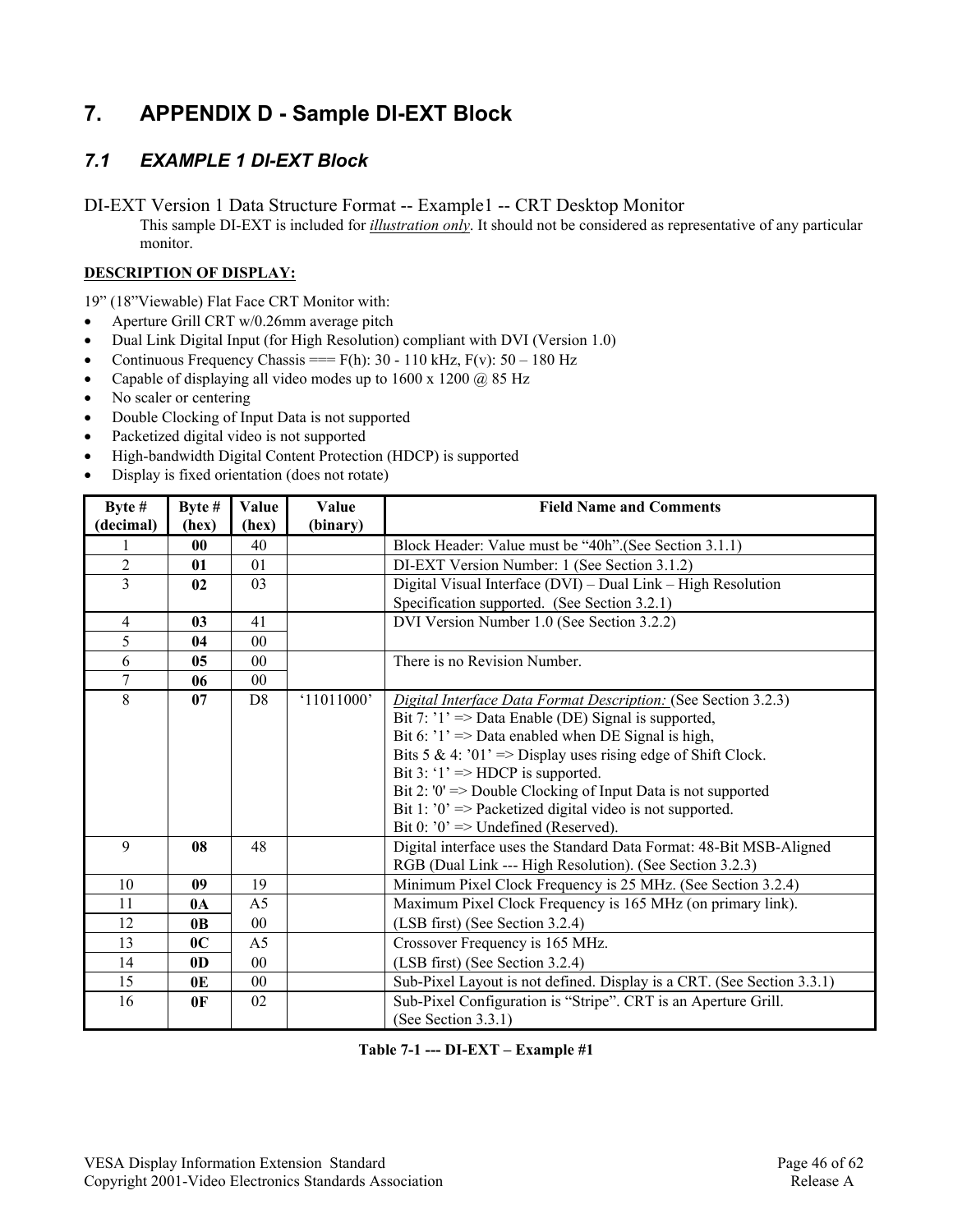| Byte #    | Byte #         | Value      | Value      | <b>Field Name and Comments</b>                                                                                          |
|-----------|----------------|------------|------------|-------------------------------------------------------------------------------------------------------------------------|
| (decimal) | (hex)          | (hex)      | (binary)   |                                                                                                                         |
| 17        | 10             | $00\,$     |            | Sub-Pixel Shape is not defined. Display is a CRT. (See Section 3.3.1)                                                   |
| 18        | 11             | 1A         |            | Horizontal Pixel Pitch is 0.26 mm. (See Section 3.3.2)                                                                  |
| 19        | 12             | 00         |            | Vertical Pixel Pitch is 0.0 mm CRT is an Aperture Grill(See Section 3.3.2)                                              |
| 20        | 13             | 28         | '00101000' | Major Display Device Characteristics: (See Section 3.3.3)                                                               |
|           |                |            |            | Bit 7: $0' \Rightarrow$ Display does not have a Fixed Pixel Format.                                                     |
|           |                |            |            | Bits 6 & 5: '01' => Display is a Direct View Device.                                                                    |
|           |                |            |            | Bit 4: $0' \Rightarrow$ Display uses a non-transparent background.                                                      |
|           |                |            |            | Bits $3 \& 2$ : '10' => Display is a Desktop or Personal.                                                               |
|           |                |            |            | Bit 1: '0' = > Display does not support $DDC/CI$                                                                        |
| 21        | 14             | 80         | '10000000' | Bit 0: $0' \Rightarrow$ Undefined (Reserved).<br>Miscellaneous Display Capabilities: (See Section 3.4.1)                |
|           |                |            |            | Bit 7: '1' => All VGA/DOS Legacy Timing Modes are supported.                                                            |
|           |                |            |            | Bits $6 \Rightarrow 4$ : '000' => Direct Stereo is not supported.                                                       |
|           |                |            |            | Bit 3: $0' \Rightarrow$ Scaler is not on board the display.                                                             |
|           |                |            |            | Bit 2: $0' \Rightarrow$ Image Centering is not available.                                                               |
|           |                |            |            | Bit 1: ' $0$ ' => Display does not support Conditional Updates.                                                         |
|           |                |            |            | Bit 0: $0$ => Interlaced Video is not supported.                                                                        |
| 22        | 15             | $00\,$     | '00000000' | Frame Rate Conversion: (See Section 3.4.2)                                                                              |
|           |                |            |            | Bit 7: $0' \Rightarrow$ Display does not support Frame Lock.                                                            |
|           |                |            |            | Bits 6 & 5: '00' => Frame Rate Conversion is not supported.                                                             |
|           |                |            |            | Bits $4 \Rightarrow 0$ : '00000' => Undefined (Reserved).                                                               |
| 23        | 16             | 00         |            | Vertical Frame Rate Conversion Frequency: (See Section 3.4.2)                                                           |
| 24        | 17             | $00\,$     |            | '0000h' => Vertical Frame Rate Conversion Frequency is not available.                                                   |
| 25        | 18             | 00         |            | <b>Horizontal Frame Rate Conversion Frequency: (See Section 3.4.2)</b>                                                  |
| 26        | 19             | $00\,$     |            | '0000h' => Horizontal Frame Rate Conversion Frequency is not available.                                                 |
| 27        | 1A             | 42         | '01000010' | Display/Scan Orientation: (See Section 3.4.3)                                                                           |
|           |                |            |            | Bits 7 & 6: '01' => Display has a Fixed Orientation (does not rotate).                                                  |
|           |                |            |            | Bit 5: ' $0$ ' => Screen Orientation is Landscape.                                                                      |
|           |                |            |            | Bits 4 & 3: '00' => Zero (0,0) Pixel Location is the Upper Left Hand                                                    |
|           |                |            |            | Corner of the screen.                                                                                                   |
|           |                |            |            | Bits 2 & 1: '01' => Fast (kHz) Scan is on the Major (Long) Axis and the<br>Slow (Hz) Scan is on the Minor (Short) Axis. |
|           |                |            |            | Bit 0: $0' \Rightarrow$ Display is not a Standalone Projector.                                                          |
| 28        | 1B             | 01         |            | '01h' => Default Color/Luminance Decoding is BGR (additive color).                                                      |
|           |                |            |            | (See Section 3.4.4)                                                                                                     |
| 29        | 1 <sub>C</sub> | 00         |            | $'00h' \Rightarrow$ Preferred Color/Luminance Decoding is the same as the Default                                       |
|           |                |            |            | Color/Luminance Decoding. (See Section 3.4.4)                                                                           |
| 30        | 1 <sub>D</sub> | 80         | '10000000' | Color/Luminance Decoding Capability is BGR (additive color)                                                             |
| 31        | 1E             | $00\,$     |            | (See Section 3.4.4)                                                                                                     |
| 32        | 1F             | $00\,$     | '00000000' | Monitor Color Depth: (See Section 3.4.5)                                                                                |
|           |                |            |            | Bit 7: $0' \Rightarrow$ Display does not use Dithering.                                                                 |
|           |                |            |            | Bit $6 \Rightarrow 0$ : '0000000' => Undefined (Reserved).                                                              |
| 33        | 20             | ${\bf 08}$ |            | BGR Monitor Color Depth is 8 bits for color blue on Sub-Channel 0.                                                      |
| 34        | 21             | 08         |            | BGR Monitor Color Depth is 8 bits for color green on Sub-Channel 1.                                                     |
| 35        | 22             | 08         |            | BGR Monitor Color Depth is 8 bits for color red on Sub-Channel 2.                                                       |
| 36        | 23             | $00\,$     |            | YCrCb Monitor Color Depth is not defined for Sub-Channel 0.                                                             |
| 37        | 24             | $00\,$     |            | YCrCb Monitor Color Depth is not defined for Sub-Channel 1.                                                             |
| 38        | 25             | $00\,$     |            | YCrCb Monitor Color Depth is not defined for Sub-Channel 2.                                                             |

**Table 7-1 -- DI-EXT – Example 1** (Continued)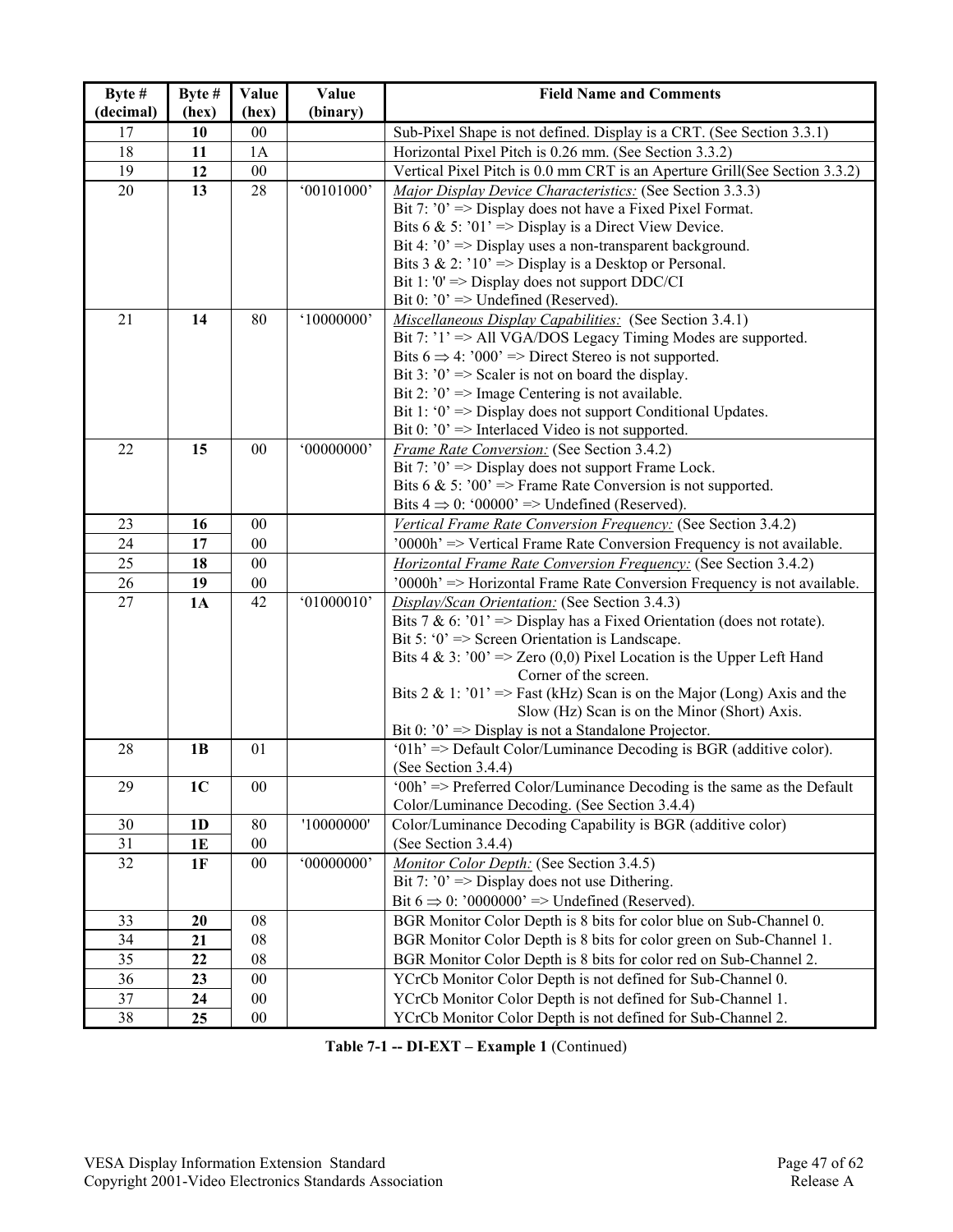| Byte $#$  | Byte #   | Value           | <b>Value</b> | <b>Field Name and Comments</b>                                                                                                                                                                                                                                                                                                         |
|-----------|----------|-----------------|--------------|----------------------------------------------------------------------------------------------------------------------------------------------------------------------------------------------------------------------------------------------------------------------------------------------------------------------------------------|
| (decimal) | (hex)    | (hex)           | (binary)     |                                                                                                                                                                                                                                                                                                                                        |
| 39        | 26       | 00 <sup>2</sup> |              | Aspect Ratio Conversion is not available in the display. (See Section 3.4.6)                                                                                                                                                                                                                                                           |
| 40        | 27       | 0 <sub>0</sub>  |              | Bytes $25h \approx 34h$ : Packetized Digital Video Support Information (16)                                                                                                                                                                                                                                                            |
|           |          | $\cdots$        |              | bytes) $\Rightarrow$ To be defined in a future revision of the                                                                                                                                                                                                                                                                         |
| $\cdots$  | $\cdots$ | $\cdots$        |              | DI-EXT Standard. Must be set to '00'. (See Section 3.4.7)                                                                                                                                                                                                                                                                              |
| 55        | 36       | 0 <sup>0</sup>  |              |                                                                                                                                                                                                                                                                                                                                        |
| 57        | 37       | 0 <sup>0</sup>  |              | Bytes $37h \Rightarrow 47h$ : Unused Bytes (17 bytes) => Reserved for Future                                                                                                                                                                                                                                                           |
|           |          |                 |              | Revisions of the DI-EXT Standard. (See Section 3.5)                                                                                                                                                                                                                                                                                    |
| $\cdots$  |          | $\cdots$        |              |                                                                                                                                                                                                                                                                                                                                        |
| 72        | 47       | 0 <sup>0</sup>  |              |                                                                                                                                                                                                                                                                                                                                        |
| 73        | 48       | 0 <sub>0</sub>  |              | Bytes $48h \approx 50h$ : Audio Support (9 bytes) $\Rightarrow$ To be defined in a Future                                                                                                                                                                                                                                              |
| $\cdots$  |          |                 |              | Revision of the DI-EXT Standard. Must be set to '00'. (See Section 3.6)                                                                                                                                                                                                                                                                |
| $\cdots$  |          | $\cdots$        |              |                                                                                                                                                                                                                                                                                                                                        |
| 81        | 50       | 0 <sub>0</sub>  |              |                                                                                                                                                                                                                                                                                                                                        |
| 82        | 51       | 0 <sup>0</sup>  |              | $'00h' \Rightarrow 'Display Transfer Characteristic'$ is not defined. Display uses a<br>CRT that follows the Standard CIE Gamma Function. Gamma is defined in<br>the lower 128 Bytes of the E-EDID (Data Structure Version 1.3 or newer).<br>All Address Bytes $52h \Rightarrow 7Eh$ must contain the data "00h".<br>(See Section 3.7) |
| 83        | 52       | 0 <sub>0</sub>  |              | 'Display Transfer Characteristic' is not defined. (See Section 3.7)                                                                                                                                                                                                                                                                    |
|           |          |                 |              |                                                                                                                                                                                                                                                                                                                                        |
|           |          | $\cdots$        |              |                                                                                                                                                                                                                                                                                                                                        |
| 127       | 7E       | 00 <sup>0</sup> |              | $\cdots$                                                                                                                                                                                                                                                                                                                               |
| 128       | 7F       | 59              |              | The Checksum is "59h". (See Section 3.8.1)                                                                                                                                                                                                                                                                                             |

**Table 7-1 -- DI-EXT – Example 1** (Continued)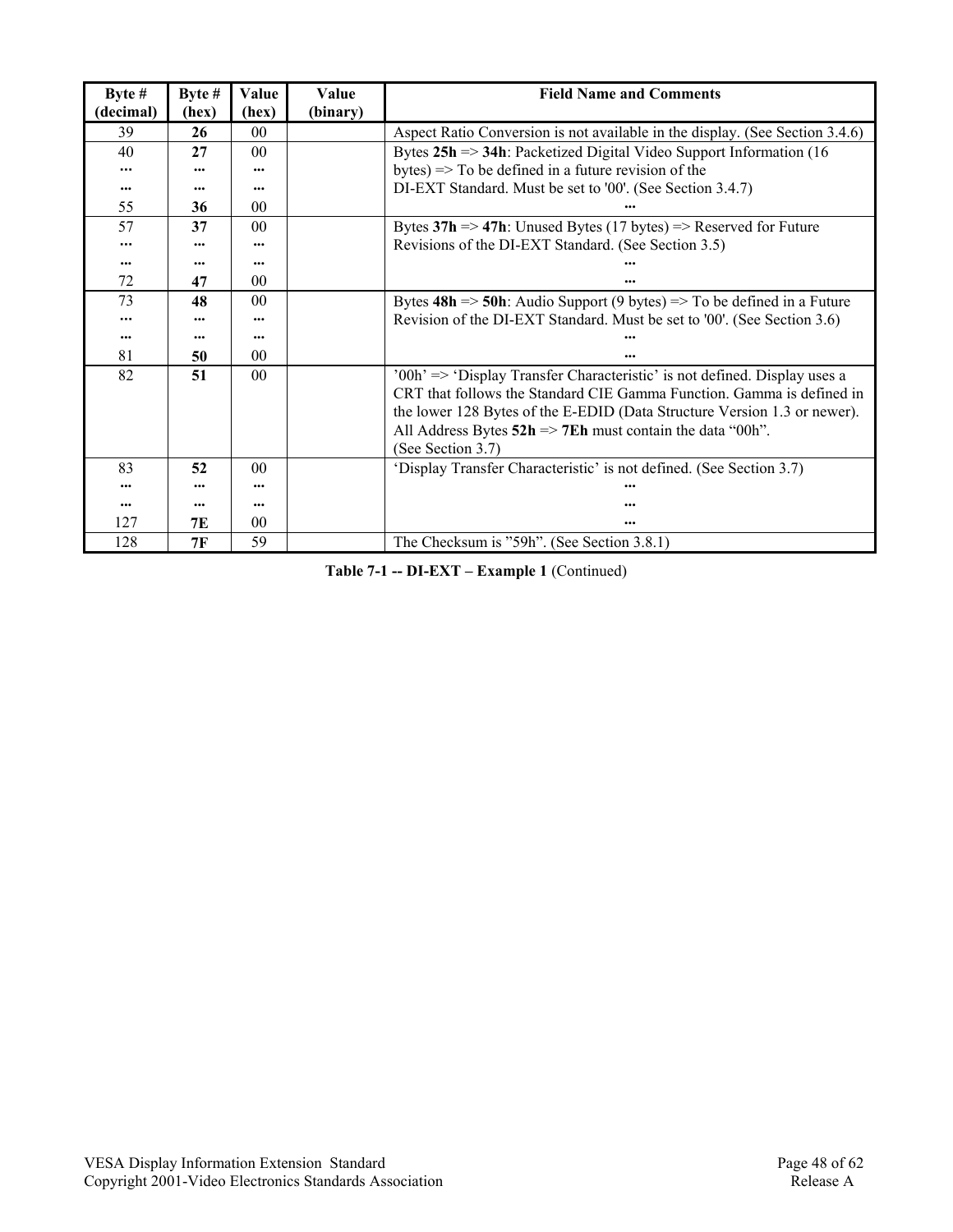## *7.2 EXAMPLE 2 DI-EXT Block*

DI-EXT Version 1 Data Structure Format -- Example 2 -- 3xLCD Stand-alone Projector This sample DI-EXT is included for *illustration only*, it should not be considered as representative of any particular monitor.

#### **DESCRIPTION OF DISPLAY:**

3xLCD Projector with:

- Native Mode is  $1024 \times 768$  @ 60 Hz.
- Single Link Digital Input compliant with DVI (Version 1.0).
- Continuous Frequency Chassis ===  $F(h)$ : 25 85 kHz,  $F(v)$ : 56 120 Hz.
- Capable of displaying all video modes up to 1280 x 1024  $\omega$  60 Hz (Scaled Up or Down).
- Scaler on Board Projector but no Centering.
- Aspect Ratio Conversion Modes supported include Full, Zoom and Squeeze Modes.
- Double Clocking of Input Data is not supported.
- Projector is capable of front or rear projection. Projector can be table mounted or ceiling (inverted) mounted.
- High-bandwidth Digital Content Protection (HDCP) is not supported.
- Packetized digital video is not supported.
- Measured Gamma (White Curve) data is available.

| Byte $#$       | Byte $#$       | Value          | Value      | <b>Field Name and Comments</b>                                          |
|----------------|----------------|----------------|------------|-------------------------------------------------------------------------|
| (decimal)      | (hex)          | (hex)          | (binary)   |                                                                         |
|                | 00             | 40             |            | Block Header: Value must be "40h". (See Section 3.1.1)                  |
| $\overline{2}$ | 01             | 01             |            | DI-EXT Version Number: 1 (See Section 3.1.2)                            |
| $\overline{3}$ | 02             | 02             |            | Digital Visual Interface (DVI) - Single Link - Specification supported. |
|                |                |                |            | (See Section $3.2.1$ )                                                  |
| $\overline{4}$ | 03             | 41             |            | DVI Version Number 1.0 (See Section 3.2.2)                              |
| 5              | 04             | 0 <sub>0</sub> |            |                                                                         |
| 6              | 0 <sub>5</sub> | $00\,$         |            | There is no Revision Number (See Section 3.2.2)                         |
| 7              | 06             | $00\,$         |            |                                                                         |
| 8              | 07             | D <sub>0</sub> | '11010000' | Digital Interface Data Format Description: (See Section 3.2.3)          |
|                |                |                |            | Bit 7: $'1' \Rightarrow$ Data Enable (DE) Signal is supported,          |
|                |                |                |            | Bit 6: $1' \Rightarrow$ Data enabled when DE Signal is high,            |
|                |                |                |            | Bits 5 & 4: '01' => Display uses rising edge of Shift Clock.            |
|                |                |                |            | Bit 3: ' $0' \Rightarrow \text{HDCP}$ is not supported.                 |
|                |                |                |            | Bit 2: '0' = > Double Clocking of Input Data is not supported           |
|                |                |                |            | Bit 1: $0' \Rightarrow$ Packetized digital video is not supported.      |
|                |                |                |            | Bit 0: $0$ ' => Undefined (Reserved).                                   |
| 9              | 08             | 24             |            | Digital interface uses the Standard Data Format: 24-Bit MSB-Aligned     |
|                |                |                |            | RGB (Single Link). (See Section 3.2.3)                                  |
| 10             | 09             | 19             |            | Minimum Pixel Clock Frequency is 25 MHz. (See Section 3.2.4)            |
| 11             | $0\text{A}$    | 70             |            | Maximum Pixel Clock Frequency is 112 MHz (on primary link).             |
| 12             | 0 <sub>B</sub> | 0 <sub>0</sub> |            | (LSB first) (See Section 3.2.4)                                         |
| 13             | 0 <sup>C</sup> | 0 <sub>0</sub> |            | This is a Single Link DVI projector. There is no Crossover Frequency.   |
| 14             | 0 <sub>D</sub> | 00             |            | (LSB first) (See Section 3.2.4)                                         |

**Table 7-2 -- DI-EXT – Example 2**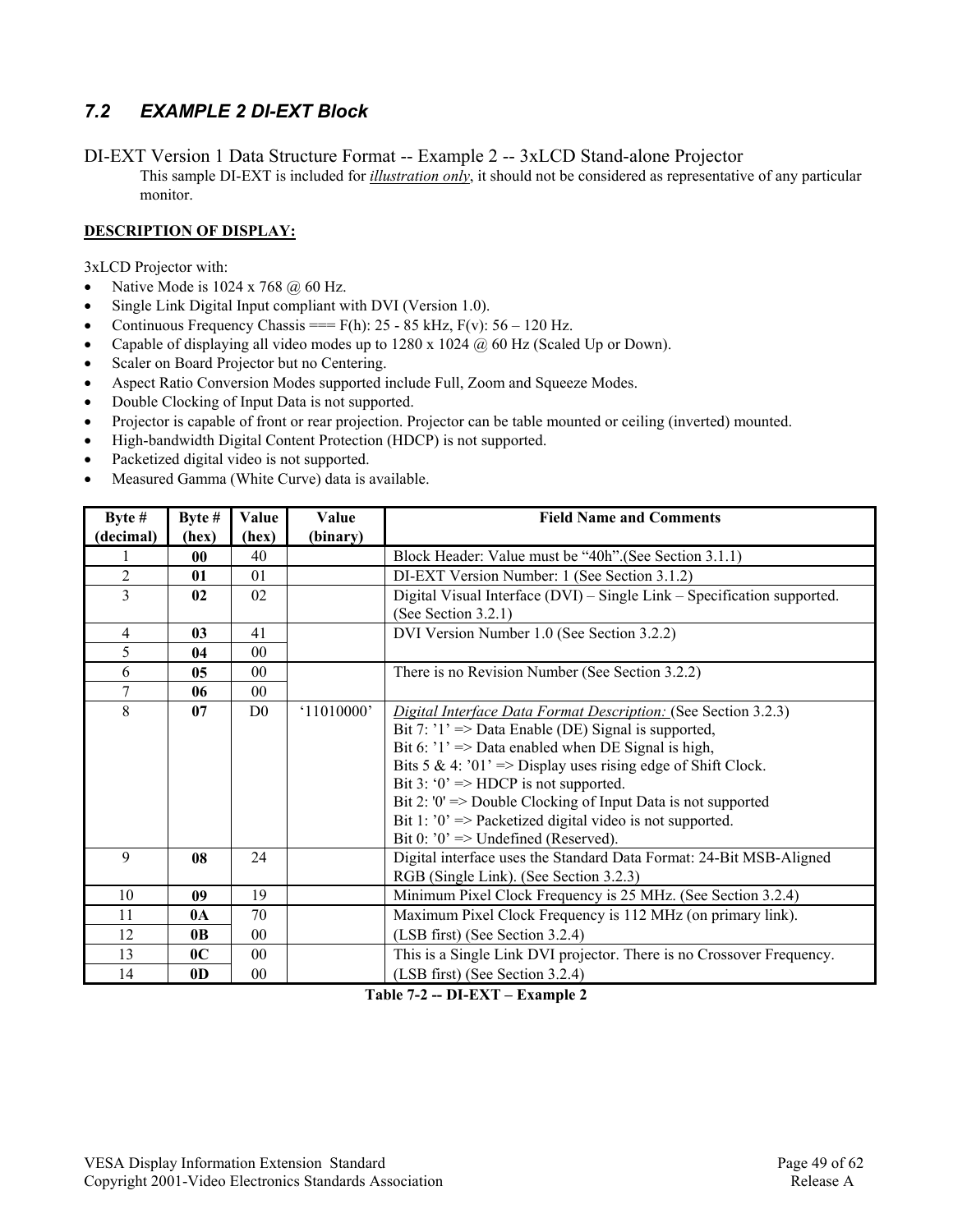| Byte #    | Byte #         | Value  | Value      | <b>Field Name and Comments</b>                                                                    |
|-----------|----------------|--------|------------|---------------------------------------------------------------------------------------------------|
| (decimal) | (hex)          | (hex)  | (binary)   |                                                                                                   |
| 15        | 0 <sub>E</sub> | 00     |            | Sub-Pixel Layout is not defined. (See Section 3.3.1)                                              |
| 16        | 0F             | 00     |            | Sub-Pixel Configuration is not defined. (See Section 3.3.1)                                       |
| 17        | 10             | 00     |            | Sub-Pixel Shape is not defined. (See Section 3.3.1)                                               |
| 18        | 11             | 00     |            | Horizontal Pixel Pitch is not defined. (See Section 3.3.2)                                        |
| 19        | 12             | $00\,$ |            | Vertical Pixel Pitch is not defined. (See Section 3.3.2)                                          |
| 20        | 13             | E4     | '11100100' | Major Display Device Characteristics: (See Section 3.3.3)                                         |
|           |                |        |            | Bit 7: $'1'$ => Display has a Fixed Pixel Format.                                                 |
|           |                |        |            | Bits 6 & 5: '11' => Display is intended to be used as a Direct View (rear                         |
|           |                |        |            | projection) Device or a Reflected View (front                                                     |
|           |                |        |            | projection) Device.                                                                               |
|           |                |        |            | Bit 4: $0' \Rightarrow$ Display uses a non-transparent background.                                |
|           |                |        |            | Bits 3 & 2: '01' => Display is a Large Image Device for group viewing.                            |
|           |                |        |            | Bit 1: '0' = $>$ Display does not support DDC/CI<br>Bit 0: $0' \Rightarrow$ Undefined (Reserved). |
| 21        | 14             | 09     | '00001001' | Miscellaneous Display Capabilities: (See Section 3.4.1)                                           |
|           |                |        |            | Bit 7: '0' => All VGA/DOS Legacy Timing Modes are not supported.                                  |
|           |                |        |            | Bits $6 \Rightarrow 4$ : '000' => Direct Stereo is not supported.                                 |
|           |                |        |            | Bit 3: $'1' \Rightarrow$ Scaler is on board the display.                                          |
|           |                |        |            | Bit 2: $0' \Rightarrow$ Image Centering is not available.                                         |
|           |                |        |            | Bit 1: ' $0$ ' => Display does not support Conditional Updates.                                   |
|           |                |        |            | Bit 0: $'1'$ => Interlaced Video is supported.                                                    |
| 22        | 15             | 60     | '01100000' | Frame Rate Conversion: (See Section 3.4.2)                                                        |
|           |                |        |            | Bit 7: $0' \Rightarrow$ Display does not support Frame Lock.                                      |
|           |                |        |            | Bits 6 & 5: '11' => Frame Rate Conversion - Both vertical & horizontal are                        |
|           |                |        |            | converted to single frequencies.                                                                  |
|           |                |        |            | Bits $4 \Rightarrow 0$ : '00000' => Undefined (Reserved).                                         |
| 23        | 16             | 70     |            | Vertical Frame Rate Conversion Frequency: (See Section 3.4.2)                                     |
| 24        | 17             | 17     |            | $'1770h'$ (LSB first) => Display supports Vertical Frame Rate Conversion                          |
|           |                |        |            | to 60.00 Hz.                                                                                      |
| 25        | 18             | $00\,$ |            | <b>Horizontal Frame Rate Conversion Frequency:</b> (See Section 3.4.2)                            |
| 26        | 19             | 19     |            | '1900h' (LSB first) => Display supports Horizontal Frame Rate                                     |
|           |                |        |            | Conversion to 64.00 kHz.                                                                          |
| 27        | 1A             | 43     | '01000011' | Display/Scan Orientation: (See Section 3.4.3)                                                     |
|           |                |        |            | Bits 7 & 6: '01' => Display has a Fixed Orientation (does not rotate).                            |
|           |                |        |            | Bit 5: $0' \Rightarrow$ Screen Orientation is Landscape.                                          |
|           |                |        |            | Bits 4 & 3: '00' => Zero (0,0) Pixel Location is the Upper Left Hand                              |
|           |                |        |            | Corner of the screen.<br>Bits 2 & 1: '01' => Fast (kHz) Scan is on the Major (Long) Axis and the  |
|           |                |        |            | Slow (Hz) Scan is on the Minor (Short) Axis.                                                      |
|           |                |        |            | Bit 0: $'1' \Rightarrow$ Display is a Standalone Projector.                                       |
| 28        | 1B             | 01     |            | $'01h' \Rightarrow$ Default Color/Luminance Decoding is BGR (additive color).                     |
|           |                |        |            | (See Section 3.4.4)                                                                               |
| 29        | 1 <sub>C</sub> | 00     |            | '00h' => Preferred Color/Luminance Decoding is the same as the Default                            |
|           |                |        |            | Color/Luminance Decoding. (See Section 3.4.4)                                                     |
| 30        | 1 <sub>D</sub> | 80     | '10000000' | Color/Luminance Decoding Capability is BGR (additive color)                                       |
| 31        | 1E             | $00\,$ |            | (See Section 3.4.4)                                                                               |

**Table 7-2 -- DI-EXT – Example 2** (Continued)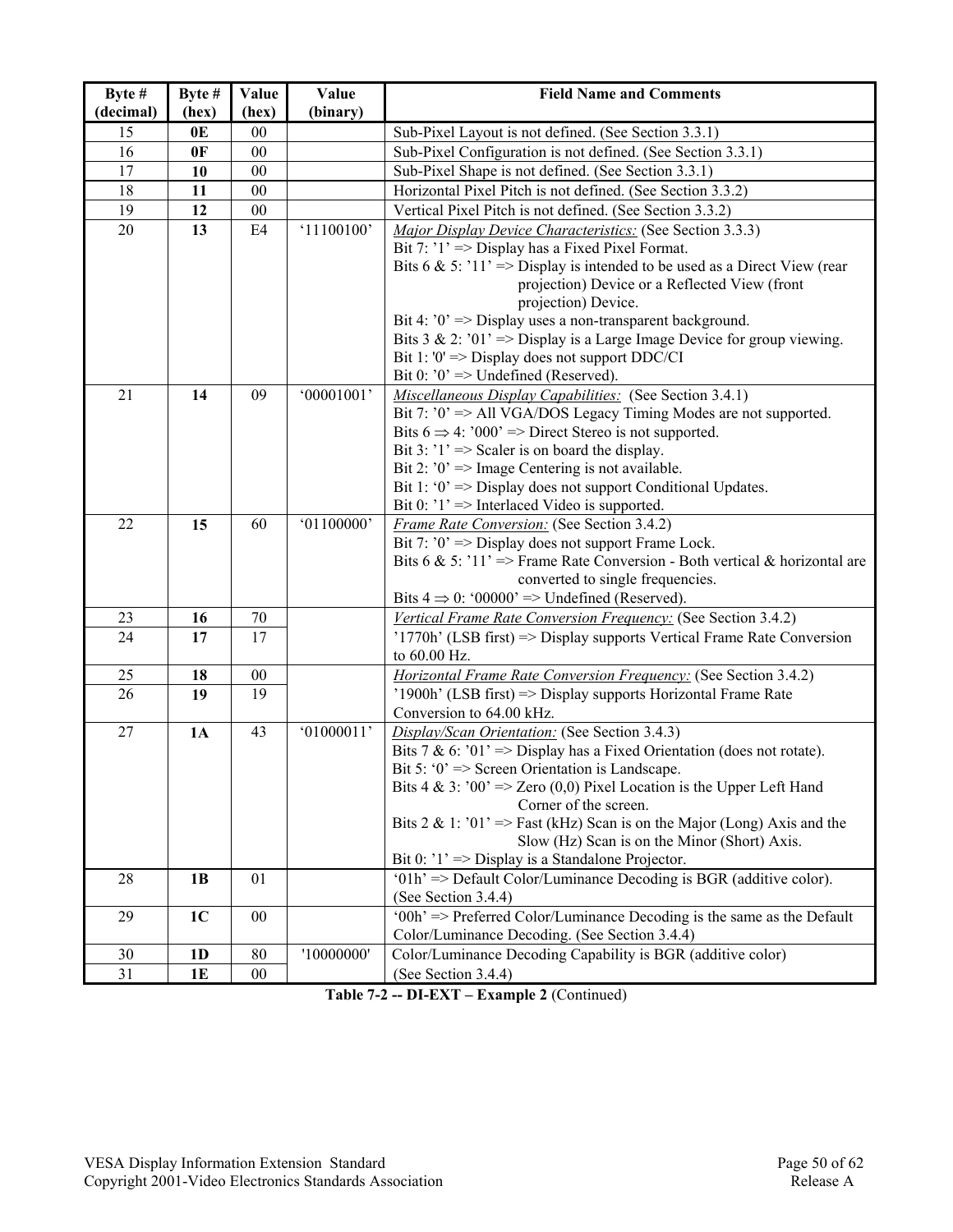| Byte #    | Byte # | Value  | Value      | <b>Field Name and Comments</b>                                                                        |
|-----------|--------|--------|------------|-------------------------------------------------------------------------------------------------------|
| (decimal) | (hex)  | (hex)  | (binary)   |                                                                                                       |
| 32        | 1F     | $00\,$ | '00000000' | Monitor Color Depth: (See Section 3.4.5)                                                              |
|           |        |        |            | Bit 7: $0' \Rightarrow$ Display does not use Dithering.                                               |
|           |        |        |            | Bit $6 \Rightarrow 0$ : '0000000' => Undefined (Reserved).                                            |
| 33        | 20     | 08     |            | BGR Monitor Color Depth is 8 bits for color blue on Sub-Channel 0.                                    |
| 34        | 21     | 08     |            | BGR Monitor Color Depth is 8 bits for color green on Sub-Channel 1.                                   |
| 35        | 22     | 08     |            | BGR Monitor Color Depth is 8 bits for color red on Sub-Channel 2.                                     |
| 36        | 23     | 00     |            | YCrCb Monitor Color Depth is not defined for Sub-Channel 0.                                           |
| 37        | 24     | 00     |            | YCrCb Monitor Color Depth is not defined for Sub-Channel 1.                                           |
| 38        | 25     | 00     |            | YCrCb Monitor Color Depth is not defined for Sub-Channel 2.                                           |
| 39        | 26     | E0     | '11100000' | <b>Aspect Ratio Conversion:</b> The display supports Full Mode, Zoom Mode                             |
|           |        |        |            | and Squeeze Mode. (See Section 3.4.6)                                                                 |
| 40        | 27     | $00\,$ |            | Bytes $27h \approx 36h$ : Packetized Digital Video Support Information (16)                           |
|           |        |        |            | bytes) $\Rightarrow$ To be defined in a future revision of the                                        |
|           |        |        |            | DI-EXT Standard. Must be set to '00'. (See Section 3.4.7)                                             |
| 55        | 36     | 00     |            |                                                                                                       |
| 56        | 37     | 00     |            | Bytes $37h \Rightarrow 47h$ : Unused Bytes (17 bytes) => Reserved for Future                          |
|           |        |        |            | Revisions of the DI-EXT Standard. (See Section 3.5)                                                   |
|           |        |        |            |                                                                                                       |
| 72        | 47     | 00     |            |                                                                                                       |
| 73        | 48     | 00     |            | Bytes $48h \Rightarrow 50h$ : Audio Support (9 bytes) $\Rightarrow$ To be defined in a Future         |
|           |        |        |            | Revision of the DI-EXT Standard. Must be set to '00'. (See Section 3.6)                               |
|           |        |        |            |                                                                                                       |
| 81        | 50     | $00\,$ |            |                                                                                                       |
| 82        | 51     | 6D     | '01101101' | " $6Dh$ " $\Rightarrow$ 'Display Transfer Characteristic' is defined for a single White               |
| 83        |        | $00\,$ |            | Curve using 46 data points (45 data points in the table).<br>$1st$ White Data Point is "00h" (0 Dec). |
|           | 52     |        |            |                                                                                                       |
| 84        | 53     | 01     |            | $2nd$ White Data Point is "01h" (1 Dec).                                                              |
| 85        | 54     | 01     |            | 3 <sup>rd</sup> White Data Point is "01h" (1 Dec).                                                    |
| 86        | 55     | 02     |            | 4 <sup>th</sup> White Data Point is "02h" (2 Dec).                                                    |
| 87        | 56     | 04     |            | 5 <sup>th</sup> White Data Point is "04h" (4 Dec).                                                    |
| 88        | 57     | 05     |            | 6 <sup>th</sup> White Data Point is "05h" (5 Dec).                                                    |
| 89        | 58     | 07     |            | 7 <sup>th</sup> White Data Point is "07h" (7 Dec).                                                    |
| 90        | 59     | 08     |            | 8 <sup>th</sup> White Data Point is "08h" (8 Dec).                                                    |
| 91        | 5A     | 09     |            | 9 <sup>th</sup> White Data Point is "09h" (9 Dec).                                                    |
| 92        | 5B     | 0B     |            | 10 <sup>th</sup> White Data Point is "0Bh" (11 Dec).                                                  |
| 93        | 5C     | 0E     |            | 11 <sup>th</sup> White Data Point is "0Eh" (14 Dec).                                                  |
| 94        | 5D     | 11     |            | $12th$ White Data Point is "11h" (17 Dec).                                                            |
| 95        | 5E     | 16     |            | 13 <sup>th</sup> White Data Point is "16h" (22 Dec).                                                  |
| 96        | 5F     | 19     |            | 14 <sup>th</sup> White Data Point is "19h" (25 Dec).                                                  |
| 97        | 60     | 1E     |            | 15 <sup>th</sup> White Data Point is "1Eh" (30 Dec).                                                  |
| 98        | 61     | 23     |            | 16 <sup>th</sup> White Data Point is "23h" (35 Dec).                                                  |
| 99        | 62     | 29     |            | 17 <sup>th</sup> White Data Point is "29h" (41 Dec).                                                  |
| 100       | 63     | 30     |            | 18 <sup>th</sup> White Data Point is "30h" (48 Dec).                                                  |
| 101       | 64     | 38     |            | 19 <sup>th</sup> White Data Point is "38h" (56 Dec).                                                  |
| 102       | 65     | 42     |            | $20th$ White Data Point is "42h" (66 Dec).                                                            |
| 103       | 66     | 4F     |            | $21st$ White Data Point is "4Fh" (79 Dec).                                                            |
| 104       | 67     | 5B     |            | $22nd$ White Data Point is "5Bh" (91 Dec).                                                            |

**Table 7-2 -- DI-EXT – Example 2** (Continued)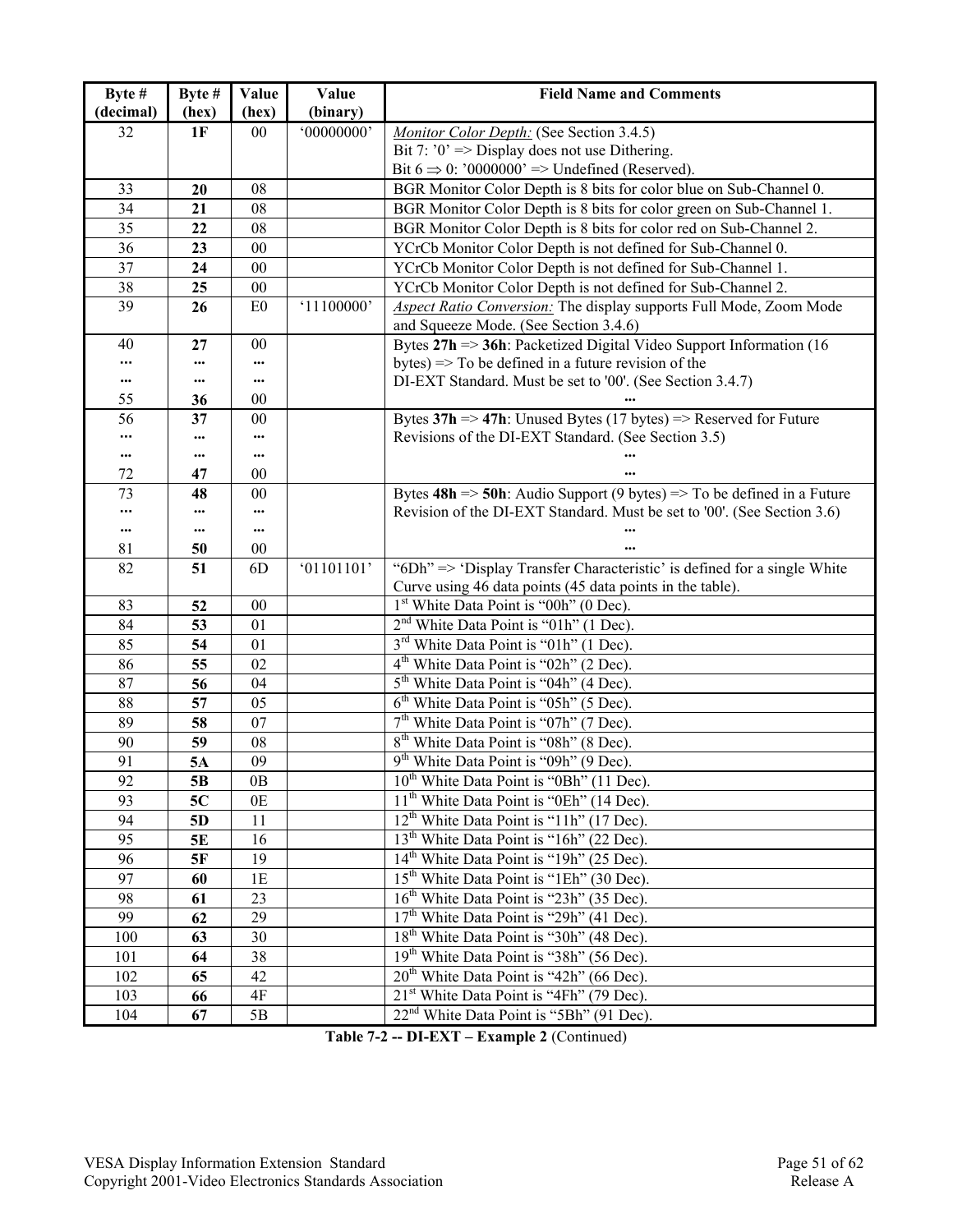| Byte $#$  | Byte # | Value          | Value    | <b>Field Name and Comments</b>                                    |
|-----------|--------|----------------|----------|-------------------------------------------------------------------|
| (decimal) | (hex)  | (hex)          | (binary) |                                                                   |
| 105       | 68     | 7F             |          | 23 <sup>rd</sup> White Data Point is "7Fh" (127 Dec).             |
| 106       | 69     | A <sub>3</sub> |          | 24 <sup>th</sup> White Data Point is "A3h" (163 Dec).             |
| 107       | 6A     | AF             |          | 25 <sup>th</sup> White Data Point is "AFh" (175 Dec).             |
| 108       | 6B     | BC             |          | 26 <sup>th</sup> White Data Point is "BCh" (188 Dec).             |
| 109       | 6C     | C <sub>5</sub> |          | 27 <sup>th</sup> White Data Point is "C5h" (197 Dec).             |
| 110       | 6D     | CE             |          | 28 <sup>th</sup> White Data Point is "CEh" (206 Dec).             |
| 111       | 6E     | D <sub>4</sub> |          | 29 <sup>th</sup> White Data Point is "D4h" (212 Dec).             |
| 112       | 6F     | D <sub>8</sub> |          | 30 <sup>th</sup> White Data Point is "D8h" (219 Dec).             |
| 113       | 70     | E <sub>0</sub> |          | 31 <sup>st</sup> White Data Point is "E0h" (224 Dec).             |
| 114       | 71     | E5             |          | 32 <sup>nd</sup> White Data Point is "E5h" (229 Dec).             |
| 115       | 72     | E <sub>9</sub> |          | 33 <sup>rd</sup> White Data Point is "E9h" (233 Dec).             |
| 116       | 73     | <b>ED</b>      |          | 34 <sup>th</sup> White Data Point is "EDh" (237 Dec).             |
| 117       | 74     | EF             |          | 35 <sup>th</sup> White Data Point is "EFh" (239 Dec).             |
| 118       | 75     | F3             |          | 36 <sup>th</sup> White Data Point is "F3h" (243 Dec).             |
| 119       | 76     | F5             |          | 37 <sup>th</sup> White Data Point is "F5h" (245 Dec).             |
| 120       | 77     | F6             |          | 38 <sup>th</sup> White Data Point is "F6h" (246 Dec).             |
| 121       | 78     | F8             |          | 39 <sup>th</sup> White Data Point is "F8h" (248 Dec).             |
| 122       | 79     | F <sub>9</sub> |          | 40 <sup>th</sup> White Data Point is "F9h" (249 Dec).             |
| 123       | 7A     | FA             |          | 41 <sup>st</sup> White Data Point is "FAh" (250 Dec).             |
| 124       | 7B     | FB             |          | 42 <sup>nd</sup> White Data Point is "FBh" (251 Dec).             |
| 125       | 7C     | ${\rm FC}$     |          | 43 <sup>rd</sup> White Data Point is "FCh" (252 Dec).             |
| 126       | 7D     | FD             |          | 44 <sup>th</sup> White Data Point is "FDh" (253 Dec).             |
| 127       | 7E     | FE             |          | 45 <sup>th</sup> White Data Point is "FEh" (254 Dec). See NOTE 1: |
| 128       | 7F     | 9C             |          | The Checksum is "9Ch".                                            |

**Table 7-2 --- DI-EXT – Example 2** (Continued)

NOTE: The 46<sup>th</sup> White Data Point is "FFh" by definition and is not shown in Table 7-2.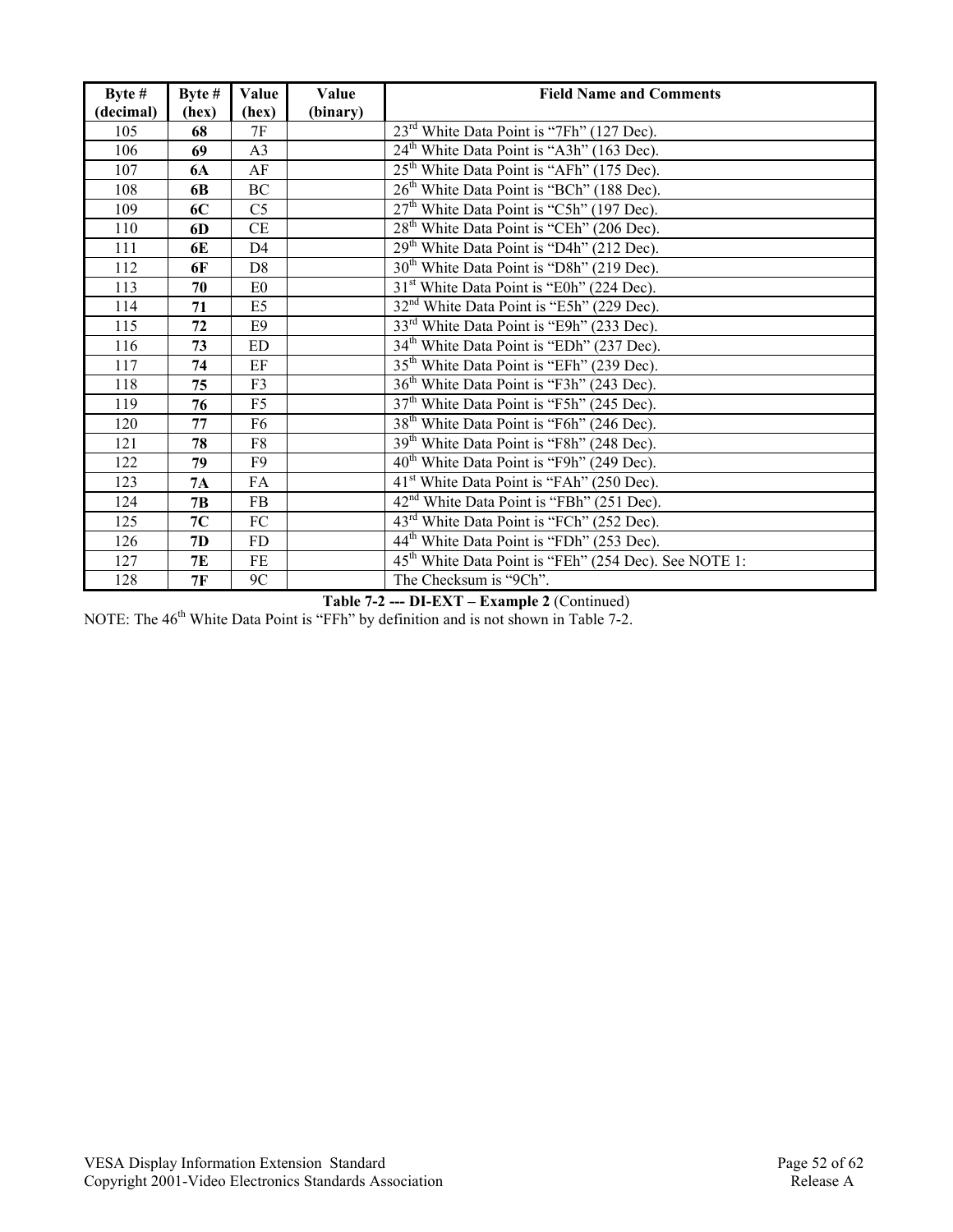## *7.3 EXAMPLE 3 DI-EXT Block*

DI-EXT Version 1 Data Structure Format -- Example 3 --- LCD Desktop Monitor This sample DI-EXT is included for *illustration only*, it should not be considered as representative of any particular monitor.

#### **DESCRIPTION OF DISPLAY:**

15" LCD Monitor with:

- Native Mode is  $1024x768$  @ 60 Hz.
- VGA Analog Video Input (no Digital Inputs)
- Continuous Frequency Chassis ===  $F(h)$ : 31  $\Rightarrow$  50 kHz,  $F(v)$ : 50  $\Rightarrow$  85 Hz
- Capable of displaying all input video modes up to  $1024x768$  @ 60 Hz (Scaled Up)
- Scaler on Board Monitor with Centering.
- Aspect Ratio Conversion Modes supported include Full, Zoom and Squeeze Modes.
- Monitor can be rotated (90 degrees clockwise) from the Landscape Position to the Portrait Position.
- 3 Curve (11 points each) RGB Gamma Definition.

| Byte #         | Byte #         | Value          | Value      | <b>Field Name and Comments</b>                                                  |
|----------------|----------------|----------------|------------|---------------------------------------------------------------------------------|
| (decimal)      | (hex)          | (hex)          | (binary)   |                                                                                 |
|                | 00             | 40             |            | Block Header: Value must be "40h". (See Section 3.1.1)                          |
| $\overline{2}$ | 01             | 01             |            | DI-EXT Version Number: 1 (See Section 3.1.2)                                    |
| 3              | 02             | 00             |            | Display has an Analog Video Input. (See Section 3.2.1)                          |
| 4              | 03             | 0 <sub>0</sub> |            | Display has an Analog Video Input. (See Section 3.2.2)                          |
| 5              | 04             | 00             |            | There is no Version Number.                                                     |
| 6              | 05             | 00             |            | Display has an Analog Video Input. (See Section 3.2.2)                          |
| $\overline{7}$ | 06             | 00             |            | There is no Revision Number.                                                    |
| 8              | 07             | 00             | '00000000' | Digital Interface Data Format Description: (See Section 3.2.3)                  |
|                |                |                |            | Bit 7: $0' \Rightarrow$ Data Enable (DE) Signal is not supported,               |
|                |                |                |            | Bit 6: $0' \Rightarrow$ Data Enable (DE) Signal is ignored,                     |
|                |                |                |            | Bits 5 & 4: '00' => Edge of Shift Clock is not specified.                       |
|                |                |                |            | Bit 3: ' $0$ ' => HDCP is not supported.                                        |
|                |                |                |            | Bit 2: '0' = > Double Clocking of Input Data is not supported                   |
|                |                |                |            | Bit 1: $0' \Rightarrow$ Packetized digital video is not supported.              |
|                |                |                |            | Bit 0: $0$ ' => Undefined (Reserved).                                           |
| 9              | 08             | 0 <sub>0</sub> |            | "00h" $\Rightarrow$ Display has an Analog Video Input. (See Section 3.2.3)      |
| 10             | 09             | 0 <sub>0</sub> |            | "00h" $\Rightarrow$ Display has an Analog Video Input. (See Section 3.2.4)      |
| 11             | 0 <sub>A</sub> | 0 <sub>0</sub> |            | "0000h" => Display has an Analog Video Input. (See Section 3.2.4)               |
| 12             | 0 <sub>B</sub> | $00\,$         |            |                                                                                 |
| 13             | 0 <sup>C</sup> | 0 <sub>0</sub> |            | "0000h" $\Rightarrow$ Display has an Analog Video Input. (See Section 3.2.4)    |
| 14             | 0 <sub>D</sub> | 0 <sub>0</sub> |            |                                                                                 |
| 15             | 0E             | 01             |            | " $01h$ " => Sub-Pixel Layout is RGB. (See Section 3.3.1)                       |
| 16             | 0 <sup>F</sup> | 00             |            | "00h" $\Rightarrow$ Sub-Pixel Configuration is not defined. (See Section 3.3.1) |
| 17             | 10             | 03             |            | "03h" $\Rightarrow$ Sub-Pixel Shape is 'Rectangular'. (See Section 3.3.1)       |
| 18             | 11             | 1E             |            | Horizontal Pixel Pitch is 0.30 mm per pixel. (See Section 3.3.2)                |
| 19             | 12             | 1E             |            | Vertical Pixel Pitch is 0.30 mm per pixel. (See Section 3.3.2)                  |

**Table 7-3 --- DI-EXT – Example 3**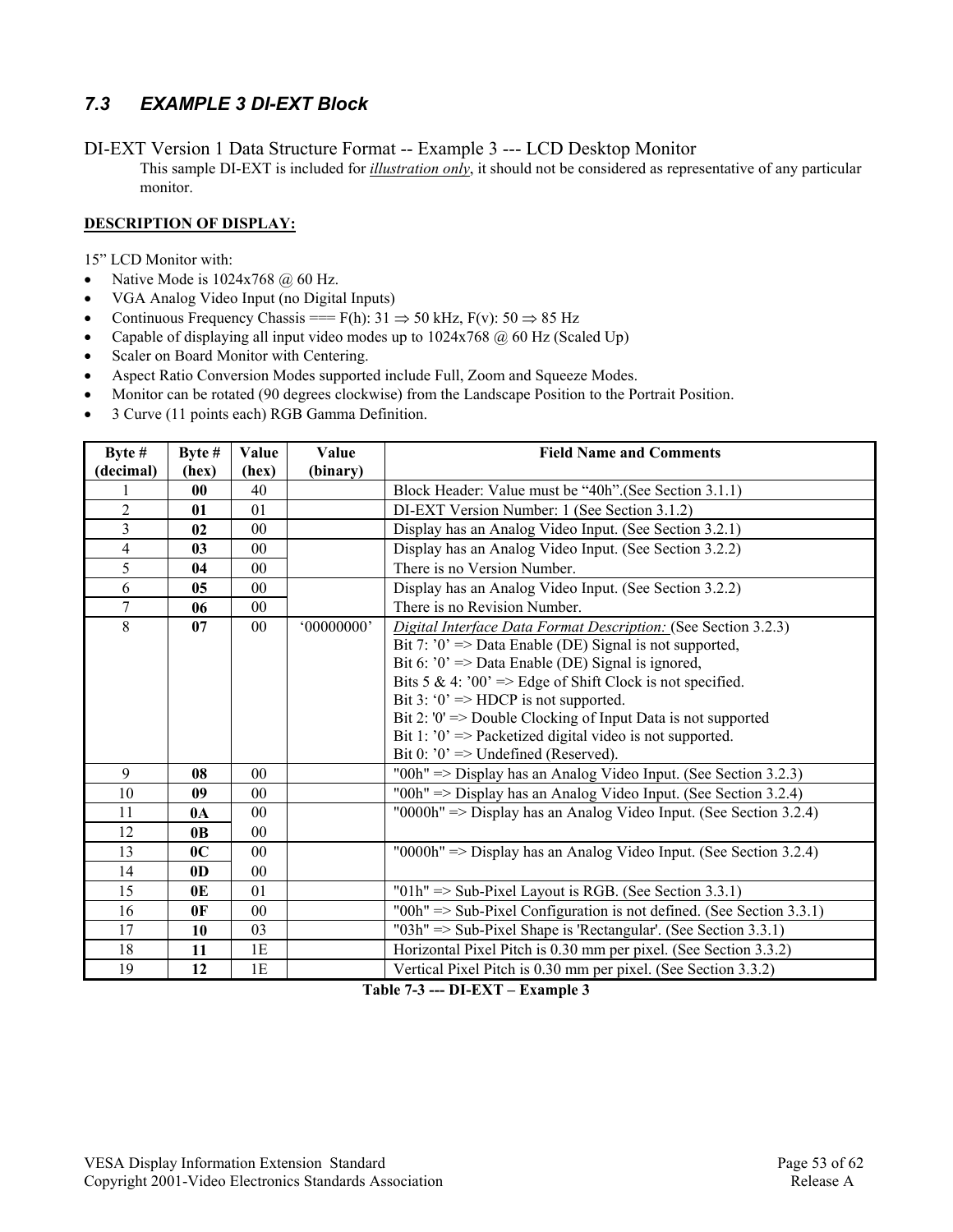| Byte #    | Byte #         | Value          | Value      | <b>Field Name and Comments</b>                                             |
|-----------|----------------|----------------|------------|----------------------------------------------------------------------------|
| (decimal) | (hex)          | (hex)          | (binary)   |                                                                            |
| 20        | 13             | A8             | '10101000' | Major Display Device Characteristics: (See Section 3.3.3)                  |
|           |                |                |            | Bit 7: $'1' \Rightarrow$ Display has a Fixed Pixel Format.                 |
|           |                |                |            | Bits 6 & 5: '01' => Display is a Direct View Device.                       |
|           |                |                |            | Bit 4: $0' \Rightarrow$ Display uses a non-transparent background.         |
|           |                |                |            | Bits $3 \& 2$ : '10' => Display is a desktop device.                       |
|           |                |                |            | Bit 1: '0' = $>$ Display does not support DDC/CI                           |
|           |                |                |            | Bit 0: $0' \Rightarrow$ Undefined (Reserved).                              |
| 21        | 14             | 0 <sub>C</sub> | '00001100' | Miscellaneous Display Capabilities: (See Section 3.4.1)                    |
|           |                |                |            | Bit 7: $0' \Rightarrow$ All VGA/DOS Legacy Timing Modes are not supported. |
|           |                |                |            | Bits $6 \Rightarrow 4$ : '000' => Direct Stereo is not supported.          |
|           |                |                |            | Bit 3: $'1' \Rightarrow$ Scaler is on board the display.                   |
|           |                |                |            | Bit 2: $'1' \Rightarrow$ Image Centering is available.                     |
|           |                |                |            | Bit 1: ' $0$ ' => Display does not support Conditional Updates.            |
|           |                |                |            | Bit 0: $0$ ' => Interlaced Video is not supported.                         |
| 22        | 15             | 60             | '01100000' | Frame Rate Conversion: (See Section 3.4.2)                                 |
|           |                |                |            | Bit 7: $0' \Rightarrow$ Display does not support Frame Lock.               |
|           |                |                |            | Bits 6 & 5: '11' => Frame Rate Conversion - Both vertical & horizontal are |
|           |                |                |            | converted to single frequencies.                                           |
|           |                |                |            | Bits $4 \Rightarrow 0$ : '00000' => Undefined (Reserved).                  |
| 23        | 16             | 70             |            | Vertical Frame Rate Conversion Frequency: (See Section 3.4.2)              |
| 24        | 17             | 17             |            | $'1770h'$ (LSB first) => Display supports Vertical Frame Rate Conversion   |
|           |                |                |            | to 60.00 Hz.                                                               |
| 25        | 18             | E8             |            | <b>Horizontal Frame Rate Conversion Frequency:</b> (See Section 3.4.2)     |
| 26        | 19             | 12             |            | '1900h' (LSB first) => Display supports Horizontal Frame Rate              |
|           |                |                |            | Conversion to 48.40 kHz.                                                   |
| 27        | 1A             | 82             | '10000010' | Display/Scan Orientation: (See Section 3.4.3)                              |
|           |                |                |            | Bits 7 & 6: ' $10'$ => Display/Scan Default Orientation is defined.        |
|           |                |                |            | Capabilities cannot be defined.                                            |
|           |                |                |            | Bit 5: ' $0$ ' => Default Screen Orientation is Landscape.                 |
|           |                |                |            | Bits 4 & 3: '00' => Zero (0,0) Pixel Location is the Upper Left Hand       |
|           |                |                |            | Corner of the screen.                                                      |
|           |                |                |            | Bits 2 & 1: '01' => Fast (kHz) Scan is on the Major (Long) Axis and the    |
|           |                |                |            | Slow (Hz) Scan is on the Minor (Short) Axis.                               |
|           |                |                |            | Bit 0: $0$ ' => Display is not a Standalone Projector.                     |
| 28        | 1B             | 01             |            | '01h' => Default Color/Luminance Decoding is BGR (additive color).         |
|           |                |                |            | (See Section $3.4.4$ )                                                     |
| 29        | 1 <sub>C</sub> | 00             |            | '00h' => Preferred Color/Luminance Decoding is the same as the Default     |
|           |                |                |            | Color/Luminance Decoding. (See Section 3.4.4)                              |
| 30        | 1 <sub>D</sub> | 80             | '10000000' | Color/Luminance Decoding Capability is BGR (additive color)                |
| 31        | 1E             | $00\,$         |            | (See Section 3.4.4)                                                        |
| 32        | 1F             | $00\,$         | '00000000' | Monitor Color Depth: (See Section 3.4.5)                                   |
|           |                |                |            | Bit 7: $0' \Rightarrow$ Display does not use Dithering.                    |
|           |                |                |            | Bit $6 \Rightarrow 0$ : '0000000' => Undefined (Reserved).                 |
| 33        | 20             | 08             |            | BGR Monitor Color Depth is 8 bits for color blue on Sub-Channel 0.         |
| 34        | 21             | 08             |            | BGR Monitor Color Depth is 8 bits for color green on Sub-Channel 1.        |
| 35        | 22             | 08             |            | BGR Monitor Color Depth is 8 bits for color red on Sub-Channel 2.          |

**Table 7-3 -- DI-EXT – Example 3** (Continued)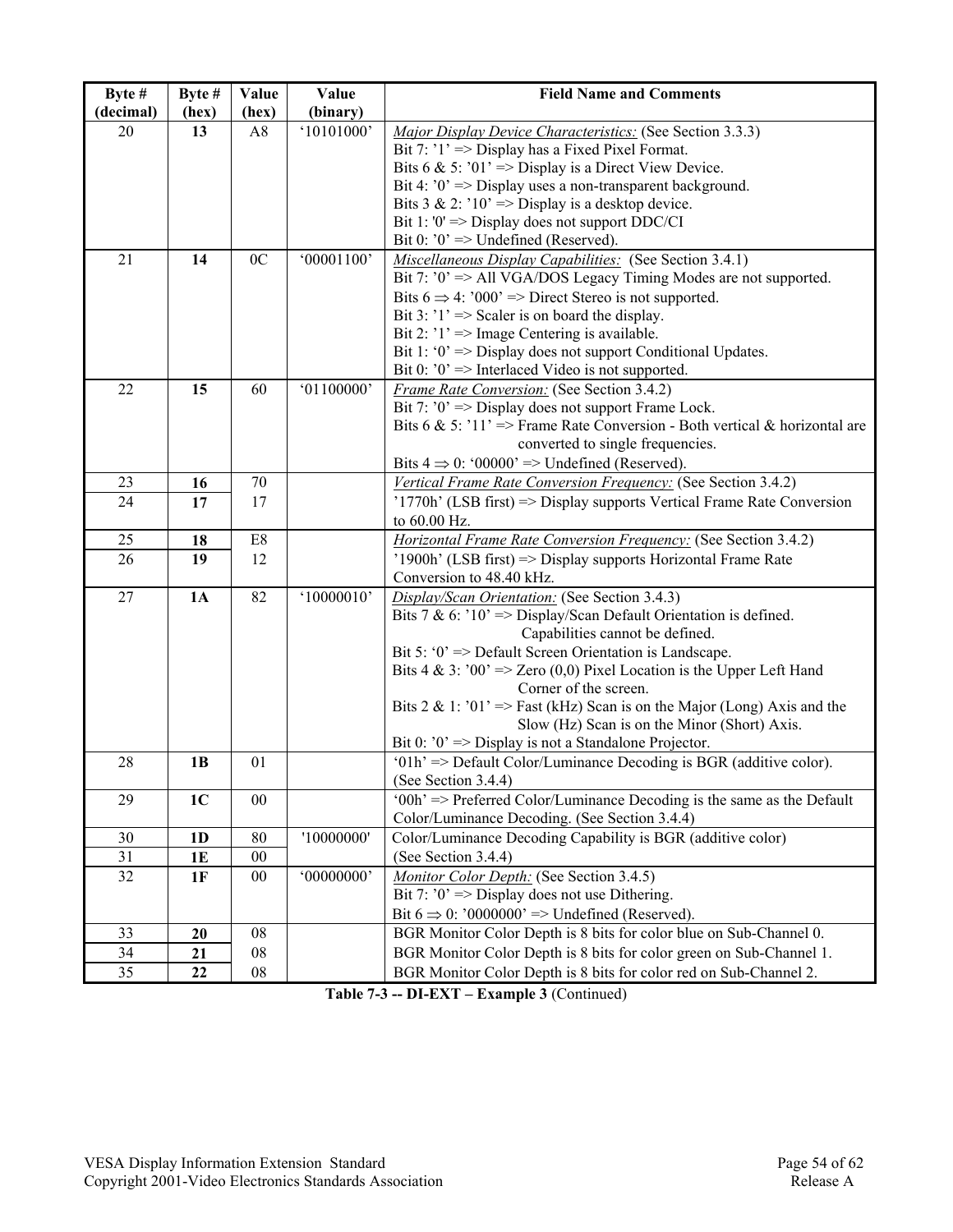| Byte #    | Byte #    | Value               | Value      | <b>Field Name and Comments</b>                                                                |
|-----------|-----------|---------------------|------------|-----------------------------------------------------------------------------------------------|
| (decimal) | (hex)     | (hex)               | (binary)   |                                                                                               |
| 36        | 23        | 00                  |            | YCrCb Monitor Color Depth is not defined for Sub-Channel 0.                                   |
| 37        | 24        | 00                  |            | YCrCb Monitor Color Depth is not defined for Sub-Channel 1.                                   |
| 38        | 25        | $00\,$              |            | YCrCb Monitor Color Depth is not defined for Sub-Channel 2.                                   |
| 39        | 26        | E <sub>0</sub>      | '11100000' | Aspect Ratio Conversion: The display supports Full Mode, Zoom Mode                            |
|           |           |                     |            | and Squeeze Mode. (See Section 3.4.6)                                                         |
| 40        | 27        | 00                  |            | Bytes $25h \Rightarrow 34h$ : Packetized Digital Video Support Information (16                |
|           |           |                     |            | bytes) $\Rightarrow$ To be defined in a future revision of the                                |
| $\cdots$  |           | $\cdots$            |            | DI-EXT Standard. Must be set to '00'. (See Section 3.4.7)                                     |
| 55        | 36        | 00                  |            |                                                                                               |
| 56        | 37        | $00\,$              |            | Bytes $37h \Rightarrow 47h$ : Unused Bytes (17 bytes) => Reserved for Future                  |
|           |           |                     |            | Revisions of the DI-EXT Standard. (See Section 3.5)                                           |
|           |           | $\cdots$            |            |                                                                                               |
| 72        | 47        | 00                  |            |                                                                                               |
| 73        | 48        | 00                  |            | Bytes $48h \Rightarrow 50h$ : Audio Support (9 bytes) $\Rightarrow$ To be defined in a Future |
|           |           |                     |            | Revision of the DI-EXT Standard. Must be set to '00'. (See Section 3.6)                       |
|           |           | $\cdots$            |            |                                                                                               |
| 81<br>82  | 50<br>51  | $00\,$<br><b>8A</b> | '10001010' | "8Ah" => 'Display Transfer Characteristic' is defined for 3 separate RGB                      |
|           |           |                     |            | Color Curves using 11 data points (10 data points in the table for each                       |
|           |           |                     |            | color).                                                                                       |
| 83        | 52        | $00\,$              |            | $1st$ B Data Point is "00h" (0 Dec).                                                          |
| 84        | 53        | 05                  |            | 2 <sup>nd</sup> B Data Point is "05h" (5 Dec).                                                |
| 85        | 54        | 0E                  |            | 3 <sup>rd</sup> B Data Point is "0Eh" (14 Dec).                                               |
| 86        | 55        | 23                  |            | 4 <sup>th</sup> B Data Point is "23h" (35 Dec).                                               |
| 87        | 56        | 4F                  |            | 5 <sup>th</sup> B Data Point is "4Fh" (79 Dec).                                               |
| 88        | 57        | BC                  |            | 6 <sup>th</sup> B Data Point is "BCh" (188 Dec).                                              |
| 89        | 58        | E0                  |            | $7th$ B Data Point is "E0h" (224 Dec).                                                        |
| 90        | 59        | F3                  |            | 8 <sup>th</sup> B Data Point is "F3h" (243 Dec).                                              |
| 91        | 5A        | FA                  |            | $9th$ B Data Point is "FAh" (250 Dec).                                                        |
| 92        | 5B        | FE                  |            | 10 <sup>th</sup> B Data Point is "FEh" (254 Dec). See NOTE 1:                                 |
| 93        | 5C        | $00\,$              |            | This Data Point is not used.                                                                  |
| 94        | 5D        | $00\,$              |            | This Data Point is not used.                                                                  |
| 95        | 5E        | $00\,$              |            | This Data Point is not used.                                                                  |
| 96        | 5F        | $00\,$              |            | This Data Point is not used.                                                                  |
| 97        | 60        | $00\,$              |            | This Data Point is not used.                                                                  |
| 98        | 61        | 01                  |            | 1 <sup>st</sup> G Data Point is "01h" (1 Dec).                                                |
| 99        | 62        | 06                  |            | $2nd$ G Data Point is "06h" (6 Dec).                                                          |
| 100       | 63        | 0 <sub>F</sub>      |            | 3 <sup>rd</sup> G Data Point is "0Fh" (15 Dec).                                               |
| 101       | 64        | 24                  |            | $4th$ G Data Point is "24h" (36 Dec).                                                         |
| 102       | 65        | 50                  |            | $5th$ G Data Point is "50h" (80 Dec).                                                         |
| 103       | 66        | BB                  |            | $6th$ G Data Point is "BBh" (187 Dec).                                                        |
| 104       | 67        | DF                  |            | 7 <sup>th</sup> G Data Point is "DFh" (223 Dec).                                              |
| 105       | 68        | F2                  |            | 8 <sup>th</sup> G Data Point is "F2h" (242 Dec).                                              |
| 106       | 69        | F <sub>9</sub>      |            | 9 <sup>th</sup> G Data Point is "F9h" (249 Dec).                                              |
| 107       | <b>6A</b> | FE                  |            | 10 <sup>th</sup> G Data Point is "FEh" (254 Dec). See NOTE 1:                                 |
| 108       | 6B        | 00                  |            | This Data Point is not used.                                                                  |
| 109       | 6C        | $00\,$              |            | This Data Point is not used.                                                                  |
| 110       | 6D        | $00\,$              |            | This Data Point is not used.                                                                  |
|           |           |                     |            |                                                                                               |

**Table 7-3 --- DI-EXT – Example #3** (Continued)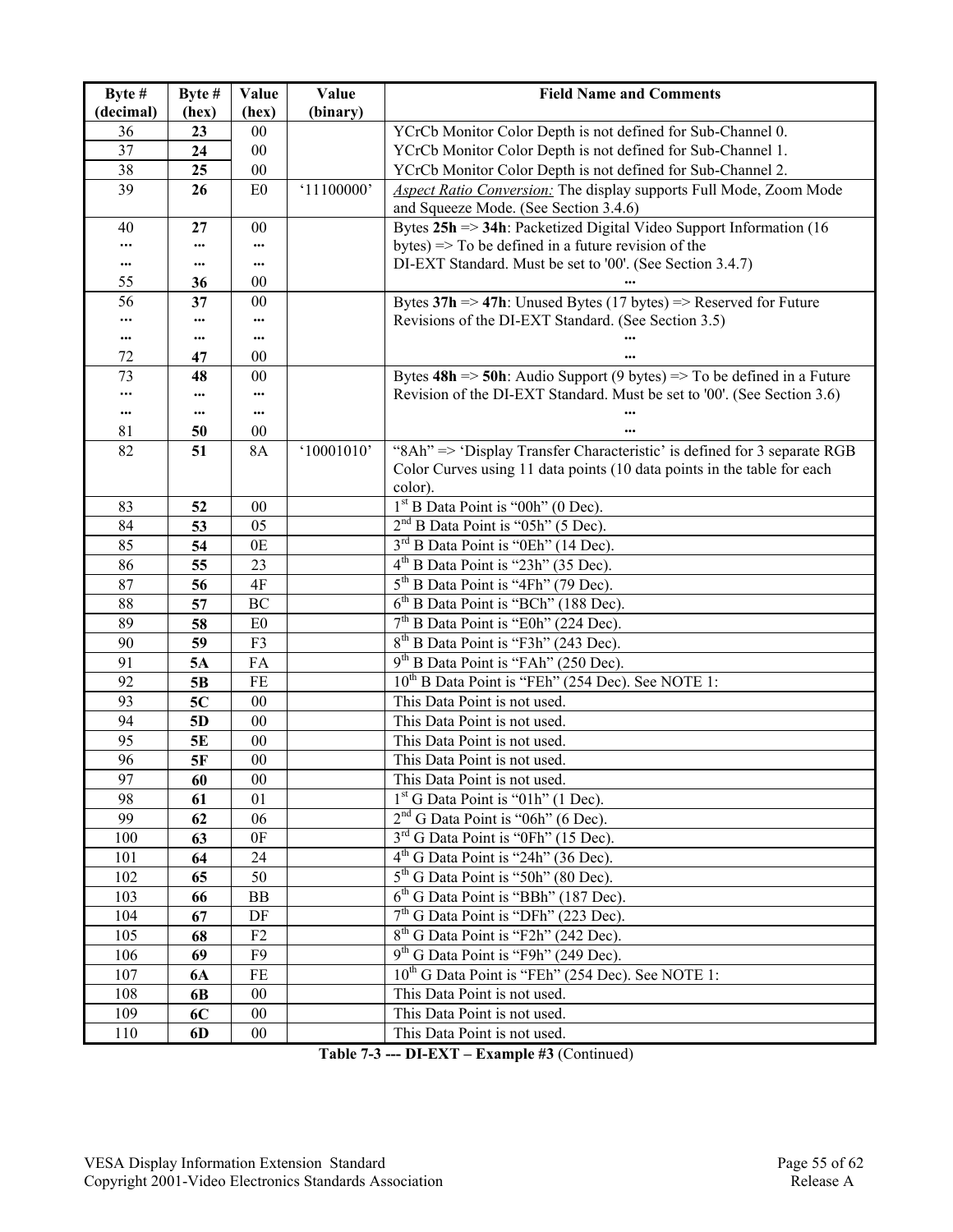| Byte $#$  | Byte $#$ | Value           | Value    | <b>Field Name and Comments</b>                         |
|-----------|----------|-----------------|----------|--------------------------------------------------------|
| (decimal) | (hex)    | (hex)           | (binary) |                                                        |
| 111       | 6E       | 0 <sub>0</sub>  |          | This Data Point is not used.                           |
| 112       | 6F       | 0 <sub>0</sub>  |          | This Data Point is not used.                           |
| 113       | 70       | 00              |          | $1st$ R Data Point is "00h" (0 Dec).                   |
| 114       | 71       | 04              |          | $2nd$ R Data Point is "04h" (4 Dec).                   |
| 115       | 72       | 0 <sub>D</sub>  |          | 3 <sup>rd</sup> R Data Point is "0Dh" (13 Dec).        |
| 116       | 73       | 22              |          | $4th$ R Data Point is "22h" (34 Dec).                  |
| 117       | 74       | 4E              |          | $5th$ R Data Point is "4Eh" (78 Dec).                  |
| 118       | 75       | BD              |          | $6th$ R Data Point is "BDh" (189 Dec).                 |
| 119       | 76       | E1              |          | $7th$ R Data Point is "E1h" (225 Dec).                 |
| 120       | 77       | F4              |          | 8 <sup>th</sup> R Data Point is "F4h" (244 Dec).       |
| 121       | 78       | FB              |          | 9 <sup>th</sup> R Data Point is "FBh" (251 Dec).       |
| 122       | 79       | FE              |          | $10^{th}$ R Data Point is "FEh" (254 Dec). See NOTE 1: |
| 123       | 7A       | 0 <sub>0</sub>  |          | This Data Point is not used.                           |
| 124       | 7B       | 00 <sup>°</sup> |          | This Data Point is not used.                           |
| 125       | 7C       | 0 <sub>0</sub>  |          | This Data Point is not used.                           |
| 126       | 7D       | 0 <sub>0</sub>  |          | This Data Point is not used.                           |
| 127       | 7E       | 00 <sup>°</sup> |          | This Data Point is not used.                           |
| 128       | 7F       | 40              |          | The Checksum is "40h".                                 |

**Table 7-3 -- DI-EXT – Example 3** (Continued)

NOTE: The 11<sup>th</sup> BGR Color Data Point is "FFh" by definition and is not shown in Table 7-3.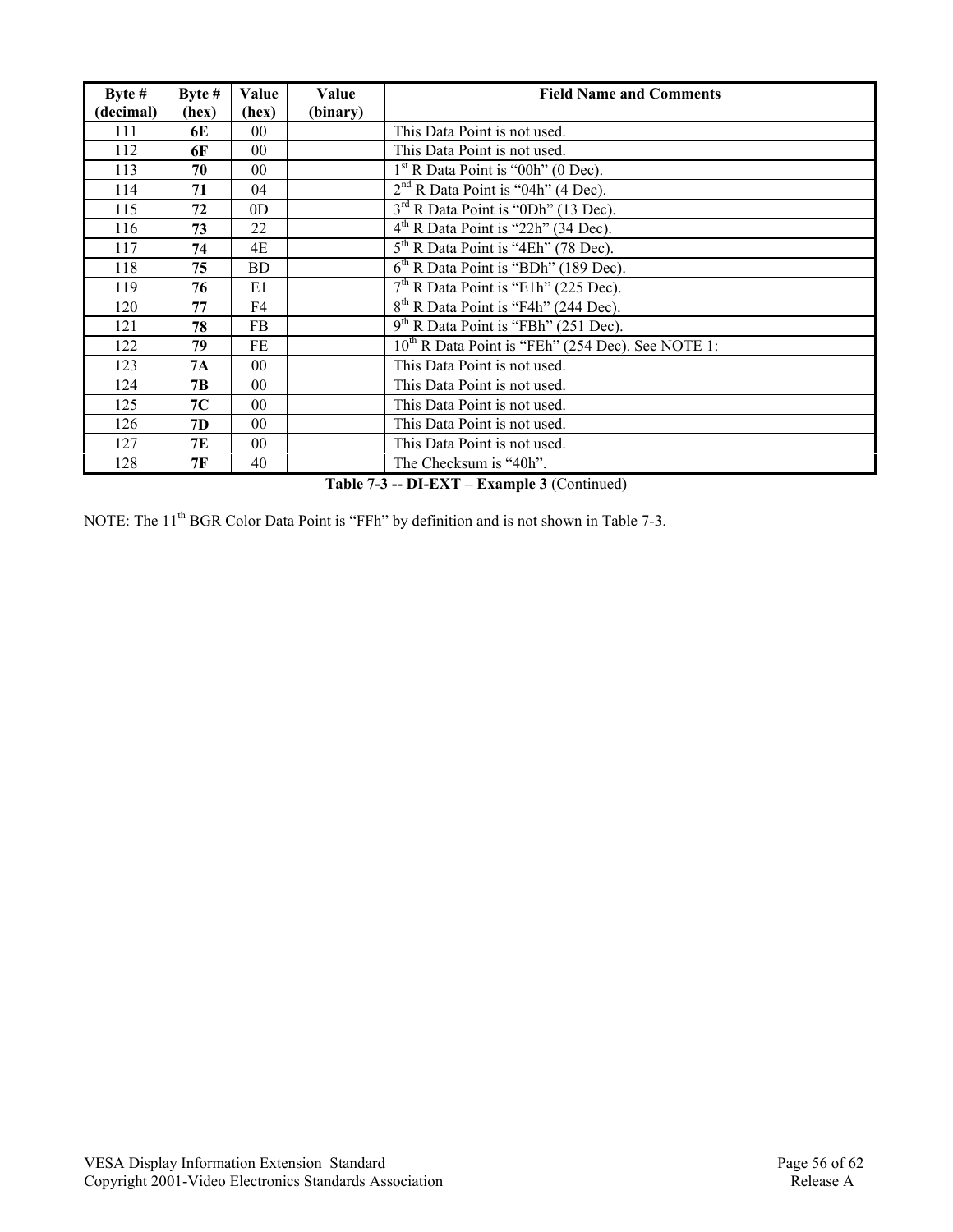## *7.4 EXAMPLE 4 DI-EXT Block*

DI-EXT Version 1 Data Structure Format -- Example 4 -- 16x9 Direct View CRT HDTV/PC Monitor This sample DI-EXT is included for *illustration only*. It should not be considered as representative of any particular monitor.

#### **DESCRIPTION OF DISPLAY:**

36" (34"Viewable) Flat Face 16x9 Direct View CRT HDTV/PC Monitor with:

- Aperture Grill CRT w/0.31mm average pitch
- Single Link DVI Input compliant with EIA/CEA-861/A
- Multiple Mode Frequency Chassis (Not a Continuous Frequency Chassis). Monitor only operates at certain horizontal and vertical frequencies. = Table 7-4 lists the video timing formats that are supported by the monitor
- No scaler or centering
- Aspect Ratio Conversion Modes supported include Full, Zoom, Squeeze and Variable Modes
- Double Clocking of Input Data is supported
- Packetized digital video is not supported
- High-bandwidth Digital Content Protection (HDCP) is supported
- Display is fixed orientation (does not rotate)
- Supports both RGB and YCrCb Color Spaces (all formats)
- Display Transfer Characteristic (Gamma Definition) is not available.

| Video<br><b>Formats</b> | <b>Horizontal</b><br><b>Scan Rate in kHz</b> | <b>Vertical</b><br><b>Refresh Rate in Hz</b> | Aspect<br><b>Ratio</b> |
|-------------------------|----------------------------------------------|----------------------------------------------|------------------------|
| 640 x 400               | 31.49                                        | 70.0                                         | $4x3$ PC               |
| 720 x 400               | 31.49                                        | 70.0                                         | $4x3$ PC               |
| 720 x 480i              | 15.734/15.750                                | 59.94/60.0                                   | 4x3, 16x9 DTV          |
| 640 x 480p              | 31.469/31.50                                 | 59.94/60.0                                   | 4x3 PC/DTV             |
| 720 x 480p              | 31.469/31.50                                 | 59.94/60.0                                   | 4x3 PC/DTV, 16x9 DTV   |
| $1280 \times 720p$      | 44.955/45.0                                  | 59.94/60.0                                   | $16x9$ DTV             |
| $800 \times 600$        | 37.9                                         | 60.0                                         | $4x3$ PC               |
| $1024 \times 768$       | 48.4                                         | 60.0                                         | $4x3$ PC               |
| 1920 x 1080i            | 33.716/33.750                                | 59.94/60.0                                   | 16x9 DTV               |

**Table 7-4 --- Supported Video Formats for Example 4**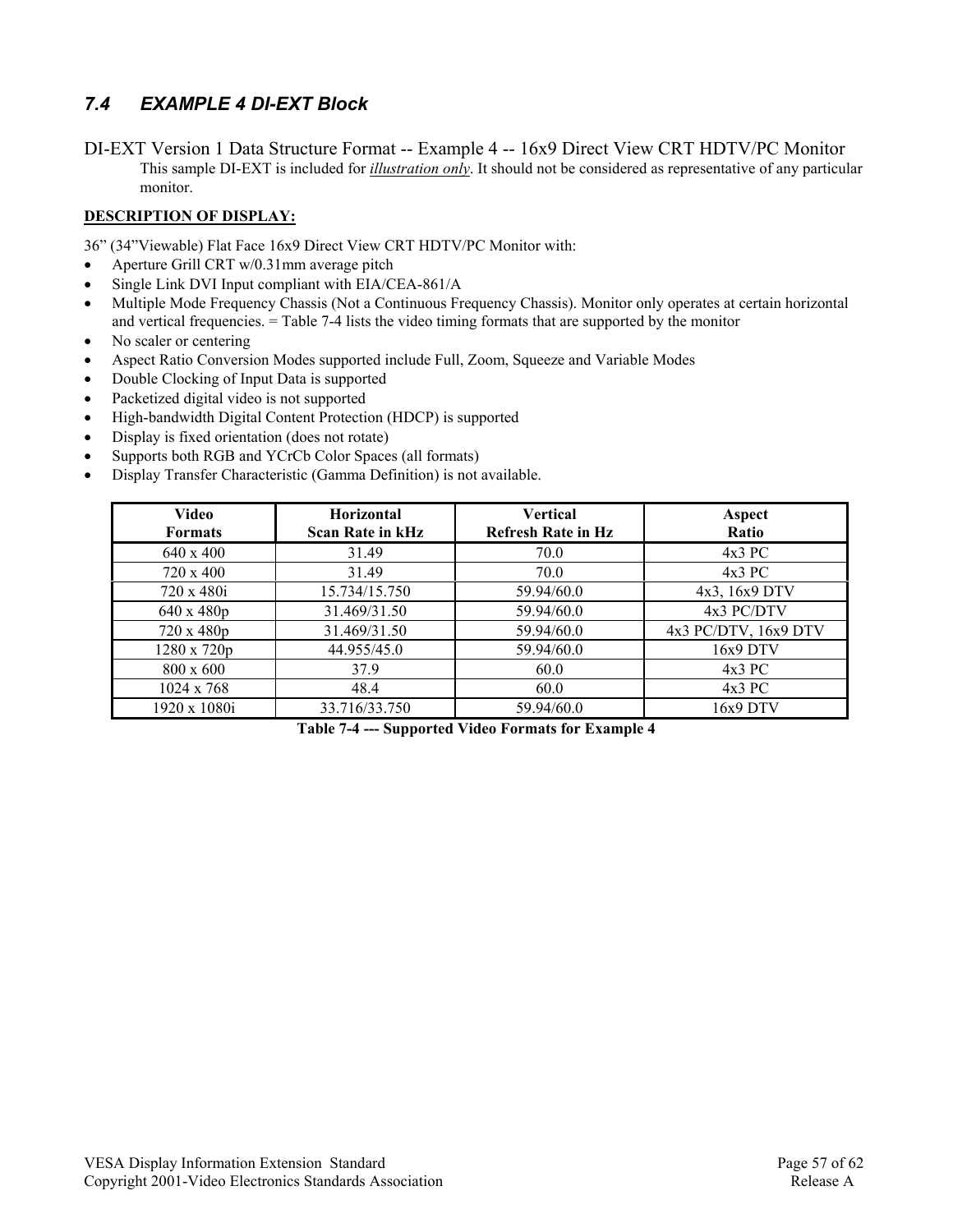| Byte $#$       | Byte #         | Value  | Value      | <b>Field Name and Comments</b>                                             |  |
|----------------|----------------|--------|------------|----------------------------------------------------------------------------|--|
| (decimal)      | (hex)          | (hex)  | (binary)   |                                                                            |  |
|                | $\bf{00}$      | 40     |            | Block Header: Value must be "40h". (See Section 3.1.1)                     |  |
| $\sqrt{2}$     | 01             | 01     |            | DI-EXT Version Number: 1 (See Section 3.1.2)                               |  |
| $\overline{3}$ | 02             | 05     |            | Digital Visual Interface (DVI) for Consumer Electronics                    |  |
|                |                |        |            | (See Section 3.2.1)                                                        |  |
| $\overline{4}$ | 03             | $80\,$ |            | EIA/CEA 861/A has a Letter Designation for the Version.                    |  |
| 5              | 04             | 41     |            | ASCII Code indicates letter "A" is the Version. (See Section 3.2.2)        |  |
| $\overline{6}$ | 0 <sub>5</sub> | $00\,$ |            | There is no Revision Number. (See Section 3.2.2)                           |  |
| $\overline{7}$ | 06             | $00\,$ |            |                                                                            |  |
| $\overline{8}$ | 07             | DC     | '11011100' | Digital Interface Data Format Description: (See Section 3.2.3)             |  |
|                |                |        |            | Bit 7: '1' => Data Enable (DE) Signal is supported,                        |  |
|                |                |        |            | Bit 6: $'1' \Rightarrow$ Data enabled when DE Signal is high,              |  |
|                |                |        |            | Bits 5 & 4: '01' => Display uses rising edge of Shift Clock.               |  |
|                |                |        |            | Bit 3: ' $1' \Rightarrow \text{HDCP}$ is supported.                        |  |
|                |                |        |            | Bit 2: ' $1'$ ' => Double Clocking of Input Data is supported              |  |
|                |                |        |            | Bit 1: $0' \Rightarrow$ Packetized digital video is not supported.         |  |
|                |                |        |            | Bit 0: $0' \Rightarrow$ Undefined (Reserved).                              |  |
| 9              | 08             | 24     |            | Digital interface uses the Standard Data Format: 24-Bit MSB-Aligned        |  |
|                |                |        |            | RGB (Single Link). (See Section 3.2.3)                                     |  |
| 10             | 09             | 19     |            | Minimum Pixel Clock Frequency is 25 MHz. (See Section 3.2.4)               |  |
| 11             | 0A             | 70     |            | Maximum Pixel Clock Frequency is 112 MHz (0070h).                          |  |
| 12             | 0 <sub>B</sub> | $00\,$ |            | (LSB first) (See Section 3.2.4)                                            |  |
| 13             | 0 <sub>C</sub> | 00     |            | This is a Single Link DVI monitor. There is no Crossover Frequency.        |  |
| 14             | 0 <sub>D</sub> | $00\,$ |            | (LSB first) (See Section 3.2.4)                                            |  |
| 15             | 0 <sub>E</sub> | $00\,$ |            | Sub-Pixel Layout is not defined. Display is a CRT. (See Section 3.3.1)     |  |
| 16             | 0F             | 02     |            | Sub-Pixel Configuration is "Stripe". CRT is an Aperture Grill.             |  |
|                |                |        |            | (See Section 3.3.1)                                                        |  |
| 17             | 10             | $00\,$ |            | Sub-Pixel Shape is not defined. Display is a CRT. (See Section 3.3.1)      |  |
| 18             | 11             | 1F     |            | Horizontal Pixel Pitch is 0.31 mm. (See Section 3.3.2)                     |  |
| 19             | 12             | $00\,$ |            | Vertical Pixel Pitch is 0.0 mm CRT is an Aperture Grill(See Section 3.3.2) |  |
| 20             | 13             | 26     | '00100110' | Major Display Device Characteristics: (See Section 3.3.3)                  |  |
|                |                |        |            | Bit 7: $0' \Rightarrow$ Display Device does not have a Fixed Pixel Format. |  |
|                |                |        |            | Bits 6 & 5: '01' => Display is a Direct View Device.                       |  |
|                |                |        |            | Bit 4: $0' \Rightarrow$ Display uses a non-transparent background.         |  |
|                |                |        |            | Bits 3 & 2: '01' => Display is a Large Image Device for group viewing.     |  |
|                |                |        |            | Bit 1: $1' \Rightarrow$ Display supports DDC/CI                            |  |
|                |                |        |            | Bit 0: $0$ ' => Undefined (Reserved).                                      |  |
| 21             | 14             | 01     | '00000001' | <b>Miscellaneous Display Capabilities:</b> (See Section 3.4.1)             |  |
|                |                |        |            | Bit 7: $0' \Rightarrow$ All VGA/DOS Legacy Timing Modes are not supported. |  |
|                |                |        |            | Bits $6 \Rightarrow 4$ : '000' => Direct Stereo is not supported.          |  |
|                |                |        |            | Bit 3: $0' \Rightarrow$ Scaler is not on board the display.                |  |
|                |                |        |            | Bit 2: $0' \Rightarrow$ Image Centering is not available.                  |  |
|                |                |        |            | Bit 1: ' $0$ ' => Display does not support Conditional Updates.            |  |
|                |                |        |            | Bit 0: $'1' \Rightarrow$ Interlaced Video is supported.                    |  |

**Table 7-5 -- DI-EXT – Example 4**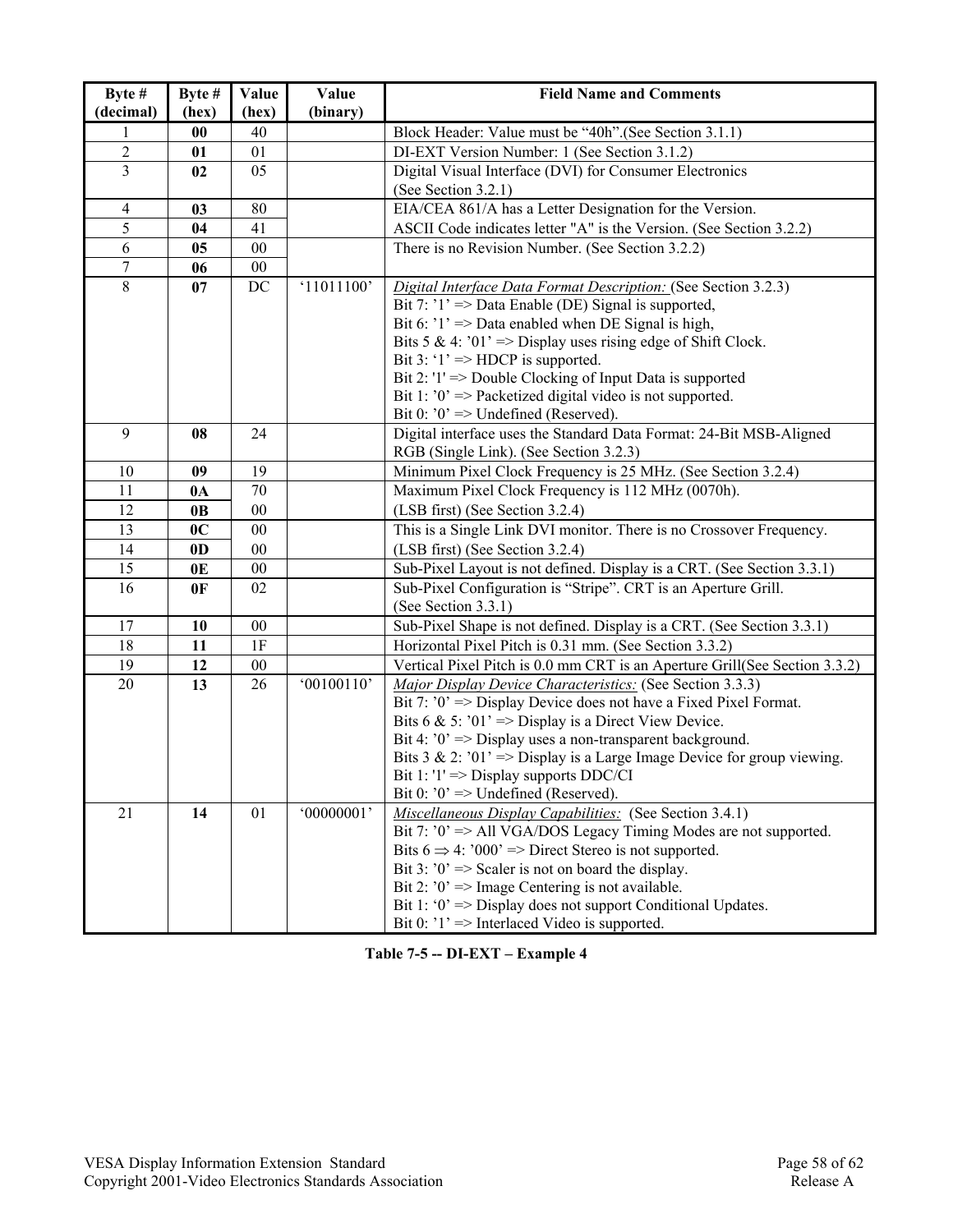| Byte #    | Byte #         | Value  | Value      | <b>Field Name and Comments</b>                                                                |  |
|-----------|----------------|--------|------------|-----------------------------------------------------------------------------------------------|--|
| (decimal) | (hex)          | (hex)  | (binary)   |                                                                                               |  |
| 22        | 15             | 00     | '00000000' | <b>Frame Rate Conversion: (See Section 3.4.2)</b>                                             |  |
|           |                |        |            | Bit 7: $0' \Rightarrow$ Display does not support Frame Lock.                                  |  |
|           |                |        |            | Bits 6 & 5: '00' => Frame Rate Conversion is not supported.                                   |  |
|           |                |        |            | Bits $4 \Rightarrow 0$ : '00000' => Undefined (Reserved).                                     |  |
| 23        | 16             | 00     |            | Vertical Frame Rate Conversion Frequency: (See Section 3.4.2)                                 |  |
| 24        | 17             | $00\,$ |            | '0000h' => Vertical Frame Rate Conversion Frequency is not available.                         |  |
| 25        | 18             | 00     |            | <b>Horizontal Frame Rate Conversion Frequency:</b> (See Section 3.4.2)                        |  |
| 26        | 19             | $00\,$ |            | '0000h' => Horizontal Frame Rate Conversion Frequency is not available.                       |  |
| 27        | 1A             | 42     | '01000010' | Display/Scan Orientation: (See Section 3.4.3)                                                 |  |
|           |                |        |            | Bits 7 & 6: '01' => Display has a Fixed Orientation (does not rotate).                        |  |
|           |                |        |            | Bit 5: ' $0$ ' => Screen Orientation is Landscape.                                            |  |
|           |                |        |            | Bits 4 & 3: '00' => Zero (0,0) Pixel Location is the Upper Left Hand<br>Corner of the screen. |  |
|           |                |        |            | Bits 2 & 1: '01' => Fast (kHz) Scan is on the Major (Long) Axis and the                       |  |
|           |                |        |            | Slow (Hz) Scan is on the Minor (Short) Axis.                                                  |  |
|           |                |        |            | Bit 0: $0$ ' => Display is not a Standalone Projector.                                        |  |
| 28        | 1B             | 01     |            | $'01h' \Rightarrow$ Default Color/Luminance Decoding is BGR (additive color).                 |  |
|           |                |        |            | (See Section 3.4.4)                                                                           |  |
| 29        | 1 <sub>C</sub> | 03     |            | '03h' => Preferred Color/Luminance Decoding is Yxx per (SMPTE)                                |  |
|           |                |        |            | 2xxM). The following modes are supported:                                                     |  |
|           |                |        |            | YCrCb per SMPTE 293M, SMPTE 294M (4:4:4)<br>$\bullet$                                         |  |
|           |                |        |            | YCrCb per SMPTE 293M, SMPTE 294M (4:2:2)<br>$\bullet$                                         |  |
|           |                |        |            | YCrCb per SMPTE 293M, SMPTE 294M (4:2:0)<br>$\bullet$                                         |  |
|           |                |        |            | YCrCb per SMPTE 260M (Legacy HDTV)<br>$\bullet$                                               |  |
|           |                |        |            | YPbPr per SMPTE 240M (Legacy HDTV)<br>$\bullet$                                               |  |
|           |                |        |            | YCrCb per SMPTE 274M (Modern HDTV)<br>$\bullet$                                               |  |
|           |                |        |            | YPbPr per SMPTE 274M (Modern HDTV)                                                            |  |
|           |                |        |            | Refer to Tables 3-19 & 3-20. (See Section 3.4.4)                                              |  |
| 30        | 1 <sub>D</sub> | 8F     | '10001111' | Color/Luminance Decoding Capabilities include:                                                |  |
| 31        | <b>1E</b>      | E0     | '11100000' | BGR (additive color)<br>$\bullet$                                                             |  |
|           |                |        |            | YCrCb per SMPTE 293M, SMPTE 294M (4:4:4)<br>$\bullet$                                         |  |
|           |                |        |            | YCrCb per SMPTE 293M, SMPTE 294M (4:2:2)<br>$\bullet$                                         |  |
|           |                |        |            | YCrCb per SMPTE 293M, SMPTE 294M (4:2:0)<br>$\bullet$                                         |  |
|           |                |        |            | YCrCb per SMPTE 260M (Legacy HDTV)                                                            |  |
|           |                |        |            | YPbPr per SMPTE 240M (Legacy HDTV)                                                            |  |
|           |                |        |            | YCrCb per SMPTE 274M (Modern HDTV)                                                            |  |
|           |                |        |            | YPbPr per SMPTE 274M (Modern HDTV)                                                            |  |
|           |                |        |            | Refer to Tables 3-20. (See Section 3.4.4)                                                     |  |
| 32        | 1F             | $00\,$ | '00000000' | Monitor Color Depth: (See Section 3.4.5)                                                      |  |
|           |                |        |            | Bit 7: $0' \Rightarrow$ Display does not use Dithering.                                       |  |
|           |                |        |            | Bit $6 \Rightarrow 0$ : '0000000' => Undefined (Reserved).                                    |  |
| 33        | 20             | 08     |            | BGR Monitor Color Depth is 8 bits for color blue on Sub-Channel 0.                            |  |
| 34        | 21             | 08     |            | BGR Monitor Color Depth is 8 bits for color green on Sub-Channel 1.                           |  |
| 35        | 22             | 08     |            | BGR Monitor Color Depth is 8 bits for color red on Sub-Channel 2.                             |  |
| 36        | 23             | 08     |            | YCrCb Monitor Color Depth is 8 bits for Cb Sub-Channel 0.                                     |  |
| 37        | 24             | 08     |            | YCrCb Monitor Color Depth is 8 bits for Y on Sub-Channel 1.                                   |  |
| 38        | 25             | 08     |            | YCrCb Monitor Color Depth is 8 bits for Cr on Sub-Channel 2.                                  |  |

**Table 7-5 -- DI-EXT – Example 4** (Continued)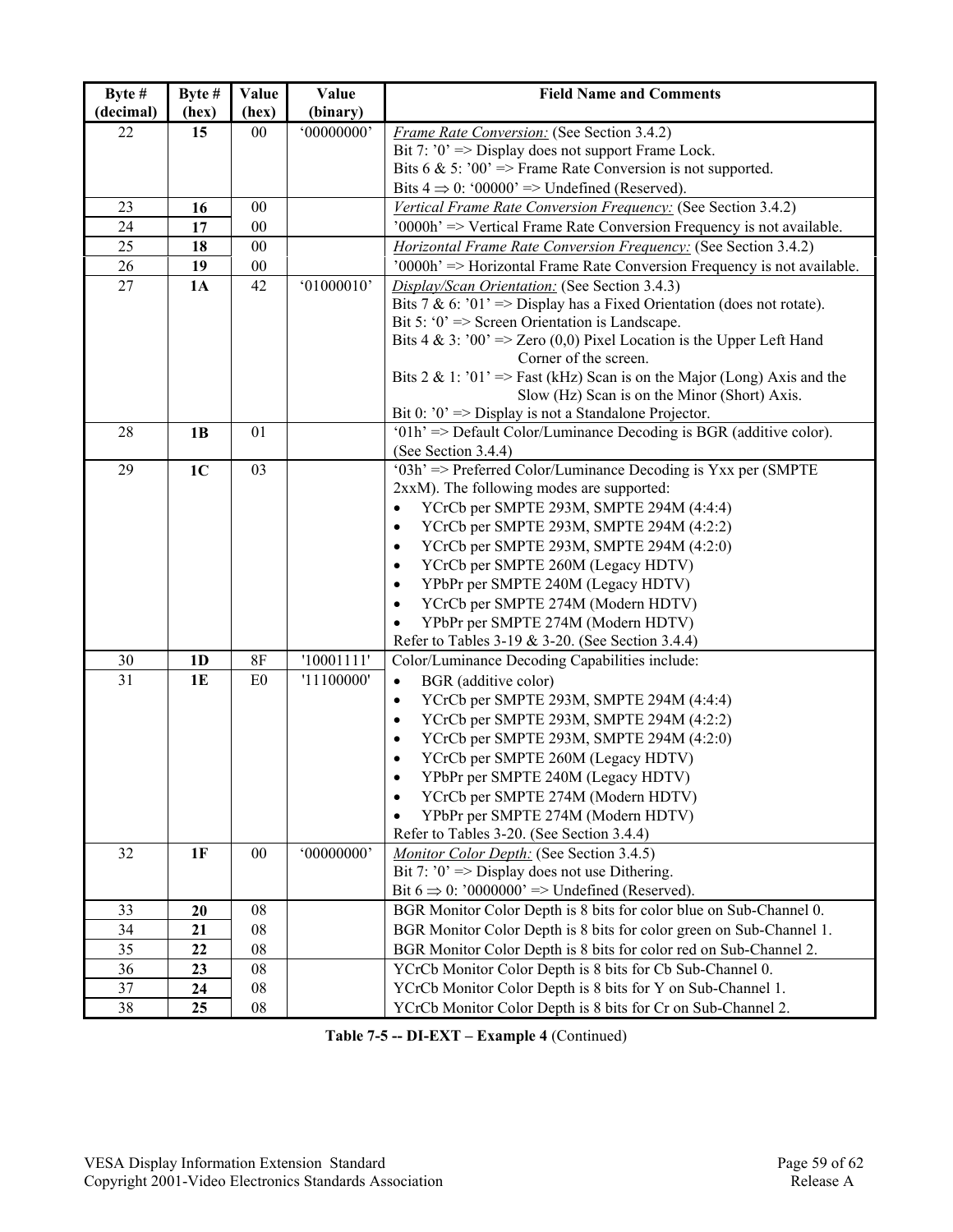| Byte #    | Byte $#$ | Value           | Value      | <b>Field Name and Comments</b>                                                            |  |
|-----------|----------|-----------------|------------|-------------------------------------------------------------------------------------------|--|
| (decimal) | (hex)    | (hex)           | (binary)   |                                                                                           |  |
| 39        | 26       | F <sub>0</sub>  | '11110000' | <b>Aspect Ratio Conversion:</b> The display supports Full Mode, Zoom Mode,                |  |
|           |          |                 |            | Squeeze Mode and Variable Mode. (See Section 3.4.6)                                       |  |
| 40        | 27       | 0 <sub>0</sub>  |            | Bytes $25h \Rightarrow 34h$ : Packetized Digital Video Support Information (16            |  |
|           |          |                 |            | bytes) $\Rightarrow$ To be defined in a future revision of the                            |  |
|           | $\cdots$ |                 |            | DI-EXT Standard. Must be set to '00'. (See Section 3.4.7)                                 |  |
| 55        | 36       | 00 <sup>0</sup> |            |                                                                                           |  |
| 56        | 37       | 0 <sub>0</sub>  |            | Bytes $37h \Rightarrow 47h$ : Unused Bytes (17 bytes) => Reserved for Future              |  |
|           |          |                 |            | Revisions of the DI-EXT Standard. (See Section 3.5)                                       |  |
|           | $\cdots$ | $\cdots$        |            |                                                                                           |  |
| 72        | 47       | 0 <sub>0</sub>  |            |                                                                                           |  |
| 73        | 48       | 0 <sub>0</sub>  |            | Bytes $48h \approx 50h$ : Audio Support (9 bytes) $\Rightarrow$ To be defined in a Future |  |
|           |          |                 |            | Revision of the DI-EXT Standard. Must be set to '00'. (See Section 3.6)                   |  |
|           | $\cdots$ |                 |            |                                                                                           |  |
| 81        | 50       | 0 <sub>0</sub>  |            |                                                                                           |  |
| 82        | 51       | 0 <sub>0</sub>  |            | '00h' => 'Display Transfer Characteristic' is not defined. Display uses a                 |  |
|           |          |                 |            | CRT that follows the Standard CIE Gamma Function. Gamma is defined in                     |  |
|           |          |                 |            | the lower 128 Bytes of the E-EDID (Data Structure Version 1.3 or newer).                  |  |
|           |          |                 |            | All Address Bytes $52h \Rightarrow 7Eh$ must contain the data "00h".                      |  |
|           |          |                 |            | (See Section 3.6)                                                                         |  |
| 83        | 52       | 0 <sub>0</sub>  |            | 'Display Transfer Characteristic' is not defined. (See Section 3.6)                       |  |
|           |          | $\cdots$        |            |                                                                                           |  |
|           | $\cdots$ | $\cdots$        |            |                                                                                           |  |
| 127       | 7E       | 00              |            | $\cdots$                                                                                  |  |
| 128       | 7F       | 53              |            | The Checksum is "53h". (See Section 3.8.1)                                                |  |

**Table 7-5 -- DI-EXT – Example 4** (Continued)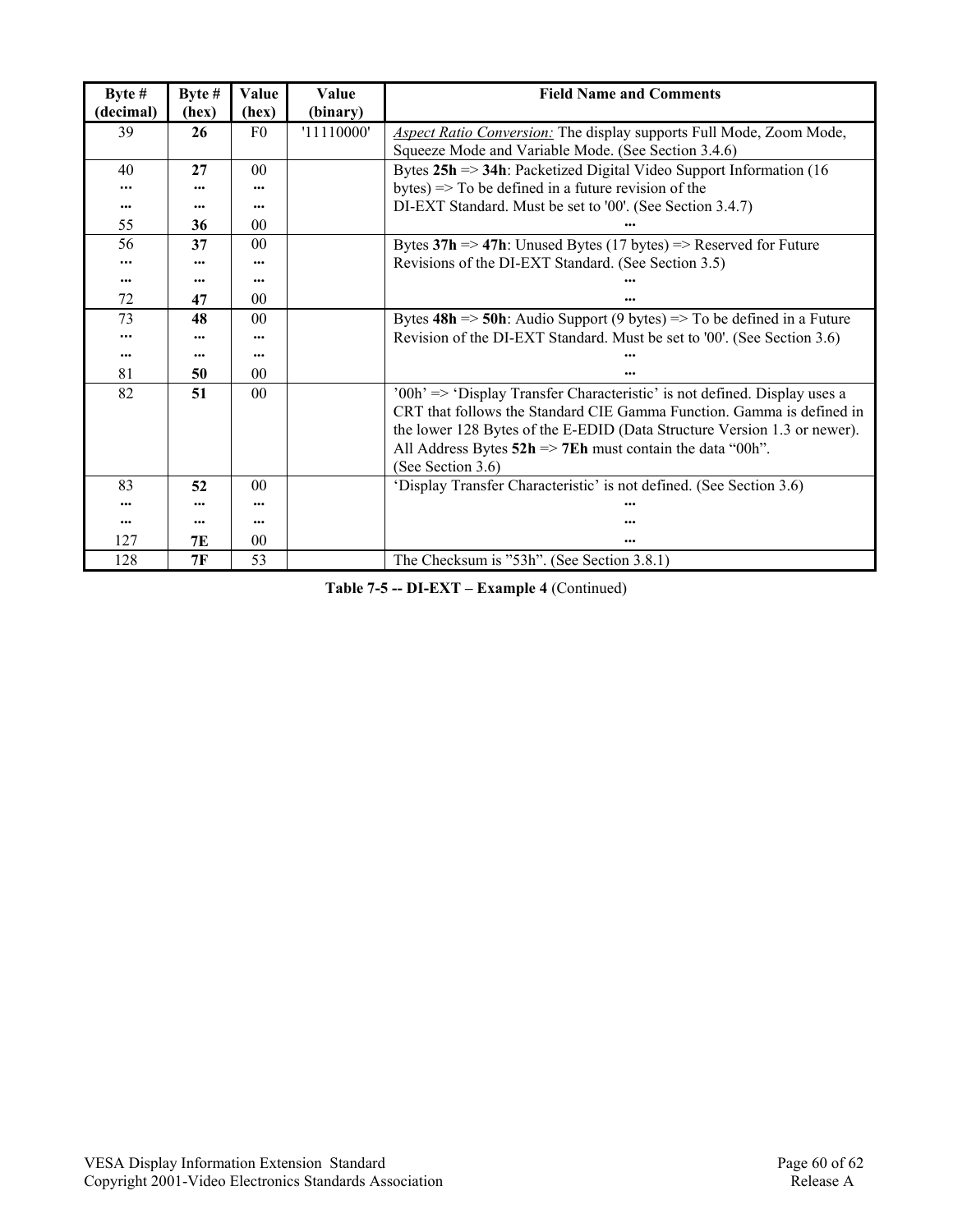# **8. APPENDIX E – Glossary of Terms & Acronyms**

| $\#$           | <b>Term</b>                      | <b>Definition</b>                                                                                                                                                                              |  |
|----------------|----------------------------------|------------------------------------------------------------------------------------------------------------------------------------------------------------------------------------------------|--|
| 1.             | <b>Conditional Updates</b>       | Conditional updates means transmitting (to the display) only the video data that has changed                                                                                                   |  |
|                |                                  | during each frame (or a given period of time). This allows for video interfaces to carry higher<br>resolution images using less bandwidth.                                                     |  |
| 2.             | Data Enable                      | Data Enable is a control signal that indicates when displayable video data is present.                                                                                                         |  |
| 3 <sub>1</sub> | Dithering                        | Used to refer to any of several methods for creating the appearance of a desired color, gray                                                                                                   |  |
|                |                                  | level, etc. over a given area, by rapidly altering the display between two or more other levels,<br>colors, etc In "spatial dithering", for instance, a pattern of alternating black and white |  |
|                |                                  | pixels would be perceived as gray. In "temporal dithering", alternating the area in question                                                                                                   |  |
|                |                                  | between white and black states on successive frames would result in the intended "gray"                                                                                                        |  |
|                |                                  | appearance to the viewer                                                                                                                                                                       |  |
| 4.             | Double Clocking of<br>Input data | Each data bit transmitted over the digital link requires 2 clock cycles.                                                                                                                       |  |
| 5.             | <b>DVI</b>                       | DVI stands for Digital Visual Interface. DVI Ver. 1 is a specification for defining a digital                                                                                                  |  |
|                |                                  | video interface (using TMDS) between a host computer (or device) and a display device.<br>DVI was developed by the DDWG (Digital Display Working Group). More information on                   |  |
|                |                                  | DVI is available at the DDWG web-site at www.ddwg.org.                                                                                                                                         |  |
| 6.             | Frame Lock                       | Each displayed image frame is locked (synchronized, without dropping or adding any                                                                                                             |  |
|                |                                  | frames) with each frame transmitted across the video interface. For CRT monitors, frame<br>lock can generally be achieved at any supported refresh rate. For flat panel monitors, frame        |  |
|                |                                  | lock will generally only be available at the 'preferred timing'. The 'preferred timing' is defined                                                                                             |  |
|                |                                  | in the base 128-byte EDID data structure, referenced by the 'Preferred Timing Bit' and the                                                                                                     |  |
|                |                                  | 'First Detailed Timing Block'. Refer to VESA E-EDID Release A (or later) for more<br>information.                                                                                              |  |
| 7.             | Frame Rate                       | Frame Rate Conversion is the process of converting an incoming video signals vertical                                                                                                          |  |
|                | Conversion                       | and/or horizontal scanning frequencies to an outgoing fixed vertical and/horizontal scanning                                                                                                   |  |
|                |                                  | frequencies. This process is commonly used in scalers for converting multiple input scanning                                                                                                   |  |
| 8.             | Gamma                            | frequencies to single output frequencies.<br>Used generically to refer to the transfer characteristics of a display device, in terms of the                                                    |  |
|                |                                  | output luminance vs. the input video signal level. Specifically, "gamma" is the exponent in a                                                                                                  |  |
|                |                                  | function which relates these as:                                                                                                                                                               |  |
|                |                                  | $L = aV^{\gamma} + L_h$                                                                                                                                                                        |  |
|                |                                  | Where "L" is the output luminance, "a" is a scaling constant (appropriate for the system in                                                                                                    |  |
|                |                                  | question), "V" is the input video signal level, " $\gamma$ " is the "gamma" and L <sub>b</sub> is an offset. For                                                                               |  |
|                |                                  | more information on "Gamma", refer to Section $302-5/A$ (Pages $48-50$ ) of the VESA "Flat                                                                                                     |  |
|                |                                  | Panel Display Measurements Standard" (FPDM) Version 2.0, (May 1, 2001)                                                                                                                         |  |
| 9.             | HDCP                             | HDCP ("High Bandwidth Digital Content Protection"), from Digital Content Protection,                                                                                                           |  |
|                |                                  | More information on HDCP is available at the DCP-LLC web-site at www.digital-cp.com                                                                                                            |  |
| 10.            | <b>LVDS</b>                      | LVDS (Low Voltage Differential Signaling), developed by National/TI, is a transmission                                                                                                         |  |
|                |                                  | listed in the EIA-644 Standard.                                                                                                                                                                |  |
|                |                                  | LLC, is a digital copy protection scheme developed for the Digital Visual Interface (DVI).<br>protocol for transporting video signals over a digital video link. A complete definition is      |  |